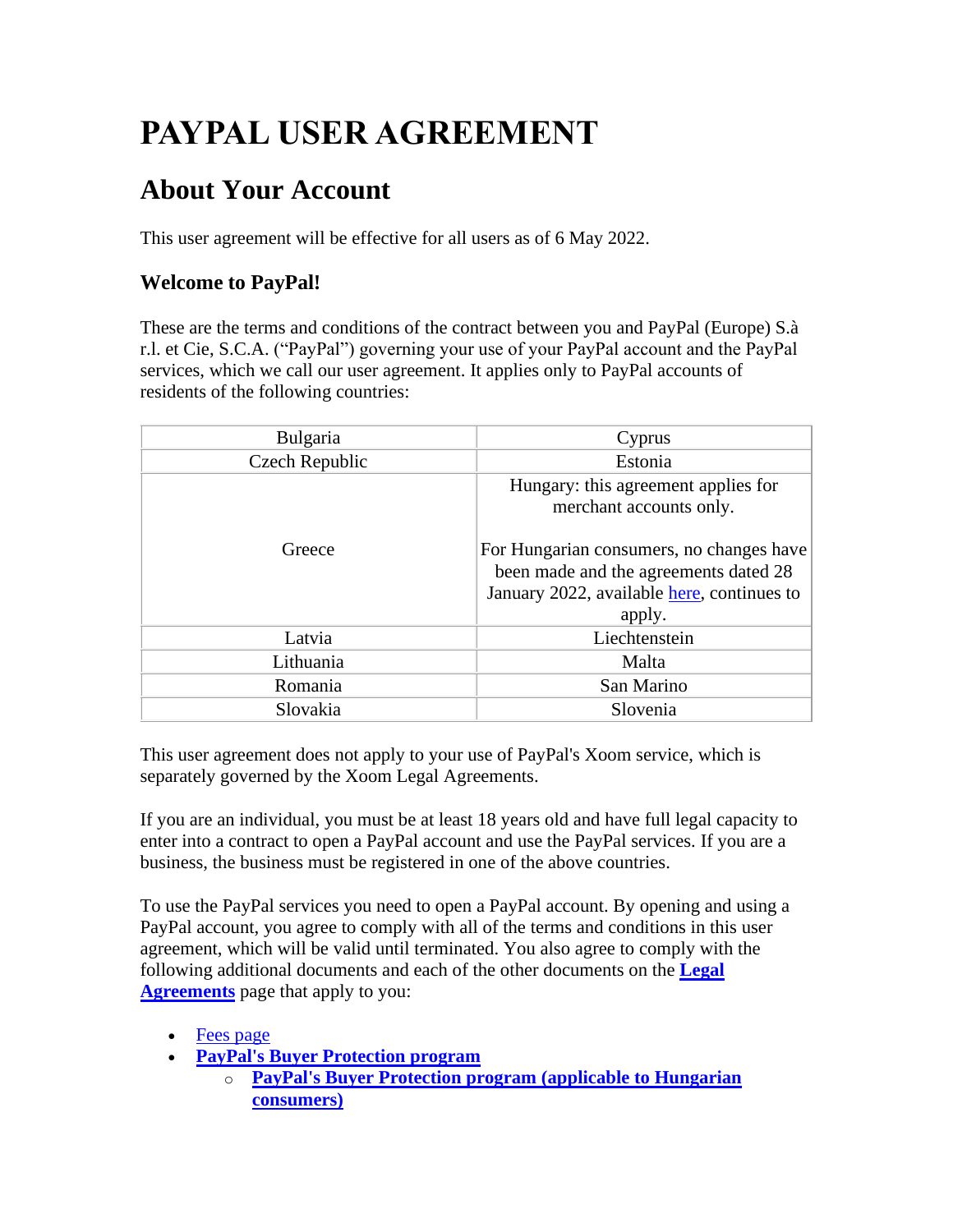- **[PayPal's Seller Protection program](https://www.paypal.com/cz/webapps/mpp/ua/seller-protection?locale.x=en_CZ)**
- [Acceptable Use Policy](https://www.paypal.com/cz/webapps/mpp/ua/acceptableuse-full?locale.x=en_CZ)
- [Pay After Delivery terms](https://www.paypal.com/cz/webapps/mpp/pay-after-delivery-terms?locale.x=en_CZ)
- [Alternative Payment Methods Agreement](https://www.paypal.com/cz/webapps/mpp/ua/apm-tnc?locale.x=en_CZ)
- All future changes notified in the [Policy Update](https://www.paypal.com/cz/webapps/mpp/ua/upcoming-policies-full?locale.x=en_CZ) already published on the "Legal" Agreements" page.

Please read carefully all of the terms and conditions of this user agreement and each of the other documents that apply to you.

We may revise this user agreement and any of the documents listed above from time to time. We will post a notice on the [Policy Updates](https://www.paypal.com/cz/webapps/mpp/ua/upcoming-policies-full?locale.x=en_CZ) page of our website and provide notice to you of at least 2 months (but no less than 60 days). By continuing to use our services after any changes to this user agreement take effect, you agree to be bound by those changes. You may notify PayPal of your objection to the proposed changes or close your account before the proposed changes take effect. Any necessary editing, including for typographical or calculation errors or other obvious mistakes, does not constitute an amendment to the User Agreement. If you do not agree with any changes, you may close your account free of charge before the changes take effect.

## **Information about us**

Our services are provided by PayPal (Europe) S.à r.l.et Cie, S.C.A. (R.C.S. Luxembourg B 118 349) to registered users in the European Economic Area. For details on how to reach PayPal, please refer to this page on [Customer Service.](https://www.paypal.com/cz/smarthelp/home?locale.x=en_CZ)

PayPal is duly licensed in Luxembourg as a bank (or "credit institution" in legal terms). We are supervised by the Luxembourg financial regulatory authority, the Commission de Surveillance du Secteur Financier or CSSF. CSSF's registered office: 283, route d'Arlon, L-1150 Luxembourg. The CSSF maintains a register of the organisations that it regulates at [https://supervisedentities.apps.cssf.lu/index.html?language=en#Home.](https://supervisedentities.apps.cssf.lu/index.html?language=en#Home) PayPal is number B00000351 on the register, but you can also look us up on the register by our name. Trade Register Number: R.C.S. Luxembourg B 118 349.

## **Our service**

PayPal's main business is the issuance of electronic money and the provision of payment services using that electronic money. Through our services you may make online and instore payments, donations, and send, request and receive electronic money. PayPal also provides other financial and related services which can be found on the Legal Agreements page for PayPal services. These services are collectively referred to as the service.

This user agreement, together with other legal terms and legally required disclosures relating to your use of our service will be made available to you at all times on the PayPal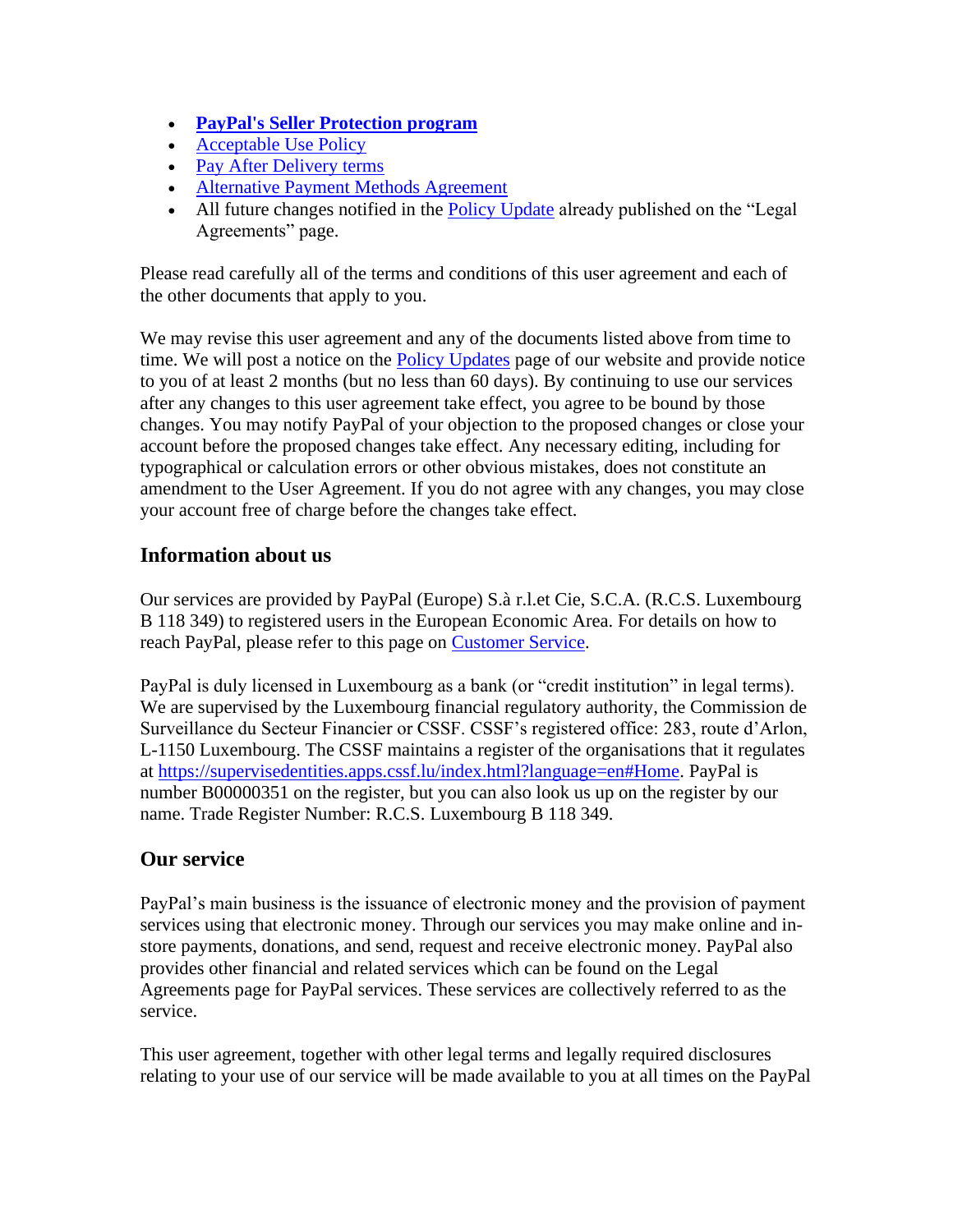website (typically located on the "Legal Agreements" page). We may also send this information to you.

You may request a copy of any legally required disclosures (including this user agreement) from us and we will provide this to you in a form which allows you to store and reproduce the information (for example, by e-mail).

## **What do you need to use the PayPal service?**

To use our service, you will need access to a smartphone and computer, or tablet and have an internet connection.

## **Opening an account**

We offer 2 types of accounts: personal accounts and business accounts. To open an account with us, you must:

- Either be an individual (at least 18 years old) or a business that is able to form a legally binding contract; and
- Complete our sign-up process.

As part of our sign-up process, you must:

- Register an email address and mobile number;
- Set a password, which we will use to log you in;
- Meet our eligibility requirements; and
- Agree to our [Privacy Statement](https://www.paypal.com/cz/webapps/mpp/ua/privacy-full?locale.x=en_CZ) and [user agreement,](https://www.paypal.com/cz/webapps/mpp/ua/useragreement-full?locale.x=en_CZ) including the applicable documents on the Legal Agreements page.

#### **Personal accounts**

With a personal account you can send and request money from friends and family and pay online for purchases.

Holders of certain existing personal accounts may be required to upgrade their accounts (which may include providing further information to PayPal) to be able to use all of the current functionality available in a personal account.

To use your PayPal account primarily to sell things, you must open a business account or convert your personal account to a business account.

#### **Business accounts**

Business accounts are for people and organizations (whether incorporated or not) that primarily use PayPal to receive online payments for sales or donations.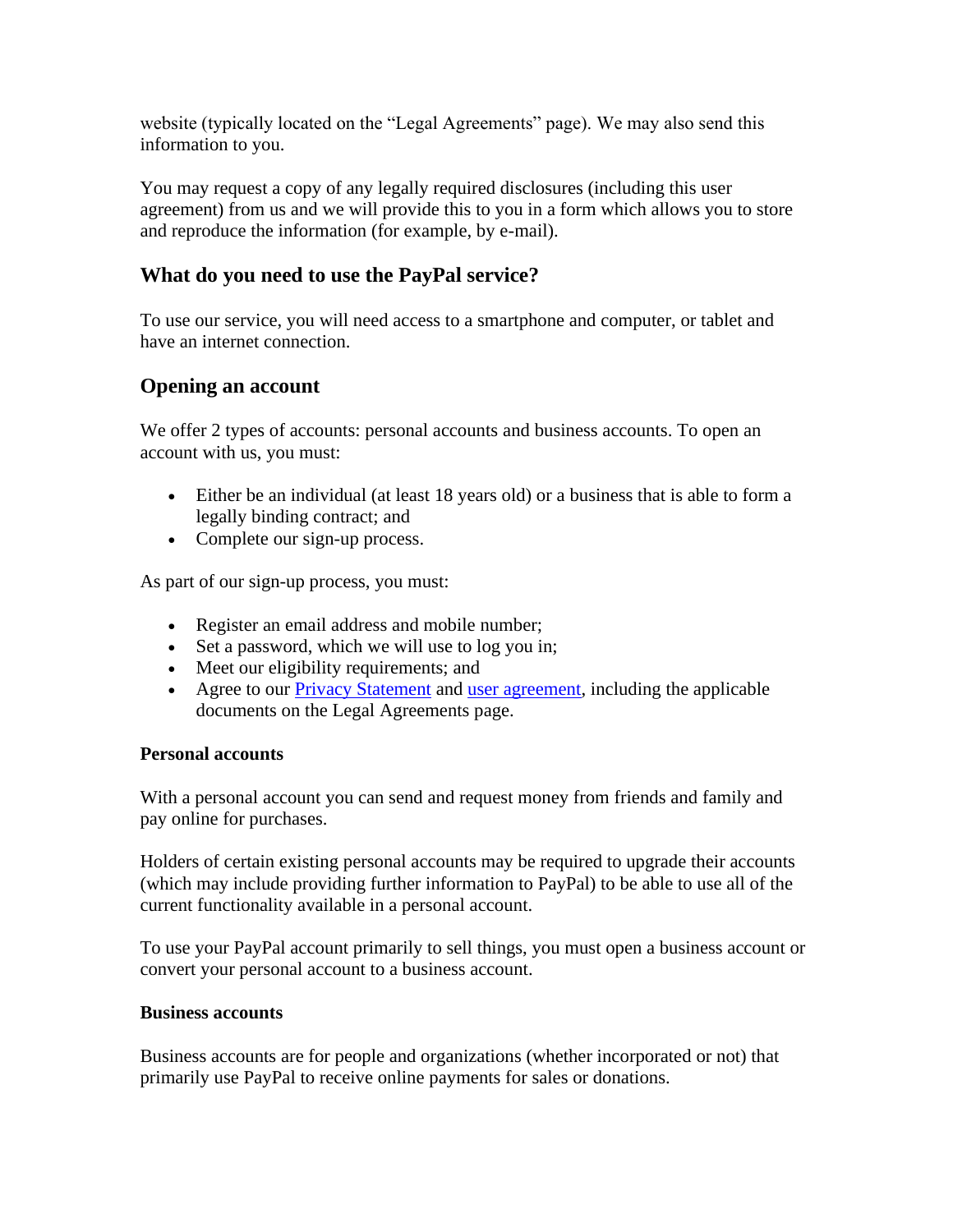Business accounts may be subject to fees that differ from the fees applicable to personal accounts. See our [Fees](#page-53-0) for further details.

#### **By opening a business account or converting a personal account to a business account, you certify to us that you are using it primarily for a business or commercial purpose.**

#### **Commercial Entity Status**

If the activity through any type of PayPal account you hold reaches certain thresholds or involves certain business segments or activities, you are required by the card networks to agree to [Commercial Entity Agreements](https://www.paypal.com/cz/webapps/mpp/ua/ceagreement-full?locale.x=en_CZ) directly with our processing partners to allow you to continue accepting card-funded payments. In this case, these [Commercial Entity](https://www.paypal.com/cz/webapps/mpp/ua/ceagreement-full?locale.x=en_CZ)  [Agreements](https://www.paypal.com/cz/webapps/mpp/ua/ceagreement-full?locale.x=en_CZ) will apply to any payment processed by PayPal on your behalf in addition to this user agreement.

#### **Safe use of your PayPal account**

You should take reasonable steps to stop your PayPal account being misused. You must maintain adequate security and control of any and all devices, items, IDs, passwords and personal identification numbers / codes that you use to access your PayPal account and the PayPal services.

You must comply with all reasonable instructions we may issue regarding how you can keep your payment instrument safe.

We may require you to authenticate any instruction relating to your account (i.e. give us the information that we need to be sure that it's you giving us the instruction, such as submitting your correct log-in information – this could include your e-mail address and password) and otherwise successfully log into your PayPal account to provide to us your instruction.

You must keep your postal address, email address, phone number of a phone to which you are the primary user and other contact information current in your PayPal account profile.

You may expressly grant, remove and manage permissions for some third parties to take certain actions on your behalf. In some cases you can do this when logged into your account – in other cases you can do this directly with the third party. You acknowledge that if you grant permission for a third party to take actions on your behalf, we may disclose certain information about your account to this third party.

You may permit third party service providers licensed by applicable law to:

• Provide account information services to access information about your account on your behalf.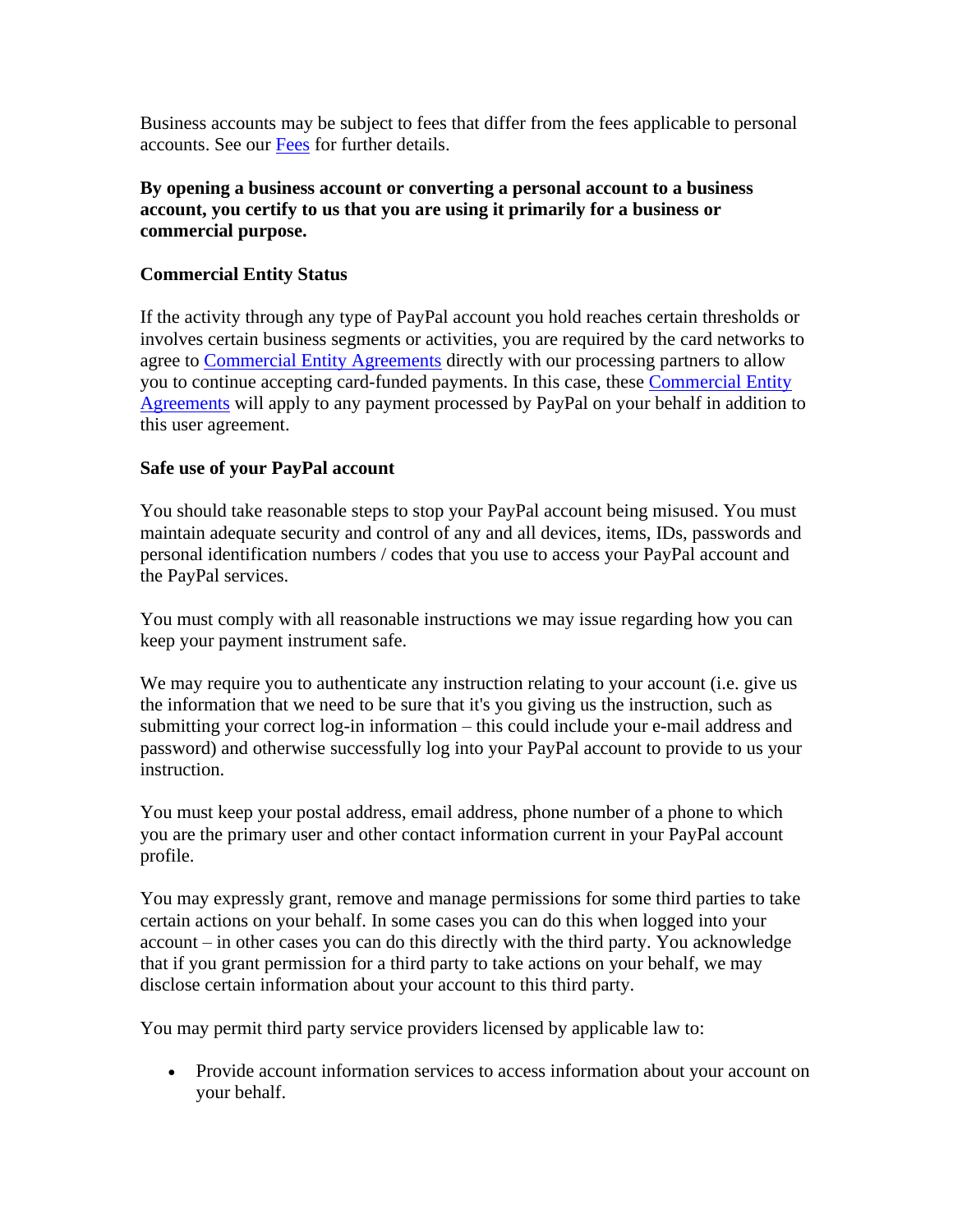- Confirm whether an amount necessary for the execution of a card-based payment transaction is available on your account.
- Provide payment initiation services to initiate payments from your account on your behalf.

Granting permission to any third party to access your account in any way does not relieve you of any of your responsibilities under this user agreement. You are liable to us for the actions that you authorize the third parties to carry out. You will not hold us responsible for, and you will indemnify us from, any liability arising from the actions or inactions of such third parties in connection with the permissions you granted, subject to your mandatory legal rights.

## <span id="page-4-0"></span>**Closing Your PayPal Account**

You can close your account at any time. See the **PayPal Help Center** for how to do this.

We may close your account at our convenience by providing you with 2 months' (but no less than 60 days') prior notice. We may also close your account at any time if:

- 1. You are in breach of this user agreement and/or we are otherwise entitled to close your account under this user agreement.
- 2. You do not access your account for 3 years.
- 3. We suspect that your account has been accessed without your authorization.

Where we decide to close your account we will provide you with notice of account closure and where practicable, the reasons for closing your account, together with the ability to withdraw any undisputed funds that we are holding.

When your account is closed:

- This user agreement terminates immediately, except that this user agreement survives termination to the extent and for so long as we require to deal with the closure of your account and to comply with applicable laws and regulations.
- We may cancel any pending transactions and you will forfeit any balances associated with special funding arrangements.
- We may suspend, limit or terminate your access to or use of our services, websites, software, systems (including any networks and servers used to provide any of the services) operated by us or on our behalf or some or all of the services.
- You will remain liable for all outstanding obligations under this user agreement related to your account prior to closure.
- We may keep your account information in our database for the purpose of fulfilling our legal obligations.
- We may retain your electronic money after closure to the extent and for the time we reasonably require to protect us and/or any third party against the risk of reversals, fees, fines, penalties and other liabilities of whatever nature. After this time you will be able to withdraw any undisputed funds that we are holding.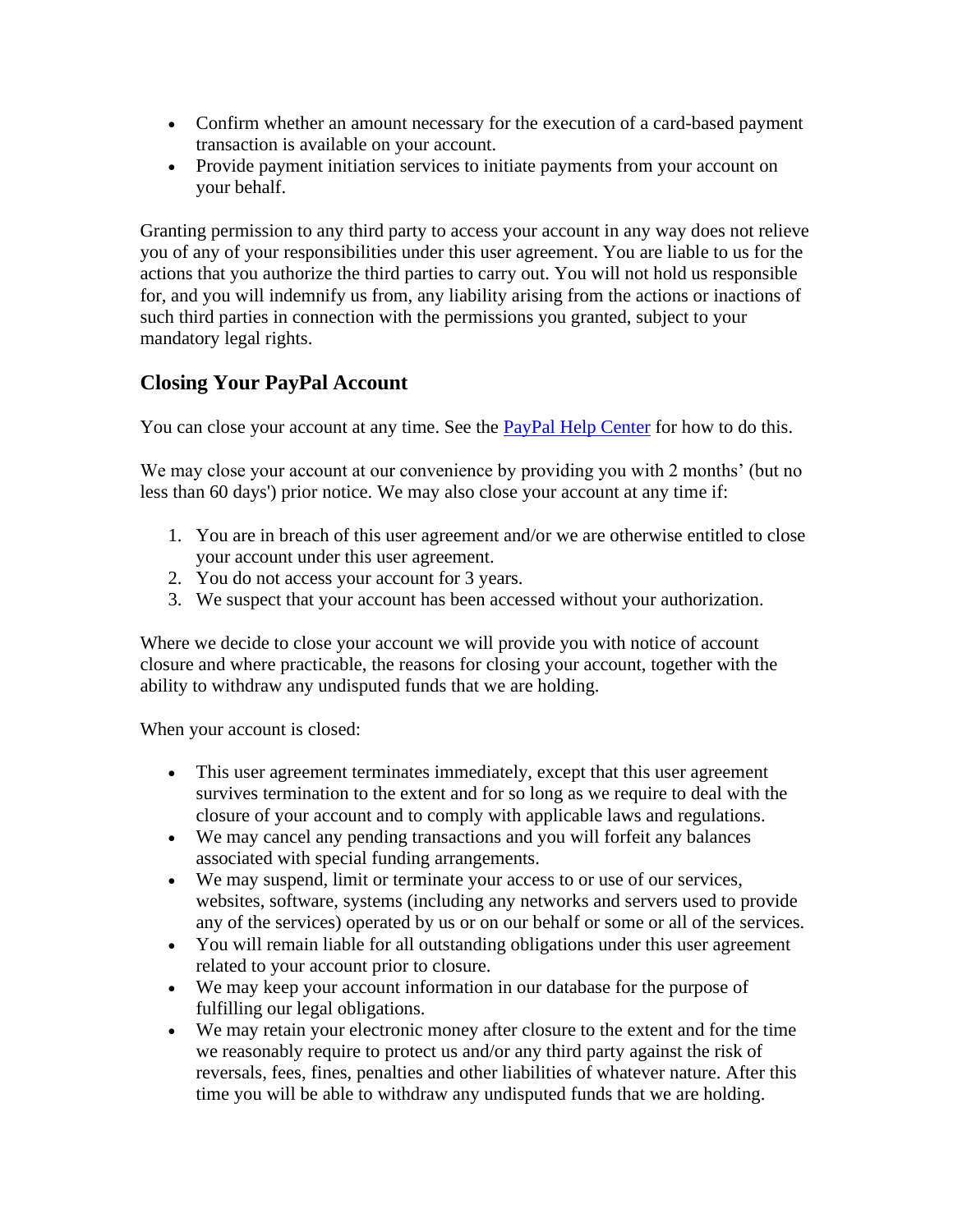Please [Contact Us](https://www.paypal.com/cz/selfhelp/home?locale.x=en_CZ) if you have any questions about funds held in your account on closure.

#### **If you are the legal representative of an incapacitated or deceased account holder, please [Contact Us](https://www.paypal.com/cz/selfhelp/home?locale.x=en_CZ) for assistance.**

In the event that we decide to discontinue any of our services or any portion or feature of our services for any reason, we will give you at least two months' (but no less than 60 days) prior notice before discontinuing the service or feature, unless we determine in good faith that:

- The service or feature must be discontinued sooner as required by law or a thirdparty relationship.
- Doing so could create a security risk or substantial economic or material technical burden.

#### **Right of withdrawal**

If you are a consumer, you have the right to withdraw from the User Agreement without giving any reason and without penalty within 14 days of your account being opened. To do so, you must, within these 14 days, follow the process to close your account which will end the User Agreement. PayPal thinks consumers should have the choice to use our services or not so we don't lock you into a contract. This is why, in addition to these mandatory rights, even after 14 days, you can end your agreement by closing your account. By making use of our services during the 14-day withdrawal period you require our services to be provided before the end of the 14-day right of withdrawal period. You will have to pay fees for the services you used (including during the 14-day withdrawal period) up until you close your account and withdraw your balance, if any. All pending transactions will be cancelled when you close your account. See the section ["Closing](#page-4-0)  [your PayPal account"](#page-4-0) in the User Agreement for more details.

## **Linking and Unlinking a Funding Source**

All money in your account is legally termed "electronic money", which is recognized throughout the European Economic Area as a form of money suitable for use online.

You can use a funding source as a way to pay us to obtain electronic money in your account or to receive withdrawals from your account, as further outlined in this user agreement (see in particular [Adding or Withdrawing Money](#page-8-0) and [Funding your Payment.](#page-19-0)

You can link or unlink a credit card, debit card, a prepaid card (where available) a bank account or PayPal Credit (where available) to your PayPal account as a funding source.

We may limit the availability of your funding sources to manage our risk.

Please keep your funding source information current (e.g. credit card number and expiration date). If this information changes, we may update it using information and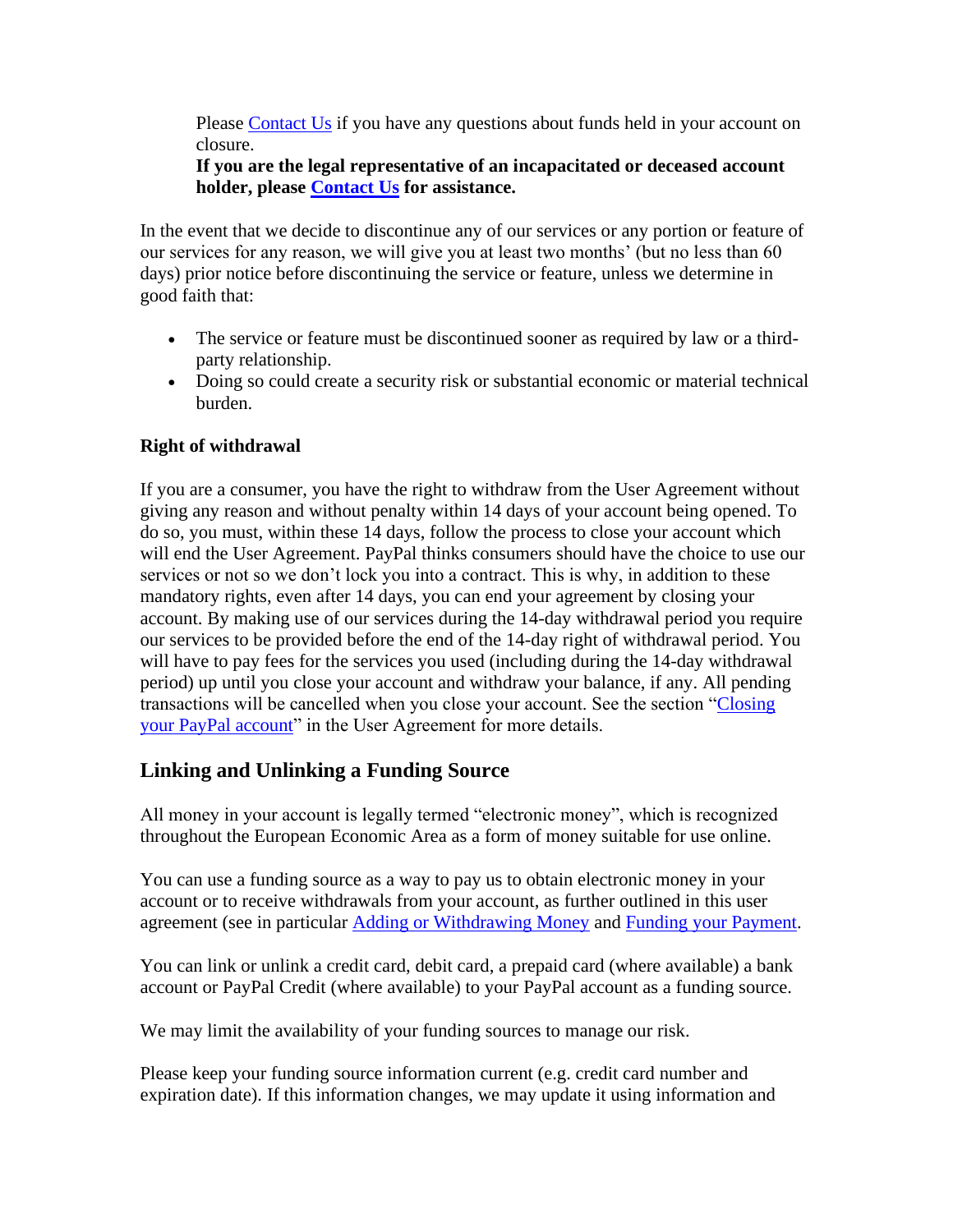third-party sources available to us without any action on your part. If you do not want us to update your card information, you may contact your issuer to request this or remove your funding source from your PayPal account. If we update your funding source, we will keep any preference setting attached to that funding source. You may choose to confirm your card or bank account, so that we can verify that the card or bank account is valid and that you are its owner. We may allow you to do this by following the "Link and Confirm Card" process (for cards) or the "Bank Confirmation" process (for bank accounts) or other processes which we may notify to you or which we may publish from time to time.

#### **Your continuous permission for us to charge your funding sources**

By linking a funding source to your PayPal account, you give us continuous permission to automatically charge that funding source (subject to this user agreement and the terms of any mandate (e.g. bank direct debit) used by the provider of that funding source to set up and maintain that authority) for the required value of the electronic money:

- To cover:
	- o The payment amount (plus all transaction fees payable to us) when you use your account to send a payment to another user.
	- o Any amounts you owe us arising from your activity as a recipient of payments using our services.
- To top up your account when you use the "Add Funds" functionality account interface.

We may charge the funding source again if the previous attempt failed. If you cancel any continuous permission from your funding source, you will reimburse us for the value of any electronic money we've already issued for which a charge from that funding source remains outstanding.

You can stop the permission by unlinking the funding source from your PayPal account.

SEPA is an initiative of the European Commission and European banking sector, aimed at making transactions more efficient within the European Union. If you are a user with a registered address in Cyprus, Estonia, Greece, Latvia, Lithuania, Malta, Slovakia and Slovenia, whenever you register a bank account with PayPal or use a new bank account for the first time as a Funding Source, you grant PayPal a SEPA Direct Debit mandate. If you use a SEPA Direct Debit mandate for the continuous authority:

- You can access the mandate and the mandate reference number (MRN) in your PayPal account profile at any time and cancel or change the mandate for future transactions.
- PayPal will inform you of the amount of the SEPA Direct Debit payment and the time frame in which PayPal will collect the amount from the bank account together with the purchase confirmation. If PayPal resubmits any SEPA Direct Debit payment request due to reversal of the original payment, there will be no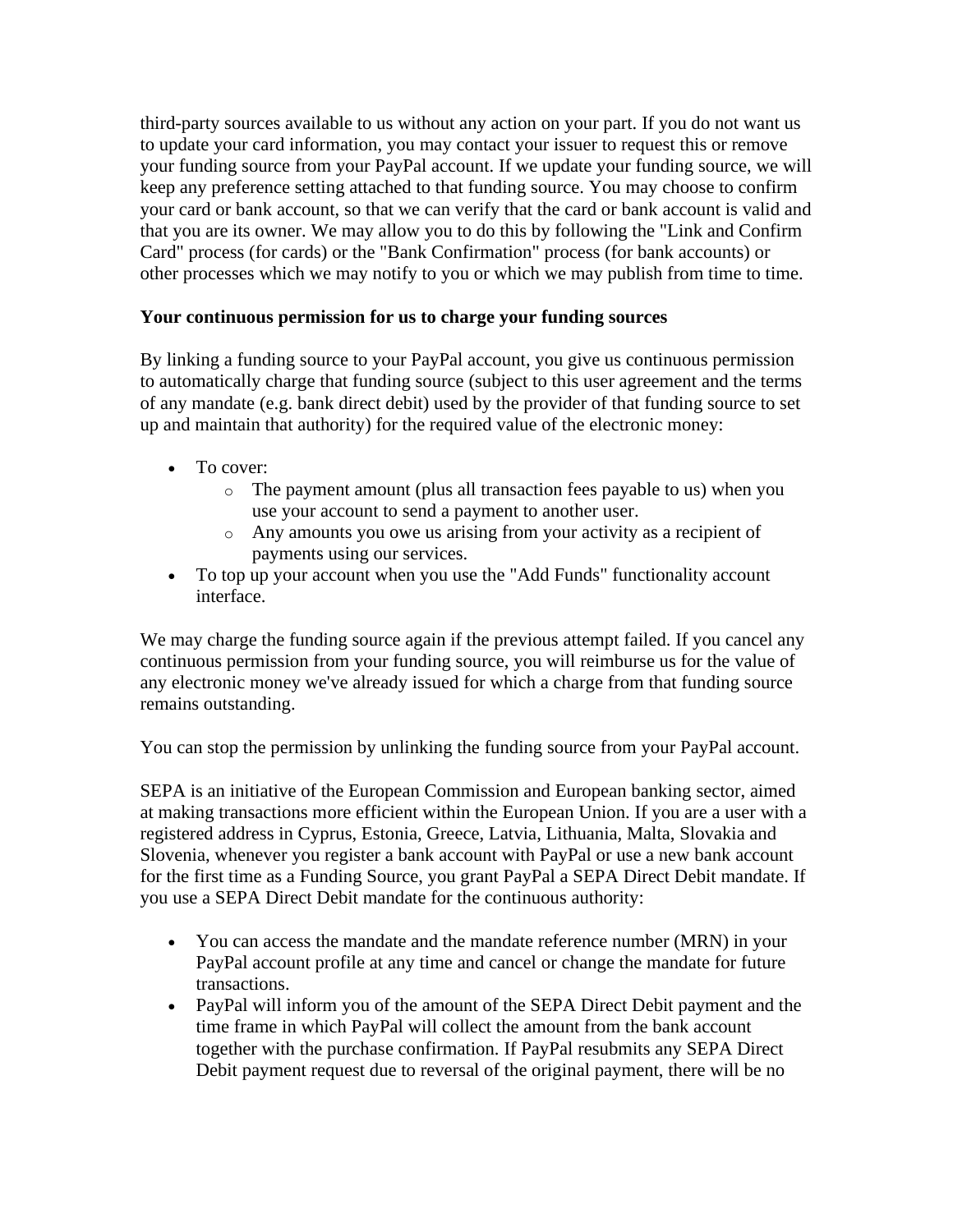(additional) information given on the amount and the time frame ahead of the resubmission.

• You can claim a refund from your bank at any time up to 8 weeks after the date on which the SEPA Direct Debit payment took place in accordance with your bank's terms and conditions.

#### **Risk of reversals to your funding source and when eCheques may arise**

When we receive a payment from your funding source we may store the resulting electronic money in your [reserve account](#page-33-0) for as long as we have reason to believe that there is risk of reversal by the funding source provider. This is because we do not have all the information necessary to place the funds from your payment at your disposal in your [PayPal balance](#page-7-0) while there is such a risk of reversal.

When you instruct us to make a payment from your account to another user funded by a payment from your bank account and we store the resulting electronic money in this way, we call this type of payment from your bank account an "eCheque" payment. See [Funding payments you send from your account](#page-19-0) below for how we use eCheques.

## <span id="page-7-0"></span>**Holding and using a PayPal balance**

You will not receive interest or any other earnings on the money in your account. This is because the money in your account is electronic money and applicable laws forbid paying interest on electronic money (for example, Directive 2009/110/EC article 12 of the European Union). Also, electronic money is not a deposit or an investment under Luxembourg law, so the Luxembourg deposit guarantee or investor indemnity schemes administered by the *Conseil des Protection des Deposants et des Investisseurs* or any equivalent scheme in the EEA cannot protect you.

We may store and move the money in your account in and between:

- The **PayPal balance** and
- The [reserve account.](#page-33-0)

at any given time subject further to this user agreement.

#### **PayPal balance**

The operational part of your account contains your PayPal balance, which is the balance of money available for payments or withdrawals.

When you use our payment service to pay another user, you instruct us to transfer the money from your PayPal balance to the recipient's account.

You need to have enough PayPal balance in cleared funds to cover the amount of any payment you make and the transaction fees you owe us at the time of the payment. Other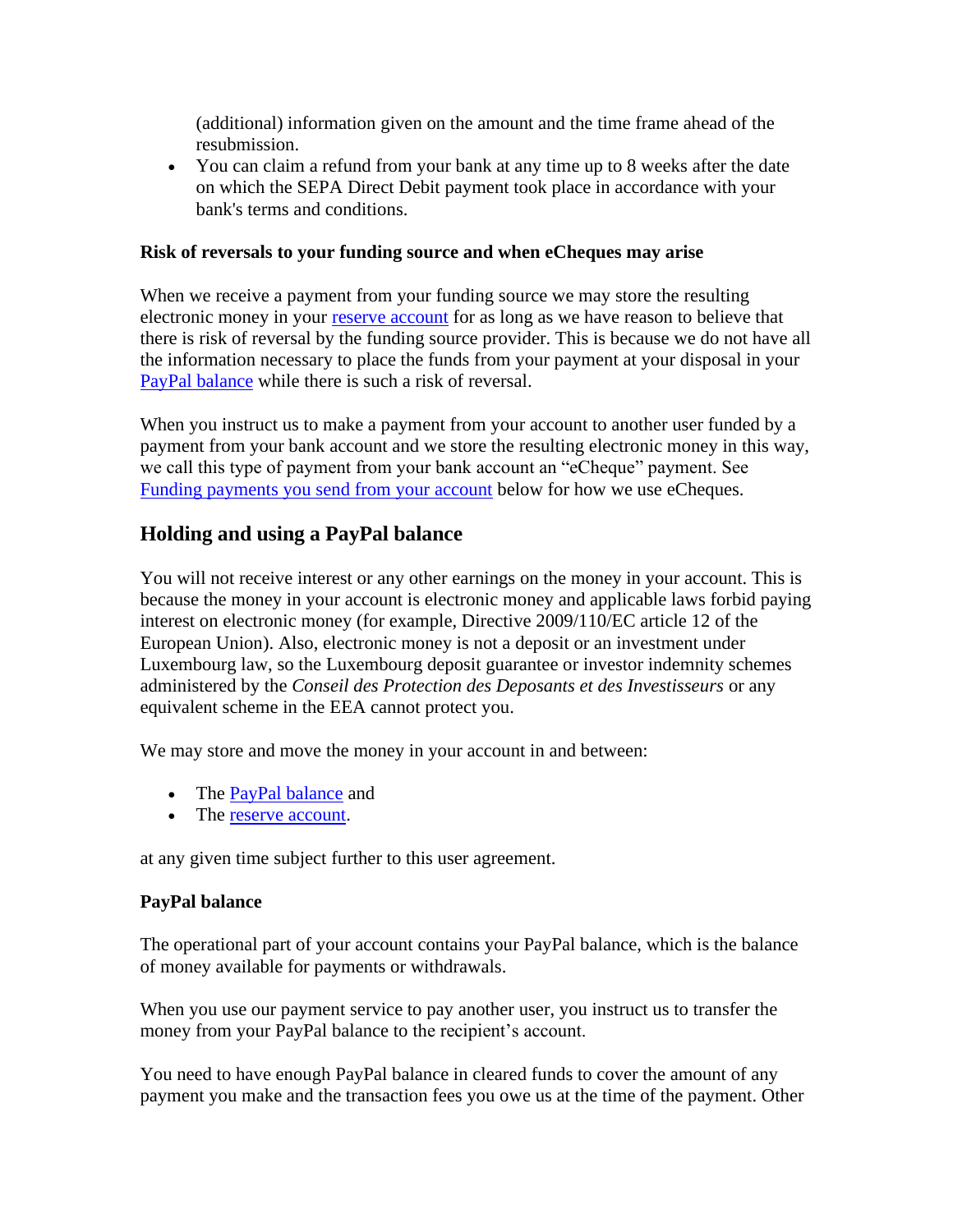requirements also apply – see the section [Making a Payment](#page-14-0) below. If you have insufficient PayPal balance or have chosen a preferred funding source you are also requesting us to obtain funds on your behalf from your applicable funding source and issue electronic money to your PayPal balance for your payment to be made.

When you withdraw your money you need to have enough PayPal balance to cover the value of any withdrawal at the time of the withdrawal.

See [Adding or Withdrawing Money](#page-8-0) to know how to get a PayPal balance and how to withdraw it.

If your PayPal balance shows a negative amount, this is the net amount you owe to us at the given time.

#### **Reserve account**

Money marked in your account overview as "pending", "uncleared", "held" or otherwise restricted or limited at any given time is held in the part of your account which acts as a reserve account. You cannot access and use money stored in the reserve account.

## <span id="page-8-0"></span>**Adding or Withdrawing Money**

#### **Adding money**

To get electronic money into your account you can, subject further to this user agreement:

- Accept a payment in your account from someone else. We may charge you [fees](#page-53-0) for this.
- Obtain electronic money from us by paying us an equivalent amount.

You can obtain electronic money from us by:

- Automatically using your applicable funding source(s) to cover the amount of the payments that you instruct us to send to other users (and the transaction fees payable by you to us).
- Manually using the "Add Funds" function available from your account interface to pay us or instructing us to charge your funding source for the electronic money.

The execution of any payment to us from your funding source provider is your funding source provider's legal responsibility. We have no control over how long the payment to us will take.

#### **Withdrawing money**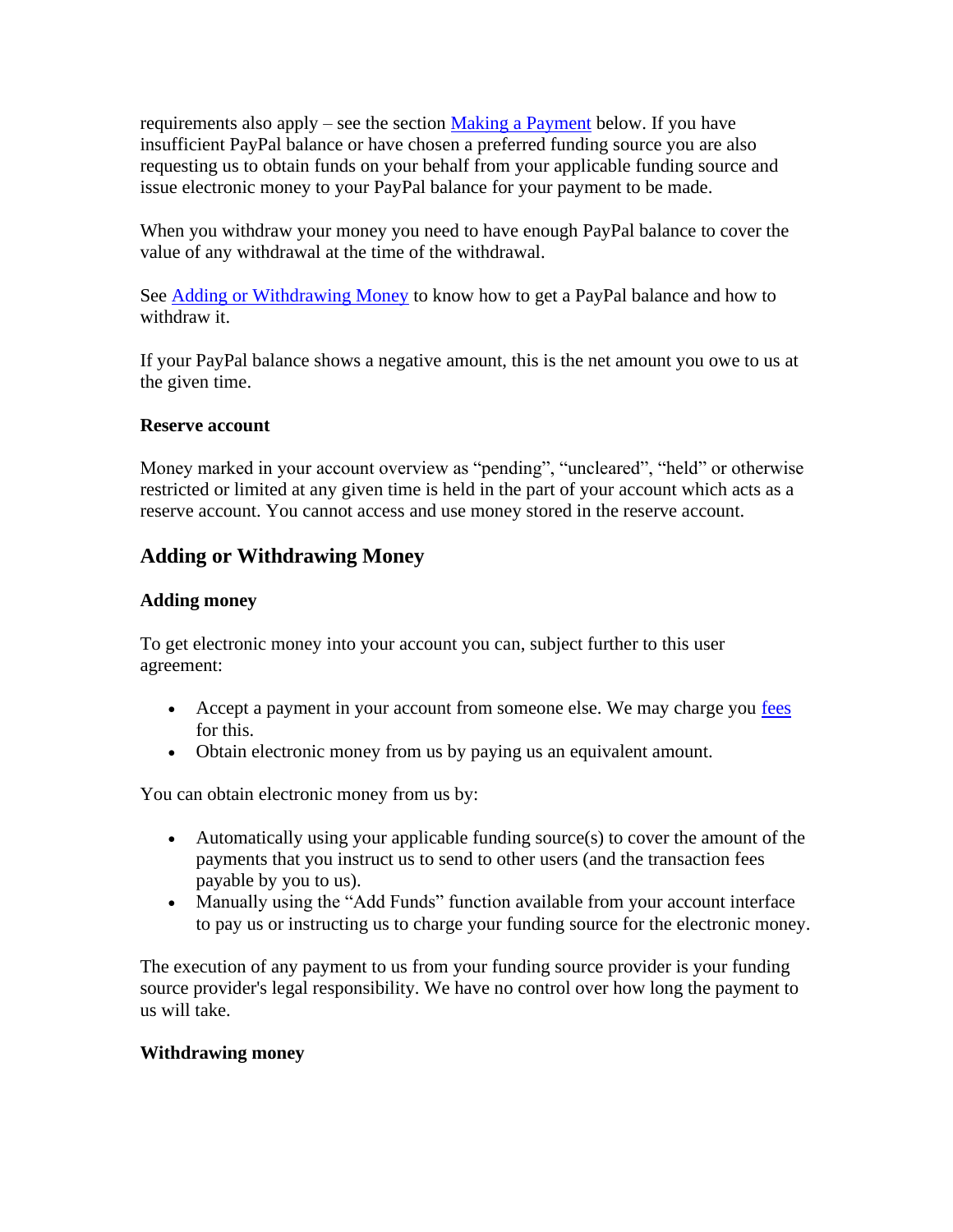If you have a PayPal balance, you may withdraw any amount by transferring it to your nominated funding source linked to your PayPal account, as we may allow from time to time. This could include your bank account or debit or credit card, depending on the country in which your PayPal account is registered.

When you instruct us to withdraw any amount of your PayPal balance, subject further to this user agreement we will:

- Convert the electronic money to money that we can transfer to your nominated funding source.
- Instruct our own bank to transfer that money to your nominated funding source.

We aim to send the withdrawal payment instruction to our bank by the end of the next Business Day ("**Business Day**" means a day on which banks in Luxembourg are open to the general public). if there are no other delays subject to this user agreement. Once our bank receives our payment instruction, we have no control over how long the payment to you will take to complete. At this point, our bank, your funding source provider and the payment systems that they rely on take over responsibility for getting the money to your nominated funding source and this can affect the time it takes for you to receive your money. We may allow you to withdraw the money by transferring the money to:

- An eligible bank account (where we make this available) through:
	- o A standard transfer to your bank account linked to your account (this withdrawal/redemption functionality is sometimes known as "transfer to bank"); or
	- o An Instant Transfer to your bank account linked to your account. We may allow the above transfers to be made through the debit card attached to that bank account.
- Your branded MasterCard or Visa card (where we make this available).

[Fees](#page-53-0) apply to withdrawals. We will also disclose to you the fees in advance each time you initiate such a withdrawal.

The funding source (for example, bank account or card) into which you request the withdrawal must be denominated in the original opening currency of your account or another currency that PayPal supports for withdrawals in your country of residence.

You may only withdraw PayPal balance in the opening currency of your account, unless we agree otherwise. In order to withdraw PayPal balance held in another currency you will have to convert the currency to the opening currency of your account, or it will be converted for you at the time of your withdrawal. Our transaction exchange rate will be used.

This means that if you withdraw: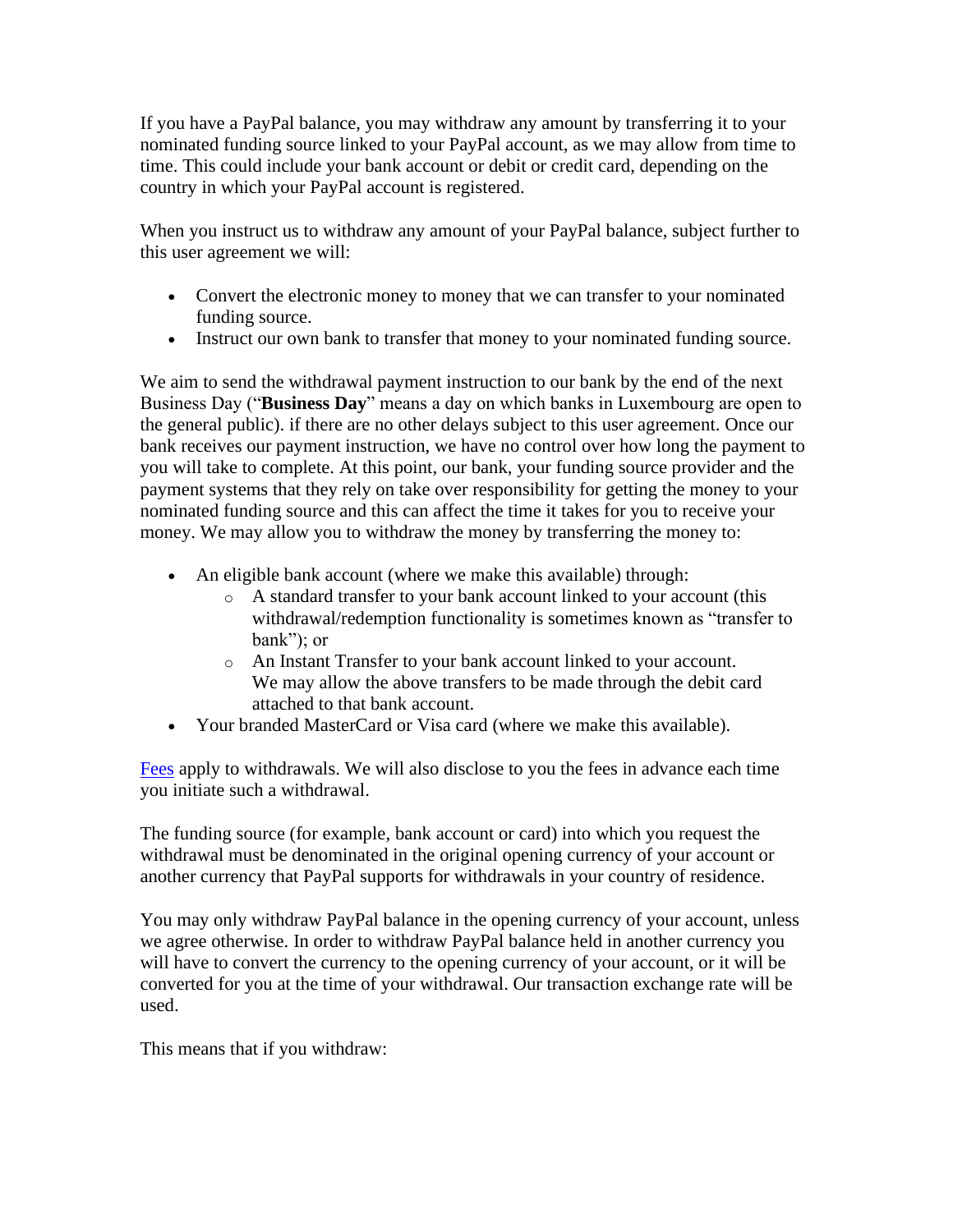- A PayPal balance held in a currency other than the original opening currency of your account, the conversion into your original opening currency will be performed using our [transaction exchange rate.](https://www.paypal.com/cz/webapps/mpp/paypal-fees?locale.x=en_CZ)
- To a funding source (for example, bank account or card) denominated in a currency other than the original opening currency of your account, the conversion into the currency in which the funding source is denominated will be performed using our [transaction exchange rate.](https://www.paypal.com/cz/webapps/mpp/paypal-fees?locale.x=en_CZ)

Your issuer may also charge you if a currency conversion to the currency your card is issued in, is required.

If you have a business account, this transactions exchange rate will not apply. Instead, you will pay a currency conversion fee applied on an external base exchange rate as described on the Fees Page (see also the "How We Convert Currency" section).

To protect you, our other users and us from loss and to allow us to comply with our antimoney laundering and other legal obligations, we may delay a withdrawal, in certain situations, including if we need to confirm that you have authorized the withdrawal or if payments to your PayPal account have been subject to a reversal (for example, as a result of a chargeback, bank reversal or dispute by a buyer). If we place a [limitation](#page-33-0) on your PayPal account, a payment is subject to a hold, or your account or an associated account has a negative balance in any currency while a withdrawal from your PayPal account is pending, you will have to reinitiate the withdrawal once the limitation or hold has been lifted, or negative balance is fully paid off.

We may set limits on your withdrawals, and you can view any withdrawal limit by logging into your PayPal account. You must follow the steps that we will notify to you or publish from time to time (which we may set out in your account overview) to lift your withdrawal limit.

## <span id="page-10-0"></span>**Managing Your Money in Multiple Currencies**

When you open your account, it is configured for use with the opening currency of your account.

The opening currency of your account is euro (EUR), except as follows for if you are registered with us as resident in one of these countries:

- Czech Republic: Czech koruna (CZK).
- Hungary: Hungarian forint (HUF).

You may set the currency on your card.

We may configure your account further so that you can use it to store money and send and receive payments in currencies other than the opening currency of your account. If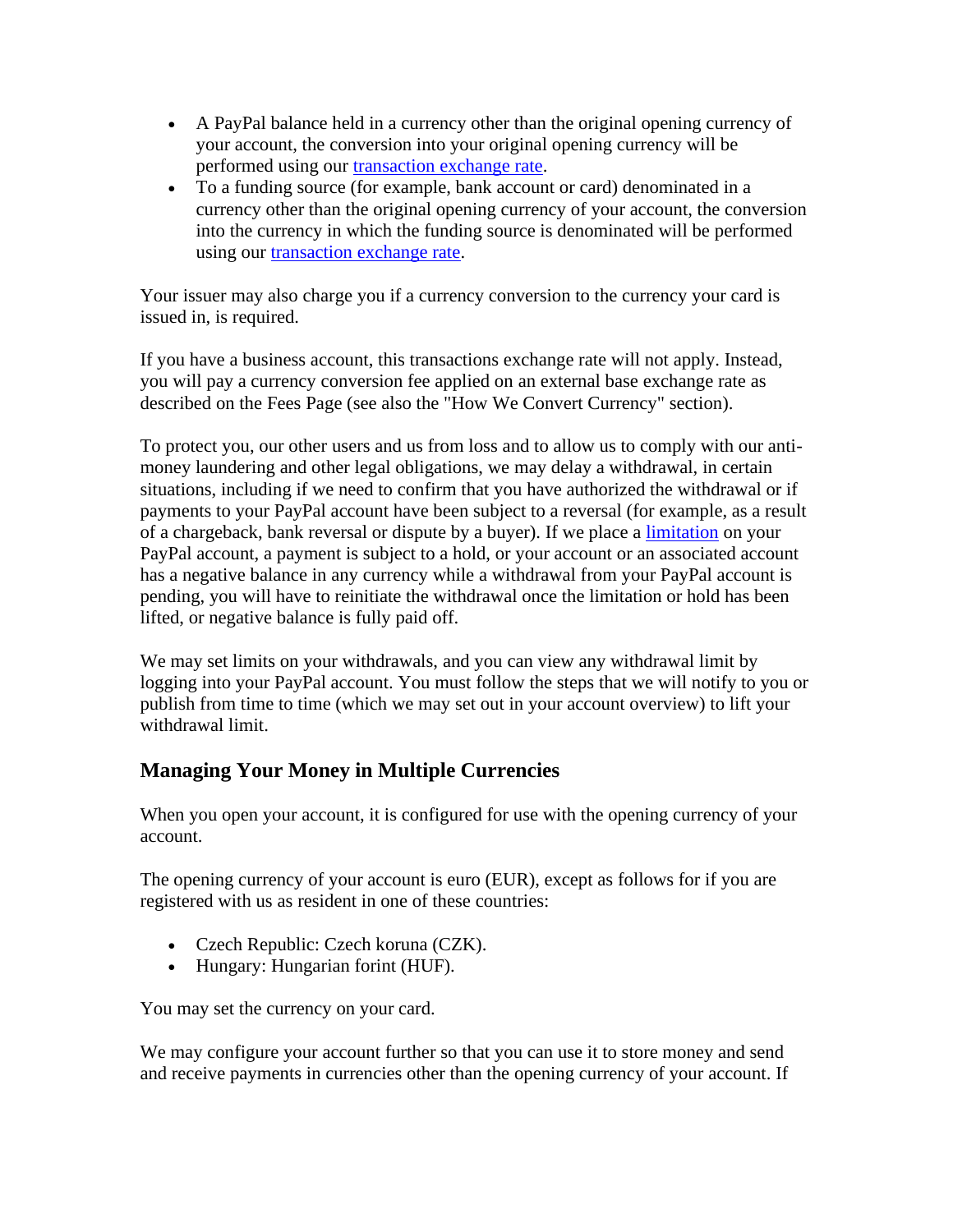you hold a PayPal balance, we may allow you to convert it to balance in another currency.

If your PayPal balance is not enough to cover the amount of a payment you instruct us to make in a particular currency, we may perform a currency conversion from any PayPal balance in another currency to cover the shortfall. There may be some restrictions on where you can send payments in certain currencies.

We may allow you to choose the way in which your account treats and/or converts payments received in currencies other than the opening currency of your account. To receive money in a currency other than the opening currency of your account, it may be necessary to create a balance in that currency or convert the money into another currency that we allow you to hold.

Payments in certain currencies can only be received by automatic conversion of the money into another currency that we allow you to hold.

If you receive a payment from anyone who doesn't have a PayPal account and that payment is in a currency which your account is not currently configured to use, we may automatically convert the amount received into a currency that your account is configured to use at the time the payment is made.

Please see the [Withdrawing Money](#page-8-0) section above to see how withdrawals in different currencies can be made.

If one of the currency balances in your account shows that you owe us an amount of funds for any reason, we may set off the amount you owe us by using funds you maintain in a different currency balance or by deducting amounts you owe us from money you receive into your account, or money you attempt to withdraw or send from your account, or in a different account, and by deducting funds from any withdrawals you attempt to make. If, for a period of 21 days, you have a PayPal balance that reflects an amount owing to us that is not in the opening currency of your account, we may convert the amount you owe us to that opening currency.

We may, at our discretion, impose limits on the amount of money you can convert or the number of conversions you can perform. You are responsible for all risks associated with maintaining multiple currencies in a PayPal account. You may not manage or convert currencies for speculative trading purposes, conversion arbitrage, conversion options, or any other activity that we determine is primarily for the purpose of gaining or making money based on currency conversion rates. We may hold, cancel, or reverse any transaction we determine to violate this policy.

#### **How we convert currency**

Other than as set out below and on the Fees Page, if PayPal converts currency, it will be completed at the transaction exchange rate we set for the relevant currency exchange.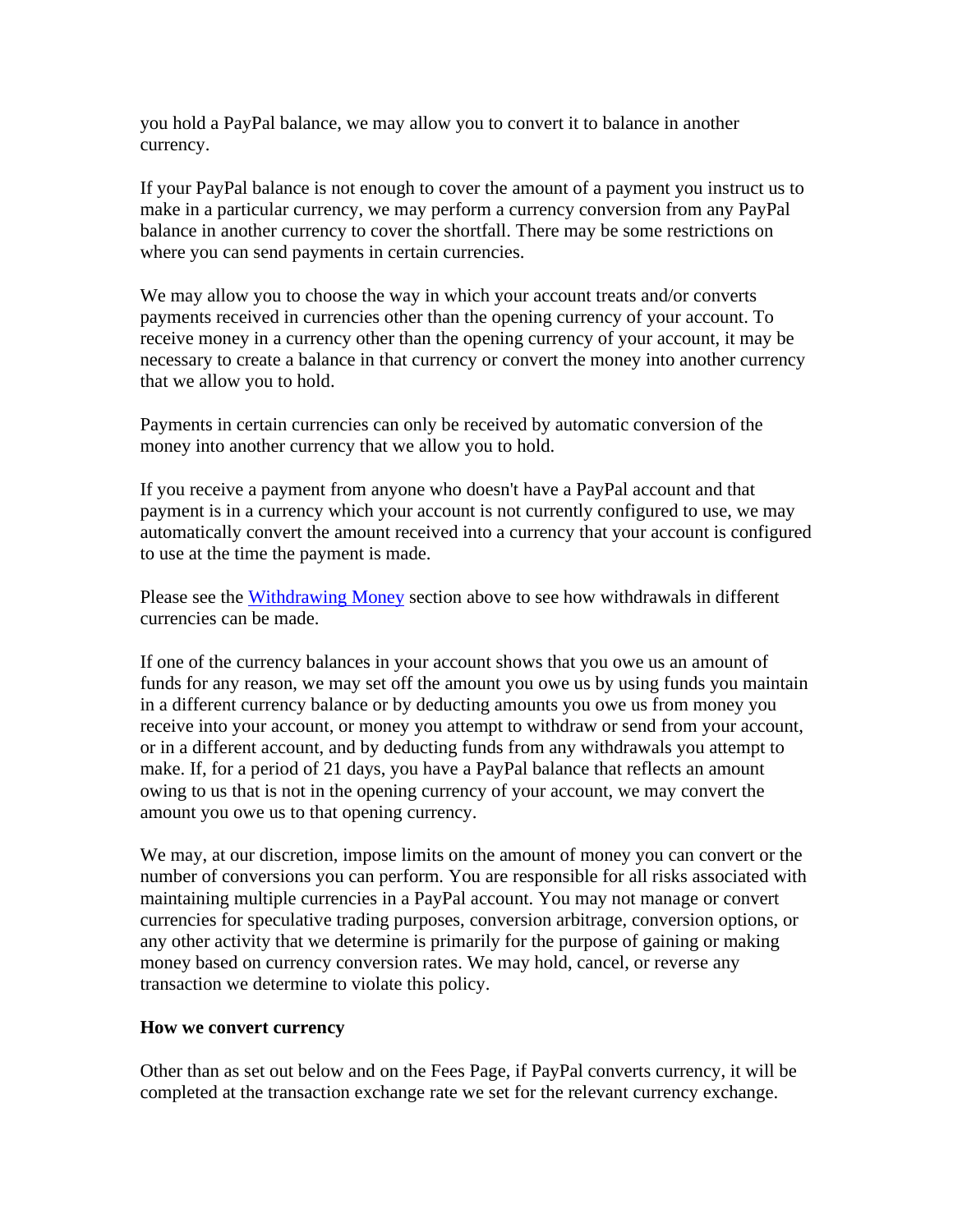The transaction exchange rate is adjusted regularly, typically between 5pm and 7pm Eastern Standard Time (EST) (in New York City, USA) on every Business Day and those changes will be applied immediately.

You can access a ["Currency Converter"](https://www.paypal.com/cz/smarthelp/article/faq1976?locale.x=en_CZ) tool to see what transaction exchange rate may apply for certain currency conversions. Any rates shown using the Currency Converter tool indicate the applicable rates at the time you use the tool and are subject to change. Subject to other provisions of the user agreement, when you complete a transaction, the transaction exchange rate applying to the transaction will be shown to you so you can decide to make your payment at that rate or not. In certain circumstances, that transaction exchange rate may apply to the payment for the transaction whenever it is processed; or that rate may be valid only if transaction is processed by the seller within a limited time, as stated prior to the initiation of the transaction. After that limited time, we may use the transaction exchange rate in effect at the time the transaction is processed by the seller, or not perform the currency conversion.

If you have authorized a payment under a billing agreement, and we perform a currency conversion for that payment, we will use the transaction exchange rate in effect at the time the payment transaction is processed by the seller. Therefore, the transaction exchange rate for each payment under a billing agreement may vary.

If you are a seller and you have agreed that you will bear the transaction exchange rate rather than the buyer, or if you have a business account and you convert currency in your PayPal account that does not form part of a specific transaction into or out of your account (e.g. converting your balance to another currency), the transaction exchange rate will not apply. Instead, you will pay a currency conversion fee applied on an external base exchange rate, as described on the [Fees Page.](https://www.paypal.com/cz/webapps/mpp/paypal-fees?locale.x=en_CZ) The external base exchange rate is based on rates within the wholesale currency markets on the conversion day or the prior Business Day.

#### **Currency conversion choices**

When your payment is funded by a debit or credit card and PayPal determines currency conversion is necessary, you consent to and authorize us to convert the currency in place of your debit or credit card issuer.

You may have the right to have your card issuer convert the currency of the card payment into the currency in which you send the payment from your PayPal account, if applicable for that card issuer and network. This selection may be presented to you in various forms, including setting the currency of your card, a choice of which currency is used for the transaction, whether we or your card issuer performs the conversion, or which conversion rate is used for the transaction, among others. If your card issuer converts the currency, your card issuer will determine the currency conversion rate and what fees they may charge.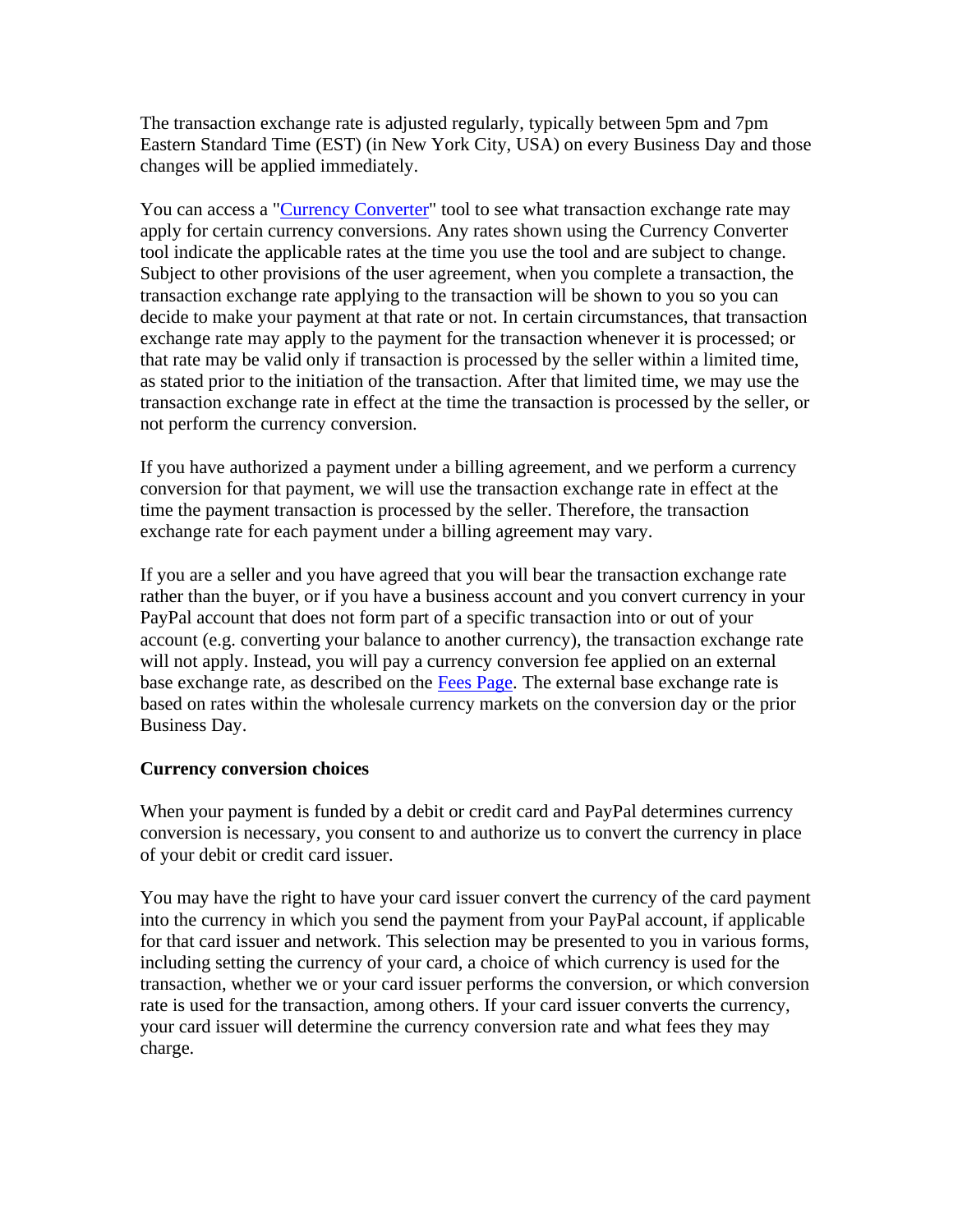PayPal will always perform the conversion for transactions where you use existing balance or your linked bank account is the funding source.

If PayPal determines currency conversion is necessary for a transaction that also requires a backup funding source to be chosen, you may not be able to separately choose whether PayPal or your card issuer performs the currency conversion on the payment from your backup funding source.

Where a currency conversion is offered at the point of sale by the merchant, not by PayPal, and you choose to authorize the payment transaction on the basis of the merchant's exchange rate and charges, PayPal has no liability to you for that currency conversion.

## **Account Statements and Requesting Account Records**

Unless your account is restricted you may view and download your PayPal account statement by logging into your PayPal account. You agree to review your transactions through your PayPal account history instead of receiving periodic statements by email.

You will receive important information about your payments and payment receipts by email immediately after a transaction. Your transaction history will also be updated and made available to you at any time by logging into your account. You can also access a downloadable report from your PayPal account. This will show all fees incurred and any other amounts charged to your PayPal account in the relevant period. The report will only be updated and made available if there has been any activity on your PayPal account or any fees have been incurred in the relevant period. The way in which we provide the transaction information will allow you to store and reproduce the information unchanged, for example by printing a copy.

We reserve the right to charge a [fee](#page-53-0) for providing you with additional information or for providing the transaction history and other information about [fees](#page-53-0) in a different way but we won't charge you for records requested in connection with your good-faith assertion of an error in your PayPal account.

## **Fees**

We charge fees for our services as set out on the [fees page](#page-53-0) relating to the country in which you are registered with us as resident.

Quoted fees are inclusive of all applicable taxes; however, other taxes or costs may exist that are not paid through or imposed by us.

You are liable for telephone charges and any charges made by your internet service provider or similar or associated charges as a result of the use by you of our services.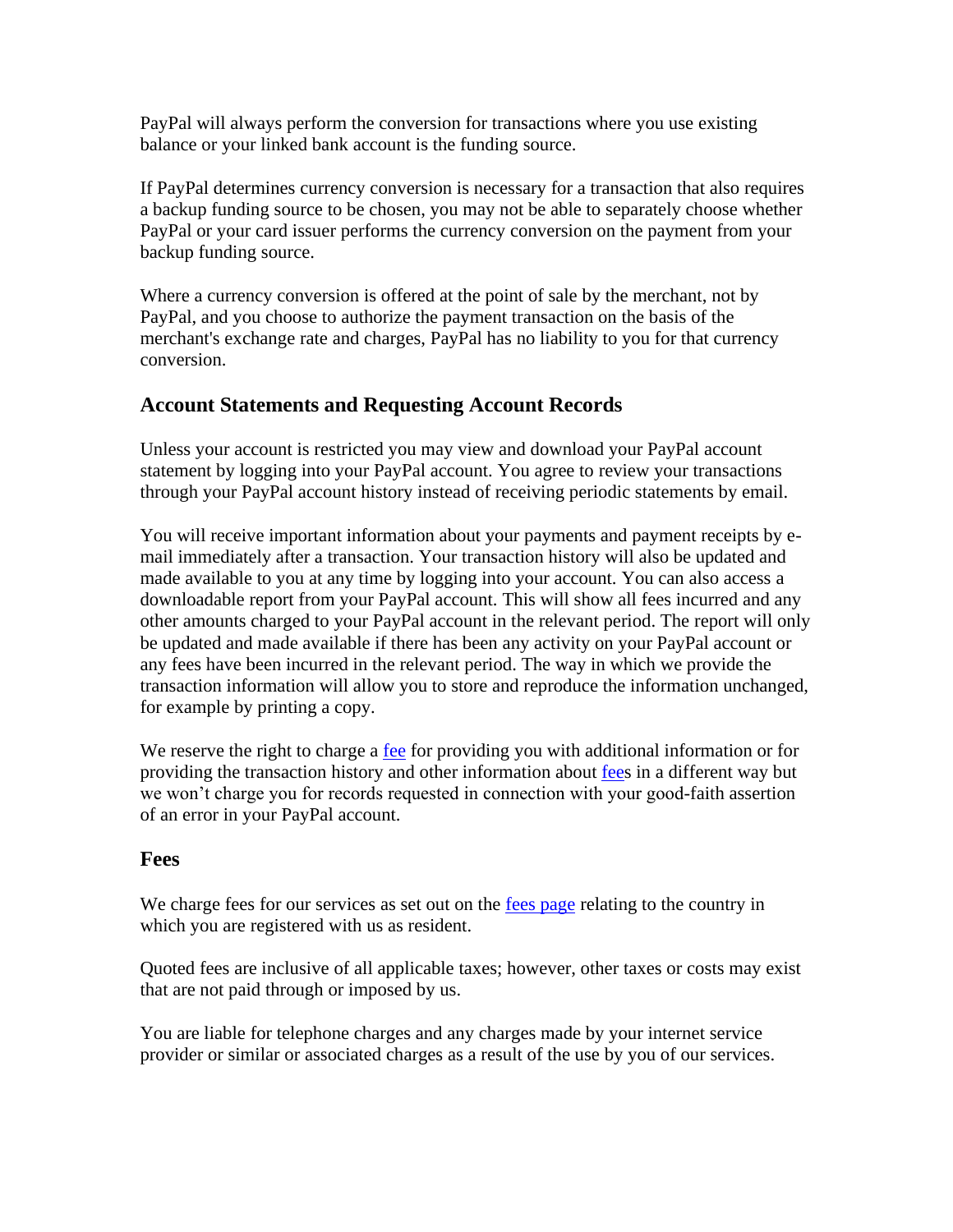We may deduct our fees from your PayPal balance. We may deduct our transactionrelated fees from the amounts we transfer before those funds are credited to your PayPal balance.

We will provide you with the details of the amounts you receive and our fees charged either by e-mail or in your transaction history (which you can access by logging into your account).

If your payment requires you to pay a fee to us, we will (subject to the rest of the user agreement) disclose that fee to you when you provide your payment instruction to us.

You cannot set off or deduct any amounts from our fees.

We may make a charge for any additional services we provide outside this user agreement. We will tell you of those charges when you ask for the service.

# **PAYPAL USER AGREEMENT**

## <span id="page-14-0"></span>**Making A Payment**

## **General provisions for making a payment**

## **Your payment instruction**

We may allow you to provide your payment instruction to us in any way which we may notify to you from time to time. The way in which you provide your payment instruction can depend on the type of payment you are making – for example:

- If you are paying for a purchase or making a donation, many sellers and/or fund collectors allow you to provide your payment instruction to us in a dedicated PayPal checkout or other PayPal payment collection integration on their site.
- You can use the "Send Money" feature when you log into your PayPal account to send a payment to someone.

We may require you to authenticate your payment instruction (i.e. give us the information that we need to be sure that it's you giving us the instruction, such as submitting your correct log-in information – this could include your e-mail address and password) and otherwise successfully log into your PayPal account to provide to us your payment instruction.

We may offer you to select certain recipients for a faster payment experience, which makes them a "trusted beneficiary" for your future payments made to that recipient. We will not normally ask you to log in (with password, PIN or similar) for these payments when they are made. You can access and edit your list of trusted beneficiaries in your PayPal account at any time.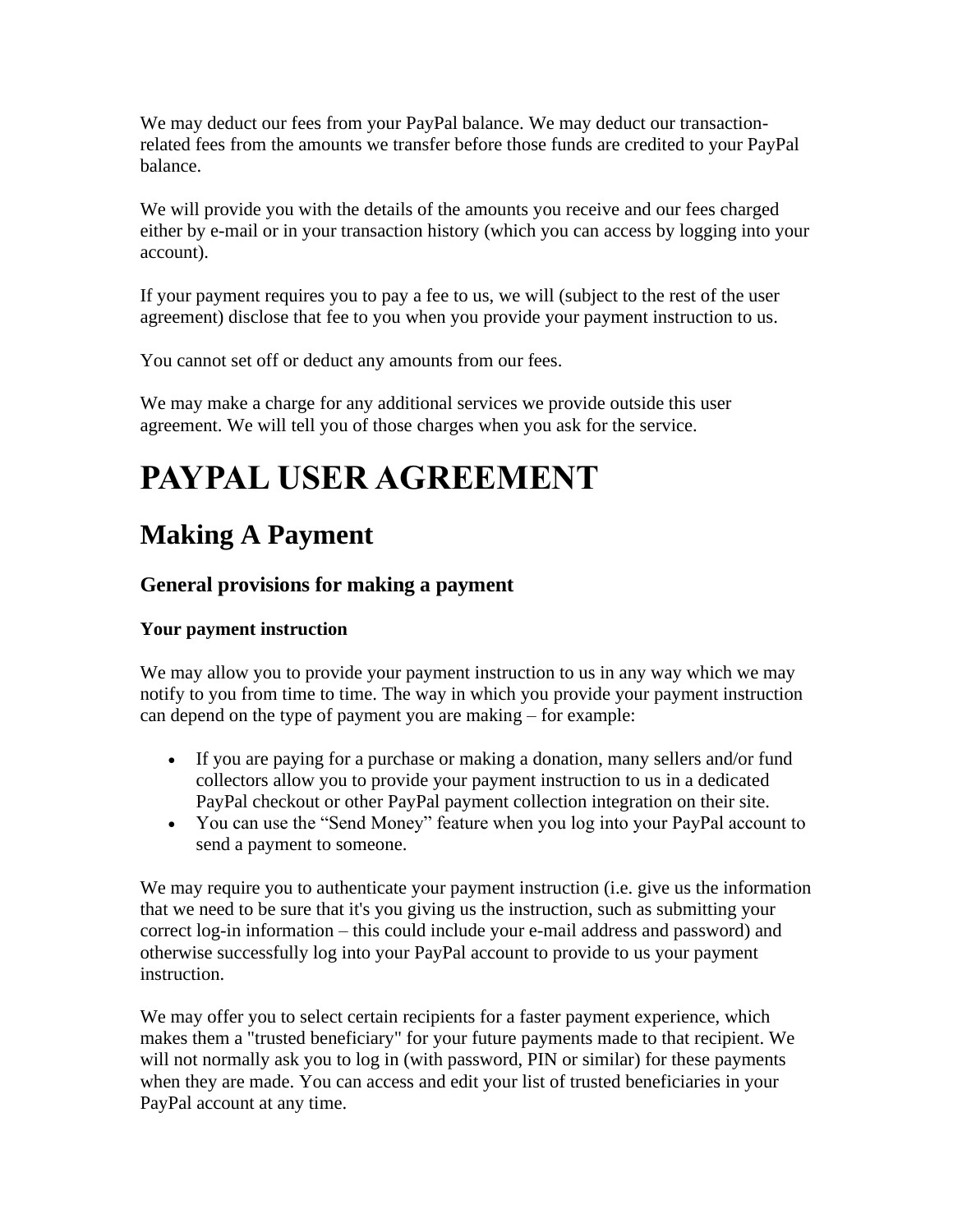Any consent, acceptance, approval and other statements given using our website or app will have the same legal effect as a signature on a written document.

#### **Cancelling your payment instruction**

Once you provide your payment instruction to us, you may not cancel it, except if it is a payment instruction under a billing agreement (see below for more details).

#### **How long will my payment take?**

Your payment to another user will leave your account within the Business Day after we receive your complete payment instruction. A payment instruction is deemed to be received by us when the complete data required for execution of the transaction reaches us.

The payment will leave your account within 2 Business Days if we receive your complete payment instruction:

- On a day which is not a Business Day.
- After the following local cut off times on a Business Day for accounts registered in the following countries: 5.00pm in Greece, 2.45pm in Hungary, 2.00pm in the Czech Republic, 4.00pm elsewhere.

We may allow you to ask us to make your payment on a specific later date, in which case your payment will leave your account on that later date.

Other provisions in this user agreement may cause the above timeframes to be extended.

#### **When we may refuse to make your payment**

We may treat your payment instruction as not complete and we may refuse to make your payment if:

- You do not have enough money in your PayPal balance.
- We have reason to believe that your linked funding sources do not have sufficient funds to cover the money required to make your payment.
- You do not provide us with all mandatory information requested in the relevant payment or checkout flows which we use to obtain your payment instructions (for instance, sufficient details of the recipient as we may request and authentication of your payment instruction).
- The payment exceeds the sending limit we tell you about when you try to make the payment.
- We have reason to believe that a restricted activity has happened in relation to your account or you are otherwise in breach of this user agreement.

#### **When your payment is not accepted by the recipient**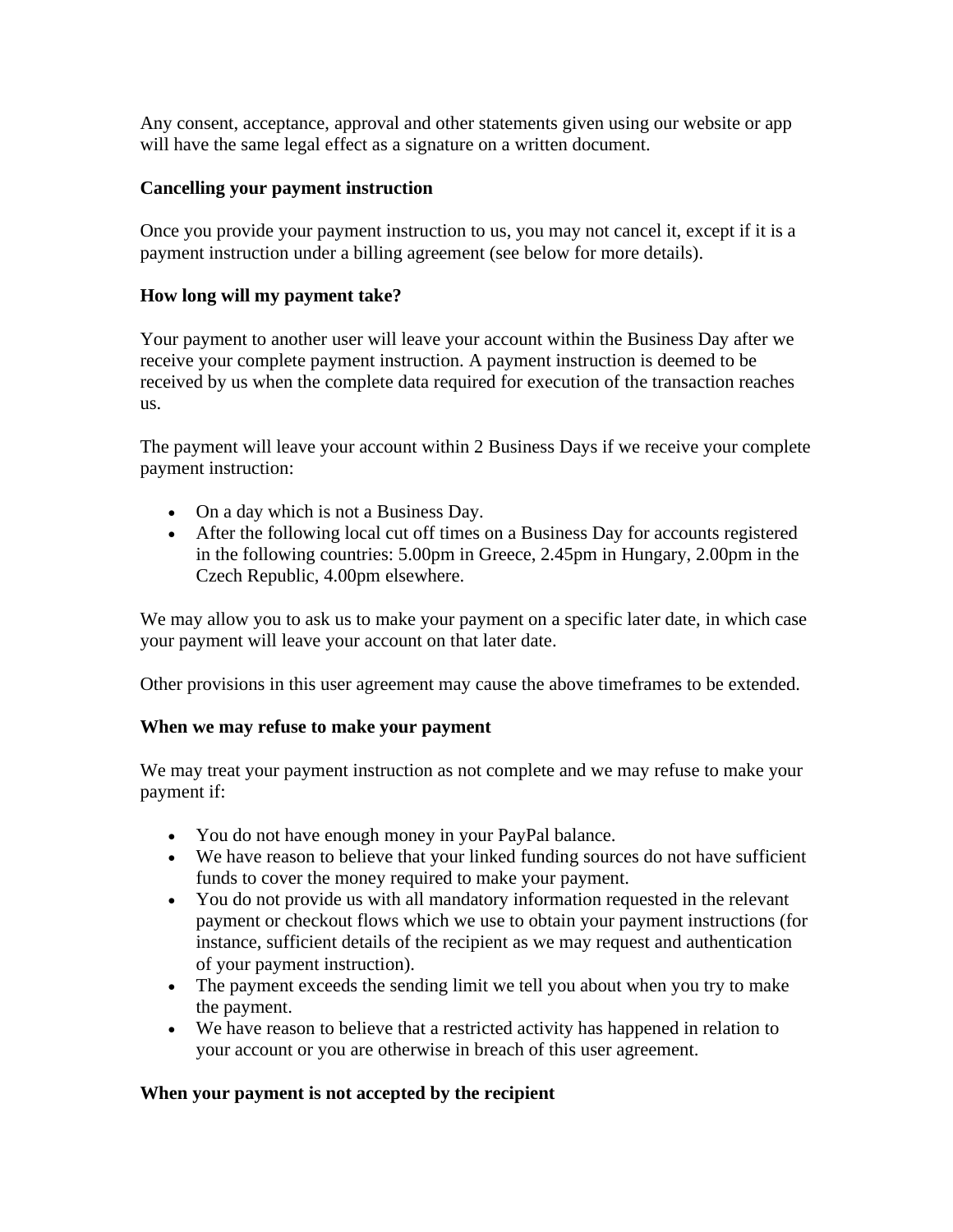If we allow you to send a payment to someone who does not have a PayPal account, the recipient can claim the money by opening a PayPal account.

If the recipient already has a PayPal account, they can refuse to accept the money.

If the recipient refuses to accept the money or doesn't open a PayPal account and claim the money within 30 days after the date it is sent, the money (including any fees you were charged) will be refunded to your PayPal account. See [Refunds to your account](#page-17-0) for what can happen when your PayPal account receives a refund.

#### **Sending limits**

We may, at our discretion, impose limits on the amount and value of payments you can make, including money you send for purchases. You can view any sending limit by logging into your PayPal account. To lift your sending limit, you must follow the steps that we will notify to you or publish from time to time (which we may set out in your account overview).

#### **Setting up automatic charges from your account**

#### **Seller delayed payments**

When you pay certain sellers or pay for certain purchases (for instance, purchases which have to be shipped to you or may be updated and finalized by the seller), you are providing:

- An authorization to the seller to collect your payment at a later time.
- An instruction to us to automatically pay that seller when the seller requests payment.

Your authorization will typically remain valid for up to 30 days, but may remain valid for longer. If you have balance, we may hold the payment amount as pending until the seller collects your payment. If your payment requires a currency conversion by us, the [transaction exchange rate](https://www.paypal.com/cz/webapps/mpp/paypal-fees?locale.x=en_CZ) will be determined and applied (as described in the [Currency](#page-10-0)  [Conversion](#page-10-0) section) at the time the payment is processed.

Your authorization allows the seller to update the payment amount before the seller collects the payment (to account for any changes to the purchase that you may agree with the seller, such as additional taxes, shipping or postage charges or discounts). We are not required to verify any changes at any time (including at the time the payment is transferred). We may transfer any amount on the basis of your authorization and upon receiving instructions from the seller of the final payment amount.

#### **Billing agreement payments**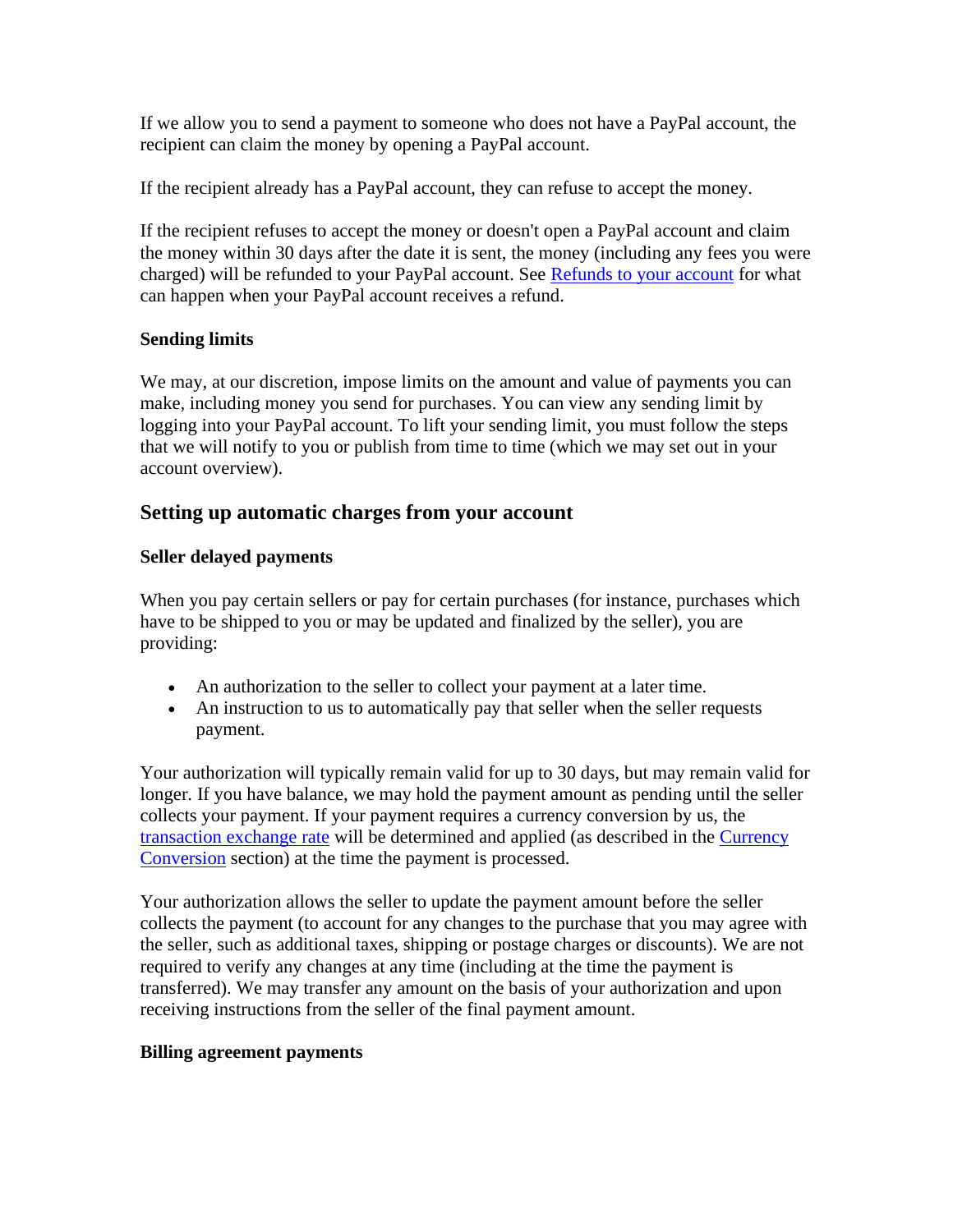You can use a billing agreement to manage payments to the same recipient(s) on an ongoing automatic basis. When you enter into a billing agreement:

- a. You authorize the named recipient(s) to collect payments from your account as the recipient determines (this could be for payments of amounts you owe the recipient for a purchase of goods or services under a separate contract that you have with the recipient).
- b. You instruct PayPal to pay the named recipient(s) (or other recipient(s) that the named recipient(s) direct(s)) when the named recipient(s) request(s) PayPal to make your payment.

This makes the recipient a "trusted beneficiary" of all your payments made to that recipient, so we will not normally ask you to login (with password, PIN or similar) to approve these subsequent payments when they are made.

Payments made under the billing agreement may be in variable amounts and may be made on various dates. We are only a payment service provider so we can't (and please don't expect us to) know what you have or haven't agreed with the recipient or to know why the recipient decided to collect your payment. We are not obliged to verify or confirm the amount the recipient presents to us for the purpose of processing payments made under the billing agreement.

We use several names for payments that can be managed by a billing agreement – these include "automatic payments," "subscription payments" "recurring payments" "reference transactions" "preauthorized transfers" or "preapproved payment."

You can cancel your billing agreement at any time in your account interface or by [contacting us.](https://www.paypal.com/cz/selfhelp/home?locale.x=en_CZ) Where a payment under that billing agreement is scheduled to be made before the end of the next Business Day after you tell us to cancel it, we may cancel your billing agreement after that payment has been made. If you cancel a billing agreement, you may still owe the recipient money for goods or services that you have received but have not paid for.

If we determine currency conversion is necessary for a billing agreement payment, and we perform the conversion, we will use the transaction exchange rate in effect at the time the payment is processed. The transaction exchange rate for each payment transaction may vary.

## <span id="page-17-0"></span>**Refunds to your account**

#### **How refunds can happen**

We may allow the recipient of your payment to:

• Refuse to accept it.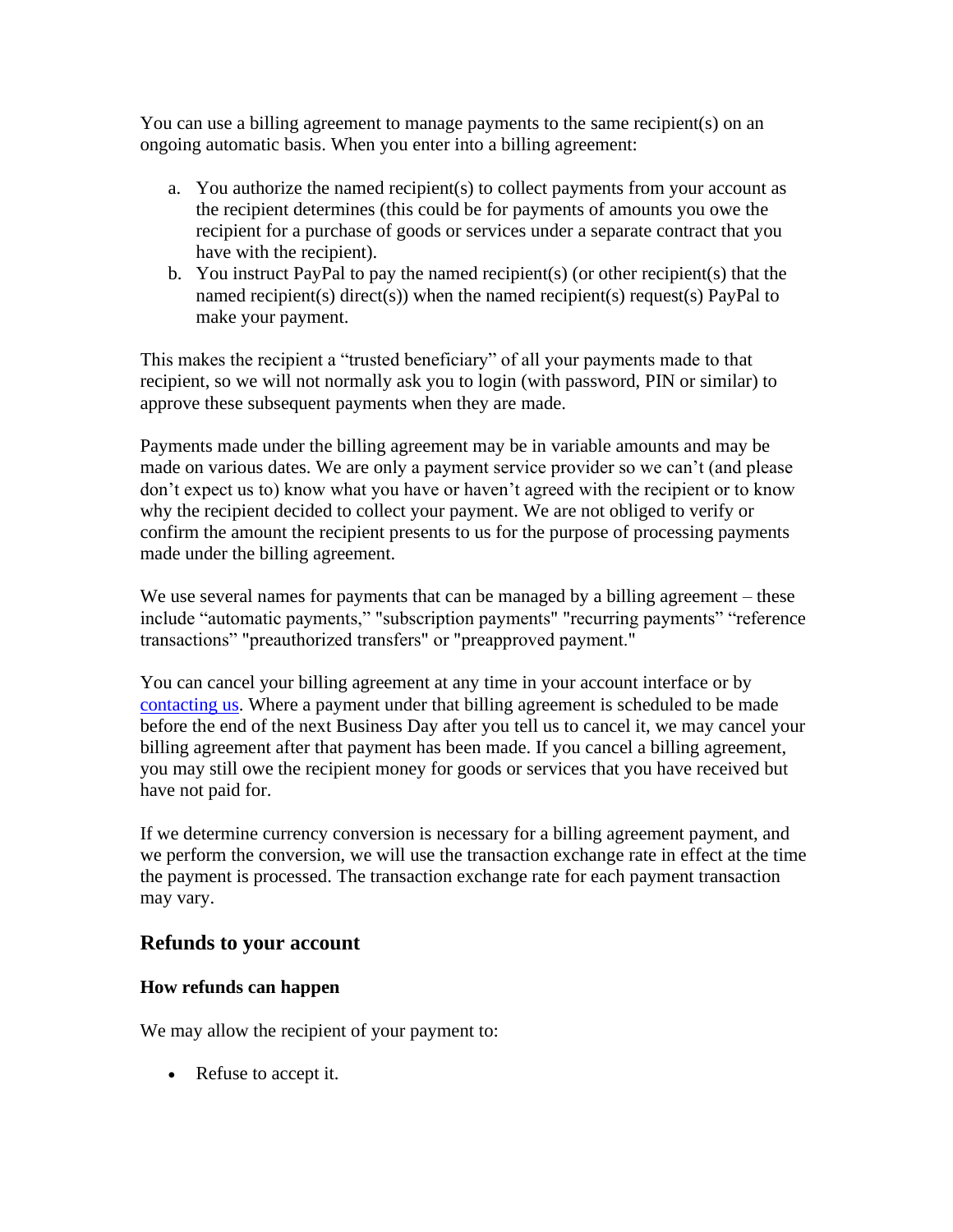• Decide to accept it and then use our service to send you a refund of all or any part of the amount of the payment later.

We will return the amount of any refused payment or refunded payment to your balance. We will return the amount of an unclaimed payment to your balance within 30 days after the date you initiated the payment. If any amount of any payment is returned to you in any of the ways outlined above, we may convert the returned amount for you into either:

- The currency of the balance you used for the original payment (before any conversion into the currency received by the recipient happened).
- The opening currency of your account.
- US dollars (opening a balance in that currency for you, if you don't have one already).

If the original payment you sent involved a currency conversion we will convert the returned amount from the currency received by the recipient as follows:

- If the amount is returned within one day of the date of the original payment we will use our transaction exchange rate applicable on the date of the original payment, so that you receive the original amount in the original currency you converted for the original payment.
- If the amount is returned after one day of the date of the original payment we will use and you agree to accept our transaction exchange rate applicable at the time of the conversion of the returned amount.

The transaction exchange rate may be applied immediately and without notice to you.

We may also automatically withdraw the returned amount from your balance and transfer the funds back to the funding source you used for the original payment. Withdrawals can also involve a currency conversion – see the section on [Withdrawing money](#page-8-0) above.

#### **Risks when receiving refunds**

The returned amount could be lower in value than your original payment amount. This can happen as a result of:

- The recipient sending you a refund lower in value than your original payment amount. As we are only a payment service provider, we cannot know what you are entitled to from the original payment recipient as a refund or why the recipient sent the refund in a particular amount.
- Transaction exchange rate fluctuations.

PayPal is not responsible for any loss resulting from the recipient's decision to refuse or refund your payment, except to the extent that a refund sent by the recipient is a payment executed incorrectly by PayPal.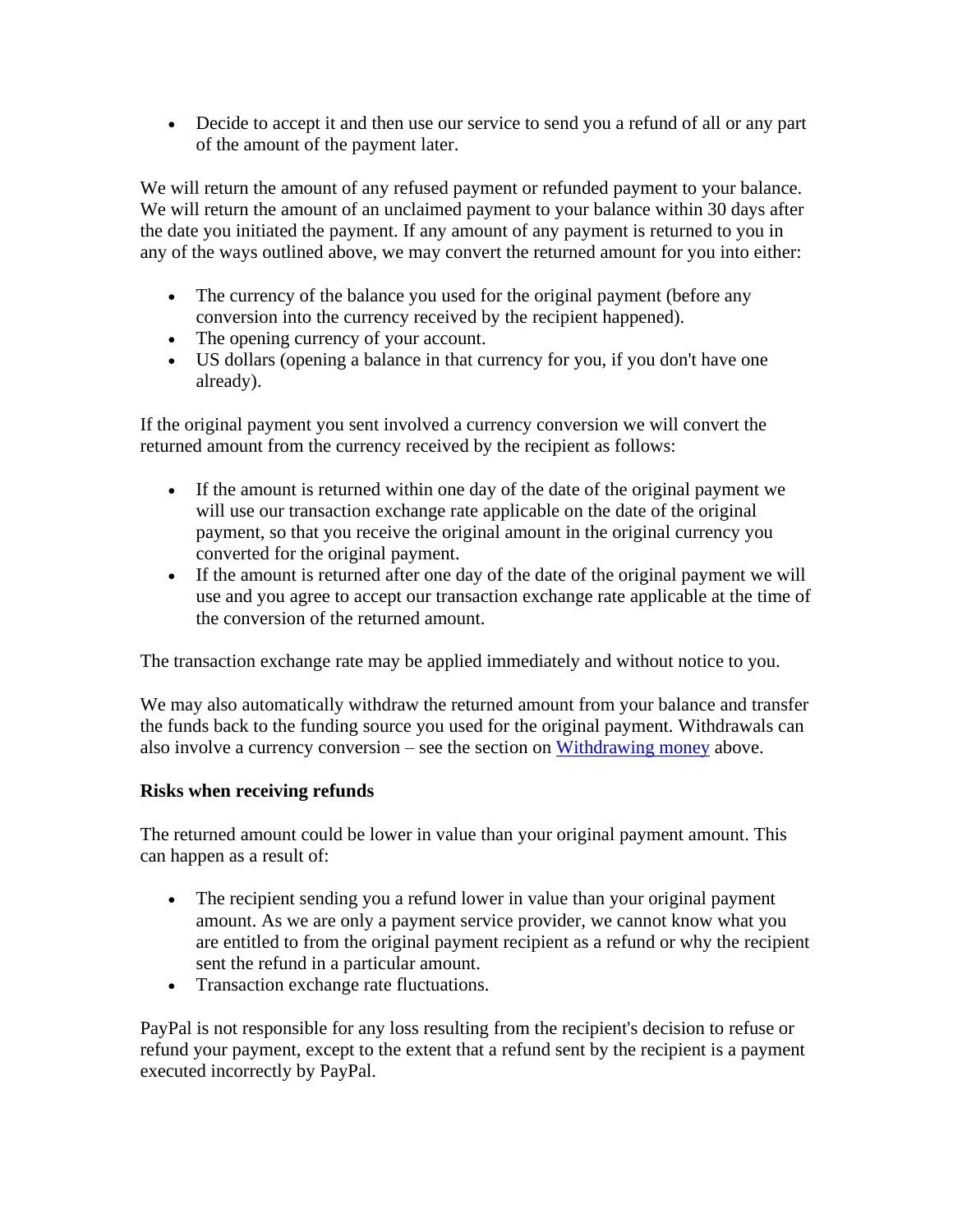We are not liable to you for the difference between the value of your original payment and the value of the resulting refund, except to the extent that the refund is an incorrect payment (see the section on [Resolving Problems\)](#page-37-0).

## <span id="page-19-0"></span>**Funding Your Payment**

#### **Selecting a preferred funding source**

You may select a preferred funding source when logged into your account. Subject to this user agreement, the preferred funding source will be used as the default funding source for payments you send from your account.

You can set separate preferred funding sources for some billing agreement payments.

## **Special Funding Arrangements**

Some payments can be funded by special funding arrangements linked to your PayPal account, such as merchant/transaction specific balance, gift vouchers or other promotional funding arrangements. The use and priority of these special funding arrangements are subject to further terms and conditions between you and us. Your account overview may show the notional amount available in your special funding arrangements to fund qualifying payments at any given time. This amount does not constitute electronic money, is not deemed part of your PayPal balance and is not redeemable in cash - it only represents the amount of electronic money which we offer to issue and credit to your account at the time of (and only to immediately fund) a qualifying payment, subject to (and only for the period outlined in) the further terms and conditions of use of that special funding arrangement. If your payment funded by a special funding arrangement is reversed at a later time for any reason, we will keep the amount that represents the portion of that payment that was funded by your special funding arrangement and (provided that the special funding arrangement has not already expired) reinstate the special funding arrangement.

#### **Funding payments you send from your account**

We will obtain electronic money for the payment you send from your account from the following sources in the following order to the extent they are available:

- 1. Special Funding Arrangements (if available for the given transaction)
- 2. Preferred funding source (if selected and available)
- 3. Pre-existing PayPal balance
- 4. Bank account (instant transfer via bank mandate)
- 5. PayPal Credit (where available)
- 6. PayPal-branded debit card (where available)
- 7. PayPal-branded credit card (where available)
- 8. Debit card
- 9. Credit card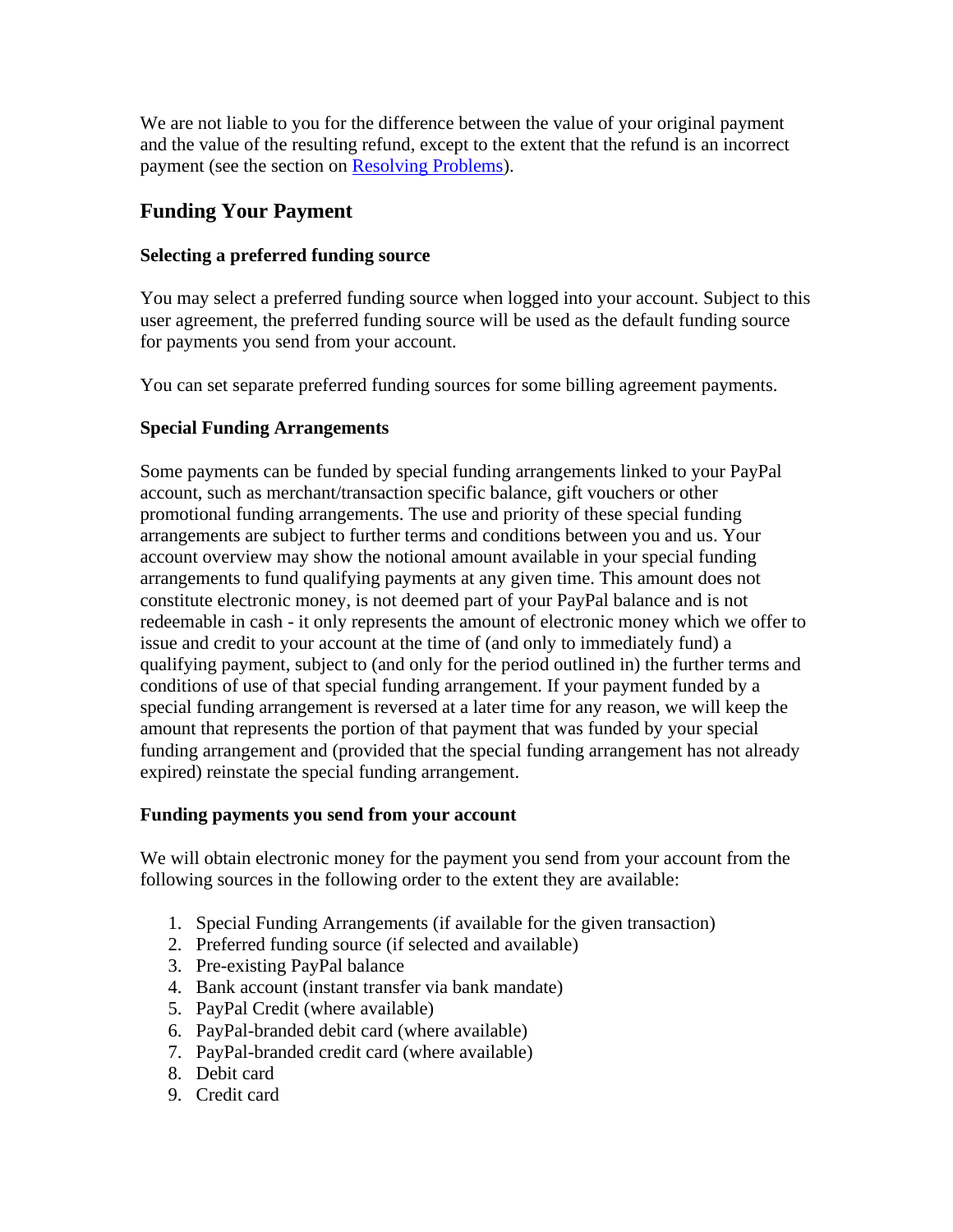10. Bank account (eCheque)

If you have linked a bank account as a funding source we may choose to offer you access to Pay After Delivery, which allows you to defer a charge to this bank account for a period of time. If you are offered and choose to use this service, the [Pay After Delivery](https://www.paypal.com/cz/webapps/mpp/pay-after-delivery-terms?locale.x=en_CZ)  [Terms](https://www.paypal.com/cz/webapps/mpp/pay-after-delivery-terms?locale.x=en_CZ) will apply.

## **PayPal's Buyer Protection Program**

When you buy something from a seller who accepts PayPal, you may be eligible for a refund under PayPal's Buyer Protection program. When applicable, PayPal's Buyer Protection program may result in reimbursement of the full purchase price of the item plus the original shipping costs you paid, if any. PayPal determines, in its sole discretion, whether your claim is eligible for PayPal's Buyer Protection program. PayPal's original determination is considered final, but you may be able to file an appeal of the decision with PayPal if you have new or compelling information not available at the time of the original determination or you believe there was an error in the decision-making process.

The program terms and conditions are set out in **PayPal's Buyer Protection** program page and form part of this user agreement.

# **PAYPAL USER AGREEMENT**

## **Receiving Payments**

## **General provisions for receiving payments**

PayPal may allow anybody (with or without an account) to make a payment instruction resulting in the issuance or transfer of electronic money to your account.

By integrating (including by having already integrated) into your online checkout/platform any functionality intended to enable a payer without a PayPal account to send a payment to your PayPal account, you agree to all further terms of use of that functionality which PayPal will make available to you on any page on the PayPal or Braintree website (including any page for developers and our [Legal Agreements](https://www.paypal.com/cz/webapps/mpp/ua/legalhub-full?locale.x=en_CZ) page) or online platform. Such further terms include the [PayPal Alternative Payment Methods](https://www.paypal.com/cz/webapps/mpp/ua/apm-tnc?locale.x=en_CZ)  [Agreement.](https://www.paypal.com/cz/webapps/mpp/ua/apm-tnc?locale.x=en_CZ)

The receipt of a payment into your account does not equate to the receipt of cleared funds. A notification that a payment has been sent to you does not amount to a receipt of electronic money in your account unless you have accepted the payment.

We may allow you to accept payments in any currency supported by our service from time to time.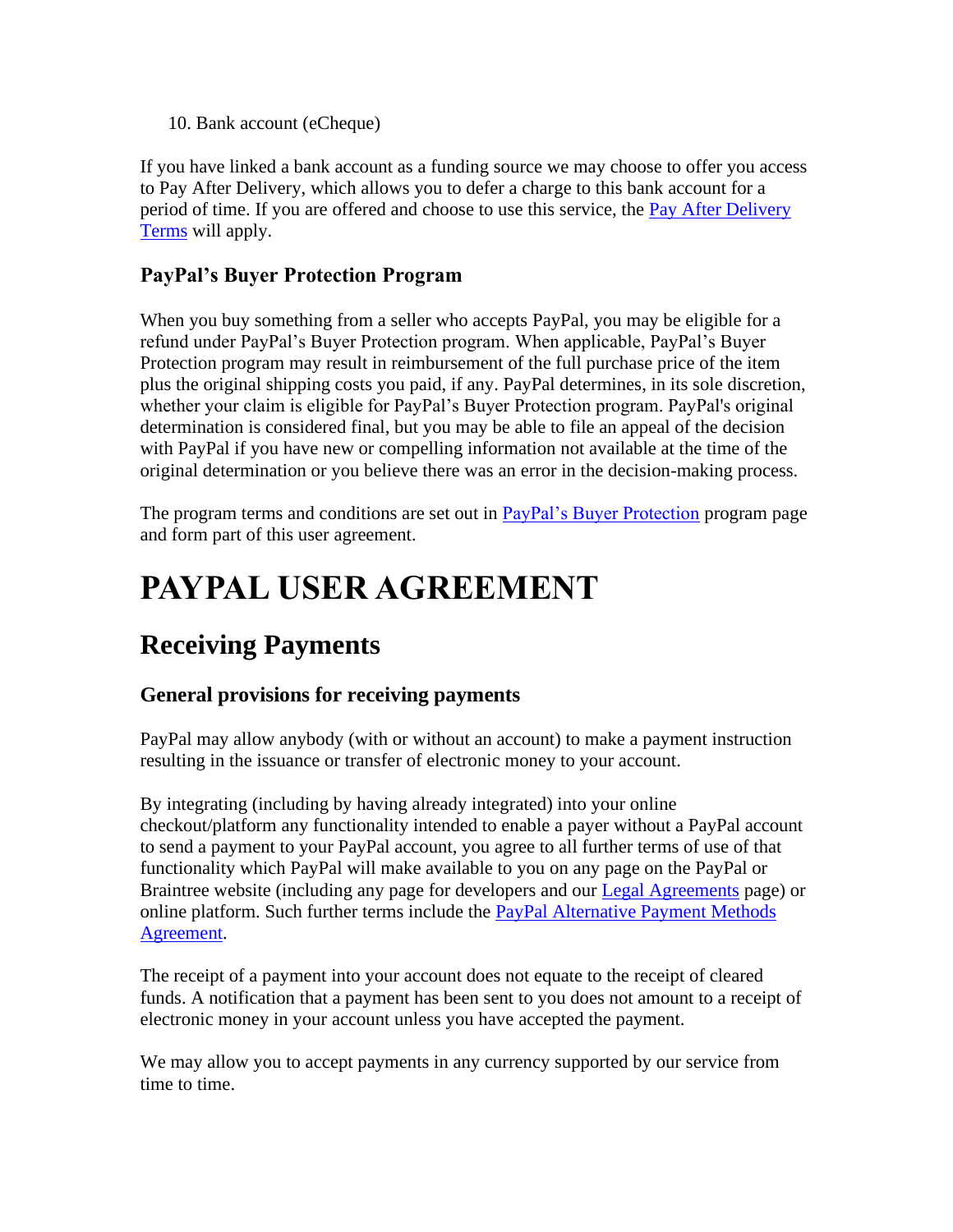Where you (instead of PayPal) offer the payer at the point of sale a currency conversion of an amount you receive through PayPal, you will inform the buyer of the exchange rate and any charges that will be applied to the payment transaction. PayPal has no liability to any buyer if you fail to inform the buyer of the exchange rate and charges. You acknowledge that if you fail to disclose the exchange rate and charges to the buyer this may constitute a criminal offence by you.

Any payment sent to you may be subject to a [reversal,](#page-24-0) [payment review,](#page-34-0) [limitation,](#page-33-0) [reserve](#page-33-0) or [hold](#page-33-0) as allowed under this user agreement.

#### **Receiving limits**

We may, at our discretion, impose limits on the amount and value of payments you can receive, including money you receive for purchases. To lift your receiving limit, you must follow the steps that we will notify to you or publish from time to time (which we may set out in your account overview).

## **Checkout solution**

Our checkout solution consists of:

- Our dedicated bundled checkout capability in your online checkout/platform to enable a buyer with or without an account to send a payment to your account.
- Our supporting Fraud Tool.

We may offer you all, any part or any combination of parts of the checkout solution. If we offer you the checkout solution and you choose to use it, in addition to this user agreement, you agree to the following further terms relating to the following capabilities:

- When you use our APM functionality as part of the checkout solution, the **[PayPal](https://www.paypal.com/cz/webapps/mpp/ua/apm-tnc?locale.x=en_CZ)  [Alternative Payment Methods Agreement](https://www.paypal.com/cz/webapps/mpp/ua/apm-tnc?locale.x=en_CZ)**.
- When you use:
	- o Our Advanced Credit and Debit Card Payments service as part of the new checkout solution.
	- o Fraud Protection as part of the checkout solution,

the following terms, depending on the country in which your account is registered with PayPal:

Fees which may be set out in the **PayPal Alternative Payment Methods Agreement**, and the [PayPal Online Card Payment Services Agreement](https://www.paypal.com/cz/webapps/mpp/ua/pocpsa-full?locale.x=en_CZ) do not apply to your use of the new checkout solution. Instead, our special [fees](#page-53-0) for using the new checkout solution apply.

## **Rules about surcharging**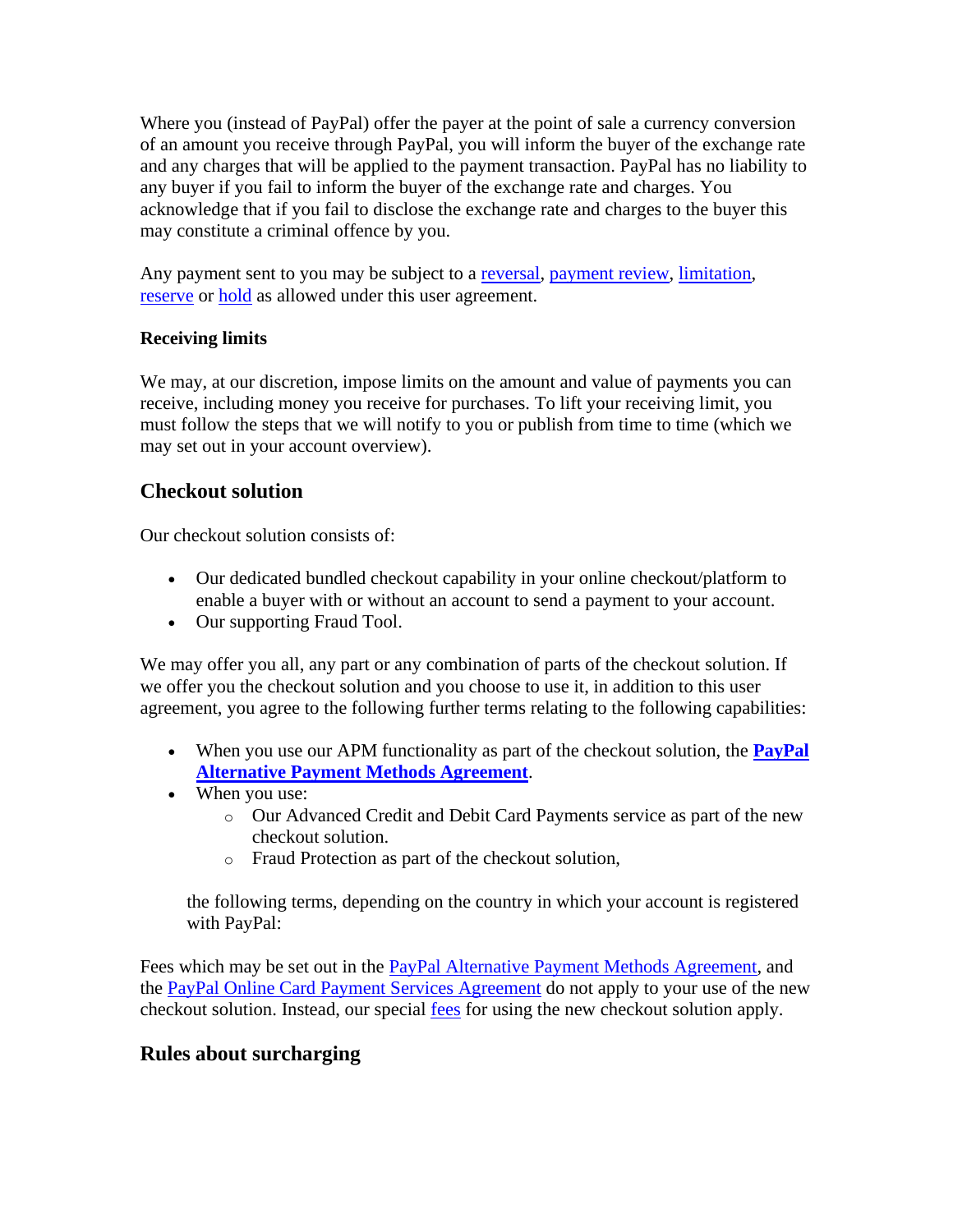PayPal does not encourage surcharging because it is a commercial practice that can penalize the consumer and create unnecessary confusion, friction and abandonment at checkout.

You may only surcharge for the use of our services in compliance with any law applicable to you and not in excess of the surcharges that you apply for the use of other payment methods.

If you surcharge a buyer, you, and not we, will inform the buyer of the requested charge. We are not liable to any buyer where you have failed to inform the buyer of any surcharge. You acknowledge that you could be committing a criminal offence if you surcharge and/or fail to disclose any form of surcharge to a buyer.

## **Presentation of PayPal**

You must treat PayPal as a payment method or mark at least on par with any other payment methods offered at your points of sale, including your websites or mobile applications. This includes at least equal or substantially similar:

- Logo placement,
- Position within any point of sale,
- Treatment in terms of payment flow, terms, conditions, restrictions, or fees, in each case as compared to other marks and payment methods at your points of sale.

In representations to your customers or in public communications, you must not mischaracterize any PayPal service as a payment method or exhibit a preference for other payment methods over any PayPal service.

## **Taxes and information reporting**

It is your responsibility to determine what, if any, taxes apply to the payments you make or receive, and it is solely your responsibility to assess, collect, report and remit the correct taxes to the appropriate authority. We are not responsible for determining whether any taxes apply to your transaction, or for calculating, collecting, reporting or remitting taxes arising from any transaction. As a bank service provider no sales tax applies to the PayPal services in the EU.

## **Your refund policy and privacy policy**

You must publish a refunds and return policy, as well as a privacy policy.

## **In-store payments and QR code transactions**

If you accept PayPal payments at your physical store, you must communicate the total amount of transaction to the customer before it takes place. You may charge your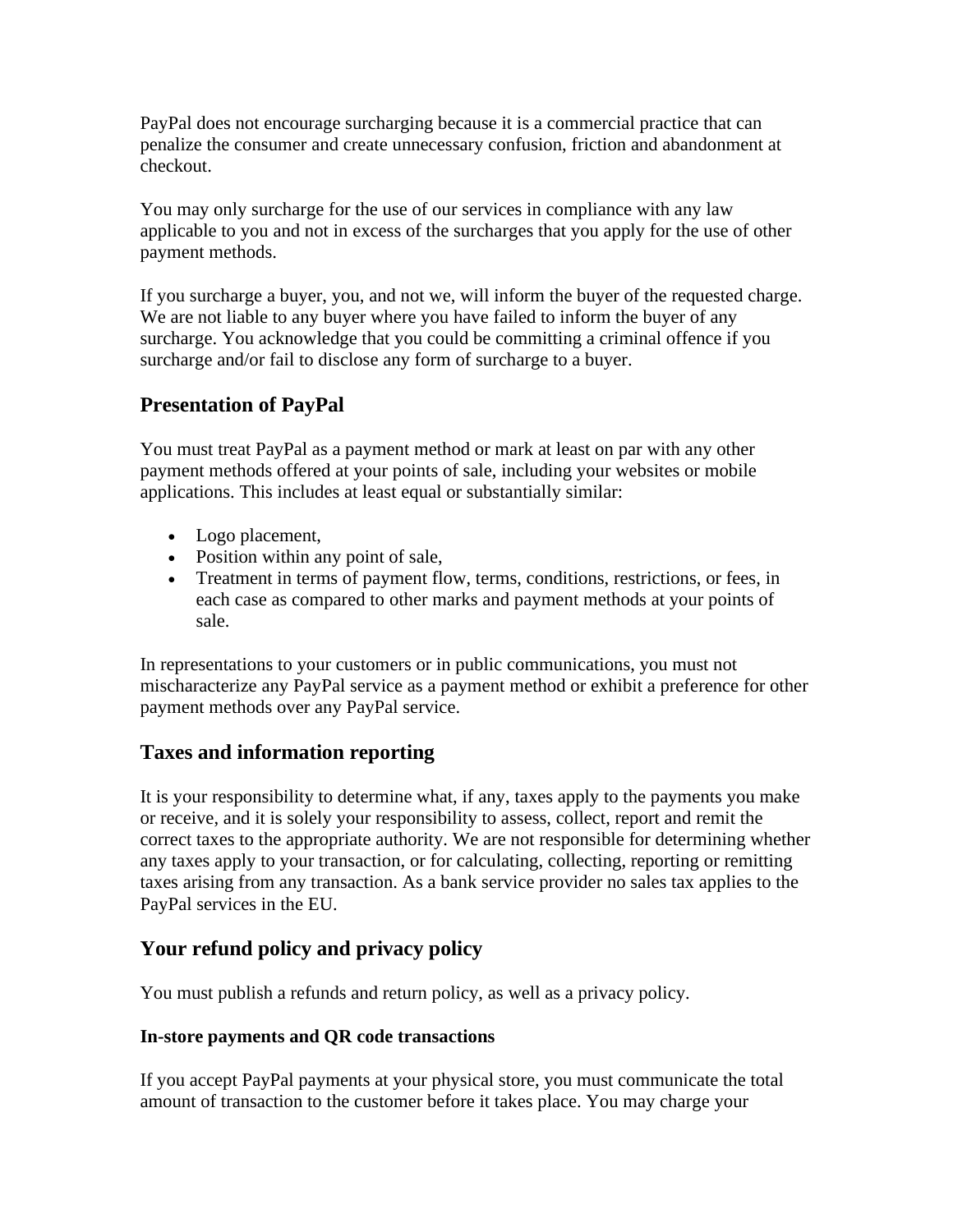customer's account only for transactions that they have authorized. You must also provide customers with a physical receipt if they request one. You agree that any transaction that you make shall have an accurate and true description of the goods and services being purchased.

If you use a QR code to accept payments in your physical store, you must use a QR code intended for goods and services transactions. You must also not use QR codes for inperson transactions as a method of accepting payment for goods and services transactions occurring online. For any buyer claims related to QR code transactions you may be required to provide us with alternative evidence of delivery, or such additional documentation or information relating to the transaction.

## **Marketplace sellers**

If you're a seller on a marketplace or through a third-party application where PayPal is offered, you must comply with any rules that apply to the marketplace's or the third party application's buyer protection program for sales you make through that forum. Any such protections may require you to take certain actions and may impact how claims are processed.

We may allow you to authorize certain marketplaces to use your account to pay amounts you owe to the marketplace or to the buyer (as the case may be) arising from a claim under the terms of the marketplace's own resolution process, which we call marketplace due amounts. If you give such an authorization and the marketplace has notified us of the claim, you instruct us to process payments of all and any marketplace due amounts relating to that claim from your PayPal account to that marketplace or to the buyer (as the case may be) according to the marketplace's instructions to us. We may treat your instruction for the payment of any given marketplace due amount as cancelled if we decide that the claim would have been determined in your favor had it been filed as a claim with us. You can also cancel this instruction by **[contacting us](#page-42-0)**. All claims filed directly with the marketplace are governed by the marketplace's policy only. The terms of [PayPal's Seller Protection](https://www.paypal.com/cz/webapps/mpp/ua/buyer-protection?locale.x=en_CZ) do not cover you for claims filed by your buyers directly with the marketplace.

## **Accepting billing agreement payments**

If we allow you to accept payments from a payer under a billing agreement, when you present to us a payment request under that billing agreement, you:

- Warrant to us that the amounts you present have been agreed and consented to by the payer whose account will be deducted (including changes to those amounts) and that you will give prior notice of the deduction to the payer.
- Agree that you will notify the payer at least 4 weeks in advance of the amount they will collect if that amount has increased in such a manner that the payer could not have reasonably expected to pay such an amount, taking into account the payer's previous spending patterns and the circumstances of the payment and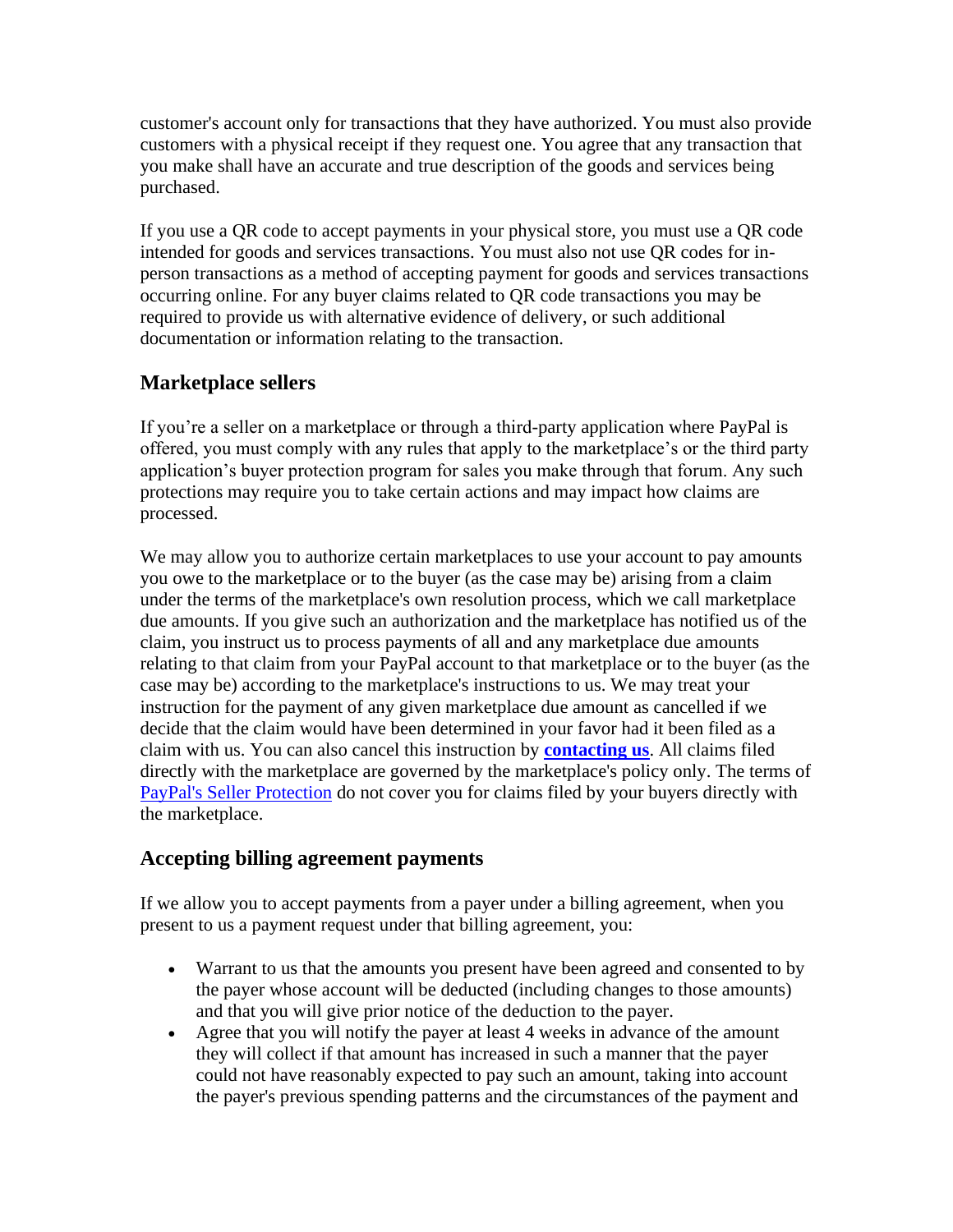that you are liable to us for any refunds of that payment in accordance with the terms of this user agreement.

## **PayPal Payouts**

If you are using PayPal Payouts (formerly Mass Pay), the terms of the [PayPal Payouts](https://www.paypal.com/cz/webapps/mpp/ua/paypal-payouts-agreement?locale.x=en_CZ)  [Agreement](https://www.paypal.com/cz/webapps/mpp/ua/paypal-payouts-agreement?locale.x=en_CZ) will apply.

## **Your responsibility as a Corporate Customer to notify PayPal of pricing or fee errors**

Once you have access to any account statement(s) or other account activity information made available to you by PayPal with respect to your business account(s), you will have 60 days to notify PayPal in writing of any errors or discrepancies with respect to the pricing or other fees applied by PayPal. If you do not notify PayPal within such timeframe, you accept such information as accurate, and PayPal shall have no obligation to make any corrections. For the purposes of this provision, such pricing or fee errors or discrepancies are different than unauthorized transactions and other electronic transfer errors which are each subject to different notification timeframes as set forth herein.

## <span id="page-24-0"></span>**Refunds and reversals of payments**

When you receive a payment, it could be [refunded](#page-17-0) or [reversed.](#page-24-0) We may allow you to send to the payer a [refund](#page-24-0) of the payment. We may carry out a [reversal](#page-24-0) of your payment in certain circumstances. See the rest of this section for more details.

## **Refunds**

You alone are (and PayPal is not) responsible for:

- Your legal and contractual obligations towards the payer for any amount you return to the payer.
- Any difference between the cost to the payer of making the original payment and the value of the amount returned to the payer (for instance, as a result of transaction exchange rate fluctuations) except to the extent that the refund is an incorrect payment (see the section on [Resolving Problems\)](#page-37-0).

See our [fees](#page-53-0) for details of the fees you paid to us as the recipient of the original payment which we retain when you use the special commercial transaction refund functionality in your PayPal account, as we may allow from time to time, except to the extent that the refund is an incorrect payment (see the section on [Resolving Problems\)](#page-37-0).

#### **Reversals**

If you receive a payment in your account, you owe us the full amount of the payment and our losses arising from processing the payment (including any [Chargeback fee](#page-27-0) or [Dispute](#page-25-0)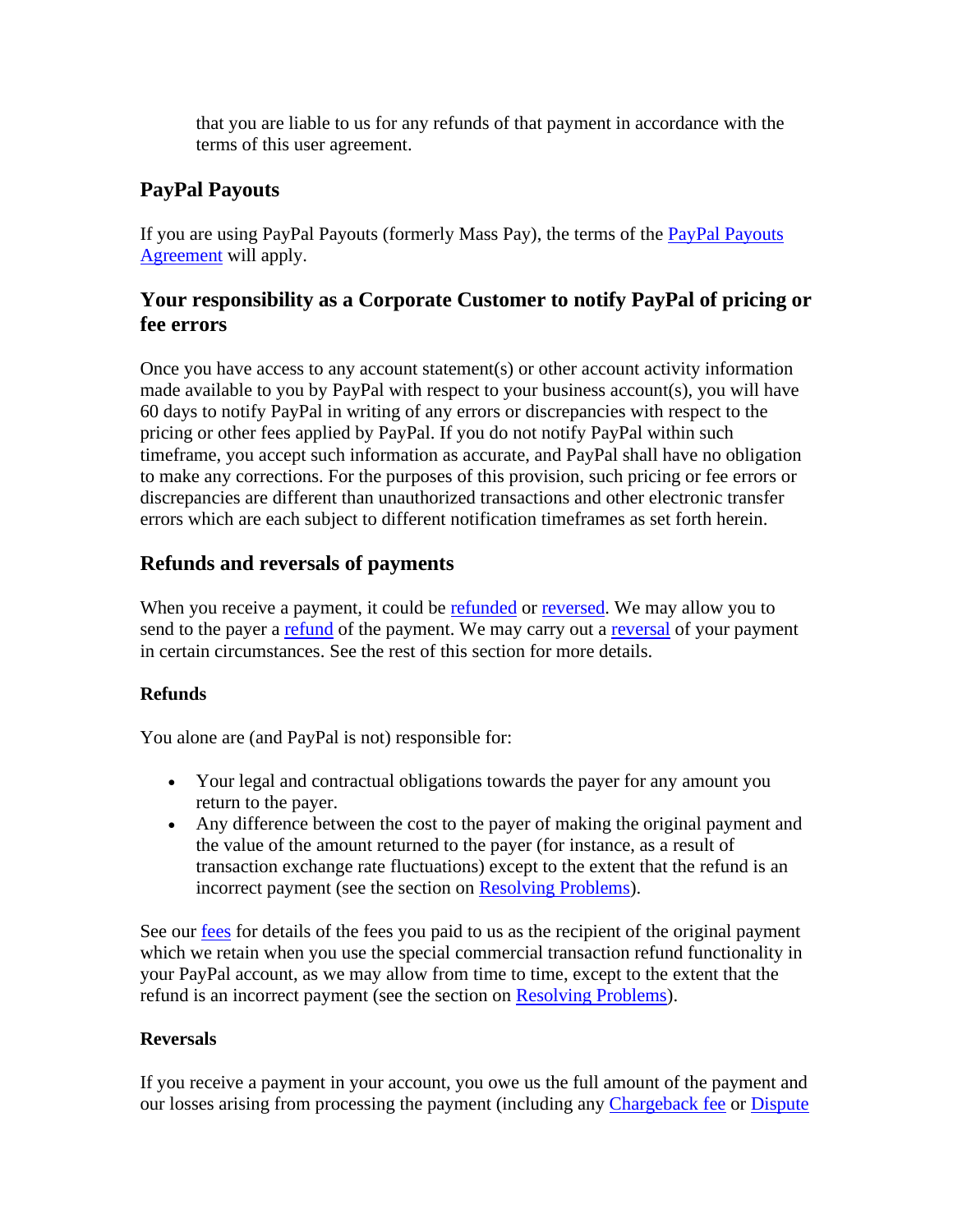[fee\)](#page-25-0). This can include our liability (including any fees, charges and penalties) towards any third party (including the payer and the payer's funding source provider).

A reversal happens when we exercise our right to set off the above amounts from your account under the section [Reimbursement for your liability](#page-45-0) in this user agreement. If your PayPal balance for a particular currency is insufficient to cover the amount you owe us in that currency, we may perform a currency conversion from any PayPal balance in another currency to cover the shortfall against our transaction exchange rate applicable at the time the reversal is being processed. This means that, for example, if you are a seller, amounts of payments received in your account may be removed from your account after you have delivered any goods or services sold.

A reversal can happen when:

- We reimburse the payer in respect of a PayPal Buyer Protection claim the payer made against you.
- We compensate the payer or the payer's funding source provider (or both) because we receive a claim from the payer or their funding source provider for the payment amount under the reversal process used by that funding source provider.

For instance:

- If the payer used a card to fund the payment to you the payer could pursue a "chargeback" with the card issuer. The card issuer, not us, determines whether the payer is successful when they pursue a chargeback. You can find out more about chargebacks by reviewing our Chargeback Guide, accessible via the PayPal Security Center and the section called: "Selling Safely". The PayPal Security Center is accessed via the PayPal website. We charge you a [fee](#page-53-0) for receiving a chargeback claim.
- If the payer used a bank account to fund the payment the payer or the bank could pursue a bank reversal.

The amount claimed may be greater than the original amount you received due to currency exchange rate fluctuations between the time of payment and the time of the claim.

- We may have to compensate your payer when they claimed that there was a problem with their payment (including that their payment was unauthorized or incorrect or that their billing agreement payment was not expected) – see [Resolving Problems.](#page-37-0)
- We are entitled to carry out the reversal for any other reason under this user agreement, including the provision [Actions We May Take if You Engage in Any](#page-31-0)  [Restricted Activities.](#page-31-0)

#### <span id="page-25-0"></span>**Dispute fees**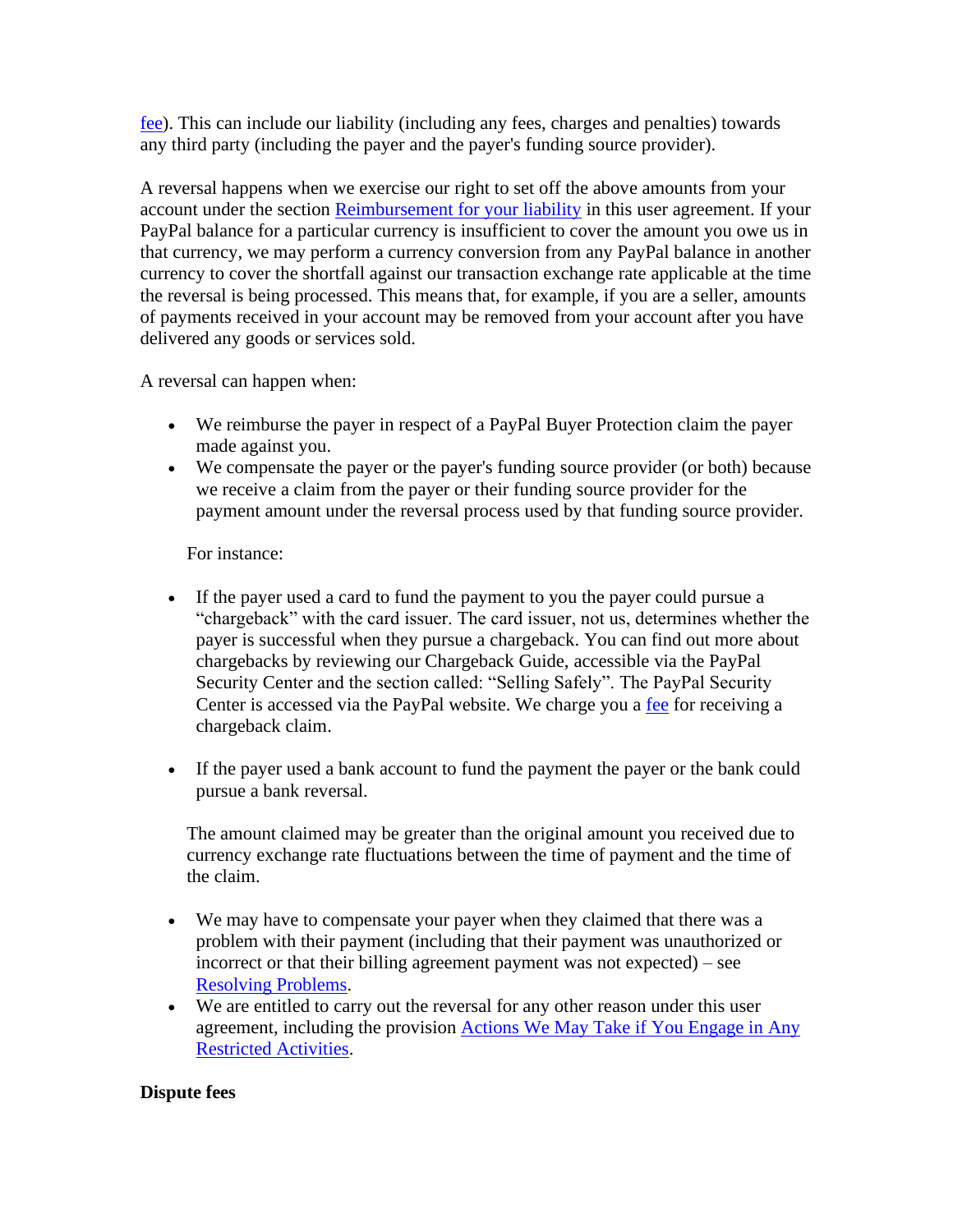PayPal will charge a **[Dispute fee](#page-64-0)** to sellers for facilitating the online dispute resolution process for transactions that are processed either through a buyer's PayPal account or through the 'Payments without a PayPal account' service**.** The **[Dispute fee](#page-64-0)** applies when the buyer pursues a claim directly with PayPal, a chargeback with their card issuer, or a reversal with their bank. The **[Dispute fee](#page-64-0)** will be charged at either the **Standard Dispute fee** rate or the **High Volume Dispute fee** rate. The **[Dispute fee](#page-64-0)** will be charged in the currency which you selected for the original transaction listing. If the transaction was in a currency not listed in the **[Dispute fee](#page-64-0)** table the fee charged will be in your primary holding currency. The **[Dispute fee](#page-64-0)** will be deducted from your PayPal account after the claim is decided.

The **[Dispute fee](#page-64-0)** amount will be determined when the dispute case is created. The fee is based on the ratio of the total transaction amount of all **Item Not Received** and **Significantly Not as Described** claims you receive compared to the total amount of your sales for the previous three calendar months **(Dispute Ratio)**. Your total claims include all Item Not Received and Significantly Not as Described claims that are filed either directly with and escalated to PayPal or with the buyer's card issuer or bank. Your total claims do not include claims for Unauthorized Transactions. For example, for the month of September, your **Dispute Ratio** will be calculated by considering your total claims to sales ratio over June, July, and August. The claims ratio for September will determine the dispute fee for all claims filed in October.

If your Disputes Ratio is 1.5% or more and you had more than 100 sales transactions in the previous three full calendar months, you will be charged the **High Volume Dispute fee** for each dispute. Otherwise, you will be charged the **Standard Dispute fee** for each dispute.

You will **not** be charged a **Standard Dispute fee** for disputes that are*:*

- Inquiries in PayPal's **[Resolution Center](https://www.paypal.com/cz/smarthelp/home?locale.x=en_CZ)** that are not escalated to a claim with PayPal.
- Resolved directly between you and the buyer and not escalated to a claim with PayPal.
- Filed by the buyer directly with PayPal as an **[Unauthorized Transaction](#page-37-1)**.
- Deemed by PayPal in its sole discretion to have met all the requirements under **[PayPal's Seller Protection](https://www.paypal.com/cz/webapps/mpp/ua/seller-protection?locale.x=en_CZ)** program.
- Claims with a transaction value that is less than twice the amount of a **Standard Dispute fee.**
- Decided in your favor by PayPal or your issuer.

You will **not** be charged a **High Volume Dispute fee** for disputes that are:

- Inquiries in PayPal's **[Resolution Center](https://www.paypal.com/cz/smarthelp/home?locale.x=en_CZ)** and not escalated to a claim with PayPal.
- Resolved directly between you and the buyer and not escalated to a claim with PayPal.
- Filed by the buyer directly with PayPal as an **[Unauthorized Transaction.](#page-37-1)**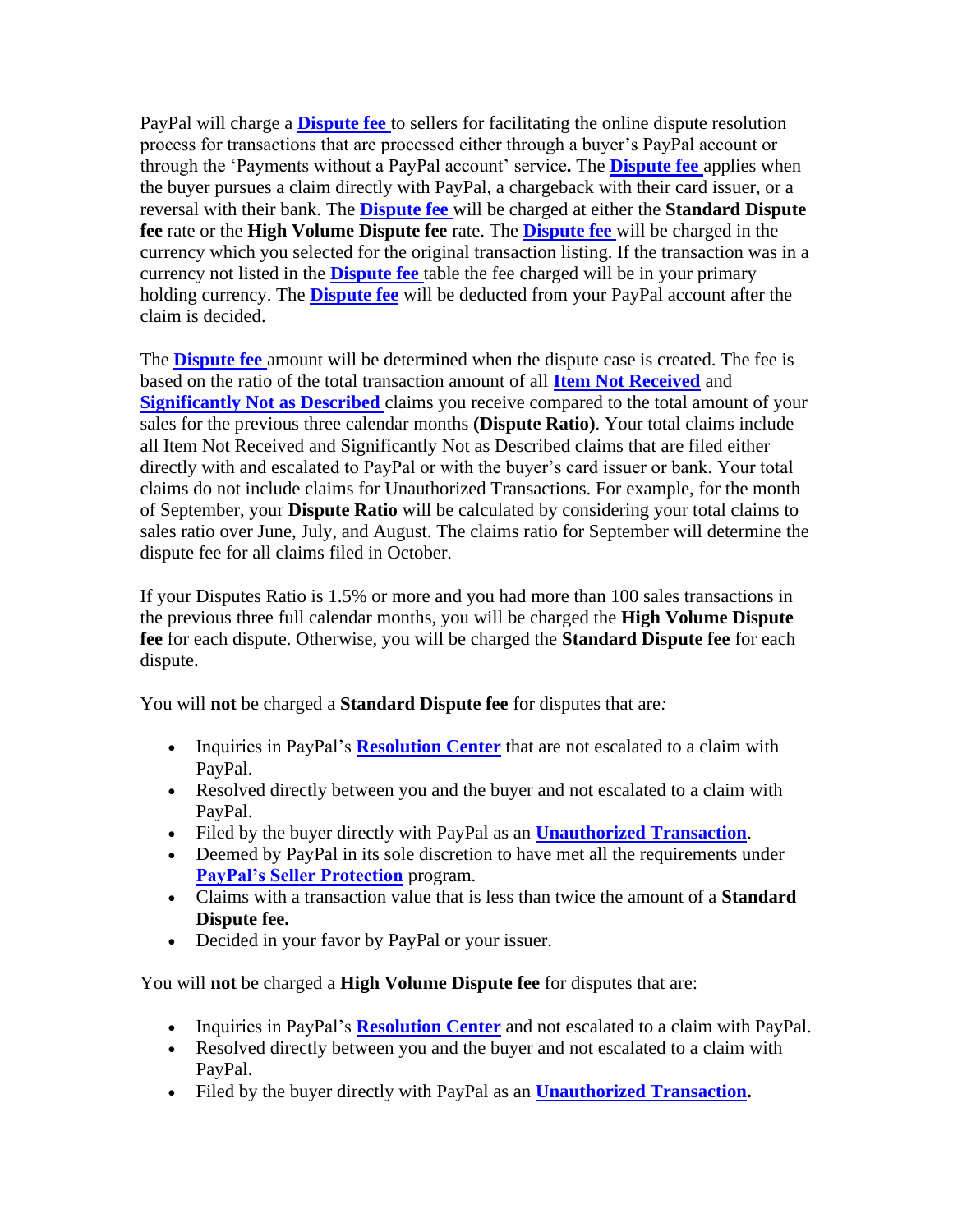Sellers charged **High Volume Dispute fees** may be required to provide information to us including the cause of their increased dispute rate.

Disputes listed above may be excluded from being charged a **Standard Dispute fee** or a **High Volume Dispute fee**, but the claim itself may still be included in the overall calculation of your Dispute Ratio.

#### <span id="page-27-0"></span>**Chargeback fees**

For transactions that are not processed either through a buyer's PayPal account or through the 'Payments without a PayPal account' service, and where the buyer pursues a chargeback for the transaction with their card issuer, PayPal will charge you a [Chargeback fee](#page-63-0) for facilitating the chargeback process. The Chargeback fee will apply regardless of whether the buyer is successful in pursuing the chargeback with the card issuer.

The applicable chargeback fee will be deducted from your PayPal account. The chargeback fee is applied as specified in the **[Chargeback fee](#page-63-0)** table and will be charged in the currency which you selected for the original transaction listing. If the transaction was in a currency not listed in the **[Chargeback fee](#page-63-0)** table the fee charged will be in your primary holding currency.

## **Impact of PayPal's Buyer Protection program on sellers**

You should read our provisions on **[PayPal's Buyer Protection](https://www.paypal.com/cz/webapps/mpp/ua/buyer-protection?locale.x=en_CZ)** program and if you sell goods and services to buyers with PayPal accounts in a region other than your own, you also should be familiar with the purchase protection made available by PayPal to buyers in each of those regions as buyers' rights under these programs may impact you as a seller. You can find information about PayPal's Buyer Protection program on the **[Legal](https://www.paypal.com/cz/webapps/mpp/ua/legalhub-full?locale.x=en_CZ)  [Agreements](https://www.paypal.com/cz/webapps/mpp/ua/legalhub-full?locale.x=en_CZ)** page by selecting your buyer's location at the top of the page and referring to the corresponding PayPal's Buyer Protection program provisions in the corresponding user agreement.

If you lose a claim under **[PayPal's Buyer Protection](https://www.paypal.com/cz/webapps/mpp/ua/buyer-protection?locale.x=en_CZ)** program in any country:

- You must forfeit the full purchase price of the item or transaction plus any original shipping cost. This applies when you are the primary seller or a secondary seller of goods or services. For example, event ticketing agents, or online travel agents will forfeit the full purchase amount paid by the buyer. In some cases you may not receive the item back.
- The Buyer Protection claim will only be considered fully resolved if:
	- o The refund to a buyer is processed through PayPal, or
	- o You provide evidence acceptable to PayPal, in its sole discretion, that the buyer agreed to the alternative resolution provided.
- You will not receive a refund of the PayPal fees that you paid in connection with the sale.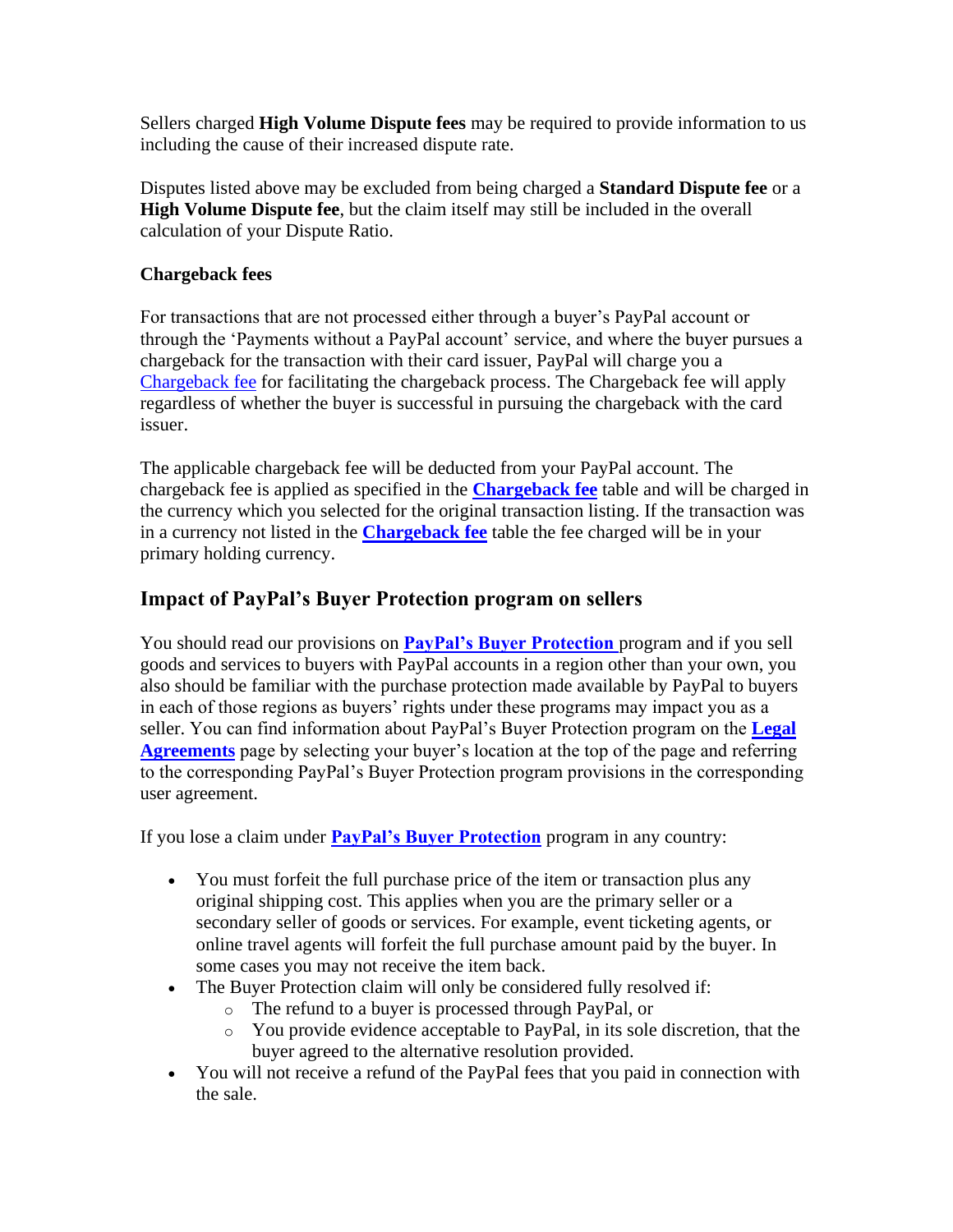- If the claim was that the item received was Significantly Not as Described, you may not receive the item back, or you may be required to accept the item back plus pay for return shipping costs.
- If the claim was that the item received was Significantly Not as Described and related to an item you sold that is counterfeit, you will be required to provide a full refund to the buyer and you may not receive the item back.

## <span id="page-28-0"></span>**PayPal's Seller Protection Program**

## **What's Eligible**

If you have sold something to a buyer and have already shipped the physical item or provided an intangible good and the transaction is later disputed or reversed under [Reversals, Claims or Chargebacks,](#page-24-0) you may be eligible for reimbursement under PayPal's Seller Protection program. When it applies, PayPal's Seller Protection program may result in retaining the full purchase amount. There is no limit on the number of payments for which you can receive coverage. By accessing the transaction details page in your PayPal account you can see transactions that may be eligible for protection under this program.

The program terms and conditions are set out in [PayPal's Seller Protection](https://www.paypal.com/cz/webapps/mpp/ua/seller-protection?locale.x=en_CZ) program page and form part of this user agreement.

# **PAYPAL USER AGREEMENT**

## **RESTRICTED ACTIVITIES, HOLDS & LIQUIDATED DAMAGES**

## <span id="page-28-1"></span>**Restricted Activities**

In connection with your use of our websites, your PayPal account, the PayPal services, or in the course of your interactions with PayPal, other PayPal customers, or third parties, you must not:

- Breach this user agreement, the PayPal **[Acceptable Use Policy](https://www.paypal.com/cz/webapps/mpp/ua/acceptableuse-full?locale.x=en_CZ)**, the **[Commercial](https://www.paypal.com/cz/webapps/mpp/ua/ceagreement-full?locale.x=en_CZ)  [Entity Agreements](https://www.paypal.com/cz/webapps/mpp/ua/ceagreement-full?locale.x=en_CZ)** (if they apply to you), or any **[other agreement](https://www.paypal.com/cz/webapps/mpp/ua/legalhub-full?locale.x=en_CZ)** between you and us.
- Violate any law, statute, ordinance, or regulation (for example, those governing financial services, consumer protections, unfair competition, anti-discrimination or false advertising).
- Infringe PayPal's or any third party's copyright, patent, trademark, trade secret or other intellectual property rights, or rights of publicity or privacy.
- Sell counterfeit goods.
- Act in a manner that is defamatory, trade libelous, threatening or harassing.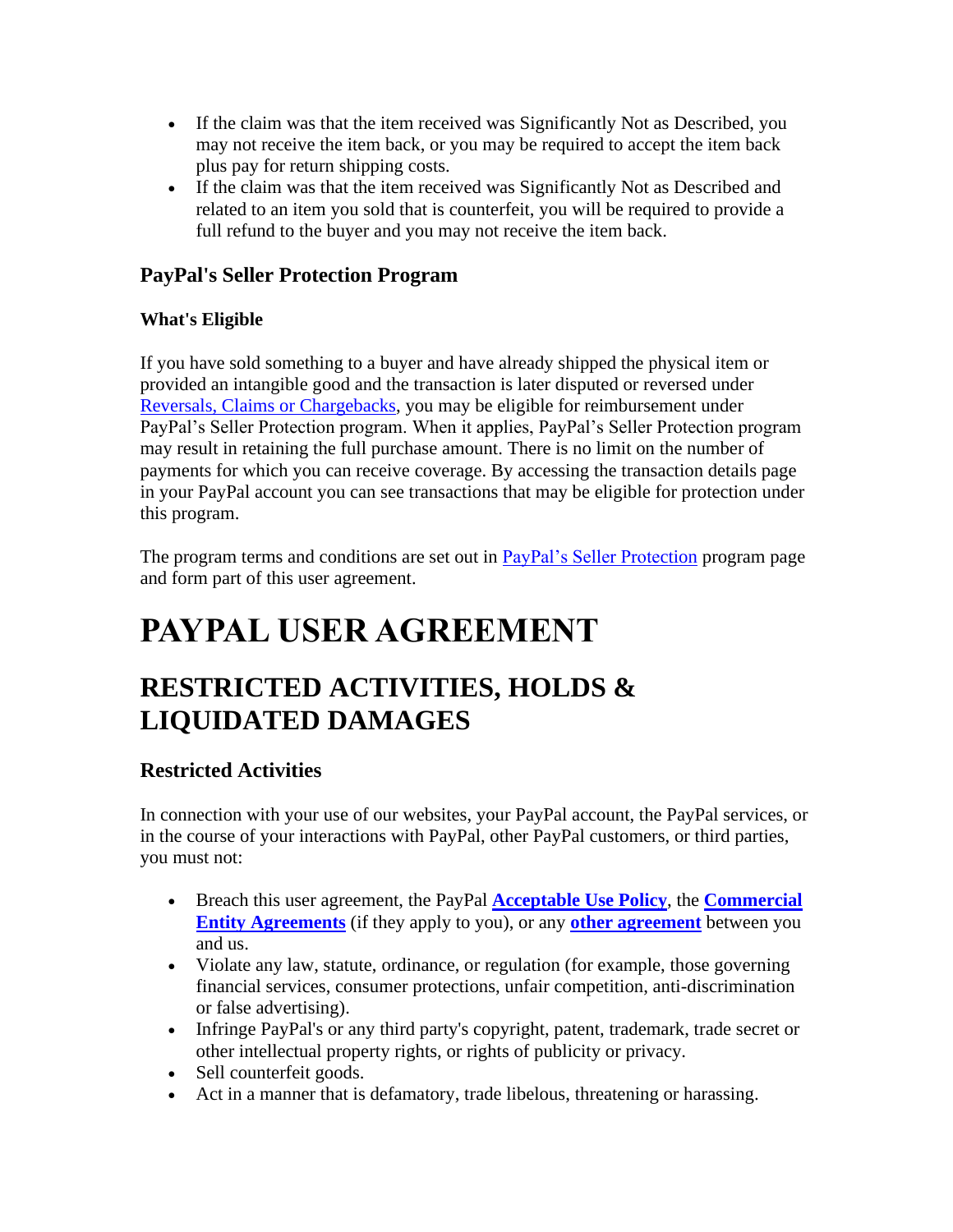- Provide false, inaccurate or misleading information.
- Send or receive what we reasonably believe to be potentially fraudulent or unauthorized funds.
- Refuse to cooperate in an investigation or provide confirmation of your identity or any information you provide to us.
- Attempt to "double dip" during the course of a dispute by receiving or attempting to receive funds from both PayPal and the seller, bank or card issuer for the same transaction.
- Control an account that is linked to another account that has engaged in any of these restricted activities.
- Conduct your business or use the PayPal services in a manner that results in or may result in:
	- o Complaints.
	- o Requests by buyers (either filed with us or card issuers) to invalidate payments made to you.
	- o Fees, fines, penalties or other liability or losses to PayPal, other PayPal customers, third parties or you.
- Use your PayPal account or the PayPal services in a manner that PayPal, Visa, MasterCard, American Express, Discover or any other electronic funds transfer network reasonably believes to be an abuse of the card system or a violation of card association or network rules.
- Allow your PayPal account to have a balance reflecting an amount owing to us.
- Provide yourself a cash advance from your credit card (or help others to do so).
- Access the PayPal services from a country that is not included on our **[permitted](https://www.paypal.com/cz/webapps/mpp/country-worldwide?locale.x=en_CZ)  [countries list](https://www.paypal.com/cz/webapps/mpp/country-worldwide?locale.x=en_CZ)**.
- Take any action that imposes an unreasonable or disproportionately large load on our websites, software, systems (including any networks and servers used to provide any of the PayPal services) operated by us or on our behalf or the PayPal services.
- Facilitate any viruses, trojan horses, malware, worms or other computer programming routines that attempts to or may damage, disrupt, corrupt, misuse, detrimentally interfere with, surreptitiously intercept or expropriate, or gain unauthorized access to any system, data, information or PayPal services.
- Use an anonymizing proxy; use any robot, spider, other automatic device, or manual process to monitor or copy our websites without our prior written permission; or use any device, software or routine to bypass our robot exclusion headers.
- Interfere or disrupt or attempt to interfere with or disrupt our websites, software, systems (including any networks and servers used to provide any of the PayPal services) operated by us or on our behalf, any of the PayPal services or other users' use of any of the PayPal services.
- Take any action that may cause us to lose any of the services from our Internet service providers, payment processors, or other suppliers or service providers.
- Use the PayPal services to test credit card behaviors.
- Circumvent any PayPal policy or determinations about your PayPal account such as temporary or indefinite suspensions or other account holds, limitations or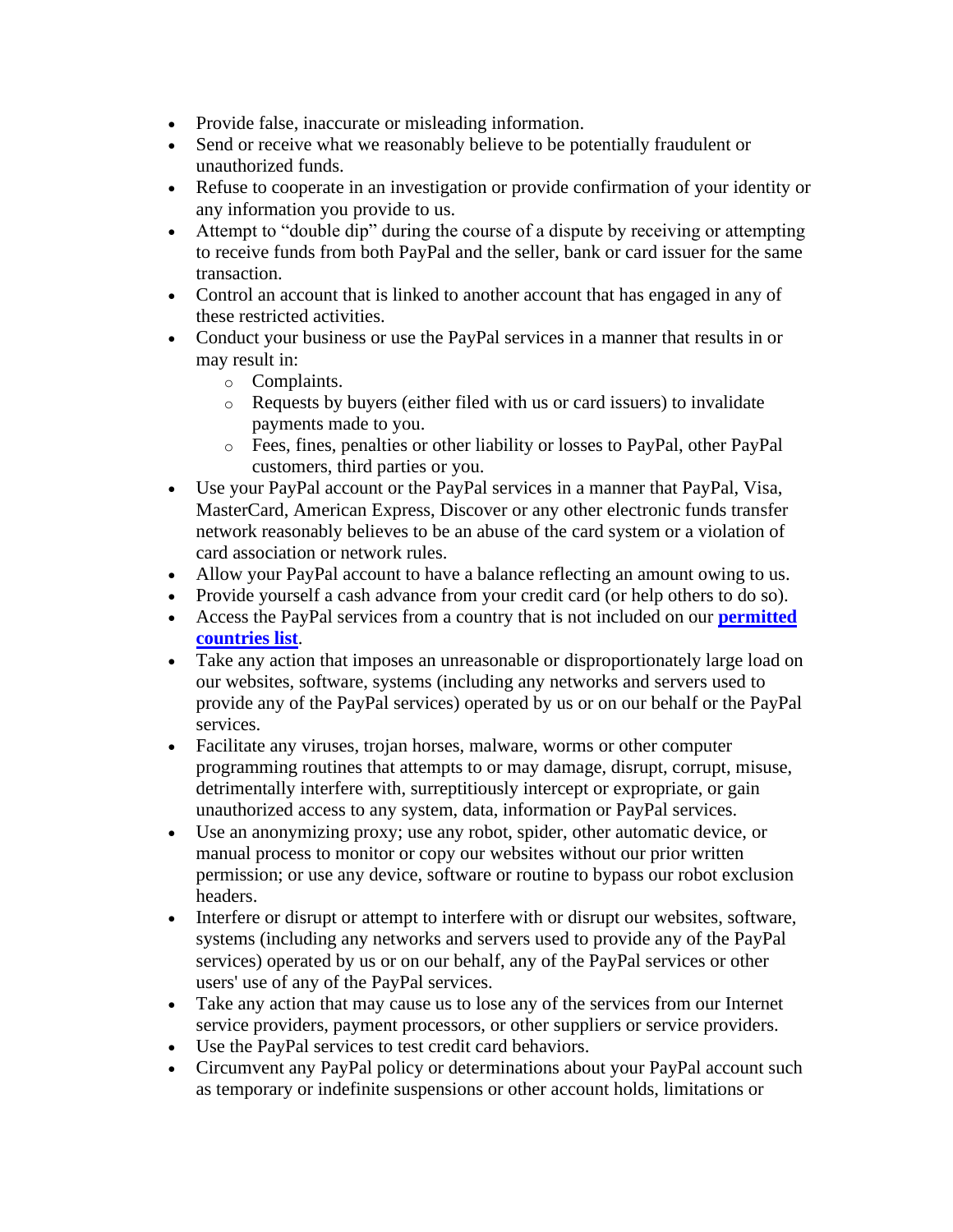restrictions, including, but not limited to, engaging in the following actions: attempting to open new or additional PayPal account(s) when an account has a negative balance or has been restricted, suspended or otherwise limited; opening new or additional PayPal accounts using information that is not your own (e.g. name, address, email address, etc.); or using someone else's PayPal account.

- Harass and/or threaten our employees, agents, or other users.
- Abuse of our online dispute resolution process and/or [PayPal's Buyer Protection](https://www.paypal.com/cz/webapps/mpp/ua/buyer-protection?locale.x=en_CZ) program and/or [PayPal's Seller Protection](https://www.paypal.com/cz/webapps/mpp/ua/seller-protection?locale.x=en_CZ) program.
- Cause us to receive a disproportionate number of claims that have been closed in favor of the claimant regarding your PayPal account or business.
- Have a credit score from a credit reporting agency that indicates a high level of risk associated with your use of the PayPal services.
- Use a credit card with your PayPal account to provide yourself with a cash advance (or help others to do so).
- Disclose or distribute another user's information to a third party, or use such information for marketing purposes unless you receive the user's express consent to do so.
- Send unsolicited email to a user or use the PayPal services to collect payments for sending, or assisting in sending, unsolicited email to third parties.
- Copy, reproduce, communicate to any third party, alter, modify, create derivative works, publicly display or frame any content from the PayPal website(s) without our or any applicable third party's written consent.
- Reveal your account password(s) to anyone else, nor may you use anyone else's password. We are not responsible for losses incurred by you including, without limitation, the use of your account by any person other than you, arising as the result of misuse of passwords.
- Do, or omit to do, or attempt to do or omit to do, any other act or thing which may interfere with the proper operation of the PayPal service or activities carried out as part of PayPal services or otherwise than in accordance with the terms of this user agreement.
- Request or send a personal transaction payment for a commercial transaction.
- Allow your use of the PayPal service to present to PayPal a risk of noncompliance with PayPal's anti-money laundering, counter terrorist financing and similar regulatory obligations (including, without limitation, where we cannot verify your identity or you fail to complete the steps to lift your sending, receiving or withdrawal limit or where you expose PayPal to the risk of any regulatory fines by European, US or other authorities for processing your transactions).
- Integrate or use any of the PayPal services without fully complying with all mandatory requirements communicated to you by way of any integration or programmers' guide or other documentation issued by PayPal from time to time.
- Advertise, promote, introduce or describe PayPal Credit or any PayPal co-branded credit based payment instrument to your customers without: (1) obtaining the necessary regulatory permission to do so in advance; and (2) the prior written permission of PayPal and (if not PayPal) the issuer of the credit to do so.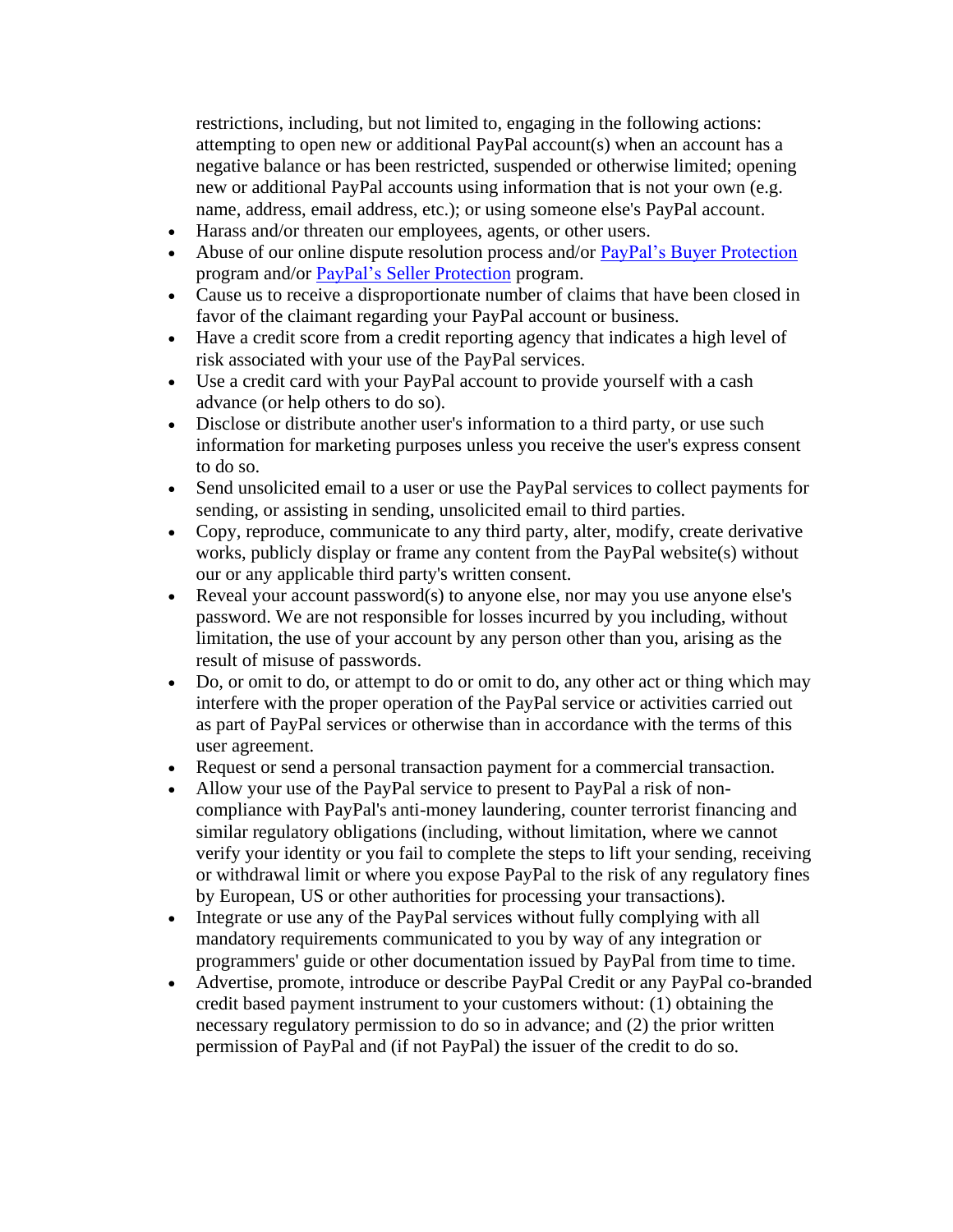• Suffer (or cause us to determine that there is a reasonable likelihood of) a security breach of your website or systems that could result in the unauthorized disclosure of customer information.

You agree that engaging in the above restricted activities diminishes your or our other customers' safe access and/or use of your account and our services generally.

## <span id="page-31-0"></span>**Actions We May Take if You Engage in Any Restricted Activities**

If we believe that you've engaged in any of these activities, we may take a number of actions to protect PayPal, its customers and others at any time in our sole discretion. The actions we may take include, but are not limited to, the following:

- Terminate this user agreement at anytime in our sole discretion, limit your account, and/or close or suspend your account, immediately and without penalty to us.
- Refuse to provide the PayPal services to you in the future.
- At any time and without liability, suspend, limit or terminate your access to our websites, software, systems (including any networks and servers used to provide any of the PayPal services) operated by us or on our behalf, your PayPal account or any of the PayPal services, including limiting your ability to pay or send money with any of the payment methods linked to your PayPal account, restricting your ability to send money or make withdrawals.
- Hold your money to the extent and for so long as reasonably needed to protect against the risk of liability. You acknowledge that, as a non-exhaustive guide:
- PayPal's risk of liability in respect of card-funded payments that you receive can last until the risk of a chargeback closing in favor of the payer/buyer (as determined by card scheme rules) has passed. This depends on certain factors, including, without limitation:
	- a. The type of goods or services for which you receive payment.
	- b. The timeframe for delivery of the goods or performance of the services for which you receive payment (e.g. sales of event tickets months in advance of the event date can present a higher and more enduring risk of chargebacks than sales of most other items or services).
- PayPal's risk of liability in respect of a claim or dispute arising from a payment that you receive can last for the time that it takes for the parties to close the claim or dispute and all appeals associated with that claim or dispute in accordance with PayPal Buyer Protection.
- PayPal's risk of liability in respect of any event of insolvency that you suffer can last for as long as and to the extent that laws applicable to your insolvency restrict PayPal from taking legal action against you.
- If you allow your PayPal account to have a balance reflecting an amount owing to PayPal, PayPal's risk of liability can last for the time and to the extent that you owe that amount to PayPal.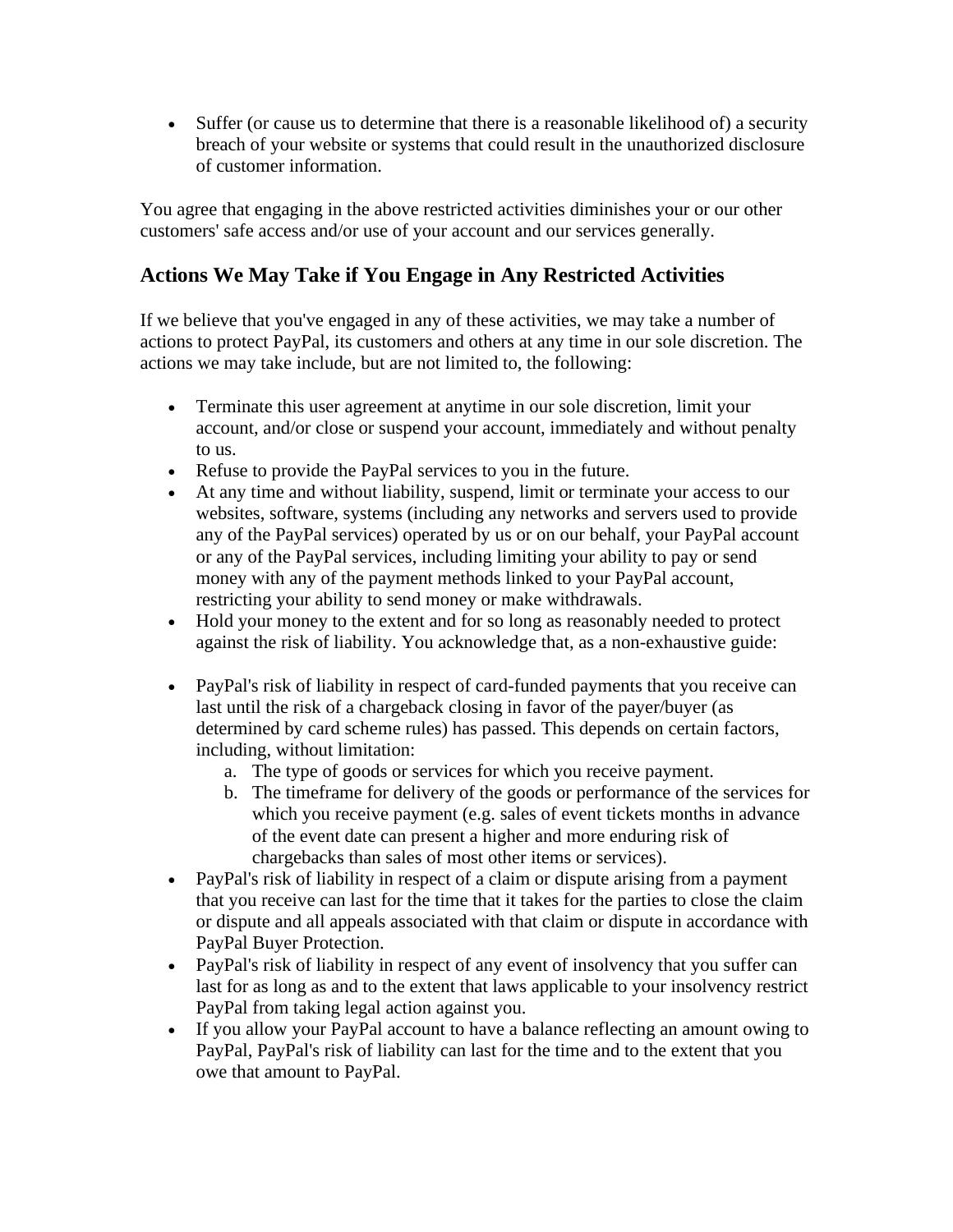- Block your PayPal account and/or hold any funds in the reserve account (including, without limitation, for more than 180 days if so required by PayPal, where PayPal's rights arise from your engagement in the restricted activity).
- Refuse any particular payment transaction at any time for any reason and will only be required to make available the fact of the refusal and the reasons for the refusal and how you may resolve the problem, where possible, upon request and provided it is not prohibited by law.
- [Reverse](#page-24-0) a payment (including, if appropriate, to the sender's funding source).
- Take legal action against you.
- Suspend your eligibility for **PayPal's Buyer Protection** program and/or **PayPal's** [Seller Protection](https://www.paypal.com/cz/webapps/mpp/ua/seller-protection?locale.x=en_CZ) program (including in retrospect).
- Contact third parties and disclose details of the restricted activities in the manner set out in our Privacy Statement.
- Request or update inaccurate information you provided us.
- Request information or documents from you in order to verify your identity and/or with regard to the goods or services you provided based on a transaction.
- If you've violated our **[Acceptable Use](https://www.paypal.com/cz/webapps/mpp/ua/acceptableuse-full?locale.x=en_CZ) Policy**, then you're also responsible for damages to PayPal caused by your violation of this policy.
- If you publish content on our website(s), or when using our services, which PayPal deems, in its sole discretion, in breach of law, statute, ordinance, and/or regulation, PayPal may take appropriate measures, including the deletion or removal of such content. An example of such content is terrorist content. PayPal is not responsible for such contents published by its users which are the PayPal users' responsibility solely.

If you use your PayPal account primarily for the purposes of your trade, business, craft or profession and you violate the Acceptable Use Policy, then:

- In addition to being subject to the above actions you will be liable to PayPal for the amount of PayPal's damages caused by your violation of the Acceptable Use Policy.
- You acknowledge and agree that USD 2,500.00 (or the prevailing equivalent in the currency of the country in which you reside) per violation of the Acceptable Use Policy is:
	- $\circ$  A reasonable minimum estimate of PayPal's actual damages including but not limited to, internal administrative costs incurred by PayPal to monitor and track violations, damage to PayPal's brand and reputation, and penalties imposed upon PayPal by its business partners resulting from a user's violation considering all currently existing circumstances, including the relationship of the sum to the range of harm to PayPal that reasonably could be anticipated.
	- o Reasonable and proportionate in its application to the provision of the services to you.
	- o Necessary, but no more than sufficient, to protect PayPal's legitimate interest in your compliance with the Acceptable Use Policy.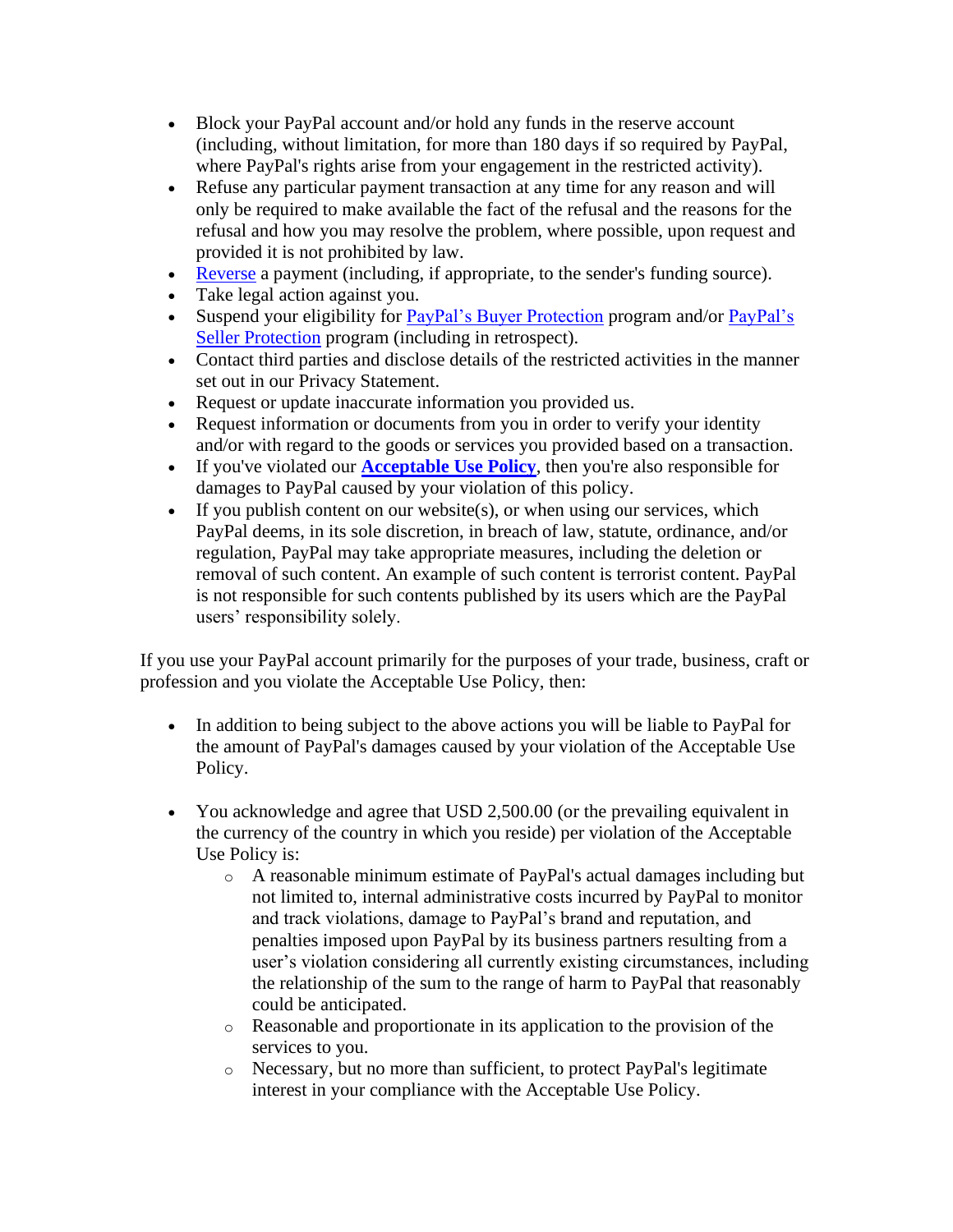• PayPal may deduct such damages directly from any existing balance in any PayPal account you control.

Please also see the section below on [Your liability.](#page-33-0)

Unless otherwise directed by us, you must not use or attempt to use your account while it is suspended or has been closed. You must ensure that all agreements with sellers or other third parties that involve third party initiated payments (including billing agreement payments) set up from your account are cancelled immediately upon the termination, suspension or closure of your account. You remain liable under this user agreement in respect of all charges and other amounts incurred through the use of your account at any time, irrespective of termination, suspension or closure.

## <span id="page-33-0"></span>**Holds, Limitations, and Reserves**

#### **What are holds, limitations and reserves?**

Under certain circumstances, in order to protect PayPal and the security and integrity of the network of buyers and sellers that use the PayPal services, PayPal may take accountlevel or transaction-level actions. If we take any of the actions described here, we will normally notify you of our actions, but we may, if it is reasonable to do so (for example if you are in breach of this user agreement or we consider it advisable for security reasons), take any of these actions without prior notice to you.

To request information in connection with an account limitation, hold or reserve, you should visit the [Resolution Center](https://www.paypal.com/cz/smarthelp/home?locale.x=en_CZ) or follow the instructions in our email notice with respect to the limitation, hold or reserve.

You acknowledge and agree that any funds held under this user agreement may be placed in your reserve account and that you will provide to us any information as we may reasonably request to allow us to determine whether the risk has passed.

## **Holds**

A hold is an action that PayPal may take under certain circumstances either at the transaction level or the account level. When PayPal places a hold on a payment amount, the money is not available to either the sender or the recipient. PayPal reviews many factors before placing a hold on a payment, including: account tenure, transaction activity, business type, past customer disputes, and overall customer satisfaction. Some common situations where PayPal will hold payments include where we have reason to believe that:

• Transactions are higher risk, this can be where the transaction involves the sale of goods or services in a high risk category, or other facts known to us typically resulting in an increased number of chargebacks, other claims or disputes or to be often involved in fraud or illegal activity.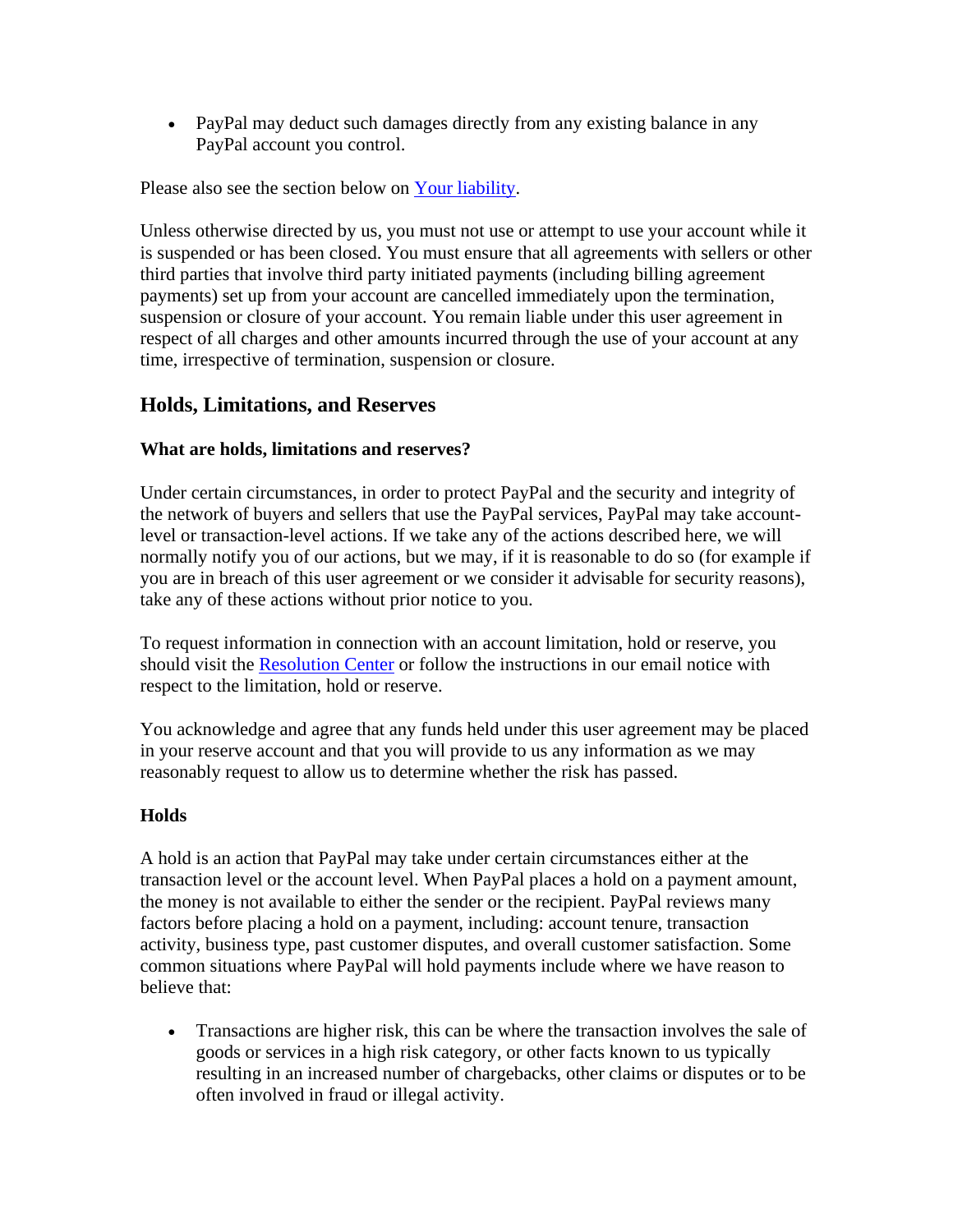- There is a sudden and abnormal change in a PayPal account holder's selling activity including an increase in the number of chargebacks, reversals, or buyer complaints received in relation to such PayPal account.
- Any PayPal account is being used in relation to restricted activities.
- A PayPal account involved in the transaction may have been compromised, or that stolen financial details (bank or credit card) are used for the payment, or otherwise a transaction has not been properly authorized.
- A user is trying to send or withdraw funds they received fraudulently.
- A user has not provided sufficient Information to us to enable us to verify their identity or the identity of their business and/or the user has a limited trading history with PayPal.
- A payment sent to you as a seller is challenged as a payment that should be invalidated and reversed.
- Your buyer files a chargeback, reversal or PayPal Buyer Protection claim on a payment you received.
- Your buyer files a claim under a marketplace's resolution process.
- There is a risk of reversal of funds in your account to your funding source.
- There is a risk of liability (a non-exhaustive list of examples of such risk is set out in the section [Actions We May Take If You Engage In Any Restricted Activities](#page-31-0) above).

#### <span id="page-34-0"></span>**Payment review**

When we identify a potentially high-risk transaction, we review the transaction more closely before allowing it to proceed. This may be because we have the reasonable suspicion that the payer's PayPal account is being used in relation to restricted activities or for other reasons as determined by us in our reasonable discretion. This may include where there is a risk of liability (a non-exhaustive list of examples of such risk is set out in the section [Actions We May Take If You Engage In Any Restricted Activities](#page-31-0) above).

If a payment is subject to payment review, we may:

- Execute the payment order initiated by the buyer.
- In our discretion, immediately upon such execution restrict the payer's account.
- Place a hold on the payment in the payer's account.
- Notify the recipient to delay the delivery of the purchase paid for by the payment.

As a buyer, this may delay your receipt of the item you purchased. If we clear the transaction, we will notify the seller and direct them to ship the item.

If we don't clear the transaction, we will cancel it and return the funds to you, unless we are legally required to take other action.

All payments that complete payment review are still subject to being reversed under the terms of this user agreement but will be [PayPal's Seller Protection](#page-28-0) program eligible if they meet PayPal's Seller Protection program requirements. PayPal will provide notices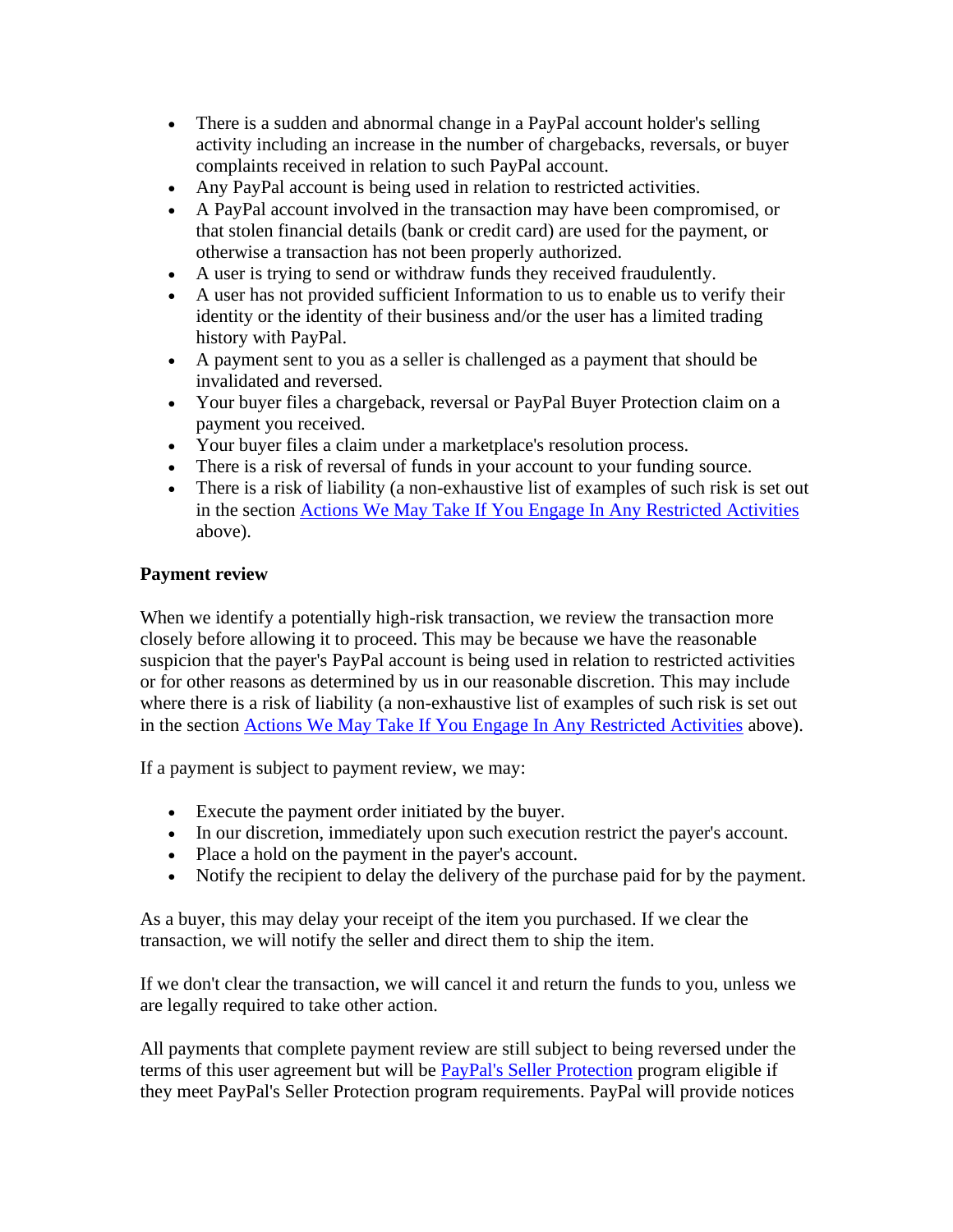to you by email and/or in the transaction history tab of your PayPal account. A payment subject to payment review is a review of the payment only and is implemented to reduce the risk of PayPal users receiving high risk transactions. A payment subject to payment review is neither a review nor a representation by PayPal as to the commercial dealings, character or reputation of a party to the payment transaction and should not be considered as a lessening of the respect of any person.

#### **Holds related to your instructions**

Certain PayPal functionality may allow you (whether directly or via someone you permit to act on your behalf, like an online marketplace platform on which you transact as a seller) to instruct us to hold your funds (including the proceeds of payments you receive using PayPal) in your reserve account.

In such a case we will show you the availability status of those funds in your balance – the status descriptions may differ according to the functionality you used to instruct us to place the hold. We will release the hold on the funds according to the instruction that you (or the entity that you have permitted to act on your behalf) give to us, subject to the rest of this user agreement.

#### **Account Limitations**

Limitations are implemented to help protect PayPal, buyers and sellers when we notice **[restricted activities](#page-28-1)**, an increased financial risk, or activity that appears to us as unusual or suspicious. Limitations also help us collect information necessary for keeping your PayPal account open.

There are several reasons why your PayPal account could be limited, including where we have reason to believe that:

- Someone could be using your PayPal account without your knowledge, then we'll limit it for your protection and look into the fraudulent activity.
- Someone has used your card or bank account without your permission, for example if your debit or credit card issuer or bank alerts us to this.
- You have breached this user agreement or violated the **[Acceptable Use Policy.](https://www.paypal.com/cz/webapps/mpp/ua/acceptableuse-full?locale.x=en_CZ)**
- Your performance as a seller indicate your PayPal account is high risk. Examples include: indications of poor selling performance because you've received an unusually high number of claims and chargebacks, selling an entirely new or high-cost product type, or if your typical sales volume increases rapidly.
- There is a risk of liability (a non-exhaustive list of examples of such risk is set out in the section [Actions We May Take If You Engage In Any Restricted Activities](#page-31-0) above).

We may also limit your PayPal account in order to comply with applicable law.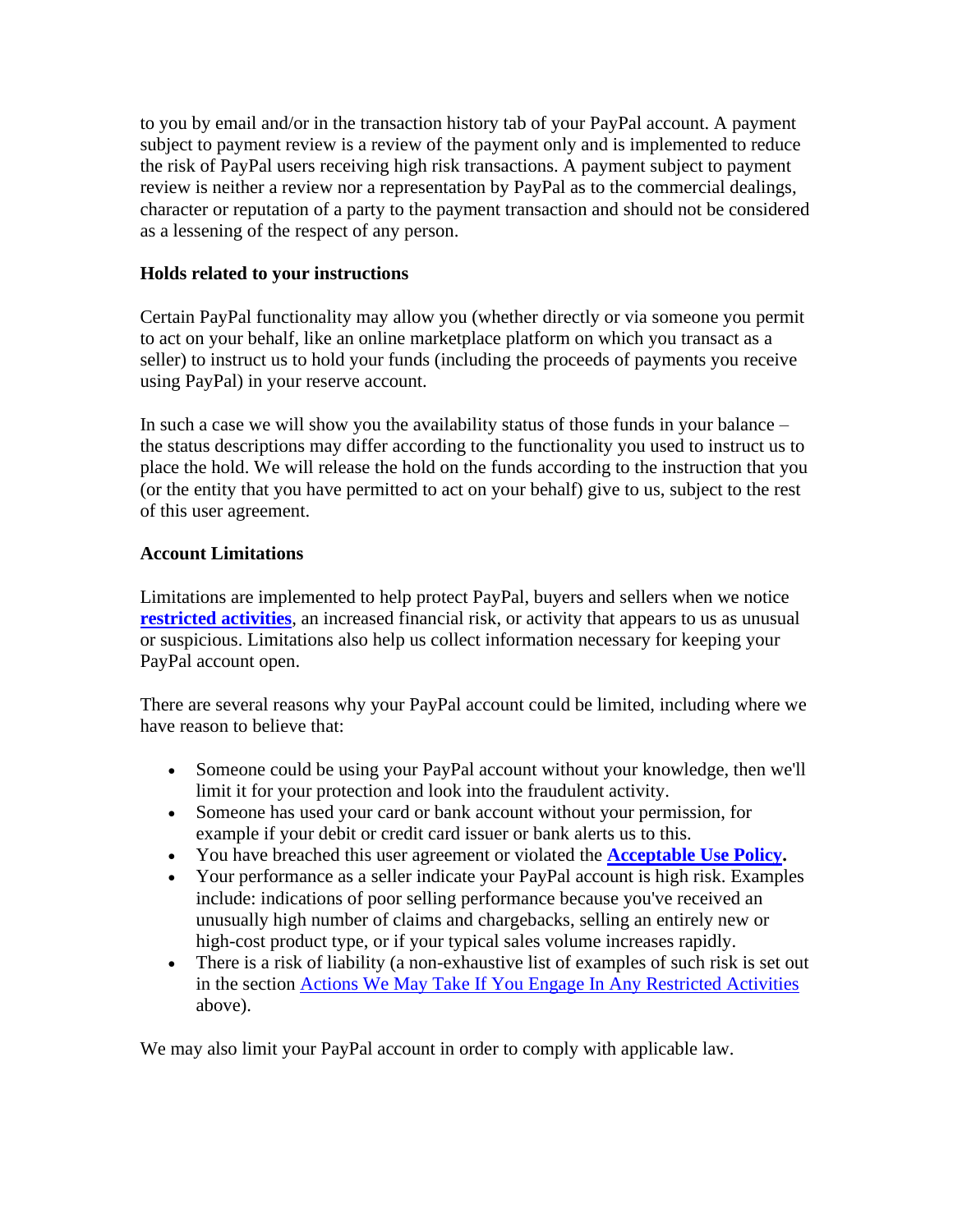You will need to resolve any issues with your account before a limitation can be removed. Normally, this is done after you provide us with the information we request. However, if we reasonably believe a risk still exists after you have provided us that information, we may take action to protect PayPal, our users, a third party, or you from reversals, fees, fines, penalties, legal and/or regulatory risks and any other liability.

#### **Reserves**

Subject to applicable laws and regulations, we may place a reserve on your PayPal account at any time if we believe there may be a high level of risk associated with you, your PayPal account, your business model, or your transactions. When we place a reserve on your PayPal account, it means that all or some portion of the funds in your PayPal account is reserved as unavailable for withdrawal in order to protect against the risk of transactions made by you being reversed or invalidated or any other risk related to your PayPal account or use of the PayPal services. We make decisions about whether to place a reserve based on a number of factors, including information available to us from both internal sources and from third parties.

PayPal considers a list of non-exclusive factors and whether and how these factors have changed over time, including:

- How long you have been in business.
- Whether your industry has a higher likelihood of chargebacks.
- Your payment processing history with PayPal and other providers.
- Your business and/or personal credit history.
- Your delivery time frames.
- Whether you have higher than average number of returns, chargebacks, claims or disputes.

There are two types of reserves that may be placed on your PayPal account, and one or both may be applied at the same time:

- A **Rolling reserve** is a reserve where a percentage of each transaction you receive each day is held and then released later on a scheduled basis. For example, your reserve could be set at 10% and held for a 90-day rolling period – meaning 10% of the money you receive on day 1 is held and then released on day 91, 10% of the money you receive on day 2 is held until day 92, etc. Rolling reserves are the most common type of reserve.
- A **Minimum reserve** is a specific minimum amount of funds that you're required to keep available in your balance at all times. The minimum reserve is either taken as an upfront amount deposited all at once (also known as an Upfront reserve) or is established on a rolling basis from percentages of sales until the minimum reserve is achieved, much like a rolling reserve.

If we place a reserve on funds in your PayPal account, the money will be moved to your reserve account and shown as "pending" and we'll notify you about it.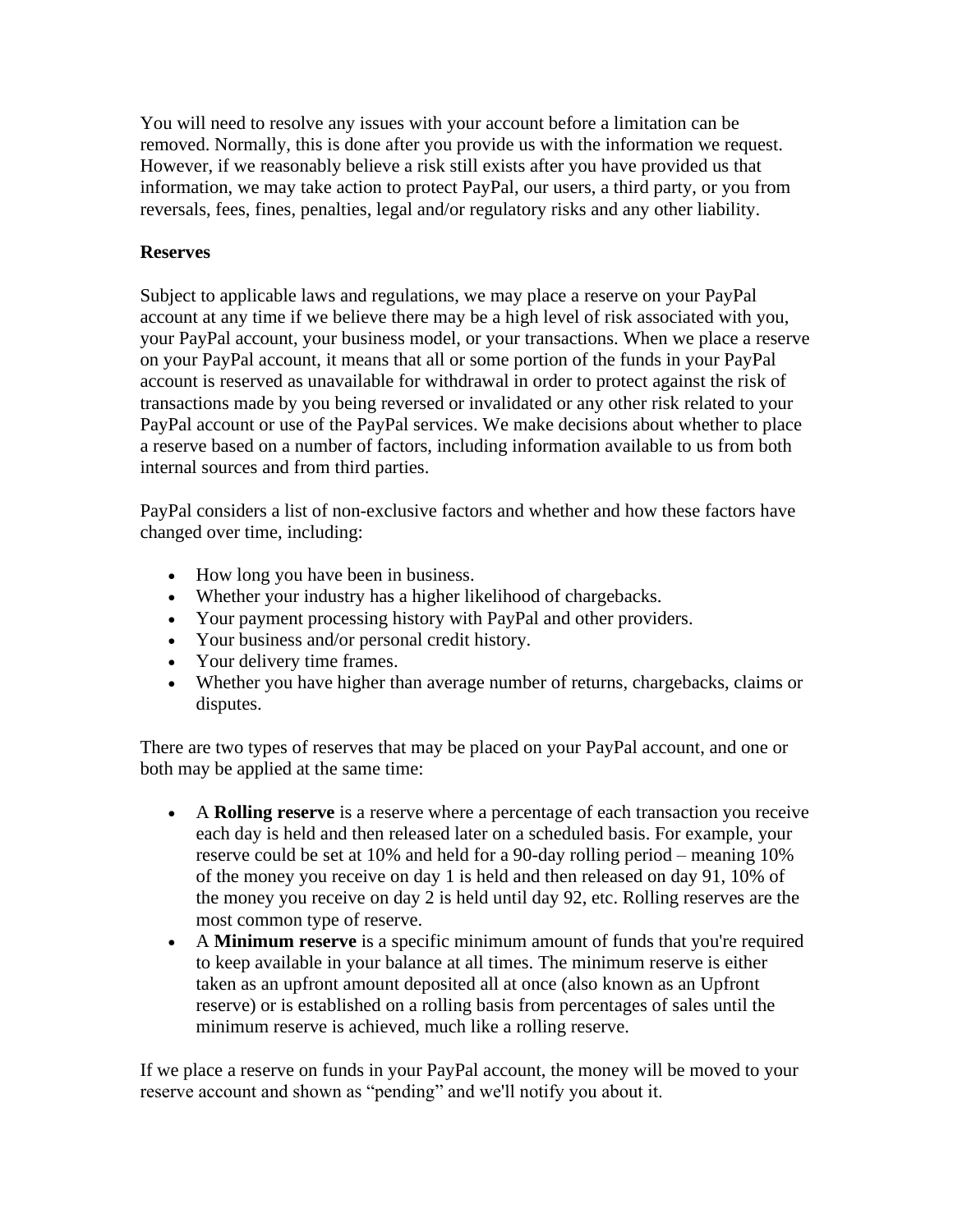If we change the reserve due to a change in our risk assessment, we'll notify you about it as well.

You will undertake, at your own expense, any further action required to establish a reserve or other form of security in a manner reasonably determined by us. This can involve executing any necessary documents and registering any form of document reasonably required by us to allow us to perfect any form of security interest.

# **PAYPAL USER AGREEMENT**

# **RESOLVING PROBLEMS**

#### **We strongly recommend that you monitor your account closely on a regular basis.**

# **If you find a problem…**

If you have any reason to believe that there is a problem with your account or our service, follow these steps:

#### **Step 1: Take a few moments to identify the type of problem:**

#### • **Unexpected billing agreement payment**

This is where you entered into a billing agreement but a payment was sent from your account to another PayPal account under that billing agreement where:

- o You didn't agree with the recipient in advance the exact payment amount.
- o The payment amount ended up being more than you could reasonably have expected to pay based on previous charges and the other circumstances.

#### • **Incorrect payment**

This is where a payment sent from your account to another PayPal account was not sent as you specified when you asked us to make it (e.g. for the wrong amount, delayed, wrong recipient) or you received such a payment.

#### • **Security / Fraud problem**

#### o **Unauthorized payment**

This is where a payment sent from your account wasn't authorized by you (or anyone who's authorized to make payments for you).

#### o **Another type of security / fraud problem**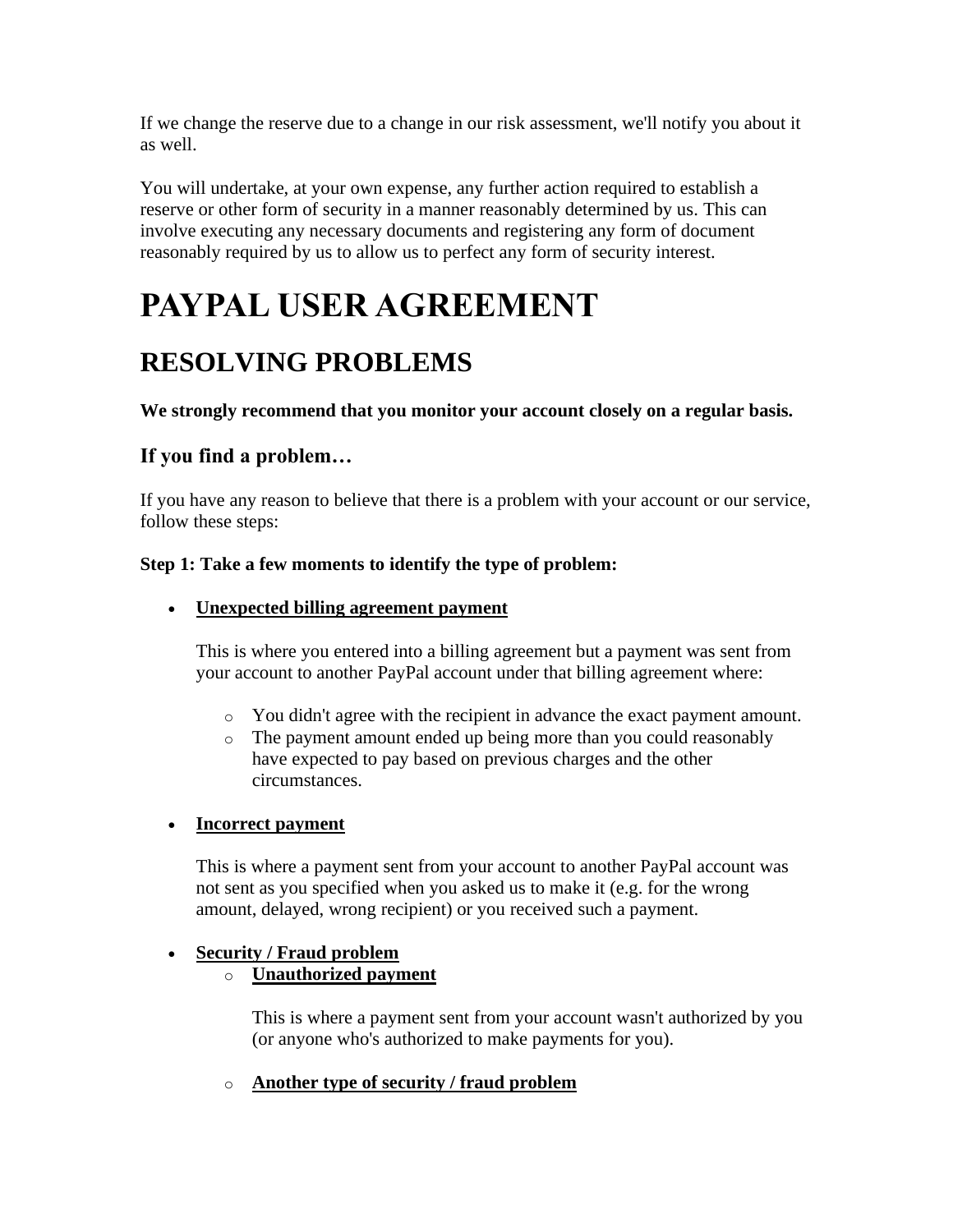This is where there was another security or fraud problem, such as:

- o There was some other unauthorized access to your account.
- o Your password or PIN was compromised.
- o A device you have used to access our services was lost, stolen or deactivated.

#### • **Another type of problem**

This is where there was another type of problem with your account or with our service which is not mentioned above. For instance, we may have made a factual, computational or mathematical error related to your PayPal when you added money to or withdrew money from your PayPal account.

If a purchase that you paid for with PayPal was not as described or you have not received the purchase, [PayPal Buyer Protection,](#page-20-0) not this section, may apply. Please see the **PayPal Buyer Protection** section for how to deal with these particular problems.

#### **Step 2: Tell us about the problem**

**Contact us as soon as possible** to tell us about the problem (including the type of problem you are contacting us about so that we can help you as quickly as we can). You can report a problem, initiate a dispute, or respond to a dispute raised by another user in the Resolution Center.

You must give us all the information we reasonably request as to the circumstances of the problem and take all reasonable steps we request to assist us in our investigation.

If you tell us about your problem orally, we may require that you report your problem in writing within ten **Business Days** after that.

We may provide third parties with information we consider relevant in such circumstances in accordance with our [Privacy Statement.](https://www.paypal.com/cz/webapps/mpp/ua/privacy-full?locale.x=en_CZ)

#### **How we will help...**

Subject to the rest of this user agreement, we aim to investigate the problem and work with you to resolve it within 60 days. If the problem has been caused by our failure to provide the services under this user agreement as agreed, for example, an incorrect payment has been made as explained above, then, subject to this user agreement and the below requirements, we may:

- remedy the failure you've identified;
- refund a proportion of any fees you have paid in proportion to the failure;
- perform the service again; or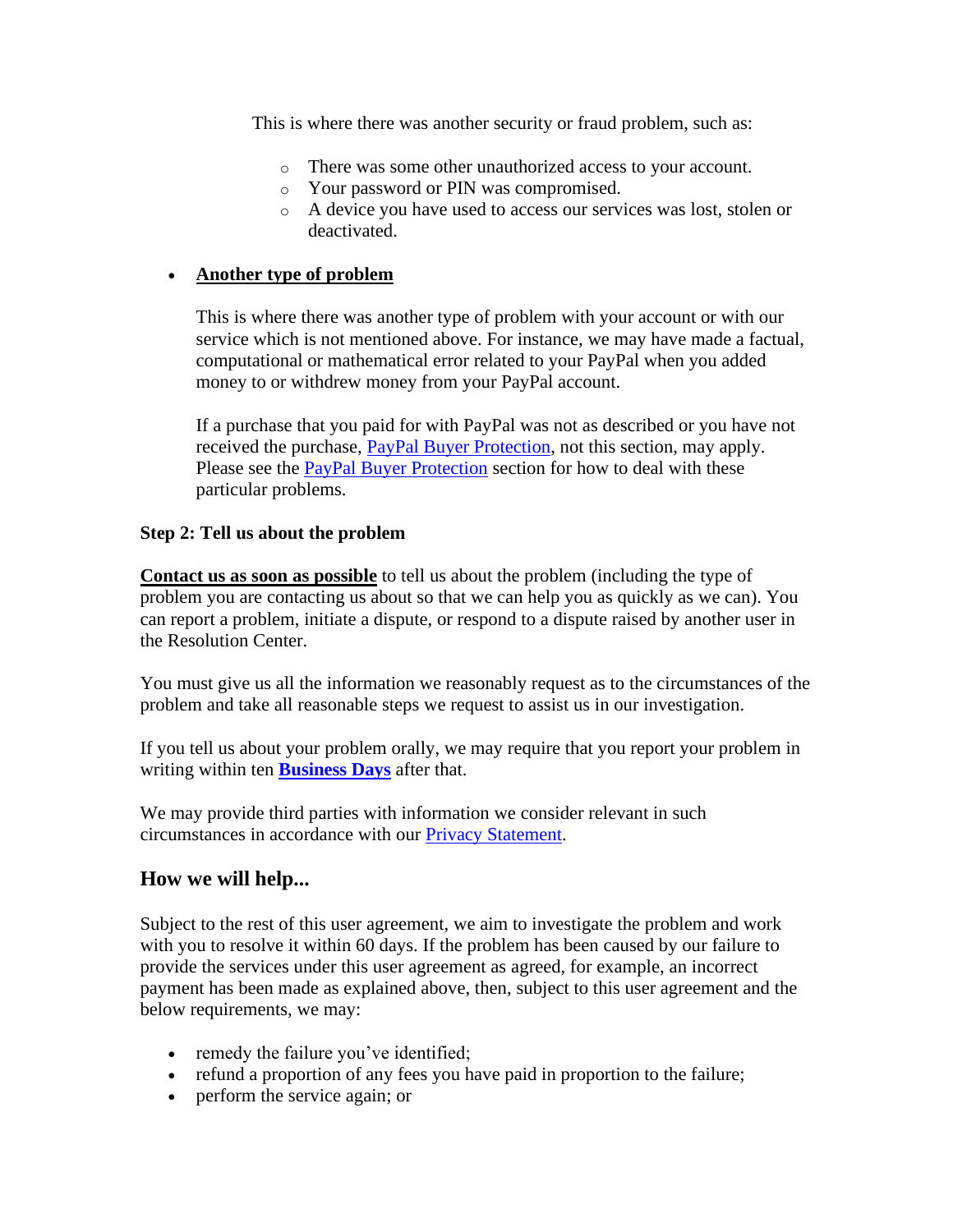• return the amount paid.

In addition, if your problem is:

- An unexpected billing agreement payment, within ten Business Days after telling us about it we will either:
	- o Reimburse you for the payment amount.
	- o Explain why we cannot reimburse you.
- **An incorrect payment to another Paypal account,** we will:
	- o Make immediate efforts to trace the payment and notify you of the outcome without charge to you.
	- o Compensate you as soon as possible (and in any event no later than the end of the Business Day after you tell us about the problem) by putting your account in the state it would have been in had the incorrect payment been sent as actually specified by the sender. This means:
		- If the incorrect payment resulted in you having less money than you would have had if the payment had been made as actually specified, we will credit your account for the difference.
		- **•** If the incorrect payment resulted in you having more money than you would have had if the payment had been made as actually specified, we may debit the extra funds from your account.
	- o Reimburse you in your account for your losses or damages directly and reasonably foreseeably caused by the incorrect payment.
- An unauthorized payment to another PayPal account, as soon as possible (and in any event no later than the end of the Business Day after you tell us about the problem) we will put your account back to where it would have been had the payment never happened. This can include a reimbursement of your payment.

#### **When we can't compensate you...**

You are not entitled to any financial compensation from us as outlined above and you will owe to us (and we may reverse from your account) any compensation you have already received from us if:

- You do not give us all the information we reasonably requested as to the circumstances of the problem (including, if you tell us about your problem orally, you fail to comply with our request that you tell us about your problem in writing within 10 Business Days).
- You do not take all reasonable steps that we request to assist us in our investigation.
- We can show that you acted fraudulently.
- We can show that circumstances beyond our control (such as fire or flood or loss of internet connection) caused the problem, despite our reasonable precautions.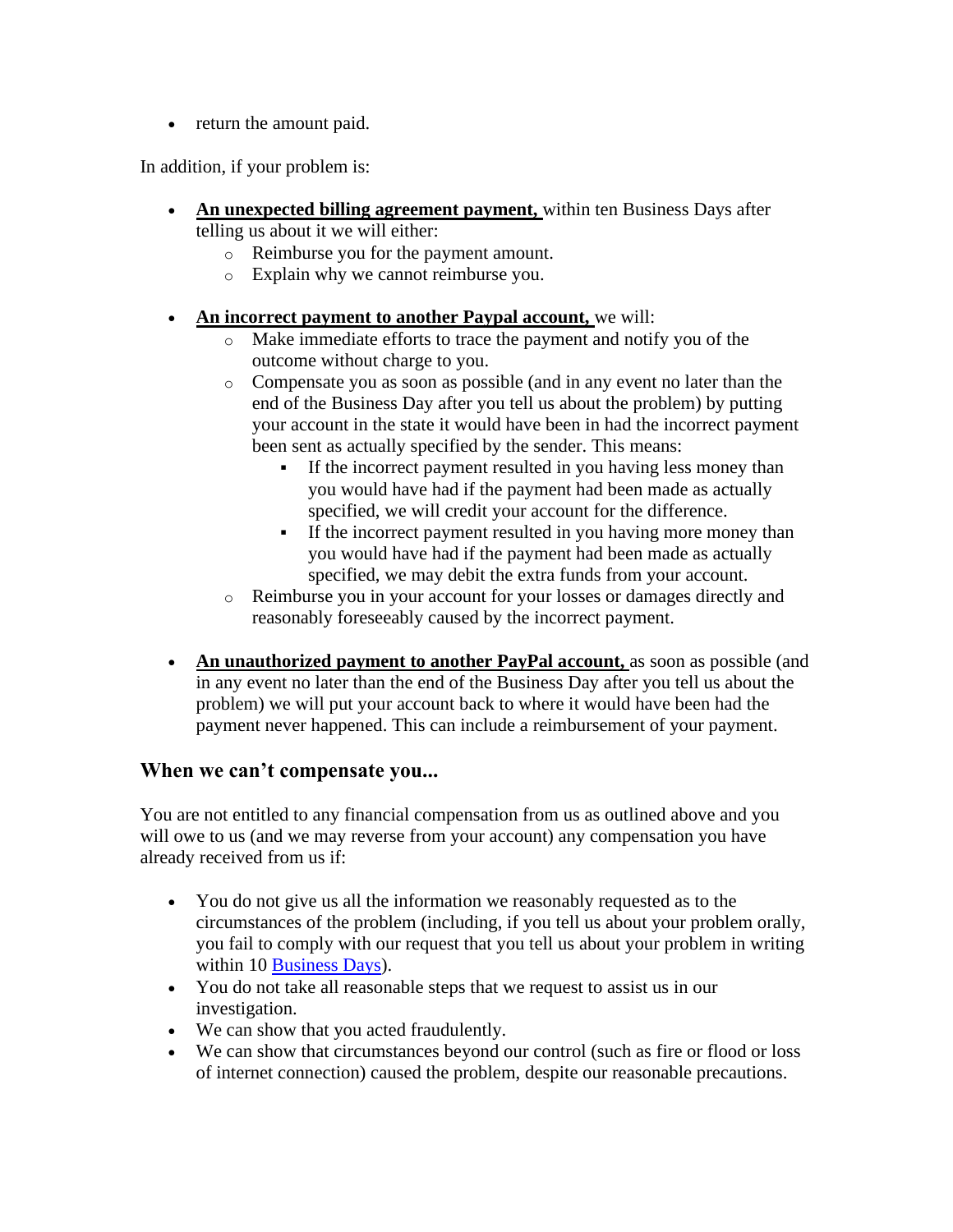• We have reason to believe otherwise that there is no problem which entitles you to compensation.

|  | In respect of the following specific problems: |  |  |  |  |
|--|------------------------------------------------|--|--|--|--|
|--|------------------------------------------------|--|--|--|--|

| <b>Unexpected billing</b><br>agreement payment | <b>Incorrect payment</b>                                     | Unauthorized payment          |
|------------------------------------------------|--------------------------------------------------------------|-------------------------------|
|                                                | It takes you longer than 13                                  |                               |
|                                                | months after the payment                                     |                               |
|                                                | was made to tell us about the                                |                               |
|                                                | problem; or                                                  | It takes you longer than 13   |
|                                                |                                                              | months after the payment      |
|                                                | We can show that you gave                                    | was made to tell us about the |
|                                                | us the wrong payment                                         | problem; or                   |
|                                                | details; or                                                  |                               |
|                                                |                                                              | We can show that the          |
|                                                | We can show that the                                         | payment was made because      |
| It takes you longer than 8                     | payment was sent as the                                      | you did not keep your         |
| weeks after the payment was                    | payer specified when the                                     | account safe either           |
| made to tell us about the                      | payer asked us to make it; or                                | intentionally or with gross   |
| problem; or                                    |                                                              | negligence (for instance, you |
|                                                | Through no fault of ours, you very carelessly chose to       |                               |
| You agreed for us to make                      | did not have enough PayPal                                   | share your PayPal ID and/or   |
| your payment and the details                   | balance to complete the                                      | password/PIN with someone     |
| were made available to you                     | payment; or                                                  | else); or                     |
| by us or the merchant at least                 |                                                              |                               |
| 4 weeks before the payment                     | We can show our system was There was <b>another security</b> |                               |
| was made.                                      | not working properly and                                     | <b>fraud problem</b> and you  |
|                                                | you knew about the                                           | didn't tell us about it. We   |
|                                                | breakdown when you started will not pay you                  |                               |
|                                                | the transaction; or                                          | compensation for any          |
|                                                |                                                              | unauthorized payments made    |
|                                                | A delay which you claimed                                    | from your account before      |
|                                                | caused the incorrect payment you told us about that          |                               |
|                                                | actually resulted from PayPal problem.                       |                               |
|                                                | applying a hold, limitation                                  |                               |
|                                                | or reserve under this user                                   |                               |
|                                                | agreement                                                    |                               |

Sometimes we might spot the problem first. If we need to notify you about the problem, we will ordinarily do so through the **Secure Messaging Center**, which you need to log into your account to access. If you should take action urgently, we may also use other means such as email to request action.

If a payment was made from us to your funding source by way of mistake, we may correct the mistake by debiting or crediting (as the case may be) your appropriate funding source(s).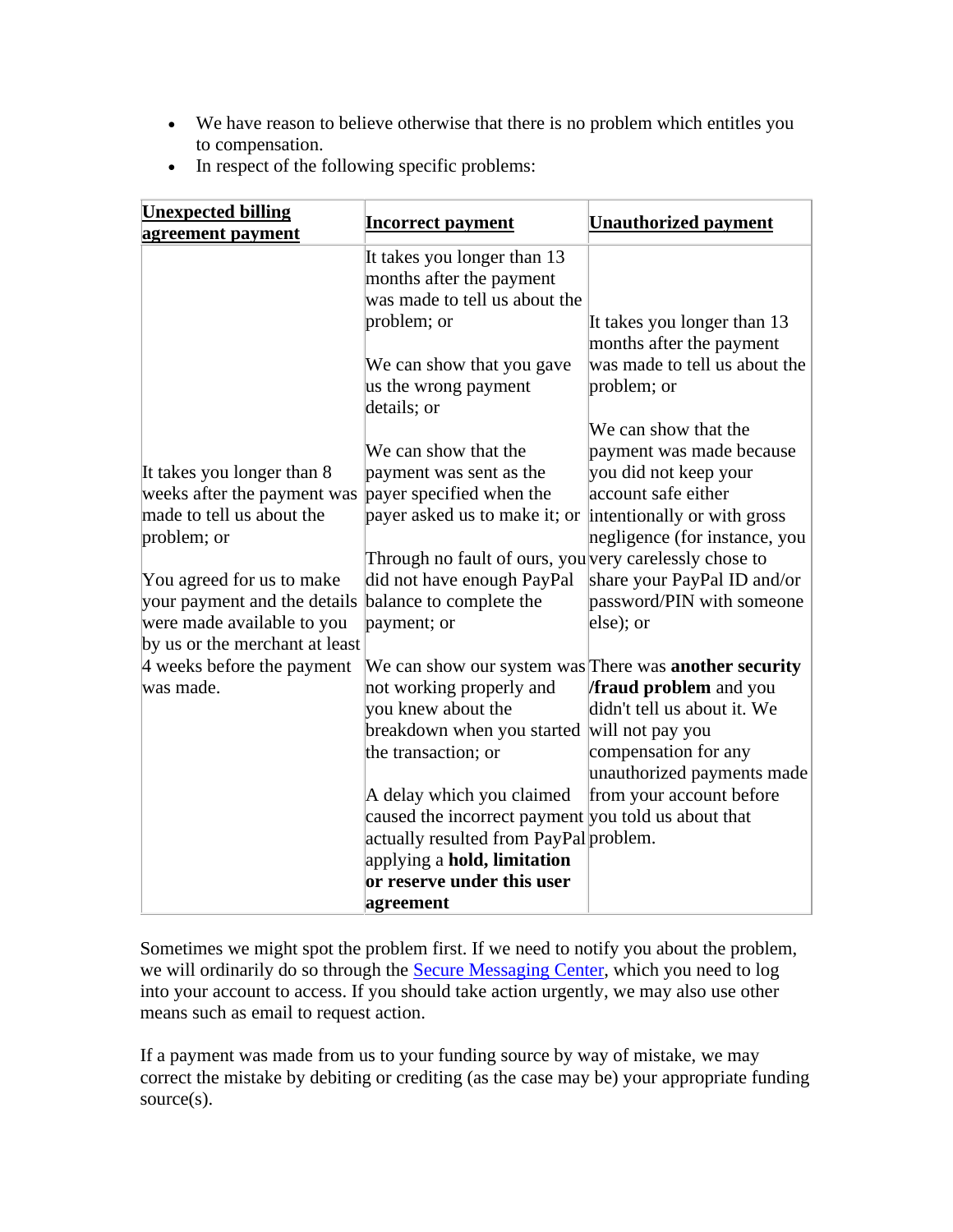## **Complaints**

#### **Reporting disputes between you and PayPal regarding our services**

[Contact us](https://www.paypal.com/cz/selfhelp/home?locale.x=en_CZ) to report disputes between you and PayPal regarding our services.

If a dispute arises between you and PayPal, our goal is to learn about and address your concerns and, if we are unable to do so to your satisfaction, to provide you with a neutral and cost-effective means of resolving the dispute quickly.

We will aim to respond to your complaint as quickly as possible. Where your complaint relates to the payment services we provide to you then we expect to respond within 15 business days, however, this may be extended to 35 business days where we are unable to respond for reasons beyond our control. For complaints not related to payment services we will respond to you as quickly as possible and within any time-frames required by law. If there's any delay in our response to your complaint, we'll send you an update and keep you informed of the deadline by which you can expect our response. We shall handle any complaints free of charge.

#### **If you're not happy with the outcome of the complaint process...**

If the outcome of any complaint about our services, after completing the complaint escalation process, is not to your satisfaction, you can escalate it by contacting one of the following independent services:

- European Consumer Centre (**ECC-Net**) (if you are a consumer). You may obtain further information regarding the ECC-Net and how to contact them for alternative dispute resolution at (**[https://ec.europa.eu/info/live-work-travel](https://ec.europa.eu/info/live-work-travel-eu/consumers/resolve-your-consumer-complaint/european-consumer-centres-network_en)[eu/consumers/resolve-your-consumer-complaint/european-consumer](https://ec.europa.eu/info/live-work-travel-eu/consumers/resolve-your-consumer-complaint/european-consumer-centres-network_en)[centres-network\\_en](https://ec.europa.eu/info/live-work-travel-eu/consumers/resolve-your-consumer-complaint/european-consumer-centres-network_en)**).
- Commission de Surveillance du Secteur Financier (CSSF). The CSSF is the authority responsible for the prudential supervision of companies in the financial sector in Luxembourg, like us. You can contact the CSSF at 283 Route d'Arlon, 1150 Luxembourg, Luxembourg. You may obtain further information regarding the CSSF and how to contact them at: **[https://www.cssf.lu](https://www.cssf.lu/)** or by visiting the EU's Online Dispute Resolution site at **<https://ec.europa.eu/consumers/odr>**.
- For consumer residents of the Czech Republic, the alternative dispute resolution authority regarding disputes with payment services providers is the Financial Arbitrator and the Office of the Financial Arbitrator (**[www.finarbitr.cz](http://www.finarbitr.cz/)**) to the extent and within the scope set forth in Act No. 229/2002 Coll., on Financial Arbitrator, as amended.
- For residents of Lithuania, Bank of Lithuania (if you are a consumer). You can file a complaint to the respective out-of-court dispute resolution authority that handles consumers' complaints in Lithuania, where we provide our services. You can contact the Bank of Lithuania at Žalgirio g. 90, LT-09303, Vilnius, Lithuania. You may obtain further information regarding the Bank of Lithuania and how to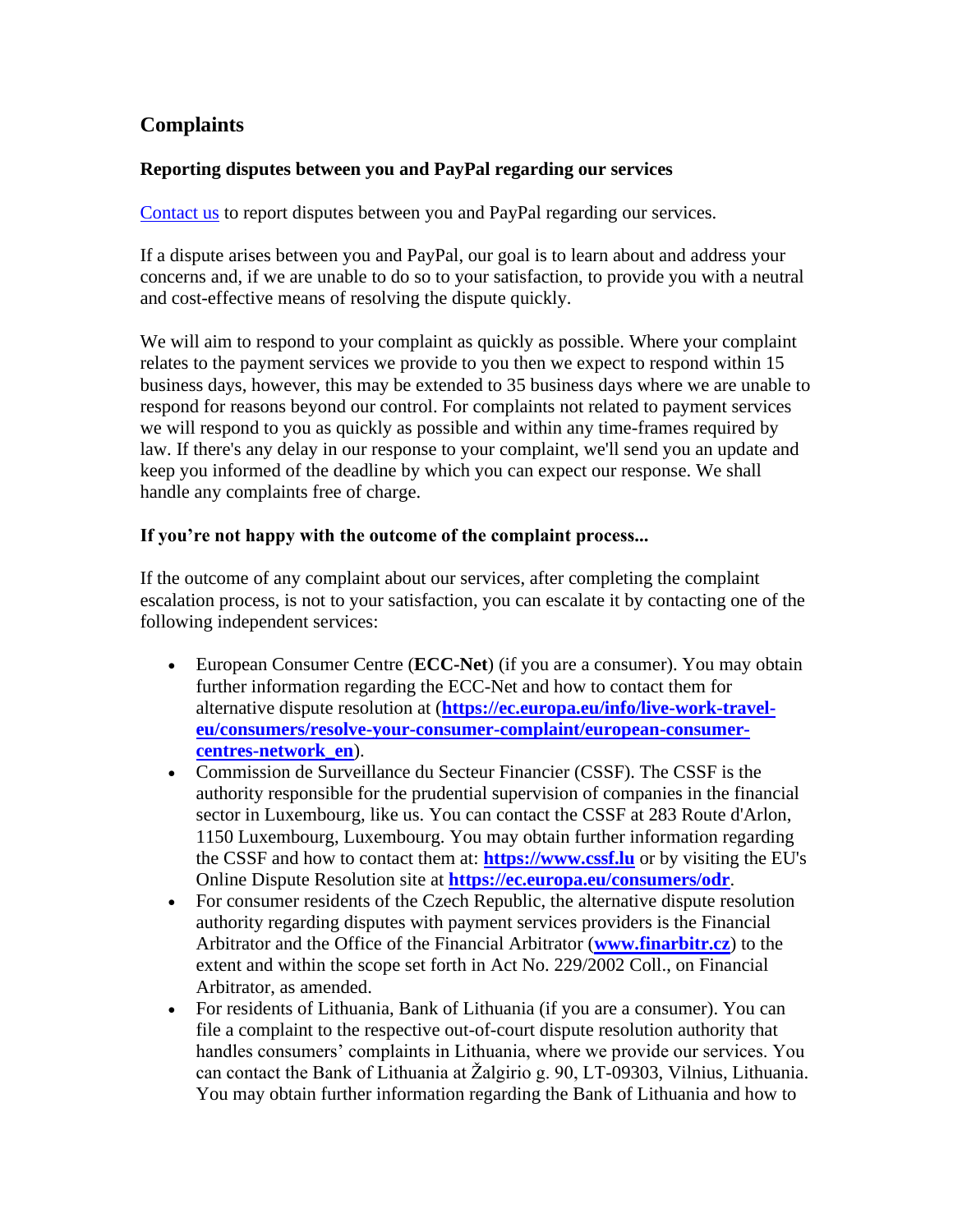contact them at: [https://www.lb.lt](https://www.lb.lt/) or by visiting the EU's Online Dispute Resolution site at **[https://ec.europa.eu/consumers/odr.](https://ec.europa.eu/consumers/odr)**

- For residents of Latvia:
	- o The Financial and Capital Markets Commission (in Latvian Finanšu un kapitāla tirgus komisija) (if you are a non-consumer). The Financial and Capital Markets Commission is the authority responsible for the supervision of companies in the financial sector in Latvia, like us. You may obtain further information regarding the Financial and Capital Markets Commission and how to contact them at (**<https://www.fktk.lv/en/>**).
	- o The Consumer Rights Protection Center (in Latvian Patērētāju tiesību aizsardzības centrs) (if you are a consumer). You may obtain further information regarding the Consumer Rights Protection Center and how to contact them at (**<https://www.ptac.gov.lv/lv/iesniegt-sudzibu>**).
	- o The Ombudsman of the Finance Latvia Association (in Latvian– Finanšu Nozares Asociācija). You may obtain further information regarding the Ombudsman of the Finance Latvia Association and how to contact them at (**<https://www.financelatvia.eu/en/ombudsman/>**).
- For residents of Romania:
	- o The National Authority for Consumer Protection (ANPC) (if you are a consumer). You may obtain further information regarding the ANPC and how to contact them at **<https://anpc.ro/>**.
	- o The National Bank of Romania (BNR). You can contact the BNR at 25 Lipscani Street., District 3, Bucharest, Romania. You may obtain further information regarding the BNR and how to contact them at: **<https://www.bnr.ro/Home.aspx>**.

PayPal will not charge you a fee for escalating your complaint regarding the provision of payment services to any of the above mentioned independent services.

# **PAYPAL USER AGREEMENT**

# **Other Legal Terms**

## **Communications Between You and Us**

#### **Contact us**

You can contact us by:

- Writing to us by post at our head office: PayPal (Europe) S.à r.l. et Cie, S.C.A., Attention: Legal Department, 22-24 Boulevard Royal, 2449 Luxembourg, Luxembourg.
- Visiting our **Contact Us** page where you can: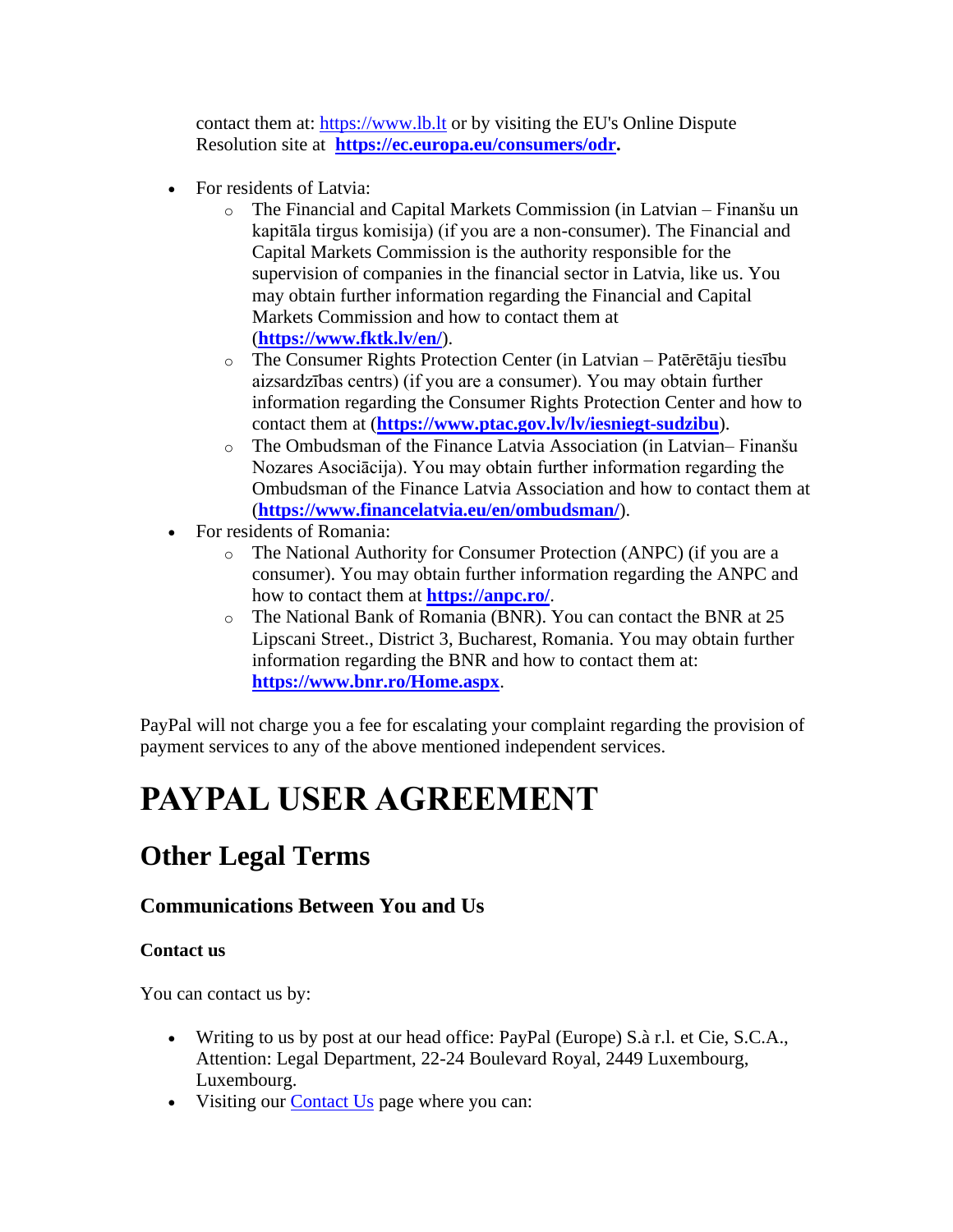- o Click the "Email Us" link to contact us online.
- o Click the "Call Us" link for our telephone number if you want to call us.
- Emailing us at **[enquiry@paypal.com](mailto:enquiry@paypal.com)**.

You must send legal notices in connection with this user agreement to us by postal mail.

#### **Notices to you**

You agree that we may provide notice or other information to you by posting it on the PayPal website(s) (including the posting of information which is only accessed by you by logging into your account), emailing it to the email address listed in your account, mailing it to the street address listed in your account, calling you by phone, or sending you a "text" / SMS message. You must have internet access and an e-mail account to receive communications and information relating to our services. With the exception of amendments to this user agreement, such notice shall be considered to be received by you within 24 hours of the time it is posted to the PayPal website(s) or emailed to you. If the notice is sent by mail, we will consider it to have been received by you 3 Business Days after it is sent. We reserve the right to close your PayPal account if you withdraw your consent to receive electronic communications.

#### **Disclosure of reasons for our actions**

Our decision about holds, limitations, reserves and any other actions we take under this user agreement whether they restrict or extend your access to our service, our infrastructure, our websites, our software or our systems (including any networks and servers used to provide any of our services) whether operated by us or on our behalf (including, without limitation, any blockages, limitations, suspensions, terminations, holds and reserves) may be based on confidential criteria that are essential to our management of risk and the protection of PayPal, our customers and/or service providers. We may use proprietary fraud and risk modelling when assessing the risk associated with your PayPal account. In addition, we may be restricted by regulation or a governmental authority from disclosing certain information to you about such decisions. We have no obligation to disclose the details of our risk management or security procedures to you.

#### **Our Rights**

#### **Security interest**

To secure your performance of this user agreement, you grant to us a legal claim against the funds in your PayPal account as security for any amount you may owe to us. This is known in legal terms as a "lien" on and "security interest" in your PayPal account.

#### **Inactive Accounts**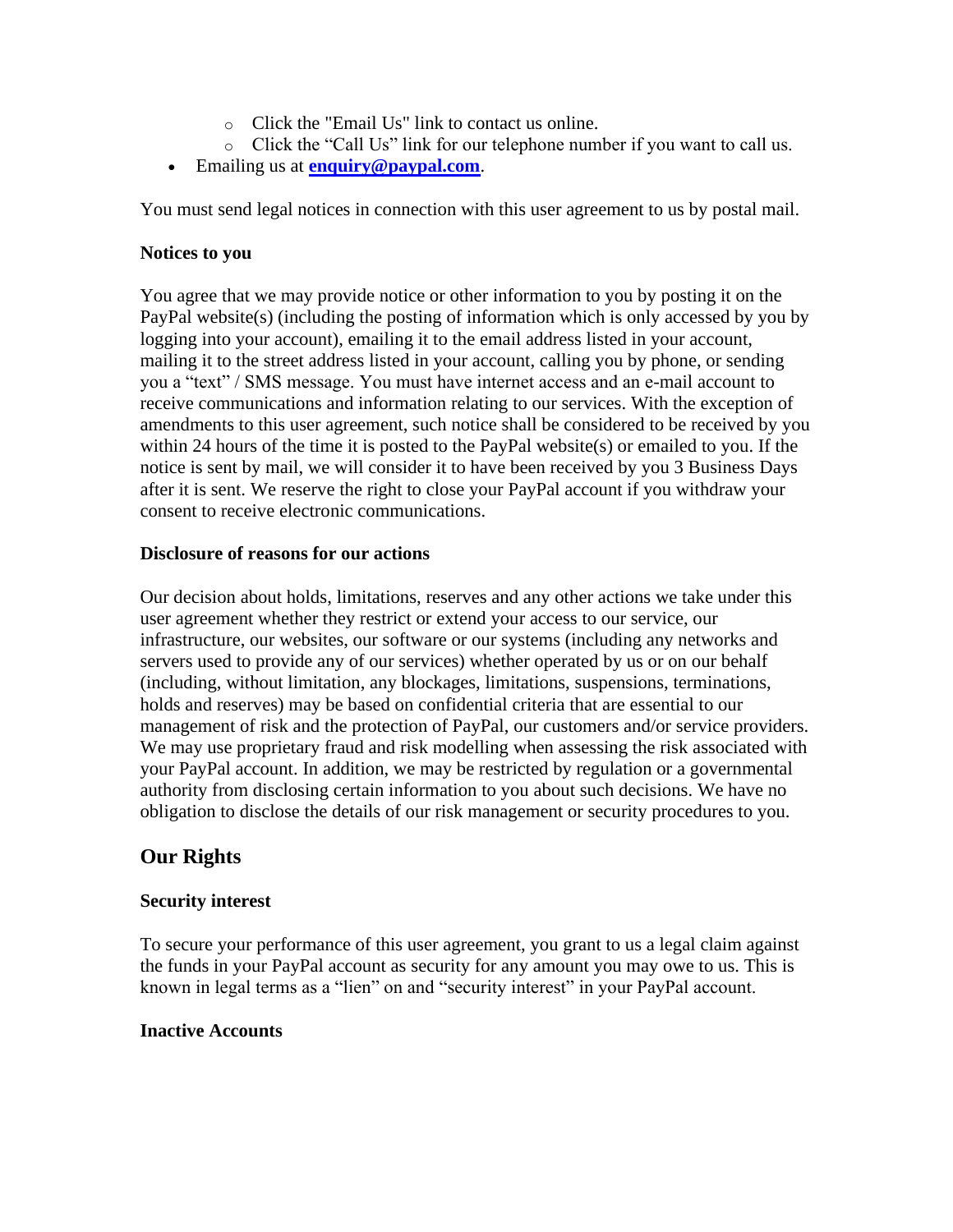If your PayPal account is inactive for at least 12 consecutive months, we may charge an annual [inactivity service fee.](#page-70-0) Inactive means that you have not logged into your PayPal account or otherwise used your PayPal account to send, receive or withdraw money.

This provision and the inactivity fee does not apply to personal accounts registered in Hungary and Greece and accounts registered in Malta.

#### **Your liability**

You are responsible for all reversals, chargebacks, claims, fees, fines, penalties and other liability incurred by PayPal, any PayPal user, or any third party caused by or arising out of your breach of this user agreement and/or your use of PayPal services irrespective of termination, suspension or closure You agree to reimburse PayPal, a user, or a third party for any and all such liability.

#### **Reimbursement for your liability**

You agree that we may set off any of the amounts held in accounts held or controlled by you with any fees, charges or other amounts you owe us and any such amounts you owe to our affiliates as defined in the Indemnification and Limitation of Liability section below (including, without limitation, in respect of any services provided by any such affiliate). In simple terms, our right to set off means that we may deduct such fees, charges or other amounts mentioned in this section from a balance in a PayPal account held or controlled by you.

If there are insufficient funds in your balance to cover your liability, we reserve the right to collect the amount you owe us by deducting the amount (or any part of it) from any payments received in or money you add to your PayPal account. Otherwise you agree to reimburse us through other means. We may also recover amounts you owe us through legal means, including, without limitation, through the use of a debt collection agency.

#### **Assumption of rights**

If PayPal invalidates and reverses a payment that you made to a recipient (either at your initiative or otherwise), you agree that PayPal assumes your rights against the recipient and third parties related to the payment, and may pursue those rights directly or on your behalf, in PayPal's discretion. This is known in legal terms as your "subrogation" or "assignment" to PayPal of your rights against the recipient and third parties related to the payment.

#### **No waiver**

Our failure to act with respect to a breach of any of your obligations under this user agreement by you or others does not waive our right to act with respect to subsequent or similar breaches.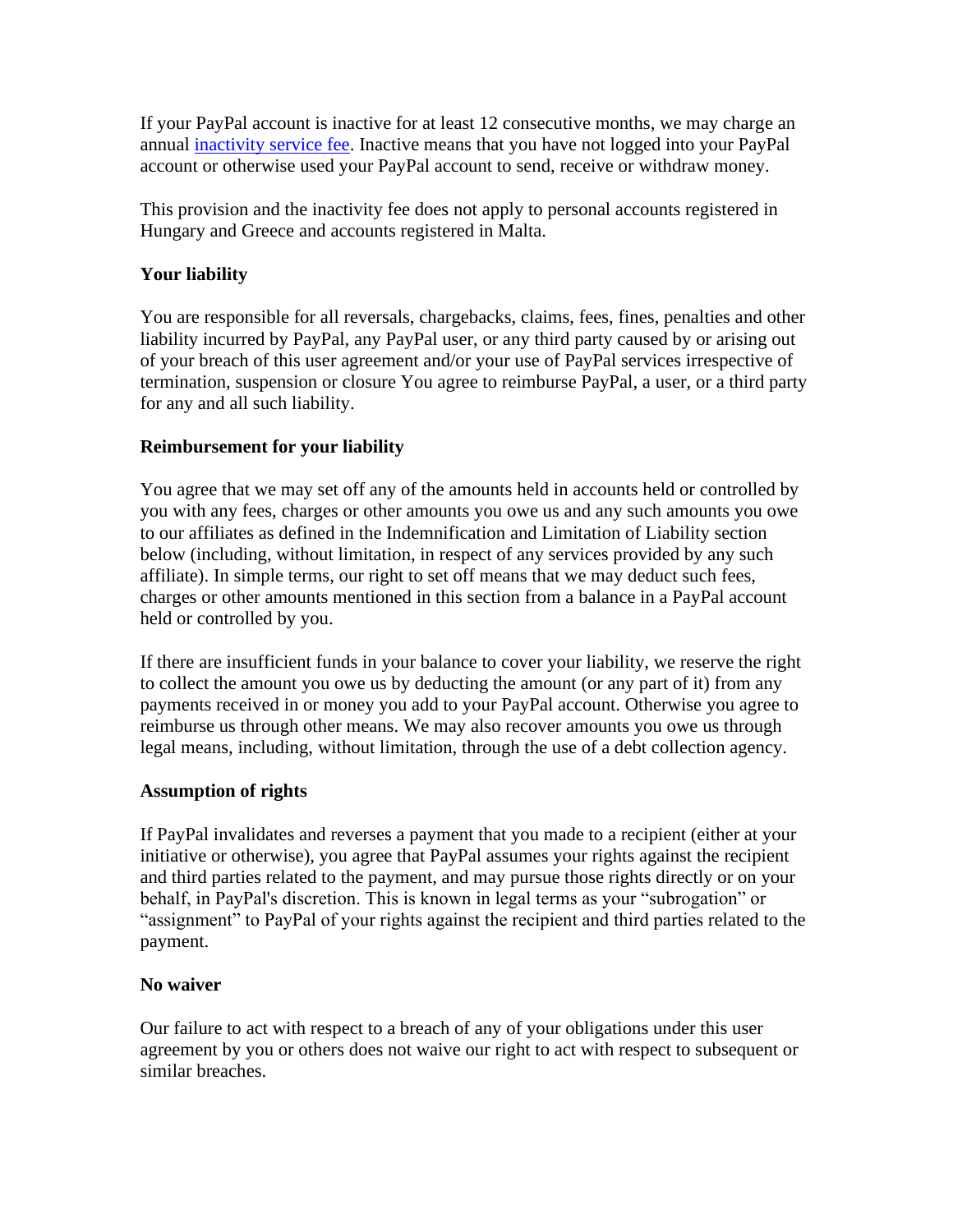#### **Information about you**

We may request information from you as we reasonably require to facilitate our actions described in this user agreement, enable us to reduce the risk of fraud or comply with our regulatory (including anti-money laundering) obligations. You must comply with these requests in a timely fashion. This may involve you faxing, emailing or otherwise providing to us at your own expense identification documents and information about your finance and operations (such as your most recent financial statements and merchant processing statements).

### <span id="page-45-0"></span>**Indemnification and Limitation of Liability**

In this section and the Intellectual Property section, we use the term "PayPal" to refer to us (PayPal (Europe) S.à r.l. et Cie, S.C.A.), our parent PayPal Holdings, Inc., our affiliates, and anybody who works for us or them or who is authorized to act on our or their behalf. Our affiliates include each entity that we control, we are controlled by or we are under common control with. Anybody who works for us or our affiliates or who is authorized to act on our or their behalf includes each of our or their respective directors, officers, employees, agents, joint venturers, service providers and suppliers.

#### **Indemnification**

You must indemnify PayPal for actions related to your PayPal account and your use of the PayPal services.

You agree to defend, indemnify and hold PayPal harmless from any claim or demand (including reasonable legal fees) made or incurred by any third party due to or arising out of:

- Your breach of this user agreement.
- Your improper use of the PayPal services.
- Your violation of any law or the rights of a third party.
- The actions or inactions of any third party to whom you grant permissions to use your PayPal account or access our websites, software, systems (including any networks and servers used to provide any of the PayPal services) operated by us or on our behalf, or any of the PayPal services on your behalf.

#### **Limitation of liability**

**PayPal's liability is limited with respect to your PayPal account and your use of the PayPal services.** In no event shall PayPal be liable for:

- Direct or indirect lost profits.
- Any special, incidental or consequential damages (including without limitation damages for loss of data or loss of business),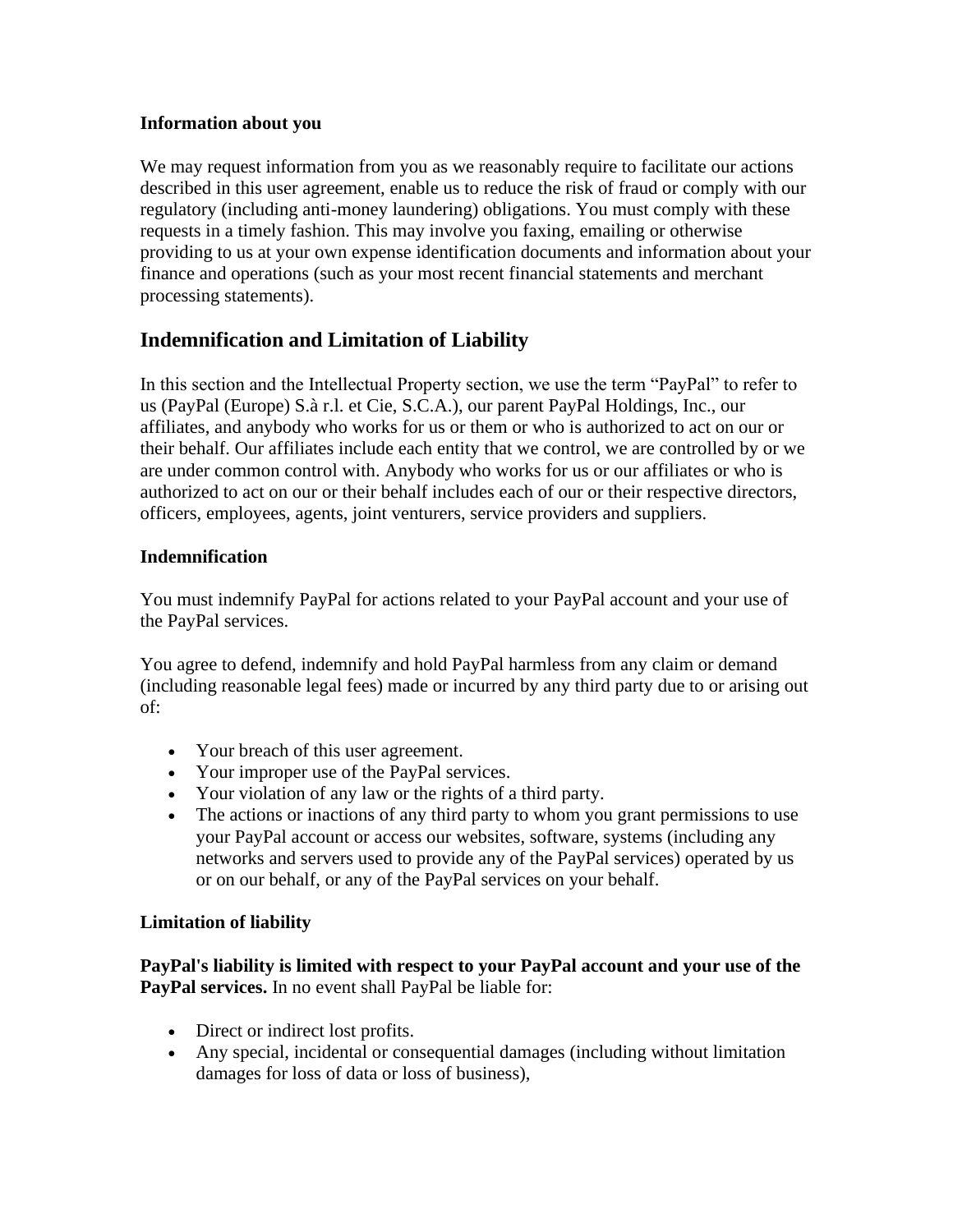arising out of or in connection with our websites, software, systems (including any networks and servers used to provide any of the PayPal services) operated by us or on our behalf, any of the PayPal services, or this user agreement (however arising, including negligence), unless and to the extent prohibited by law.

Our liability to:

- You or
- Any third parties,

in any circumstance is limited to the actual amount of direct damages (excluding direct loss of profits), unless and to the extent prohibited by law.

In addition, to the extent permitted by applicable law, PayPal is not liable, and you agree not to hold PayPal responsible, for any damages or losses (including, but not limited to, loss of money, goodwill, or reputation, profits, or other intangible losses or any special, indirect, or consequential damages) resulting directly or indirectly from:

- Your use of, or your inability to use, our websites, software, systems (including any networks and servers used to provide any of the PayPal services) operated by us or on our behalf, or any of the PayPal services.
- Delays or disruptions in our websites, software, systems (including any networks and servers used to provide any of the PayPal services) operated by us or on our behalf and any of the PayPal services.
- Viruses or other malicious software obtained by accessing our websites, software, systems (including any networks and servers used to provide any of the PayPal services) operated by us or on our behalf or any of the PayPal services or any website or service linked to our websites, software or any of the PayPal services.
- Glitches, bugs, errors, or inaccuracies of any kind in our websites, software, systems (including any networks and servers used to provide any of the PayPal services) operated by us or on our behalf or any of the PayPal services or in the information and graphics obtained from them.
- The content, actions, or inactions of third parties.
- A suspension or other action taken with respect to your PayPal account.
- Your need to modify your practices, content, or behavior, or your loss of or inability to do business, as a result of changes to this user agreement or PayPal's policies.

#### **No warranty**

The PayPal services are provided "as-is" and without any representation or warranty, whether express, implied or statutory. PayPal specifically disclaims any implied warranties of:

- Title,
- Merchantability,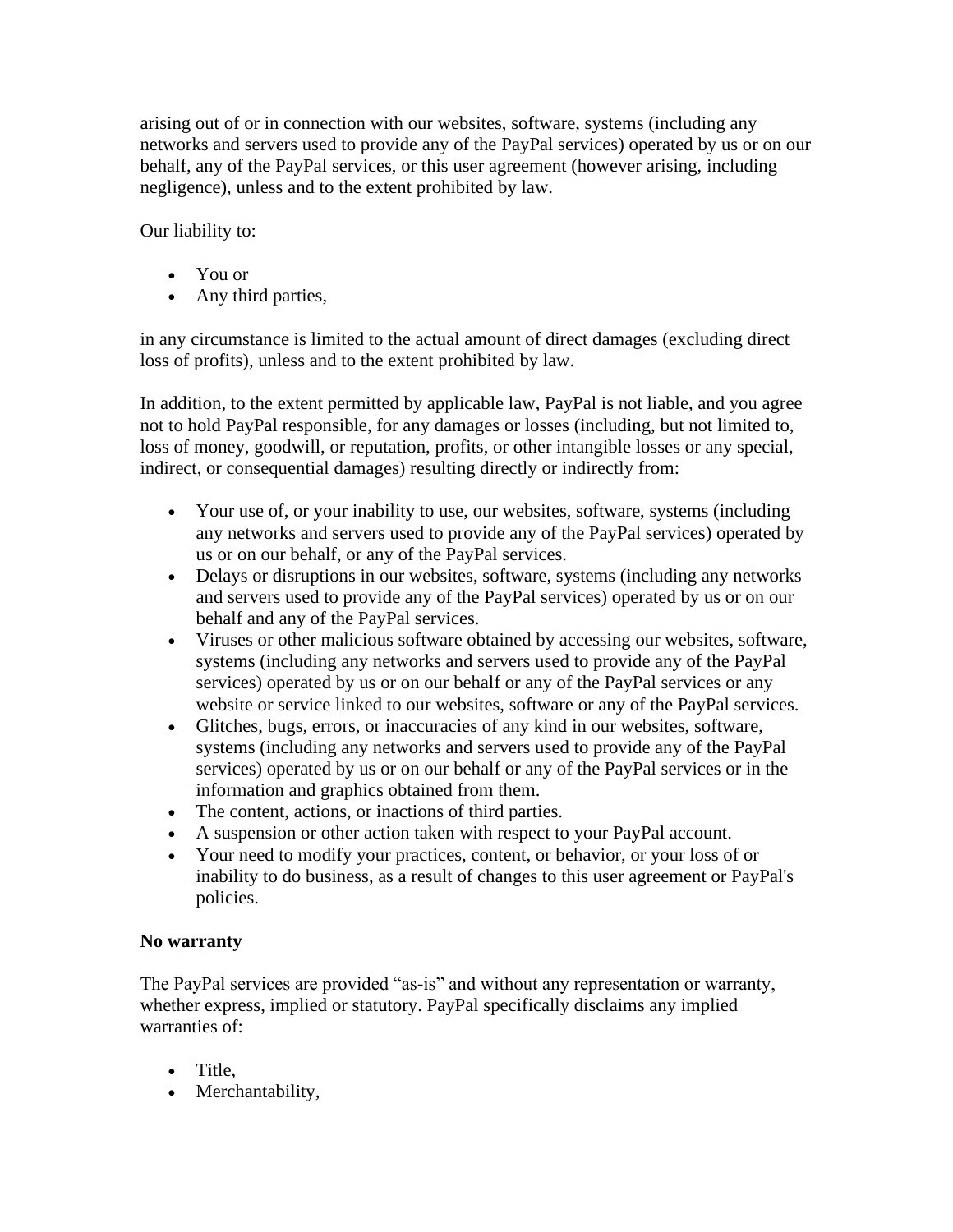- Fitness for a particular purpose,
- Non-infringement.

PayPal does not have any control over the products or services provided by sellers who accept PayPal as a payment method, and PayPal cannot ensure that a buyer or a seller you are dealing with will actually complete the transaction or is authorized to do so.

PayPal does not guarantee continuous, uninterrupted or secure access to any part of the PayPal services.

Operation of our websites, software, or systems (including any networks and servers used to provide any of the PayPal services) operated by us or on our behalf may be interfered with by numerous factors outside of our control.

PayPal will make reasonable efforts to ensure that requests for electronic debits and credits involving bank accounts, debit cards, credit cards, and cheque issuances are processed in a timely manner but PayPal makes no representations or warranties regarding the amount of time needed to complete processing because the PayPal services are dependent upon many factors outside of our control, such as delays in the banking system or international mail service.

Some countries do not allow the disclaimer of implied warranties, so the foregoing disclaimers may not apply to you.

We cannot guarantee the accuracy of information contained in our correspondence, reports, on the website(s) and given verbally by our directors, officers and staff in all circumstances and contexts, and no reliance should be placed on such information by you.

You must check all correspondence between us carefully and tell us as soon as possible if it includes something which appears to you to be wrong or not made in accordance with your instructions.

#### **Release of PayPal**

If you have a dispute with any other PayPal account holder, you release PayPal from any and all:

- Claims,
- Demands,
- Damages (actual and consequential),

of every kind and nature, known and unknown, arising out of or in any way connected with such disputes.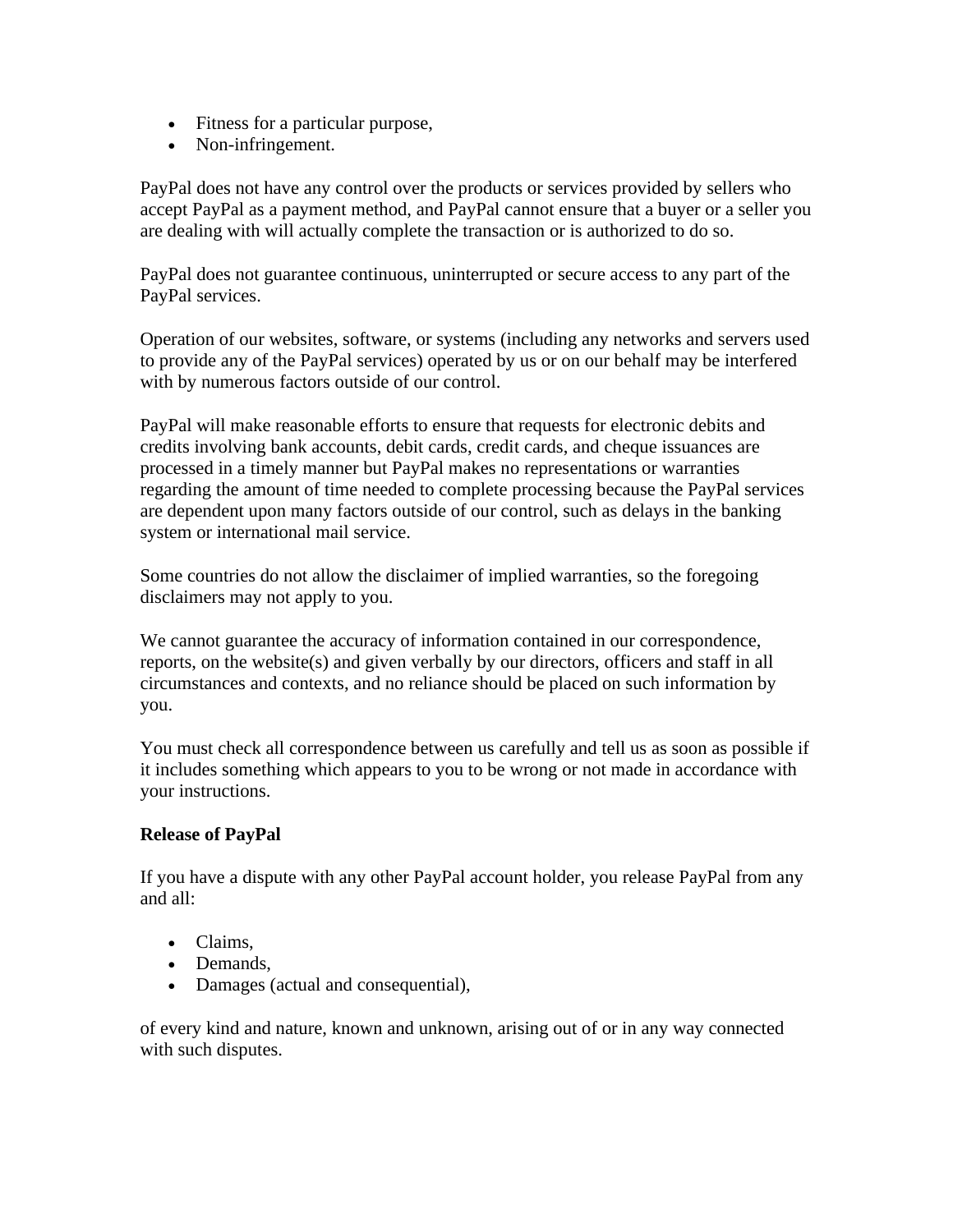In entering into this release you expressly waive any protections that would otherwise limit the coverage of this release to include only those claims which you may know or suspect to exist in your favor at the time of agreeing to this release.

You alone (not PayPal) are responsible for understanding and complying with any and all laws, rules and regulations of your specific jurisdiction that may be applicable to you in connection with your use of our services (for example, in relation to regulated activity, licensed activity, export or import activity, taxes or foreign currency transactions).

#### **Intellectual Property**

#### **PayPal's trademarks**

"PayPal.com," "PayPal," and all logos related to the PayPal services are either trademarks or registered trademarks of PayPal or PayPal's licensors. You may not copy, imitate, modify or use them without PayPal's prior written consent. In addition, all page headers, custom graphics, button icons, and scripts are service marks, trademarks, and/or trade dress of PayPal. You may not copy, imitate, modify or use them without our prior written consent. You may use HTML logos provided by PayPal for the purpose of directing web traffic to the PayPal services. You may not alter, modify or change these HTML logos in any way, use them in a manner that mischaracterizes "PayPal" or the PayPal services or display them in any manner that implies PayPal's sponsorship or endorsement. All right, title and interest in and to the PayPal websites, any content thereon, the PayPal services, the technology related to the PayPal services, and any and all technology and any content created or derived from any of the foregoing is the exclusive property of PayPal and its licensors.

#### **License grants, generally**

If you are using PayPal software such as an API, developer's toolkit or other software application, which may include software provided by or integrated with software, systems or services of our service providers, that you have downloaded or otherwise accessed through a web or mobile platform, then PayPal grants you a revocable, nonexclusive, non-sublicensable, non-transferable, royalty-free limited license to access and/or use PayPal's software in accordance with the documentation accompanying such software. This license grant applies to the software and all updates, upgrades, new versions and replacement software. You may not rent, lease or otherwise transfer your rights in the software to a third party. You must comply with the implementation, access and use requirements contained in all documentation accompanying the PayPal services. If you do not comply with implementation, access and use requirements you will be liable for all resulting damages suffered by you, PayPal and third parties. PayPal may update or discontinue any software upon notice to you. While PayPal may have (1) integrated certain third party materials and technology into any web or other application, including its software, and/or (2) accessed and used certain third party materials and technology to facilitate providing you with the PayPal Services, you have not been granted and do not otherwise retain any rights in or to any such third party materials. You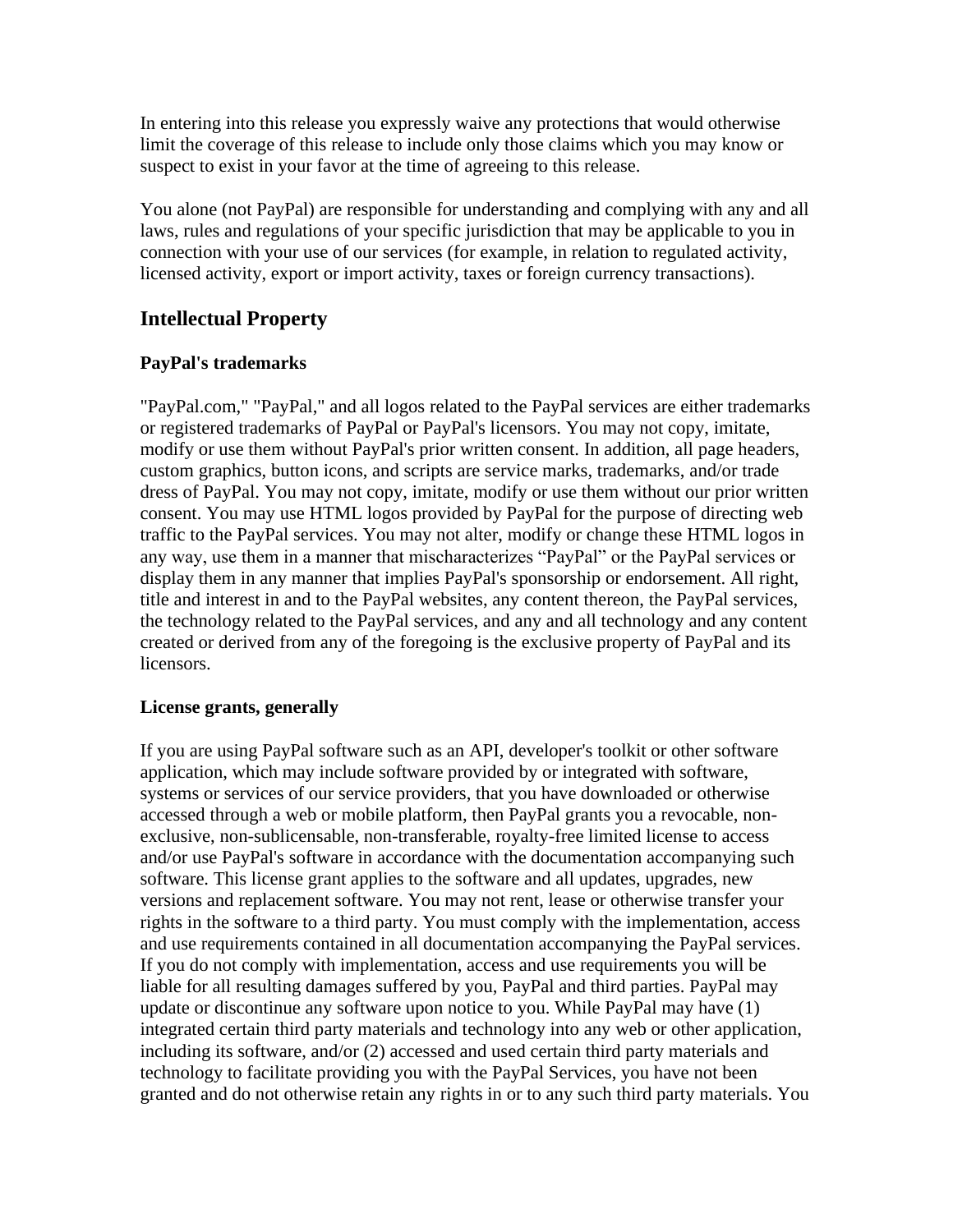agree not to modify, alter, tamper with, repair, copy, reproduce, adapt, distribute, display, publish, reverse engineer, translate, disassemble, decompile or otherwise attempt to create any source code that is derived from the software or any third party materials or technology, or otherwise create any derivative works from any of the software or third party materials or technology. You acknowledge that all rights, title and interest to PayPal's software are owned by PayPal and any third-party materials integrated therein are owned PayPal's third party service providers. Any other third-party software application you use on PayPal's websites is subject to the license you agreed to with the third party that provides you with this software. You acknowledge that PayPal does not own, control nor have any responsibility or liability for any such third party software application you elect to use on any of our websites, software and/or in connection with the PayPal services.

#### <span id="page-49-1"></span>**License grant from you to PayPal; intellectual property warranties**

PayPal does not claim ownership of the content that you provide, upload, submit or send to PayPal. Nor does PayPal claim ownership of the content you host on third-party websites or applications that use PayPal services to provide payments services related to your content. Subject to the [next paragraph,](#page-49-0) when you provide content to the PayPal companies or post content using PayPal services, you grant PayPal (and parties that we work with) a non-exclusive, irrevocable, royalty-free, transferable, and worldwide license to use your content and associated intellectual property and publicity rights to help us improve, operate and promote our current services and develop new ones. PayPal will not compensate you for any of your content. You acknowledge that PayPal's use of your content will not infringe any intellectual property or publicity rights. Further, you acknowledge and warrant that you own or otherwise control all of the rights of the content you provide, and you agree to waive your moral rights and promise not to assert such rights against PayPal.

#### <span id="page-49-0"></span>**License grant from sellers to PayPal**

Notwithstanding the provisions of the [prior paragraph,](#page-49-1) if you are a seller using the PayPal services to accept payments for goods and services, you hereby grant PayPal a worldwide, non-exclusive, transferable, sublicensable (through multiple tiers), and royalty-free, fully paid-up, right to use and display publicly, during the term of this user agreement, your trademark(s) (including but not limited to registered and unregistered trademarks, trade names, service marks, logos, domain names and other designations owned, licensed to or used by you) for the purpose of (1) identifying you as a merchant that accepts a PayPal service as a payment form, and (2) any other use to which you specifically consent.

#### **Miscellaneous**

**Assignment**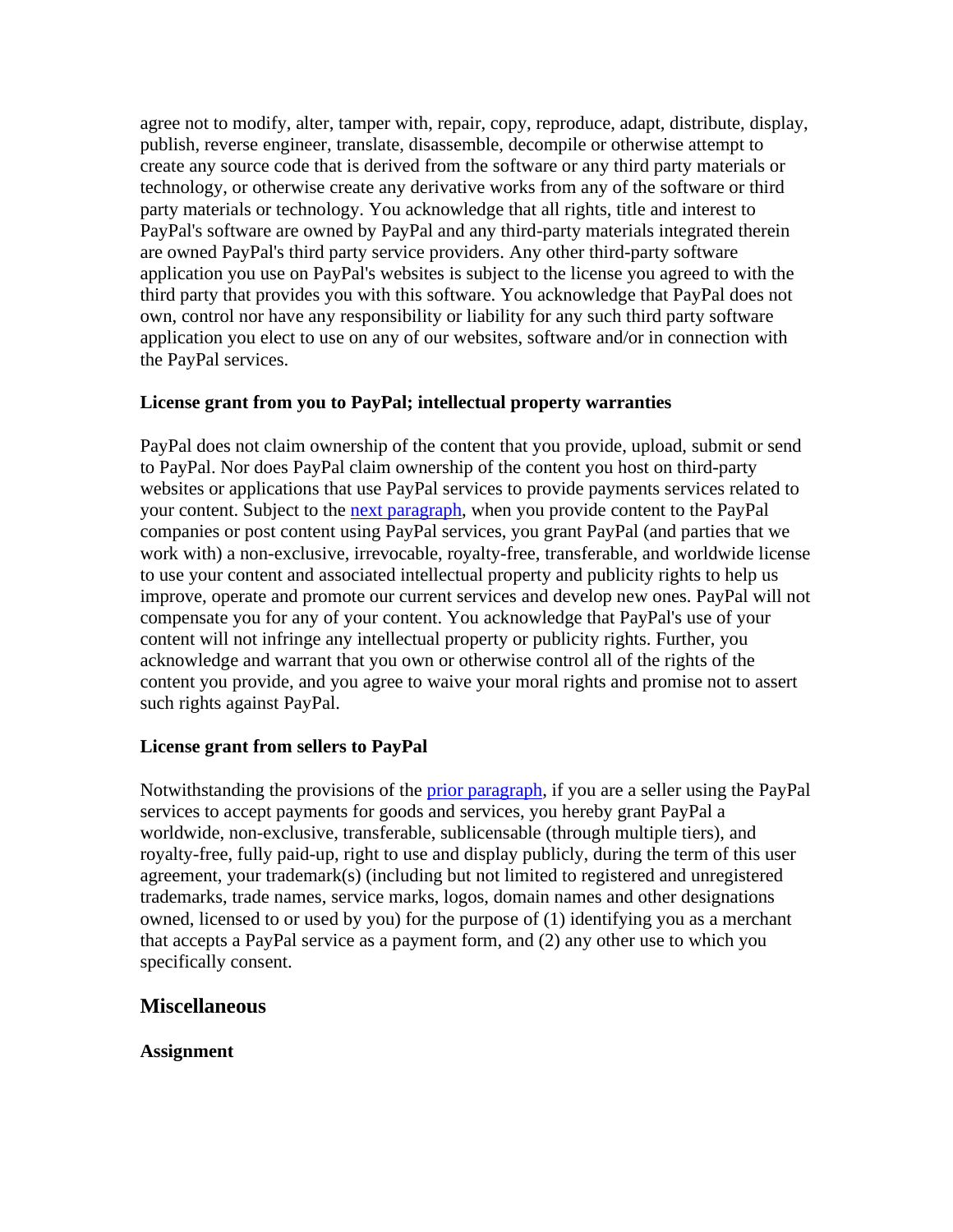You may not transfer or assign any rights or obligations you have under this user agreement without PayPal's prior written consent. PayPal may transfer or assign this user agreement or any right or obligation under this user agreement at any time.

#### **Governing law**

This user agreement and the relationship between us is governed by the laws of the Grand Duchy of Luxembourg. This does not affect your mandatory rights under the laws of the country in which you reside, such as your rights as a consumer.

If you bring a claim against us in court, you submit to the non-exclusive jurisdiction of the courts of Luxembourg City. This means that if you were able to bring a claim arising from this user agreement against us in court, for example, an acceptable court would be a court located in Luxembourg, but if the law allows you to do so, you can bring the claim in the court of another country instead, such as the country in which you reside.

#### **Privacy**

Protecting your privacy is very important to us. Please review our [Privacy Statement](https://www.paypal.com/cz/webapps/mpp/ua/privacy-full?locale.x=en_CZ) in order to better understand our commitment to maintaining your privacy, as well as our use and disclosure of your information.

#### **Languages and translation of agreement**

We will communicate with you in English. We may try to communicate with you in your local language where available.

This user agreement is concluded in English only. A translation of this user agreement is provided solely for your convenience and is not intended to modify the terms of this user agreement. In the event of a conflict between the English version of this user agreement and a version in a language other than English, the English version shall be the definitive version.

#### **Your use (as a seller) of personal data; Data protection laws**

If you (as a seller) receive personal data about another PayPal customer, you must keep such personal data confidential and only use it in connection with the PayPal services. You may not disclose or distribute any personal data about PayPal customers to a third party or use such personal data for marketing purposes unless you receive that customer's express consent to do so. You may not send unsolicited emails to a PayPal customer or use the PayPal services to collect payments to send, or assist in sending, unsolicited emails to third parties.

To the extent that you process any personal data about a PayPal customer pursuant to this user agreement, you and PayPal will each be an independent data controller (and not joint controllers), meaning we will each separately determine the purposes and means of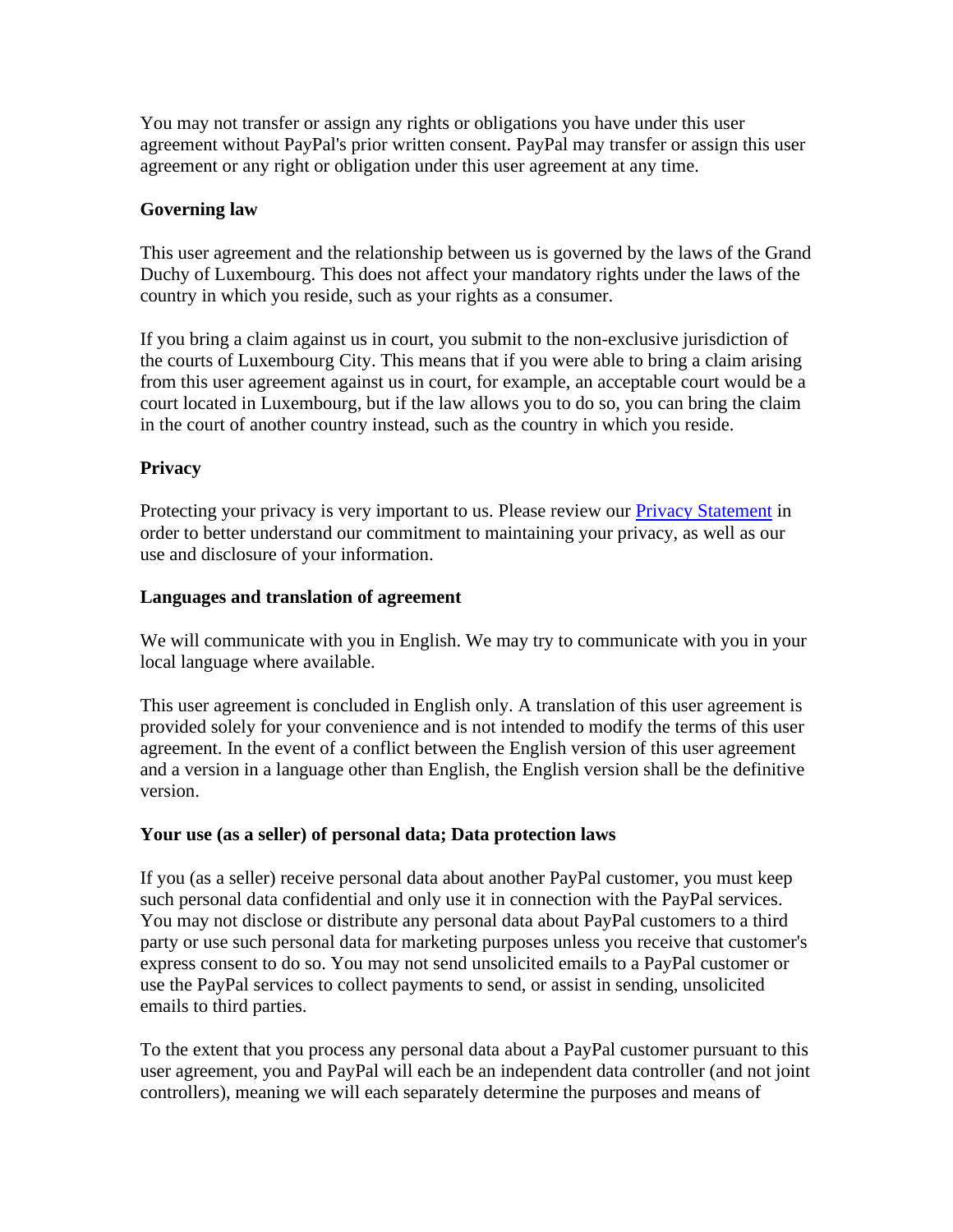processing such personal data. We each agree to comply with the requirements of any applicable privacy and data protection laws, including any applicable regulations, directives, codes of practice, and regulatory requirements applicable to data controllers in connection with this agreement. We each have and will follow our own, independently determined privacy statements, notices, policies and procedures for any such personal data that we each process in connection with this agreement.

In complying with the applicable data protection laws, we will each:

- Implement and maintain all appropriate security measures in relation to the processing of such personal data; and.
- Maintain a record of all processing activities carried out under this user agreement; and
- Not knowingly or intentionally do anything, or knowingly or intentionally permit anything to be done which might lead to a breach by the other party of the applicable data protection laws.

Any personal data you collect in connection with the PayPal services (and not otherwise generated, collected, or obtain by you through a customer's separate relationship with outside the use of the PayPal services) will be used by you only to the limited extent that is necessary and relevant to the PayPal services and for no other purpose unless you have obtained the prior express consent of the customer.

#### **Resolution and Recovery**

This section only applies if you hold a business account with PayPal. You acknowledge and agree that any liability that we may have in connection with your PayPal Account and the PayPal products and services we may provide to you from time to time may be subject to write-down and conversion powers by a competent regulatory authority that supervises us, notwithstanding any term of any other agreement or arrangement between us. This is due to a requirement in a European Union Directive (2014/59/EU) (as transposed into relevant national law) which provides regulatory authorities with such powers to manage the resolution of relevant financial institutions like PayPal. These powers are intended to avoid or reduce the need for governments and taxpayers to bail out relevant failing financial institutions.

By your use of your PayPal Account and any PayPal products and services, you acknowledge and agree to be bound by the effect of such write-down and conversion powers, which include (among others) (a) a reduction, in full or in part, of any amounts that may be due by PayPal to you; (b) a conversion of all, or part of, any such liability into shares in PayPal; (c) a cancellation of any such liability; and (d) a variation of any term of our relevant agreement(s) in connection with your PayPal Account and any PayPal products and services with a view to enable the effective exercise of these powers. For example, the money that PayPal owes you may be converted into PayPal shares instead of being paid to you in cash.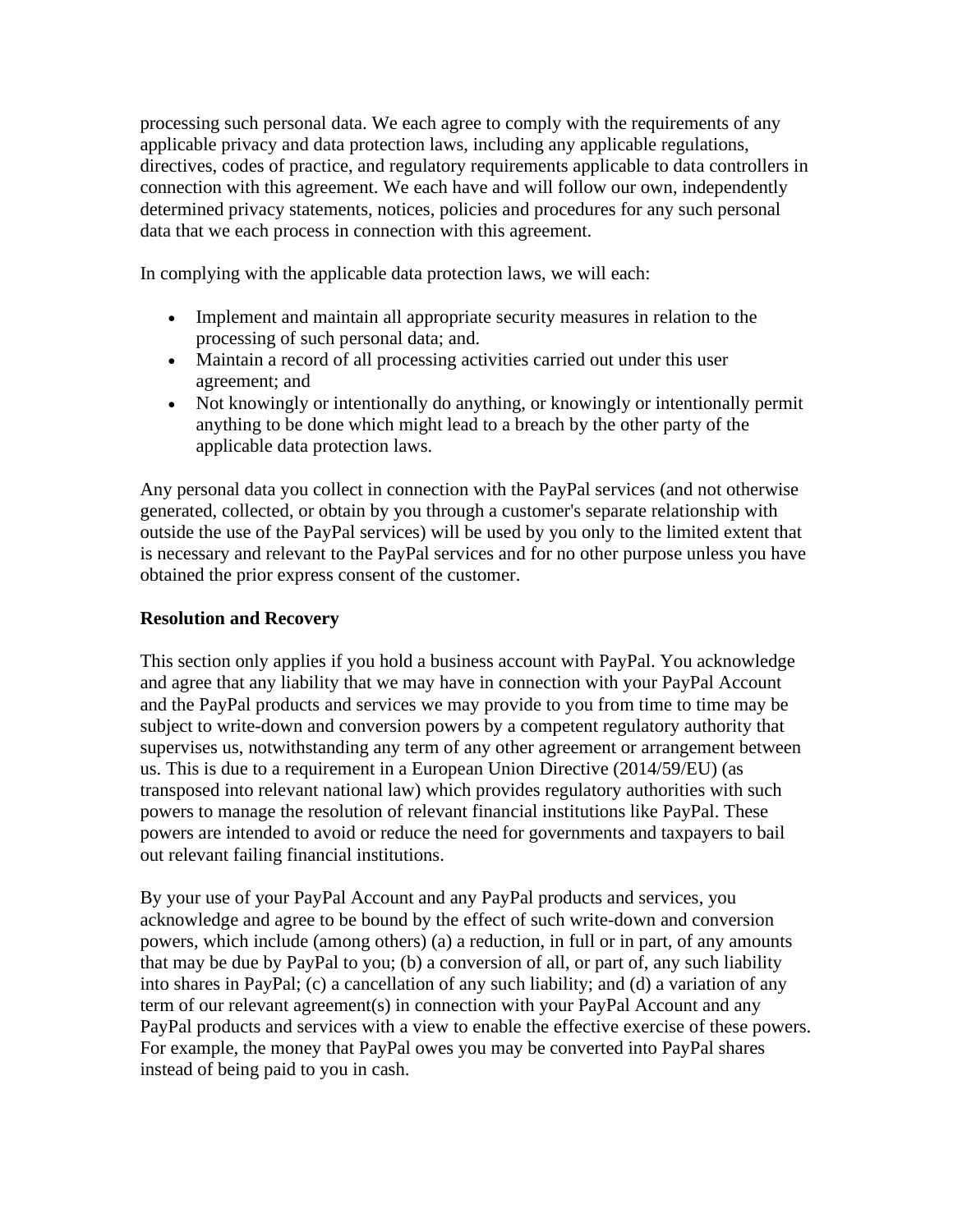#### **Complete agreement and third party rights**

This user agreement sets forth the entire understanding between you and us with respect to our service.

If any provision of this user agreement is held to be invalid or unenforceable, such provision shall be struck out and the remaining provisions shall be enforced.

A person who is not a party to this user agreement has no rights under the Contracts (Rights of Third Parties) Act 1999 to rely upon or enforce any term of this user agreement (except for the third parties falling under the definition of "PayPal" in the **[Indemnification and Limitation of Liability](#page-45-0)** section above, in respect of their rights as specified in this user agreement) but this does not affect any right or remedy of third parties which exists or is available apart from that act.

#### **PayPal as Login Method**

We may allow you to authenticate with PayPal when you log into certain external websites or mobile apps. If we do so, we may share your login status with any third party enabling you to log in in this way, as well as the personal and other account information that you consent to being shared so that the third party can recognize you. PayPal will not give the third party access to your account and will only make payments from your account to that third party with your specific authorization and instruction.

If you enable visitors to authenticate with PayPal when they log into your website, app, or your customer accounts, you must agree to any specific terms applicable when this functionality is made available to you, and comply with any specifications in any integration manual or guideline. We do not guarantee or otherwise represent the identity of any user of this login method. We will not share with you the personal and other account information of the user (including login status) held by PayPal unless the user has consented to our disclosure of that information to you.

#### **Corporate Customers**

When we refer to "PSD2" in this section we mean the Second EU Payment Services Directive ((EU)2015/2366).

We consider you to be a "**Corporate Customer**" if, on the date you entered into this user agreement, you are not:

- A consumer, (being an individual acting for purposes other than a trade, business or profession).
- A micro-enterprise (being an enterprise which employs fewer than 10 persons and has an annual balance sheet that does not exceed 2 million EUR).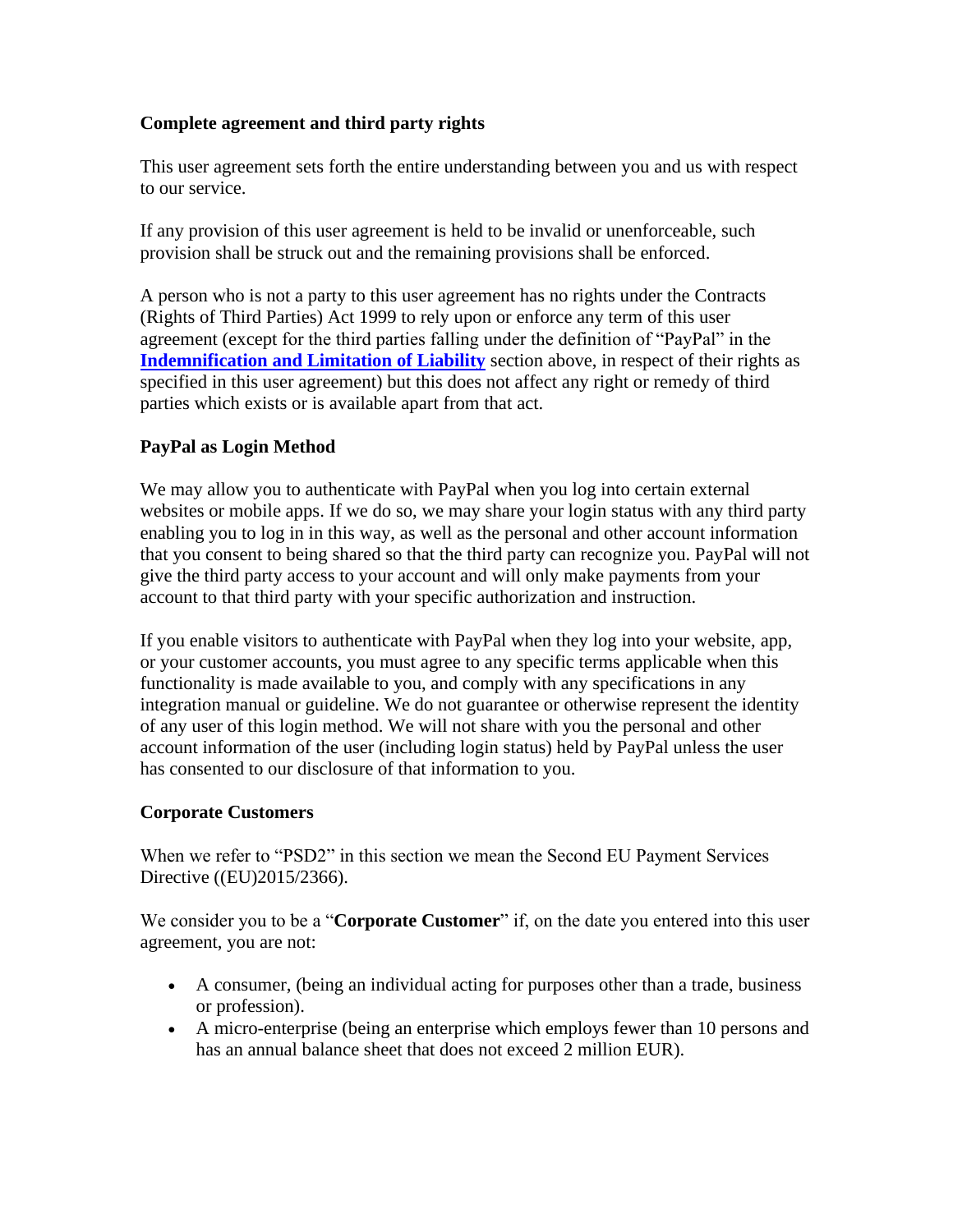We and you may agree that certain provisions of PSD2 (as implemented by local law) do not apply to your use of our service if you are a Corporate Customer. If you are a Corporate Customer you agree that:

- You are not entitled to a refund for billing agreement payments.
- Where you identify a problem you have up to 60 days from the date on which the problem happened to notify us about it, after which time we have no obligation to investigate and refund you.
- We are not obliged to comply with the information requirements set out in Title III of PSD2 and their equivalents in any implementation of PSD2 in member states of the European Economic Area that may apply to you ("PSD2 transpositions").
- Articles 72 and 89 of PSD2 and equivalent provisions in PSD2 transpositions do not apply to your use of our service, meaning that, even where we may say so otherwise in this user agreement, we are not liable to you for the losses or damage you may suffer under those articles and provisions.

#### **Section numbers and defined words**

If other documents (e.g. terms and conditions) refer to section numbers or defined words of this user agreement, please see our [User Agreement Reference Notes](https://www.paypal.com/cz/webapps/mpp/ua/reference-notes-full?locale.x=en_CZ) to locate the relevant provision or defined word.

#### **Schedule 1. Table of Fees**

You agree that we may deduct our Fees from the amounts we transfer but before those funds are credited to your PayPal account.

When you send or receive a payment, Fees apply depending on:

- The type of transaction the payment relates to (whether a Commercial Transaction, Personal Transaction or otherwise).
- Whether that payment is Cross Border or Domestic and/or which Funding Source is used fund the payment.

Fees apply for other account activity or events as outlined in this user agreement.

See the **Glossary at A4 of this Schedule 1** for further reference.

Quoted Fees are inclusive of all applicable taxes; however, other taxes or costs may exist that are not paid through PayPal or imposed by us. You are liable for telephone charges and any charges made by your internet service provider or similar or associated charges as a result of the use by you of the Services.

We will provide you with the details of the amounts you receive and our charges either by e-mail or in your transaction history (which you can access by logging into your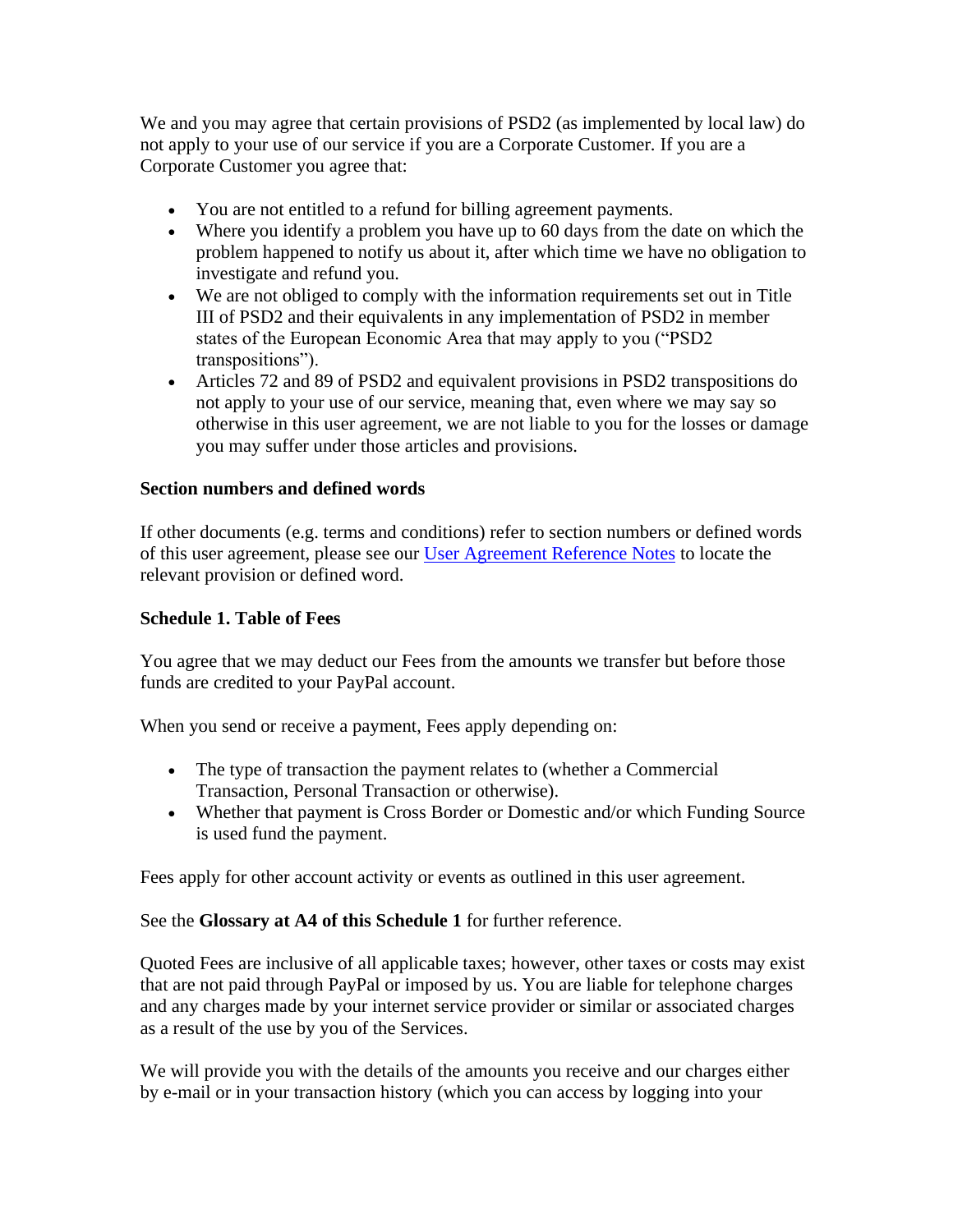PayPal account). Unless it is proven that we have made a mistake, all fees are payable by you without set off or other deductions. We may make a charge for any additional services we provide outside this agreement. We will tell you of those charges when you ask for the service.

#### **A1. Personal Transaction payment Fees**

**Note that the sender pays the Fee**. Please see A4.2.3 of this Schedule 1 for more information.

The Personal Transaction payment Fee will be shown at the time of payment.

Where there is stated to be a percentage-based Fee and/or Fixed Fee component, please refer to A4.5, A4.6 and A4.7 of this Schedule 1 for more details.

#### **A1.1 Domestic Personal Transaction payment Fees**

| <b>Activity</b>             | <b>Fee</b>                                           |
|-----------------------------|------------------------------------------------------|
| Sending a Domestic Personal | Free (If a currency conversion is involved, however, |
| Transaction payment         | our "How We Convert Currency" section applies)       |

#### **A1.2 Cross Border Personal Transaction payment Fees**

#### **A1.2.1 Cross Border Personal Transaction payments sent to the EEA in Euro or Swedish Krona**

| <b>Activity</b>                                                                               | Fee                                                                                                    |
|-----------------------------------------------------------------------------------------------|--------------------------------------------------------------------------------------------------------|
| Sending a Cross Border Personal<br>Transaction payment to the EEA<br>in Euro or Swedish Krona | Free (If a currency conversion is involved, however,<br>our "How We Convert Currency" section applies) |

#### **A1.2.2 Other Cross Border Personal Transaction payments**

To determine the Fee for a Cross Border Personal Transaction payment sent to a User in a specific country, please follow the steps below.

Step 1. Find the country or country group in which the recipient's registered address is located. See A4.4 of this Schedule 1 for further reference. **Ask the recipient if you are not sure** (second column).

Step 2. Find the applicable Fee (third column).

| <b>Activity</b> | Country of recipient's | Fee |
|-----------------|------------------------|-----|
|                 | Account                | ᄿ⅄  |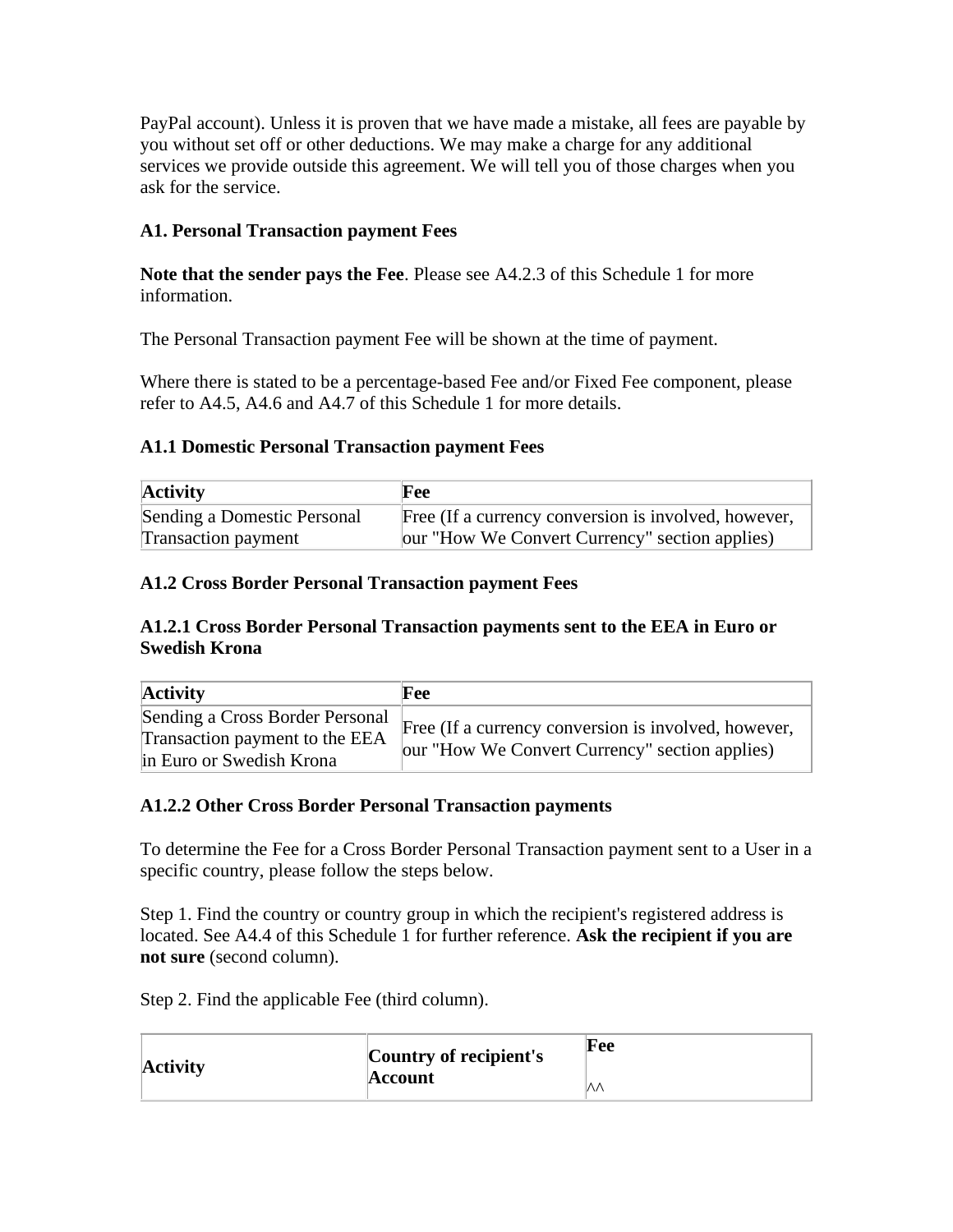| <b>Sending a Cross Border</b><br><b>Personal Transaction</b> | US, Canada, Northern<br>Europe, Europe I, Europe II | $1.99$ EUR |
|--------------------------------------------------------------|-----------------------------------------------------|------------|
| payment                                                      | Any other country $\wedge$                          | 3.99 EUR   |

^ Subject to service availability for the recipient registered in the given country.

^^ See section A4.7 of this Schedule 1 below.

# **A2. Commercial Transaction payment Fees**

Where there is stated to be a Fixed Fee component, please refer to A4.6 of this Schedule 1 for more details.

| <b>Activity</b><br>or Event                             | Fee                                                                                                                                                                                                                                                                                                                      |                                                    |                                                                                                                                                                                          |                                                                                   |                          |
|---------------------------------------------------------|--------------------------------------------------------------------------------------------------------------------------------------------------------------------------------------------------------------------------------------------------------------------------------------------------------------------------|----------------------------------------------------|------------------------------------------------------------------------------------------------------------------------------------------------------------------------------------------|-----------------------------------------------------------------------------------|--------------------------|
| $\mathbf{A2.1}$<br><b>Sending</b><br>(Buying)           | Free (If a currency conversion is involved, however, our "How We Convert"<br>Currency" section applies)                                                                                                                                                                                                                  |                                                    |                                                                                                                                                                                          |                                                                                   |                          |
|                                                         | <b>A2.2.1 Standard rate</b><br>Payments to users registered with PayPal as residents of Bulgaria, Cyprus,<br>Czech Republic, Estonia, Greece, Hungary, Latvia, Liechtenstein, Lithuania,<br>Malta, Romania, San Marino, Slovakia and Slovenia:<br>A2.2.2 Fees for using the new checkout solution included in the PayPal | $3.40\%$ + Fixed Fee                               |                                                                                                                                                                                          |                                                                                   |                          |
|                                                         | <b>Commerce Platform</b>                                                                                                                                                                                                                                                                                                 |                                                    |                                                                                                                                                                                          |                                                                                   |                          |
| A2.2<br><b>Receiving</b><br><b>Domestic</b><br>payments | Payments from cards (Visa or<br><b>Mastercard</b> ) using our<br><b>Advanced Credit and Debit</b><br><b>Card Payments service *</b>                                                                                                                                                                                      |                                                    | Card-funded<br>payments<br>from users of<br>our                                                                                                                                          |                                                                                   |                          |
| (Selling)                                               | <b>Blended Pricing Fee</b><br><b>Structure</b>                                                                                                                                                                                                                                                                           | Interchange<br><b>Plus Fee</b><br><b>Structure</b> | <b>Payments</b><br>without a<br><b>PayPal</b><br>account<br>service<br>(alternatively<br>known as<br>our Basic<br><b>Credit and</b><br><b>Debit Cards</b><br><b>Payments</b><br>service) | <b>Payments</b><br>from<br><b>Alternative</b><br><b>Payment</b><br><b>Methods</b> | <b>Other</b><br>payments |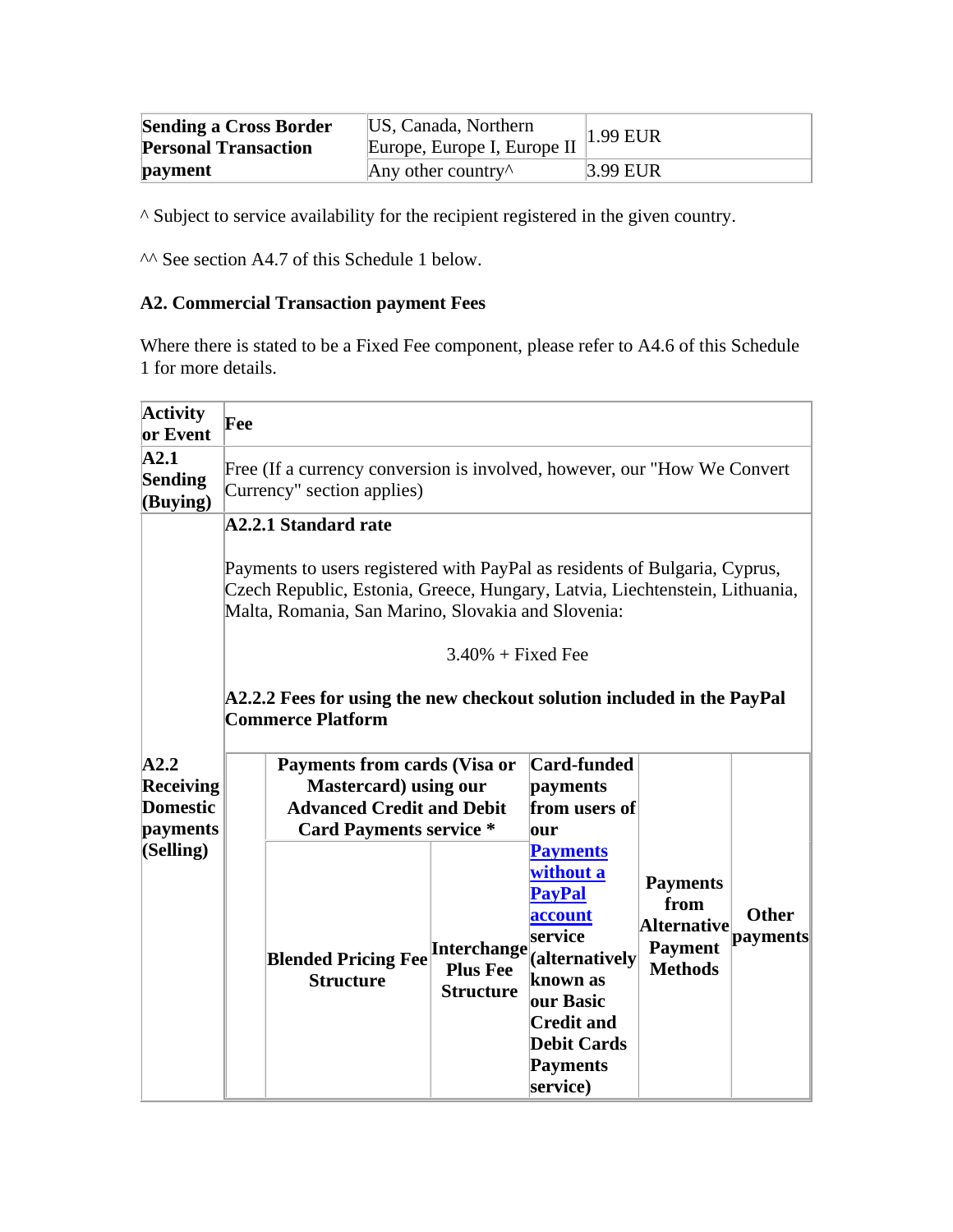| * See the <b>PayPal Online Card Payment Services Agreement</b> for<br>information about the Interchange Plus Fee Structure and Blended Pricing Fee<br>Structure and your choices.<br>The Fee for Receiving Domestic Commercial Transaction payments applies<br>plus an additional percentage-based Cross Border Fee as set out in the table<br>below (depending on the sender's country).<br><b>Sender's country</b><br>Fee<br>European Economic Area<br>0%<br>UK<br>1.29%<br>All other markets<br>1.99%<br>A2.3<br>Additional service fee for recipients of UK based international<br><b>Receiving commercial transactions</b><br>Cross |
|------------------------------------------------------------------------------------------------------------------------------------------------------------------------------------------------------------------------------------------------------------------------------------------------------------------------------------------------------------------------------------------------------------------------------------------------------------------------------------------------------------------------------------------------------------------------------------------------------------------------------------------|
|                                                                                                                                                                                                                                                                                                                                                                                                                                                                                                                                                                                                                                          |
|                                                                                                                                                                                                                                                                                                                                                                                                                                                                                                                                                                                                                                          |
|                                                                                                                                                                                                                                                                                                                                                                                                                                                                                                                                                                                                                                          |
|                                                                                                                                                                                                                                                                                                                                                                                                                                                                                                                                                                                                                                          |
|                                                                                                                                                                                                                                                                                                                                                                                                                                                                                                                                                                                                                                          |
|                                                                                                                                                                                                                                                                                                                                                                                                                                                                                                                                                                                                                                          |
| <b>Border</b><br>This fee only applies to merchants who have separate agreements with<br>payments PayPal. An additional service fee, following a change in applicable laws,<br>(Selling)<br>regulations or card scheme rules relating to the sending or receipt of<br>commercial transactions, may be applied on the amount of a commercial<br>transaction received by merchants with a PayPal account registered in the<br>EEA market/region from a sender whose account is registered with or<br>identified by PayPal as being in the UK market/region.<br>Fee<br>Payment type                                                         |
| Commercial transactions where the<br>recipient's market/region is registered 1.29%<br>or identified by PayPal as the EEA                                                                                                                                                                                                                                                                                                                                                                                                                                                                                                                 |
| For Domestic Transactions received through QR codes in person in your<br>PayPal account, PayPal shall charge a Variable Fee in an amount equal to the<br>percentage listed in the table below based on the country in which your<br>A2.4.<br>PayPal account is registered ("QR Variable Fee") of the respective payment<br>Receiving transaction amount plus the QR Fixed Fee.<br><b>Domestic</b>                                                                                                                                                                                                                                        |
| <i>payments</i><br>Country<br><b>QR Variable Fee</b>                                                                                                                                                                                                                                                                                                                                                                                                                                                                                                                                                                                     |
| through<br>0.90%<br>Latvia                                                                                                                                                                                                                                                                                                                                                                                                                                                                                                                                                                                                               |
|                                                                                                                                                                                                                                                                                                                                                                                                                                                                                                                                                                                                                                          |
| <b>QR</b> codes<br>Malta<br>0.90%                                                                                                                                                                                                                                                                                                                                                                                                                                                                                                                                                                                                        |
| in person                                                                                                                                                                                                                                                                                                                                                                                                                                                                                                                                                                                                                                |
| 0.90%<br>Estonia<br>0.90%<br>Slovenia                                                                                                                                                                                                                                                                                                                                                                                                                                                                                                                                                                                                    |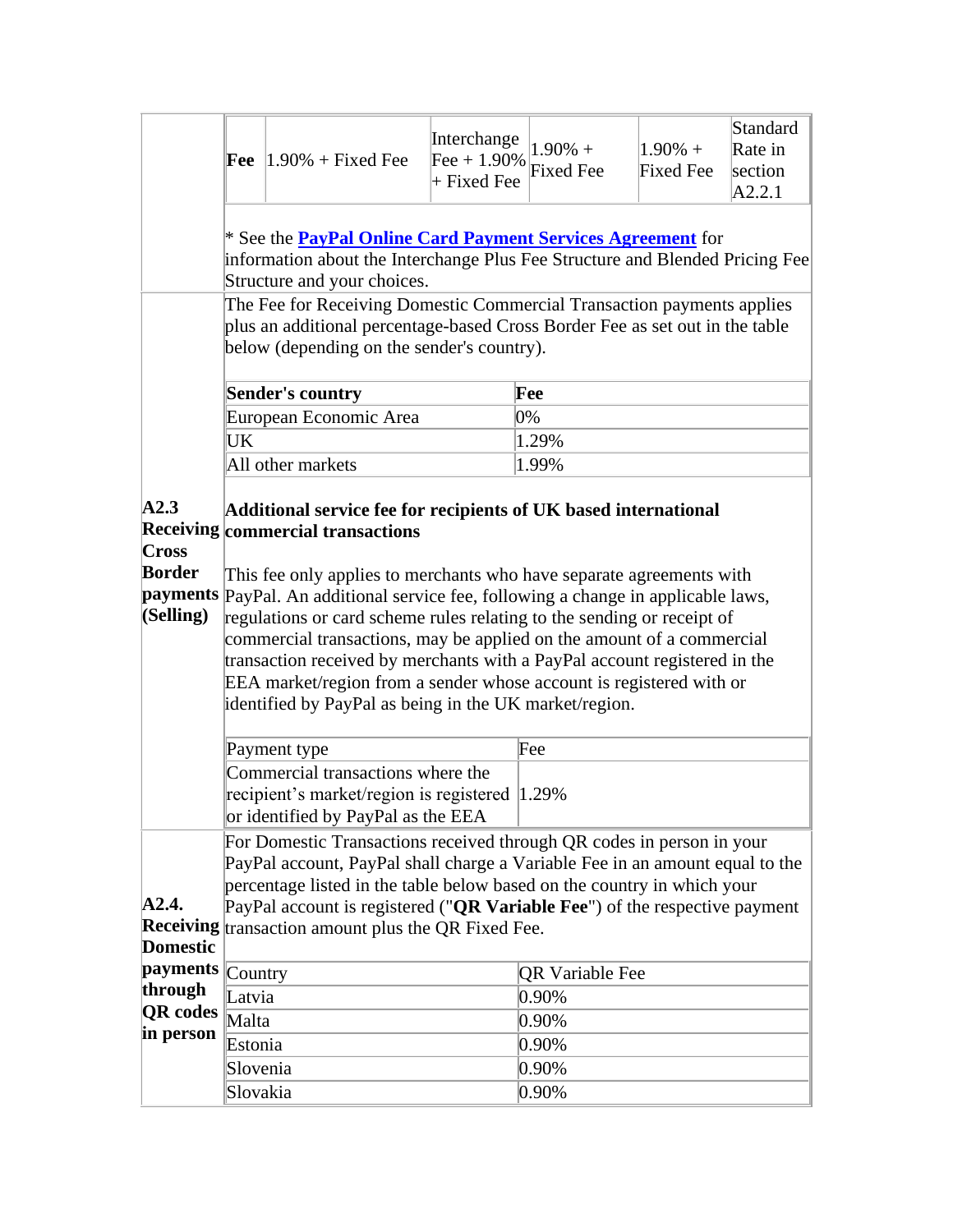| Cyprus                                                                                                                                                                                                    |                 | 0.90%                      |                 |  |
|-----------------------------------------------------------------------------------------------------------------------------------------------------------------------------------------------------------|-----------------|----------------------------|-----------------|--|
| Greece                                                                                                                                                                                                    |                 | 0.90%                      |                 |  |
| Czech Republic                                                                                                                                                                                            |                 | 0.90%                      |                 |  |
| Hungary                                                                                                                                                                                                   |                 | 0.90%                      |                 |  |
| The " <b>QR Fixed Fee</b> " means a fixed fee in an amount in the respective<br>transaction currency received through QR codes in person as set out below:<br><b>OR FIXED FEE IN TRANSACTION CURRENCY</b> |                 |                            |                 |  |
| Australian dollars:                                                                                                                                                                                       |                 | AUD 0.10 Mexican pesos:    | <b>MXN 2.00</b> |  |
| Brazilian real:                                                                                                                                                                                           | <b>BRL 0.20</b> | New Taiwan<br>dollars:     | <b>TWD 3.00</b> |  |
| British pounds:                                                                                                                                                                                           | GBP 0.10        | New Zealand<br> dollars:   | $NZD$ 0.15      |  |
| Canadian dollars:                                                                                                                                                                                         |                 | CAD 0.10 Norwegian kroner: | <b>NOK 1.00</b> |  |

Czech korunas: CZK 3.00Philippine pesos: PHP 5.00 Danish kroner: DKK 0.70 Polish zloty: PLN 0.50 Euros: EUR 0.10 Russian rubles: RUB 3.00 Hong Kong dollars: HKD 0.80 Swedish kronor: SEK 1.00 Hungarian forints: HUF 30.00 Swiss francs: CHF 0.10

|                  | Israeli new shekels:                                                    |                      | ILS 0.40 Singapore dollars: | SGD $0.20$          |  |
|------------------|-------------------------------------------------------------------------|----------------------|-----------------------------|---------------------|--|
|                  | Japanese yen:                                                           | JPY 12.00 Thai baht: |                             | <b>THB 4.00</b>     |  |
|                  | Malaysian ringgits:                                                     |                      | MYR 0.70 US dollars:        | $\mathrm{USD}~0.10$ |  |
| A2.5.            | The QR Variable Fee applies plus the QR Fixed Fee plus an additional    |                      |                             |                     |  |
| <b>Receiving</b> | percentage-based Cross Border Fee ("Cross Border QR Fee") as set out in |                      |                             |                     |  |
| Cross-           | the table below (depending on the sender's country):                    |                      |                             |                     |  |
| <b>Border</b>    |                                                                         |                      |                             |                     |  |
|                  | payments Sender's country                                               |                      | <b>Cross Border QR Fee</b>  |                     |  |
| through          | Northern Europe/Europe I                                                |                      | 0.50%                       |                     |  |
|                  | <b>QR</b> codes Europe II/US/Canada/any other                           |                      |                             |                     |  |
| in person        | $\&$ country                                                            |                      | 2.00%                       |                     |  |

#### **A3. Other Fees**

| <b>Activity or</b><br>Event               | Fee                                                                                                                                                                                                                                                                         |
|-------------------------------------------|-----------------------------------------------------------------------------------------------------------------------------------------------------------------------------------------------------------------------------------------------------------------------------|
| <b>A3.1 Currency</b><br><b>Conversion</b> | A3.1.1 For currency conversions of amounts in your PayPal<br>business account that do not form part of a specific transaction into<br>or out of your account (e.g. converting your balance to another<br>currency) and for transactions involving a currency conversion for |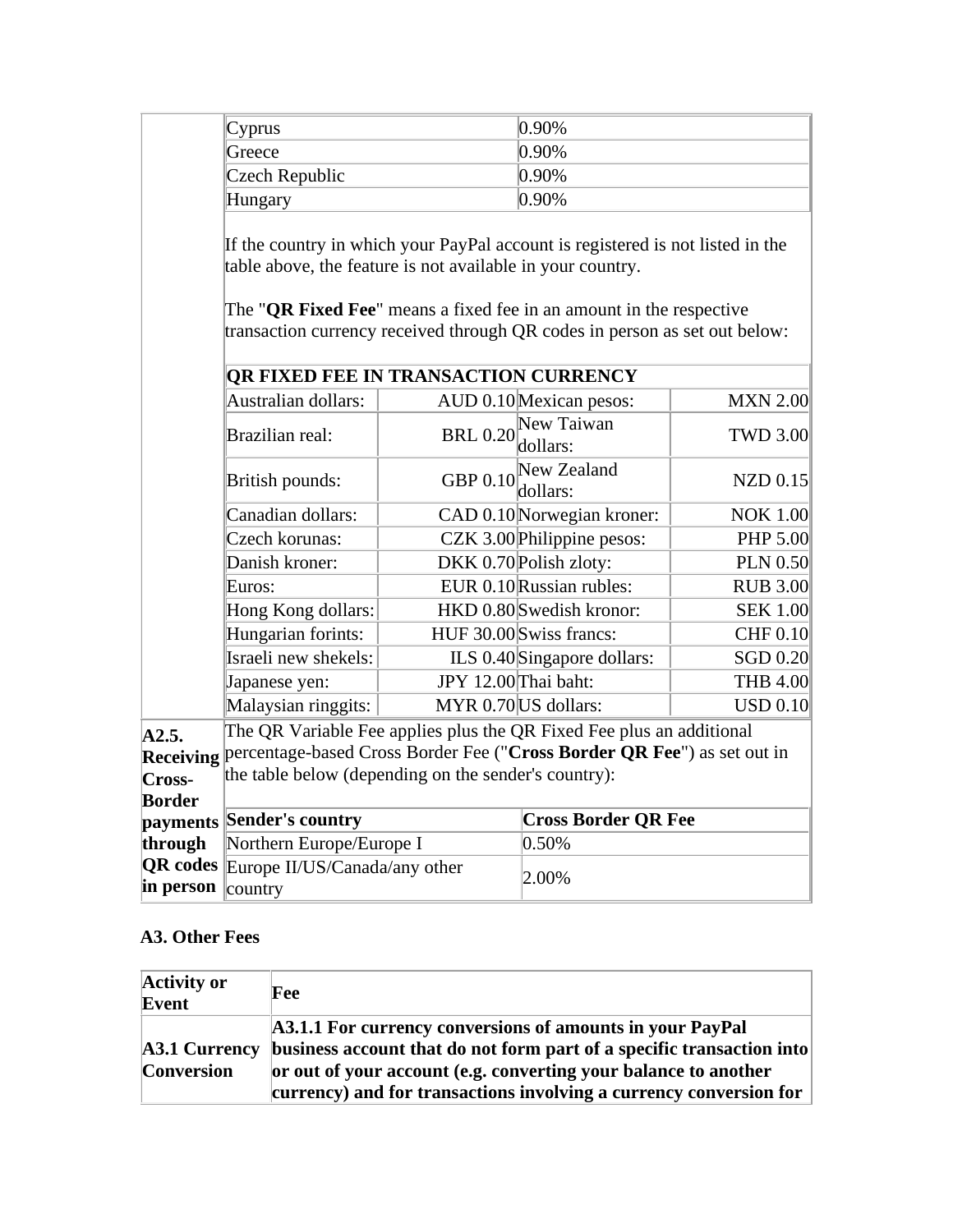|                            | rather than the buyer:                                                                                                                                                                                                                                                                                                                                         | which the seller has agreed to bear the transaction exchange rate                                                                                                                   |              |  |  |
|----------------------------|----------------------------------------------------------------------------------------------------------------------------------------------------------------------------------------------------------------------------------------------------------------------------------------------------------------------------------------------------------------|-------------------------------------------------------------------------------------------------------------------------------------------------------------------------------------|--------------|--|--|
|                            | We Convert Currency" section).                                                                                                                                                                                                                                                                                                                                 | 3.0% above an external base exchange rate as described in our "How                                                                                                                  |              |  |  |
|                            | A3.1.2 For all other transactions involving a currency conversion<br>(including conversion of amounts returned to you as refunds or<br>refused payments):                                                                                                                                                                                                      |                                                                                                                                                                                     |              |  |  |
|                            | We Convert Currency" section).                                                                                                                                                                                                                                                                                                                                 | 4.0% above an external base exchange rate as described in our "How                                                                                                                  |              |  |  |
|                            |                                                                                                                                                                                                                                                                                                                                                                | A3.2.1 Withdrawal directly to a bank account (where available*)                                                                                                                     |              |  |  |
|                            | Free (If a currency conversion is involved, however, our "How We<br>Convert Currency" section applies)                                                                                                                                                                                                                                                         |                                                                                                                                                                                     |              |  |  |
|                            |                                                                                                                                                                                                                                                                                                                                                                |                                                                                                                                                                                     |              |  |  |
|                            | Withdrawal directly to a U.S. bank account                                                                                                                                                                                                                                                                                                                     |                                                                                                                                                                                     |              |  |  |
|                            | 3.00% (If a currency conversion is involved, however, our "How We<br>Convert Currency" section applies)                                                                                                                                                                                                                                                        |                                                                                                                                                                                     |              |  |  |
|                            | If you withdraw your balance in a currency other than the currency in<br>which the balance on your Account is denominated we will apply our<br>transaction exchange rate to the conversion. If you have a business<br>account you will instead be charged a currency conversion fee above an<br>external base exchange rate as set out above in clause A3.1.1. |                                                                                                                                                                                     |              |  |  |
| A3.2<br><b>Withdrawing</b> | * Withdrawal to a bank account may not be possible in all countries.                                                                                                                                                                                                                                                                                           |                                                                                                                                                                                     |              |  |  |
| your Balance               | A3.2.2 Withdrawal to/through a card (where available*)                                                                                                                                                                                                                                                                                                         |                                                                                                                                                                                     |              |  |  |
|                            | A3.2.2.1 Users in Romania, Slovenia, Bulgaria                                                                                                                                                                                                                                                                                                                  |                                                                                                                                                                                     |              |  |  |
|                            |                                                                                                                                                                                                                                                                                                                                                                | 1% of the amount transferred with a minimum and maximum fee<br>depending on the currency in which the card is denominated (we call<br>this the Withdrawal Currency) **, as follows: |              |  |  |
|                            | Withdrawal Currency Minimum Fee                                                                                                                                                                                                                                                                                                                                |                                                                                                                                                                                     | Maximum Fee  |  |  |
|                            | Armenian dram                                                                                                                                                                                                                                                                                                                                                  | 135.00 AMD                                                                                                                                                                          | 5,250.00 AMD |  |  |
|                            | <b>United Arab Emirates</b><br>Dirham                                                                                                                                                                                                                                                                                                                          | $0.90$ AED                                                                                                                                                                          | 36.70 AED    |  |  |
|                            | Australian Dollar                                                                                                                                                                                                                                                                                                                                              | 0.25 AUD                                                                                                                                                                            | 10.00 AUD    |  |  |
|                            | Azerbaijan manat                                                                                                                                                                                                                                                                                                                                               | $0.45$ AZN                                                                                                                                                                          | 17.50 AZN    |  |  |
|                            | <b>Bulgarian</b> Lev                                                                                                                                                                                                                                                                                                                                           | $0.50$ BGN                                                                                                                                                                          | 20.00 BGN    |  |  |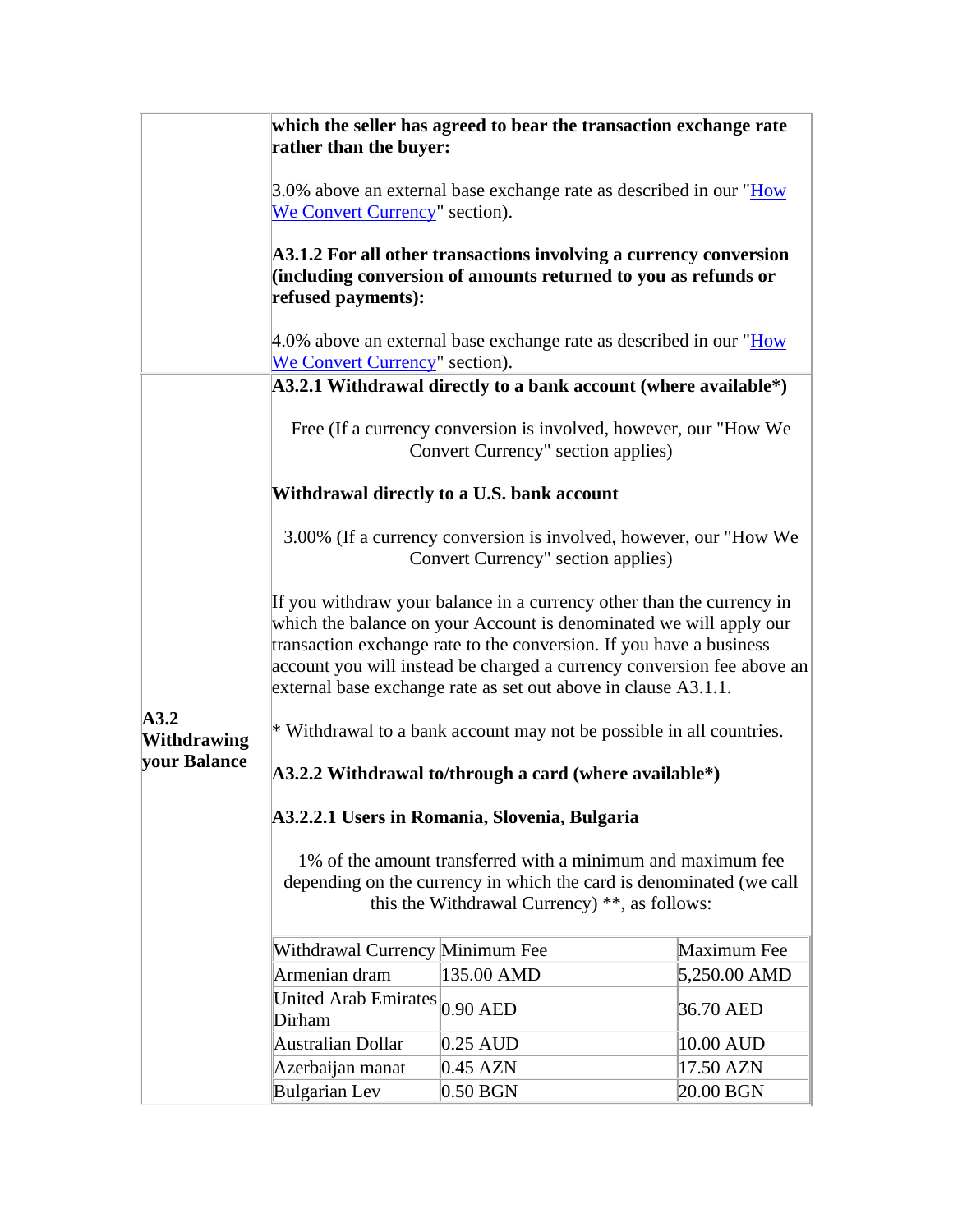| Bahraini dinar            | $0.10$ BHD       | $4.00$ BHD                  |
|---------------------------|------------------|-----------------------------|
| Belizean dollar           | $0.50$ BZD       | 20.00 BZD                   |
| Canadian Dollar           | $0.25$ CAD       | 10.00 CAD                   |
| <b>CFA</b> franc          | 135.00 XOF       | 5,400.00 XOF                |
| <b>Swiss Franc</b>        | 0.25 CHF         | 10.00 CHF                   |
| Czech Koruna              | 5.70 CZK         | 230.00 CZK                  |
| Danish Krone              | 1.80 DKK         | 70.00 DKK                   |
| Euro                      | 0.25 EUR         | 10.00 EUR                   |
| <b>British Pound</b>      | $0.20$ GBP       | 8.00 GBP                    |
| <b>Hong Kong Dollar</b>   | 2.00 HKD         | 80.00 HKD                   |
| Croatian Kuna             | 2.00 HRK         | 70.00 HRK                   |
| Hungarian Forint          | 70.00 HUF        | 2900.00 HUF                 |
| Israeli New Shekel        | 1.00 ILS         | 40.00 ILS                   |
| Japanese Yen              | 30 JPY           | 1100 JPY                    |
| Jordanian dinar           | 0.20 JOD         | 7.25 JOD                    |
| Kuwaiti Dinar             | 1.00 KWD         | No max                      |
| Kyrgyzstani som           | 22.50 KGS        | 850.00 KGS                  |
| Sri Lanka Rupee           | 50.00 LKR        | 1800.00 LKR                 |
| Mexican Peso              | 5.00 MXN         | 200.00 MXN                  |
| <b>Malaysian Ringgit</b>  | 1.00 MYR         | 40.00 MYR                   |
| Mozambican metical        | 20.00 MZN        | 750.00 MZN                  |
| Norwegian Kroner          | 1.00 NOK         | 40.00 NOK                   |
| <b>New Zealand Dollar</b> | $0.40$ NZD       | 15.00 NZD                   |
| Omani rial                | 0.10 OMR         | 4.00 OMR                    |
| Philippine Peso           | 10.00 PHP        | 500.00 PHP                  |
| Polish Zloty              | 1.00 PLN         | 40.00 PLN                   |
| Qatari Rial               | 1.00 QAR         | 40.00 QAR                   |
| Rwandan franc             | 250.00 RWF       | 10,000.00 RWF               |
| Romania New Lei           | 1.00 RON         | 40.00 RON                   |
| Serbian Dinar             | 25.00 RSD        | 1000.00 RSD                 |
| <b>Russian Ruble</b>      | 20.00 RUB        | 700.00 RUB                  |
| Swedish Krona             | 2.50 SEK         | 100.00 SEK                  |
| Singapore Dollar          | $0.50$ SGD       | 15.00 SGD                   |
| Thai Baht                 | 8.00 THB         | 320.00 THB                  |
| Tunisian dinar            | 0.75 TND         | 27.50 TND                   |
| Turkish Lira              | 1.50 TRY         | 60.00 TRY                   |
| Ugandan shilling          | 930.00 UGX       | 37,500.00 UGX               |
| <b>US Dollar</b>          | \$0.25 USD       | \$10.00USD                  |
| <b>South African Rand</b> | 3.60 ZAR         | 145.00 ZAR                  |
| Venezuelan bolivar        | 2,000,000.00 VES | 60,000,000.00<br><b>VES</b> |
|                           |                  |                             |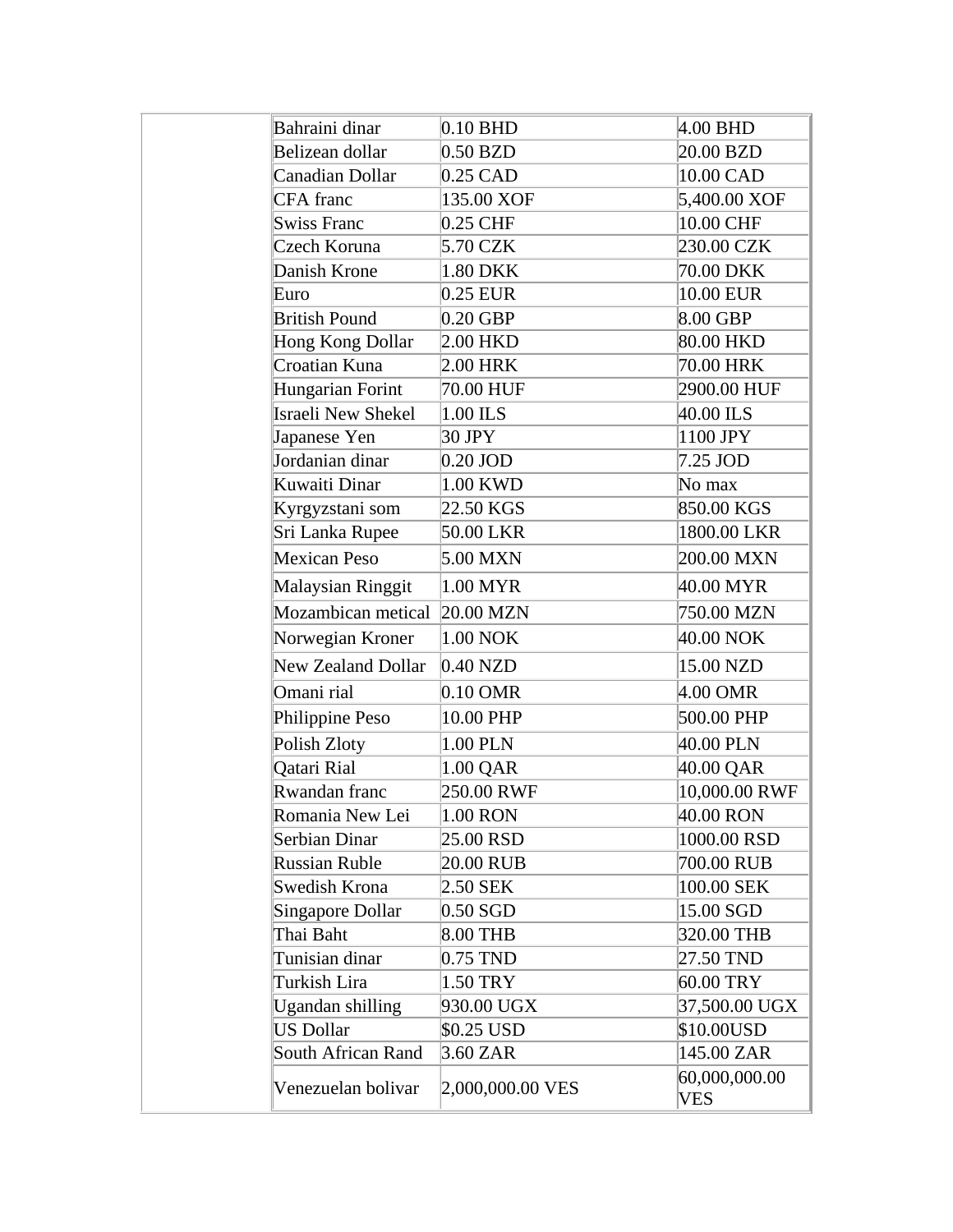| Zambian kwacha | 5.50 ZMW                                    | 215.00 ZMW |
|----------------|---------------------------------------------|------------|
|                | All other currencies No minimum/maximum fee |            |

#### **A3.2.2.2 Users in Cyprus, Estonia, Liechtenstein, Lithuania, Latvia, Malta, Slovakia and San Marino\*:**

The following fee applies per withdrawal, depending on the currency in which the card is denominated (we call this the Withdrawal Currency).

| <b>Currency</b> | <b>Fee per Transaction</b> |
|-----------------|----------------------------|
| <b>AED</b>      | 10                         |
| <b>ALL</b>      | 276                        |
| <b>ANG</b>      | $\overline{4}$             |
| <b>AOA</b>      | 1233                       |
| <b>ARS</b>      | 8                          |
| <b>AUD</b>      | 3.50                       |
| <b>AWG</b>      | 5                          |
| <b>BAM</b>      | $\overline{4}$             |
| <b>BBD</b>      | 5                          |
| <b>BGN</b>      | 3.50                       |
| <b>BIF</b>      | 4725                       |
| <b>BMD</b>      | 3                          |
| <b>BND</b>      | 3                          |
| <b>BOB</b>      | 17                         |
| <b>BRL</b>      | 4.50                       |
| <b>BSD</b>      | $\overline{3}$             |
| <b>BTN</b>      | 178                        |
| <b>BWP</b>      | 27                         |
| CAD             | 3                          |
| <b>CDF</b>      | 4226                       |
| <b>CHF</b>      | 3.50                       |
| <b>CLP</b>      | 1200.00                    |
| <b>CNY</b>      | 17                         |
| COP             | 8329                       |
| <b>CRC</b>      | 1408                       |
| <b>CVE</b>      | 249                        |
| <b>CYP</b>      | 1.20                       |
| <b>CZK</b>      | 55                         |
| <b>DJF</b>      | 444                        |
| <b>DKK</b>      | 15                         |
| <b>DOP</b>      | 133                        |
| <b>DZD</b>      | 300                        |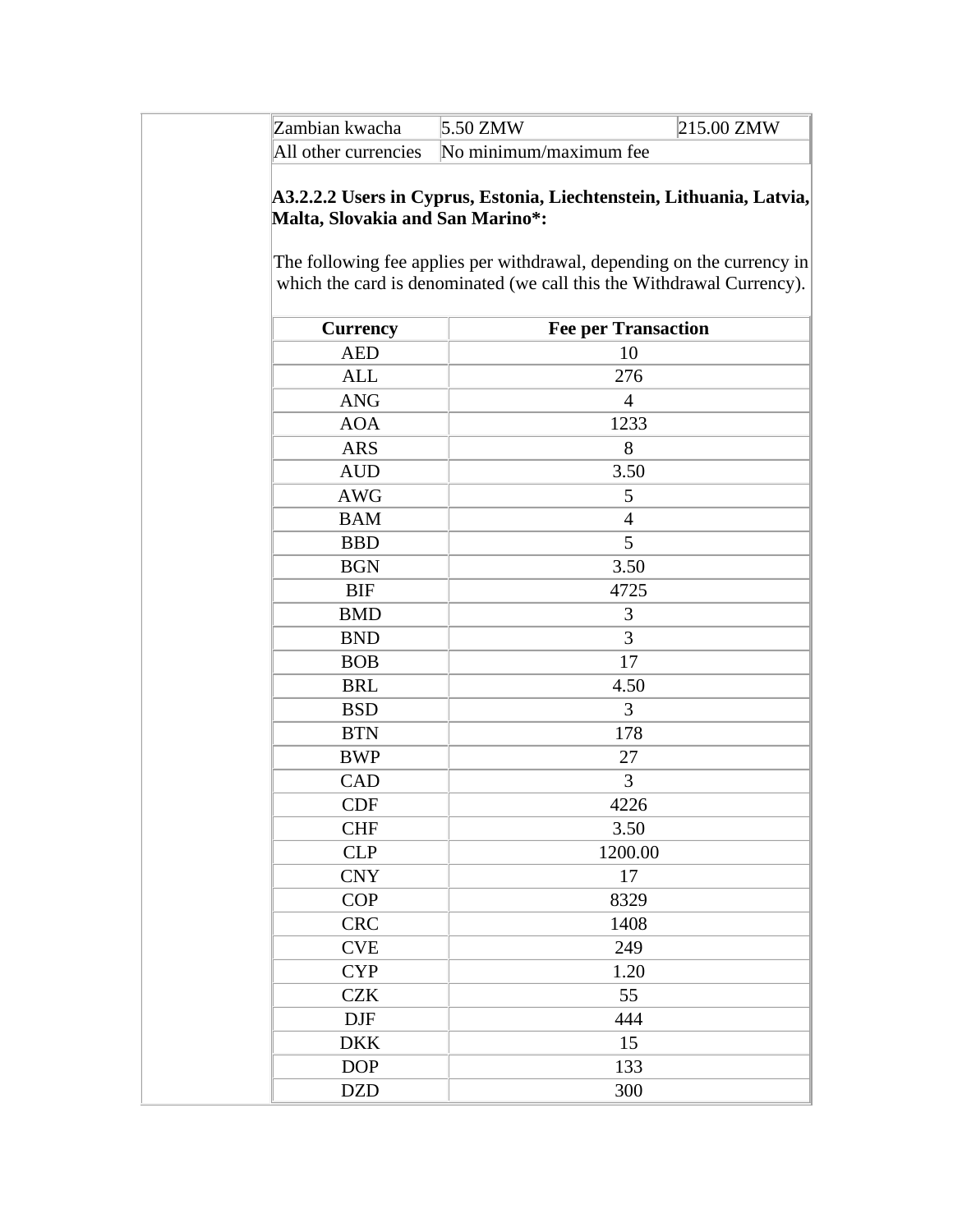| <b>EEK</b>                | 30.00          |
|---------------------------|----------------|
| EGP                       | 40             |
| <b>ETB</b>                | 80             |
| <b>EUR</b>                | $\overline{2}$ |
| <b>FJD</b>                | 5              |
| <b>FKP</b>                | $\overline{2}$ |
| <b>GBP</b>                | 1.50           |
| <b>GEL</b>                | $\overline{7}$ |
| <b>GIP</b>                | 1.50           |
| <b>GMD</b>                | 128            |
| <b>GNF</b>                | 23848          |
| GTQ                       | 19             |
| <b>GYD</b>                | 522            |
| <b>HKD</b>                | 20             |
| <b>HNL</b>                | 62             |
| <b>HRK</b>                | 15             |
| <b>HUF</b>                | 500            |
| <b>IDR</b>                | 23000.00       |
| <b>ILS</b>                | $11\,$         |
| <b>INR</b>                | 100.00         |
| <b>ISK</b>                | 170.00         |
| <b>JMD</b>                | 335            |
| <b>JPY</b>                | 300            |
| <b>KES</b>                | 252            |
| <b>KHR</b>                | 10300.00       |
| <b>KMF</b>                | 1109           |
| <b>KRW</b>                | 2915           |
| <b>KYD</b>                | $\overline{2}$ |
| <b>KZT</b>                | 943            |
| <b>LAK</b>                | 22196          |
| <b>LKR</b>                | 454            |
| $\ensuremath{\text{LTL}}$ | 7.00           |
| <b>LVL</b>                | 1.50           |
| <b>MAD</b>                | 24             |
| <b>MDL</b>                | 44             |
| <b>MGA</b>                | 9129           |
| <b>MKD</b>                | 139            |
| <b>MNT</b>                | 6867           |
| <b>MRO</b>                | 937            |
| <b>MTL</b>                | 0.90           |
| <b>MUR</b>                | 92             |
| <b>MVR</b>                | 39             |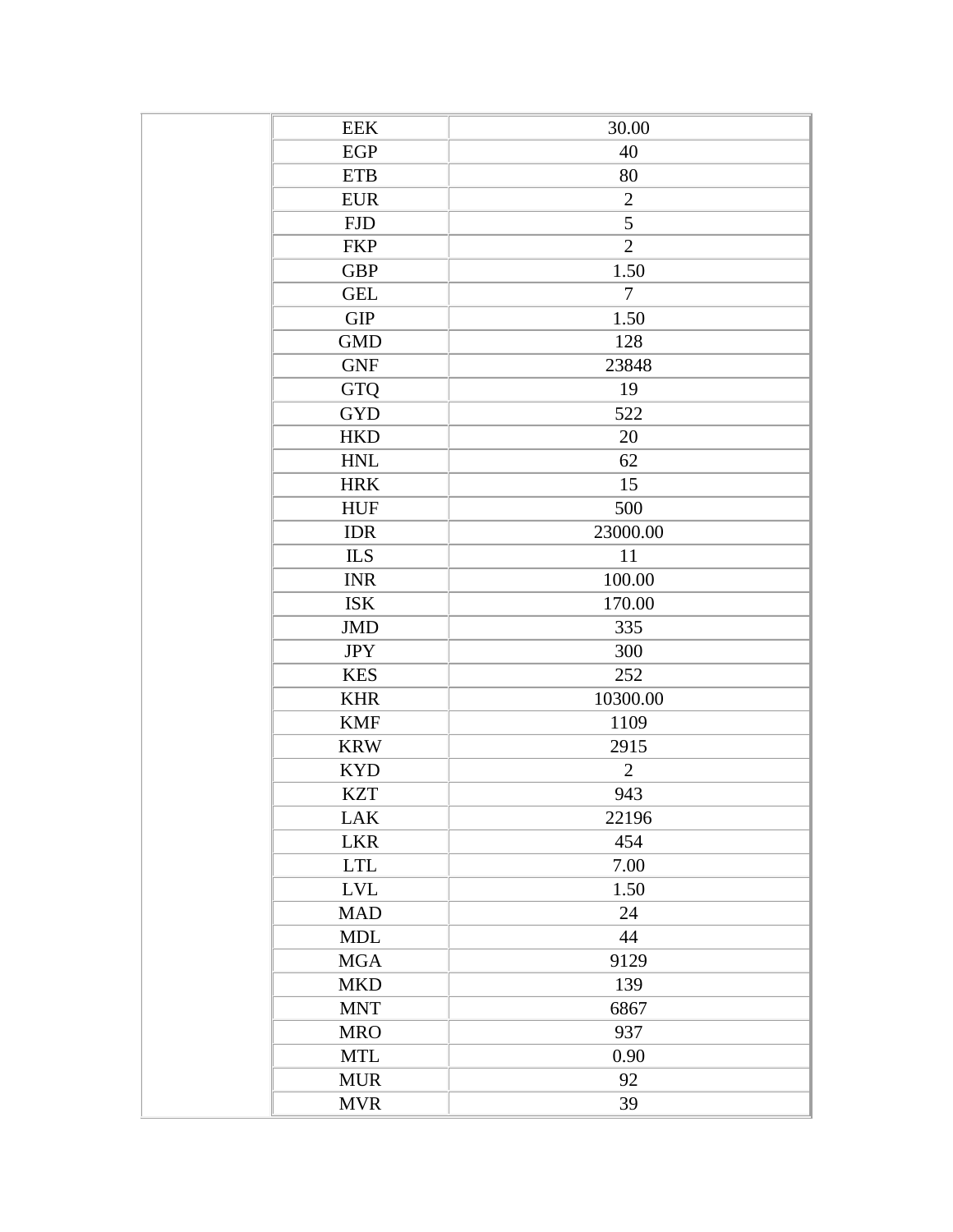| <b>MWK</b> | 1842           |
|------------|----------------|
| <b>MXN</b> | 30             |
| <b>MYR</b> | 8              |
| <b>NAD</b> | 36             |
| $\rm NGN$  | 906            |
| NIO        | 85             |
| <b>NOK</b> | 16             |
| <b>NPR</b> | 286            |
| <b>NZD</b> | $\overline{4}$ |
| PAB        | 2.50           |
| <b>PEN</b> | 8              |
| PGK        | 9              |
| PHP        | 100            |
| <b>PLN</b> | 8              |
| <b>PYG</b> | 16312          |
| QAR        | $\mathbf{9}$   |
| <b>RON</b> | 6              |
| <b>RSD</b> | 265            |
| <b>RUB</b> | 150.00         |
| <b>SAR</b> | 9              |
| <b>SBD</b> | 21             |
| <b>SCR</b> | 34             |
| <b>SEK</b> | 18             |
| SGD        | $\overline{4}$ |
| <b>SHP</b> | $\overline{2}$ |
| <b>SKK</b> | 70.00          |
| <b>SLL</b> | 24662          |
| SOS        | 1449           |
| <b>SRD</b> | 19             |
| <b>SZL</b> | 36             |
| <b>THB</b> | 90.00          |
| <b>TJS</b> | 26.00          |
| <b>TOP</b> | 6              |
| <b>TRY</b> | 3.80           |
| <b>TTD</b> | 17             |
| TWD        | 87.50          |
| <b>TZS</b> | 5760           |
| <b>UAH</b> | 61             |
| <b>UGX</b> | 9194           |
| <b>USD</b> | 2.5            |
| <b>UYU</b> | 50             |
| <b>UYU</b> | 50.00          |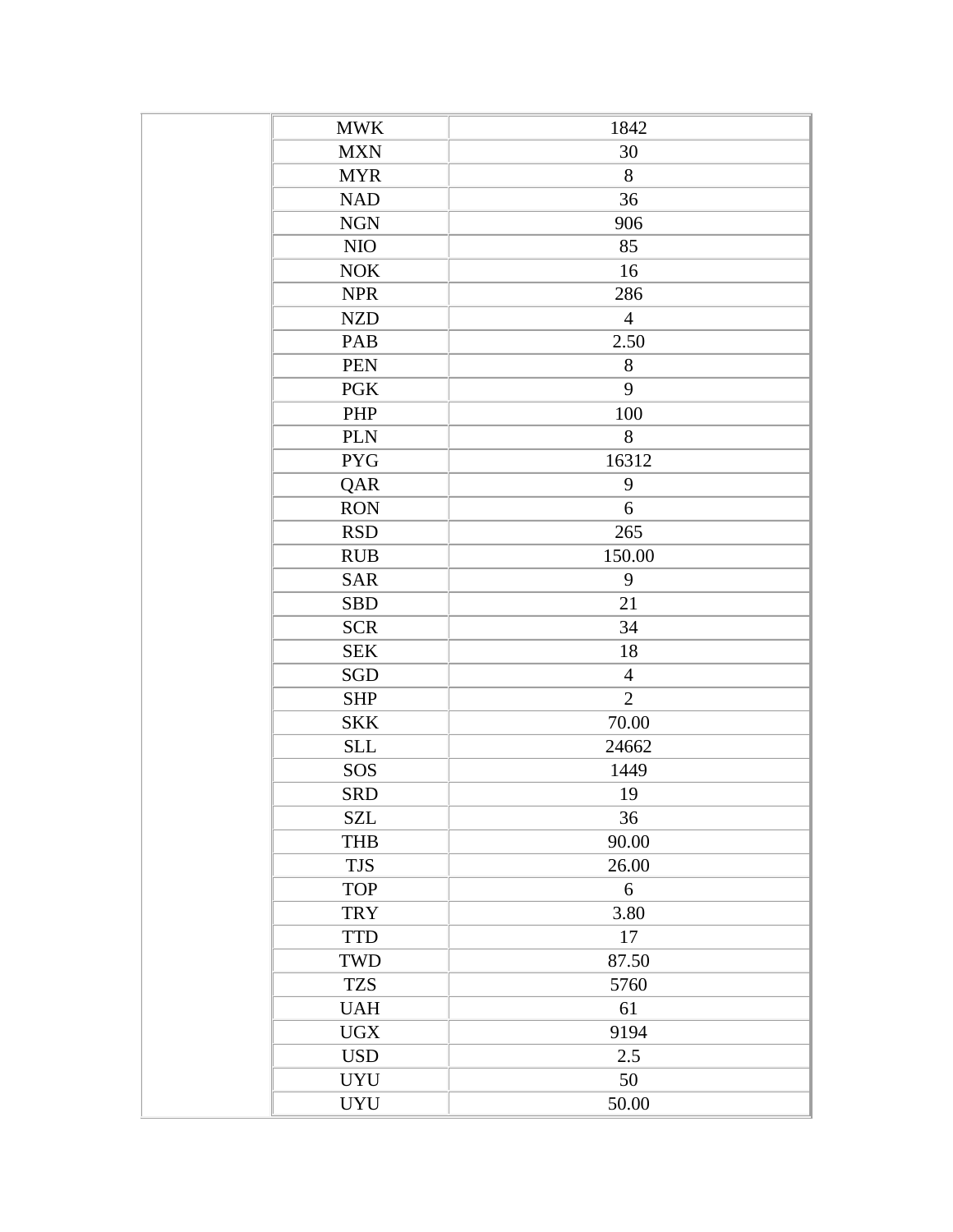|                    | <b>VND</b>                                                                                                  |                | 57937                                                                                                                                                                                                                      |
|--------------------|-------------------------------------------------------------------------------------------------------------|----------------|----------------------------------------------------------------------------------------------------------------------------------------------------------------------------------------------------------------------------|
|                    | <b>VUV</b>                                                                                                  | 291            |                                                                                                                                                                                                                            |
|                    | <b>WST</b>                                                                                                  | $\overline{7}$ |                                                                                                                                                                                                                            |
|                    | <b>XAF</b>                                                                                                  |                | 1478                                                                                                                                                                                                                       |
|                    | <b>XCD</b>                                                                                                  |                | 7                                                                                                                                                                                                                          |
|                    | <b>YER</b>                                                                                                  |                | 626                                                                                                                                                                                                                        |
|                    | <b>ZAR</b>                                                                                                  |                | 20                                                                                                                                                                                                                         |
|                    | * Withdrawal to a card may not be possible in all countries.                                                |                |                                                                                                                                                                                                                            |
|                    | To cover the cost of processing Chargebacks, PayPal assesses a<br>his or her card through the card issuer). |                | settlement fee to sellers for credit and debit card payment chargebacks.<br>(A chargeback may occur when a buyer rejects or reverses a charge on<br>The Chargeback Fee is as follows and is based on the currency received |
|                    | as follows:<br><b>Australian Dollar:</b><br>22.00 AUD                                                       |                |                                                                                                                                                                                                                            |
|                    | <b>Brazilian Real:</b>                                                                                      |                | 35.00 BRL                                                                                                                                                                                                                  |
|                    | Canadian Dollar:                                                                                            |                | 20.00 CAD                                                                                                                                                                                                                  |
|                    | Czech Koruna:                                                                                               |                | 400.00 CZK                                                                                                                                                                                                                 |
|                    | Danish Krone:                                                                                               |                | 120.00 DKK                                                                                                                                                                                                                 |
|                    | Euro:                                                                                                       |                | <b>16 EUR</b>                                                                                                                                                                                                              |
|                    | Hong Kong Dollar:                                                                                           |                | 155.00 HKD                                                                                                                                                                                                                 |
| Hungarian Forint:  |                                                                                                             |                | 4325 HUF                                                                                                                                                                                                                   |
| A3.3.1             | Israeli Shekel:                                                                                             |                | 75.00 ILS                                                                                                                                                                                                                  |
| <b>Chargebacks</b> | Japanese Yen:                                                                                               |                | 1,875 JPY                                                                                                                                                                                                                  |
|                    | Malaysian Ringgit:                                                                                          |                | 65.00 MYR                                                                                                                                                                                                                  |
|                    | <b>Mexican Peso:</b>                                                                                        |                | 250.00 MXN                                                                                                                                                                                                                 |
|                    | <b>New Zealand Dollar:</b>                                                                                  |                | 28.00 NZD                                                                                                                                                                                                                  |
|                    | Norwegian Krone:                                                                                            |                | 125.00 NOK                                                                                                                                                                                                                 |
|                    | Philippine Peso:                                                                                            |                | 900.00 PHP                                                                                                                                                                                                                 |
|                    | Polish Zloty:                                                                                               |                | 65.00 PLN                                                                                                                                                                                                                  |
|                    | <b>Russian Ruble:</b>                                                                                       |                | 640.00 RUB                                                                                                                                                                                                                 |
|                    | Singapore Dollar:                                                                                           |                | 28.00 SGD                                                                                                                                                                                                                  |
|                    | Swedish Krona:                                                                                              |                | 150.00 SEK                                                                                                                                                                                                                 |
|                    | <b>Swiss Franc:</b>                                                                                         |                | 22.00 CHF                                                                                                                                                                                                                  |
|                    | Taiwan New Dollar:                                                                                          |                | 625.00 TWD                                                                                                                                                                                                                 |
|                    | Thai Baht:                                                                                                  |                | 650.00 THB                                                                                                                                                                                                                 |
|                    | U.K. Pounds Sterling:                                                                                       |                | 14.00 GBP                                                                                                                                                                                                                  |
|                    | U.S. Dollar:                                                                                                |                | 20.00 USD                                                                                                                                                                                                                  |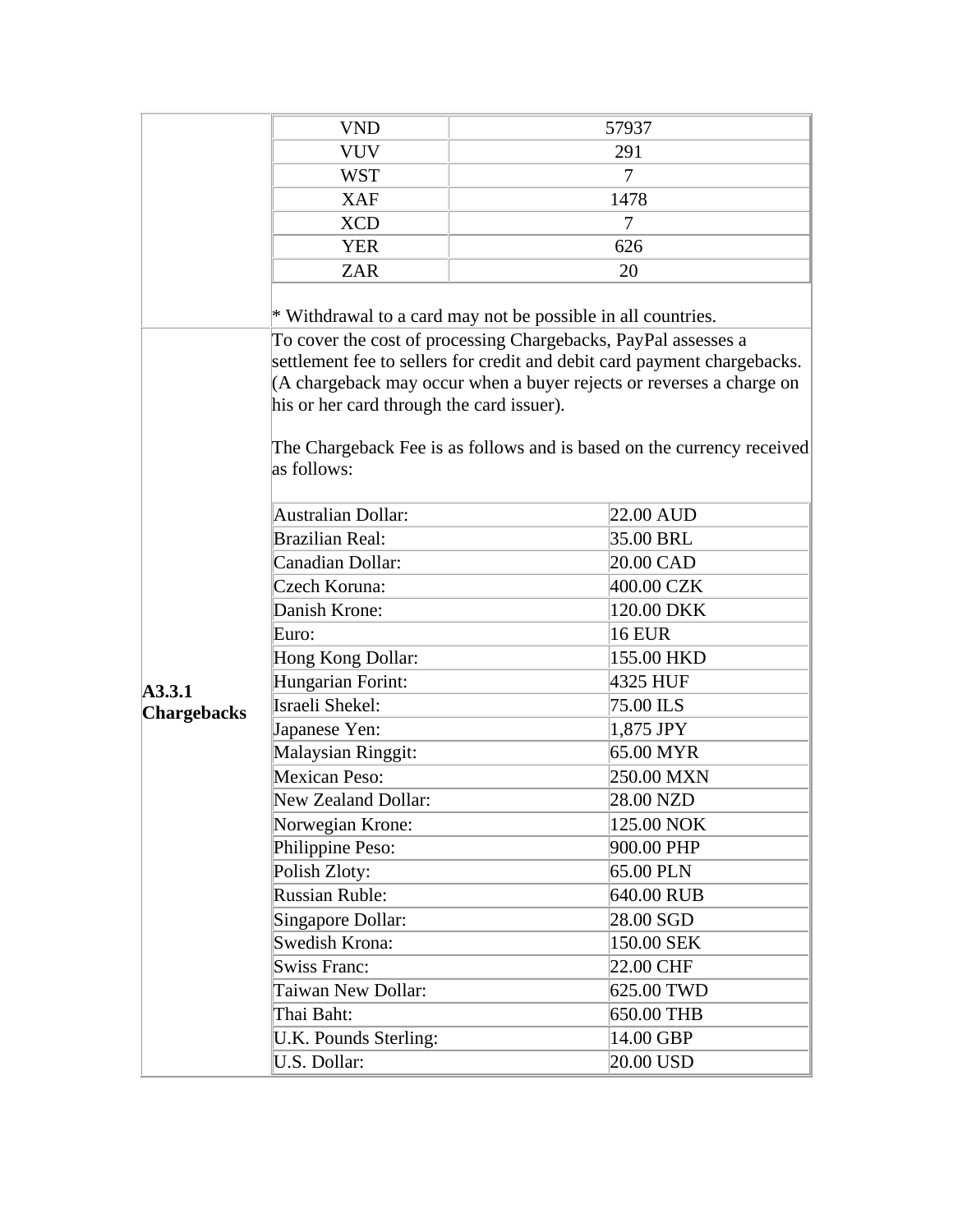We may charge a Dispute Fee when a buyer files a dispute claim or chargeback for a transaction that was processed through the buyer's PayPal account or a PayPal checkout solution. Please see the **[User](#page-25-0)  [Agreement](#page-25-0)** for more information about **[Standard Dispute fees and](#page-25-0)  [High Volume Dispute fees](#page-25-0)**.

| Australian<br>dollars:  | New Taiwan<br><b>AUD 25.00</b><br>dollars: |                              | <b>TWD 455.00</b>                                                                                                                                                                                                                                                                                                                         |
|-------------------------|--------------------------------------------|------------------------------|-------------------------------------------------------------------------------------------------------------------------------------------------------------------------------------------------------------------------------------------------------------------------------------------------------------------------------------------|
| <b>Brazilian reals:</b> |                                            | dollars:                     | NZD 25.00                                                                                                                                                                                                                                                                                                                                 |
| Canadian dollars:       |                                            |                              | <b>NOK 140.00</b>                                                                                                                                                                                                                                                                                                                         |
| Czech korun:            |                                            |                              | PHP 760.00                                                                                                                                                                                                                                                                                                                                |
| Danish kroner:          |                                            |                              | PLN 60.00                                                                                                                                                                                                                                                                                                                                 |
| Euros:                  |                                            |                              | <b>RUB 640.00</b>                                                                                                                                                                                                                                                                                                                         |
| Hong Kong<br>dollars:   |                                            |                              | SGD 20.00                                                                                                                                                                                                                                                                                                                                 |
| Hungarian<br>forints:   |                                            |                              | <b>SEK 145.00</b>                                                                                                                                                                                                                                                                                                                         |
| Israeli new<br>shekels: |                                            |                              | <b>CHF 15.00</b>                                                                                                                                                                                                                                                                                                                          |
| Japanese yen:           |                                            |                              | THB 465.00                                                                                                                                                                                                                                                                                                                                |
| Malaysian<br>ringgits:  |                                            |                              | <b>GBP 12.00</b>                                                                                                                                                                                                                                                                                                                          |
| Mexican pesos:          |                                            |                              | <b>USD 15.00</b>                                                                                                                                                                                                                                                                                                                          |
|                         |                                            | <b>STANDARD DISPUTE FEES</b> | New Zealand<br><b>BRL 65.00</b><br>CAD 20.00 <sup>Norwegian</sup><br>CZK 350.00 Philippine pesos:<br>DKK 100.00 Polish zlotys:<br>EUR 14.00 Russian rubles:<br>HKD 115.00 Singapore dollars:<br>HUF 4,585.00 Swedish kronor:<br>ILS 55.00 Swiss francs:<br>JPY 1,630.00 Thai baht:<br>MYR 65.00 British pounds:<br>MXN 300.00 US dollars: |

**Standard Dispute Fees:** The Dispute Fee will be in the currency of the original transaction.

| <b>HIGH VOLUME DISPUTE FEES</b> |                                |                                    |                   |
|---------------------------------|--------------------------------|------------------------------------|-------------------|
| Australian<br>dollars:          | <b>AUD 50.00</b>               | New Taiwan<br>dollars:             | TWD 910.00        |
| Brazilian reals:                |                                | BRL 130.00 New Zealand<br>dollars: | <b>NZD 50.00</b>  |
| Canadian dollars:               | CAD 40.00 <sup>Norwegian</sup> | kroner:                            | <b>NOK 280.00</b> |
| Czech korun:                    |                                | CZK 700.00 Philippine pesos:       | PHP 1,520.00      |
| Danish kroner:                  |                                | DKK 200.00 Polish zlotys:          | PLN 120.00        |
| Euros:                          |                                | EUR 28.00 Russian rubles           | <b>RUB 640.00</b> |
| Hong Kong<br>dollars:           | HKD 230.00 Singapore           | dollars:                           | SGD 40.00         |
| Hungarian<br>forints:           |                                | HUF 9,170.00 Swedish kronor:       | <b>SEK 290.00</b> |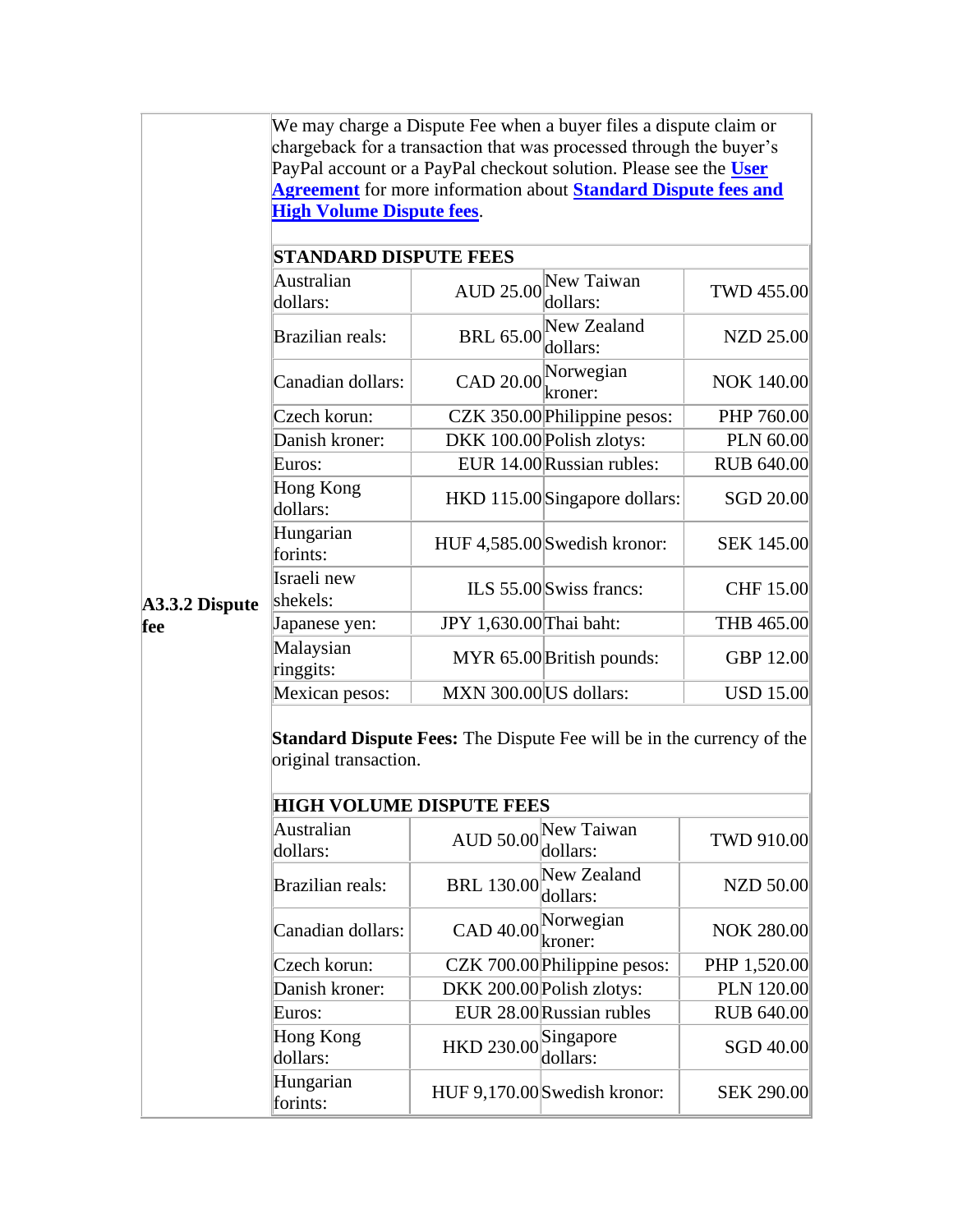|                                                                   | Israeli new                                                                                                                                                                                                                                                                                                   |                         |                                                               |                  |
|-------------------------------------------------------------------|---------------------------------------------------------------------------------------------------------------------------------------------------------------------------------------------------------------------------------------------------------------------------------------------------------------|-------------------------|---------------------------------------------------------------|------------------|
|                                                                   | shekels:                                                                                                                                                                                                                                                                                                      |                         | ILS 110.00 Swiss francs:                                      | CHF 30.00        |
|                                                                   | Japanese yen:                                                                                                                                                                                                                                                                                                 | JPY 3,260.00 Thai baht: |                                                               | THB 930.00       |
|                                                                   | Malaysian<br>ringgits:                                                                                                                                                                                                                                                                                        |                         | MYR 130.00 British pounds:                                    | <b>GBP 24.00</b> |
|                                                                   | Mexican pesos:                                                                                                                                                                                                                                                                                                | MXN 600.00 US dollars:  |                                                               | <b>USD 30.00</b> |
|                                                                   | <b>High volume Dispute Fees:</b> The Dispute Fee will be in the currency of<br>the original transaction.                                                                                                                                                                                                      |                         |                                                               |                  |
| A3.4<br><b>Commercial</b><br><b>Transaction</b><br><b>Refunds</b> | If you refund a Commercial Transaction payment, there are no fees to<br>make the refund, but the fees you originally paid to receive the payment<br>are not returned to you.                                                                                                                                  |                         |                                                               |                  |
|                                                                   | PayPal Payouts and Mass Pay services make it easy to send payouts to<br>multiple recipients in one batch. We charge you a fee for each payment<br>you send using Mass Payments, with the fee capped as shown below<br>depending on the type of payment and currency in which it is sent.<br><b>A3.5.1 Fee</b> |                         |                                                               |                  |
|                                                                   | 2% of total payment amount<br>A3.5.2 Domestic PayPal Payouts or Mass Pay transaction Fee cap<br>Transactions, (based on payment currency):                                                                                                                                                                    |                         | A maximum fee cap per payment applies as follows for Domestic |                  |
| A3.5 Sending                                                      | Australian Dollar:                                                                                                                                                                                                                                                                                            |                         | 16.00 AUD                                                     |                  |
| <b>Payments</b>                                                   | Brazilian Real:                                                                                                                                                                                                                                                                                               |                         | 24.00 BRL                                                     |                  |
| through PayPal                                                    | Canadian Dollar:                                                                                                                                                                                                                                                                                              |                         | 14.00 CAD                                                     |                  |
| <b>Payouts and</b><br><b>Mass Pay</b>                             | Czech Koruna:                                                                                                                                                                                                                                                                                                 |                         | 280.00 CZK                                                    |                  |
|                                                                   | Danish Krone:                                                                                                                                                                                                                                                                                                 |                         | 84.00 DKK                                                     |                  |
|                                                                   | Euro:                                                                                                                                                                                                                                                                                                         |                         | 12.00 EUR                                                     |                  |
|                                                                   | Hong Kong Dollar:                                                                                                                                                                                                                                                                                             |                         | 110.00 HKD                                                    |                  |
|                                                                   | Hungarian Forint:                                                                                                                                                                                                                                                                                             |                         | 3080.00 HUF                                                   |                  |
|                                                                   | Israeli Shekel:                                                                                                                                                                                                                                                                                               |                         | 50.00 ILS                                                     |                  |
|                                                                   | Japanese Yen:                                                                                                                                                                                                                                                                                                 |                         | 1200.00 JPY                                                   |                  |
|                                                                   | <b>Malaysian Ringgit:</b>                                                                                                                                                                                                                                                                                     |                         | 50.00 MYR                                                     |                  |
|                                                                   | <b>Mexican Peso:</b>                                                                                                                                                                                                                                                                                          |                         | 170.00 MXN                                                    |                  |
|                                                                   | <b>New Zealand Dollar:</b>                                                                                                                                                                                                                                                                                    |                         | 20.00 NZD                                                     |                  |
|                                                                   | Norwegian Krone:                                                                                                                                                                                                                                                                                              |                         | 90.00 NOK                                                     |                  |
|                                                                   | Philippine Peso:                                                                                                                                                                                                                                                                                              |                         | 640.00 PHP                                                    |                  |
|                                                                   | Polish Zloty:                                                                                                                                                                                                                                                                                                 |                         | 46.00 PLN                                                     |                  |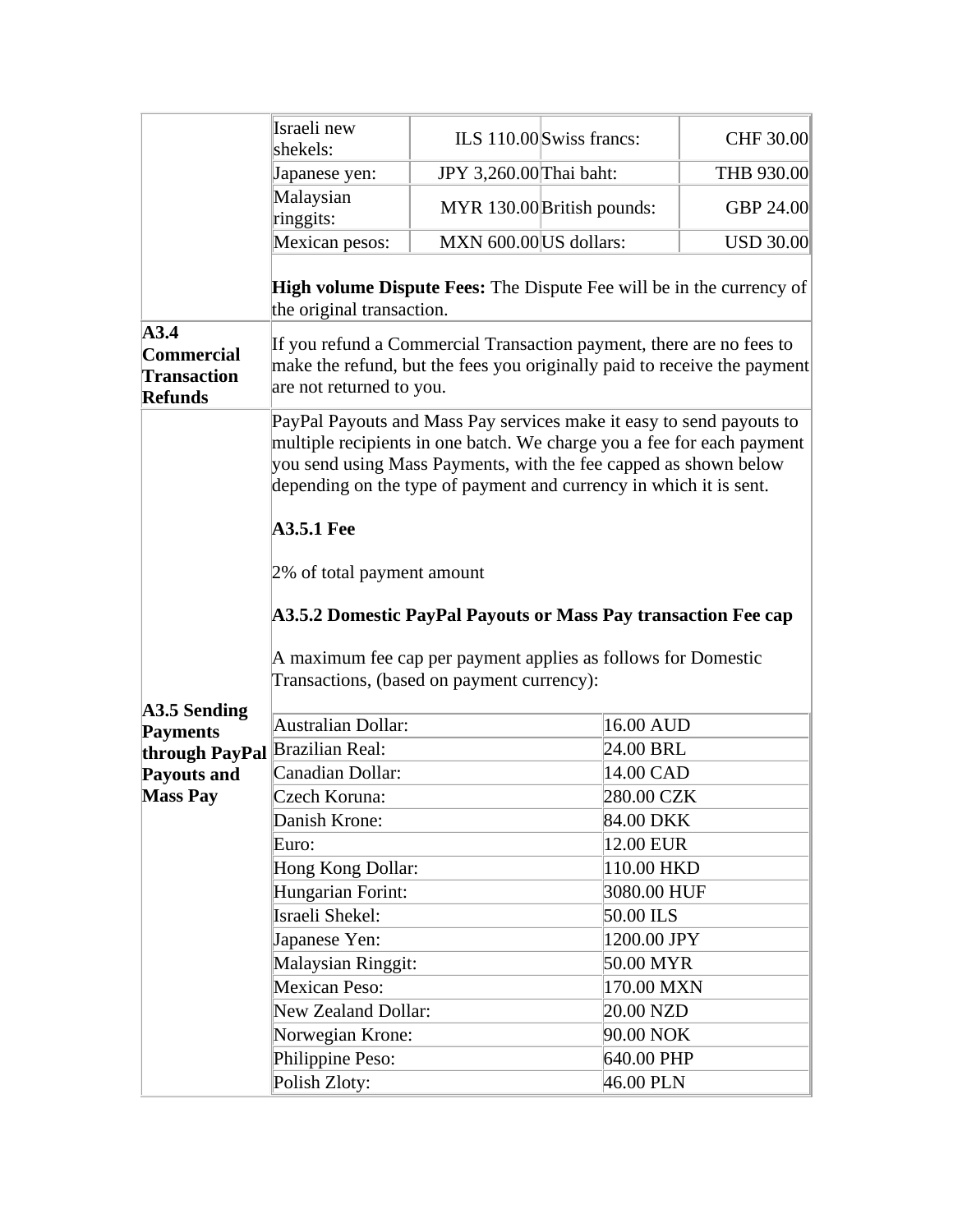| <b>Russian Ruble:</b> | 480.00 RUB  |
|-----------------------|-------------|
| Singapore Dollar:     | $20.00$ SGD |
| Swedish Krona:        | 100.00 SEK  |
| Swiss Franc:          | 16.00 CHF   |
| Taiwan New Dollar:    | 440.00 TWD  |
| Thai Baht:            | 460.00 THB  |
| U.K. Pounds Sterling: | 10.00 GBP   |
| U.S. Dollar:          | 14.00 USD   |

# **A3.5.3 Fee cap for other PayPal Payouts or Mass Pay transactions**

A maximum fee cap per individual payment applies as follows for all other transactions (based on payment currency):

| <b>Australian Dollar:</b>  | 100.00 AUD   |
|----------------------------|--------------|
| <b>Brazilian Real:</b>     | 150.00 BRL   |
| Canadian Dollar:           | 90.00 CAD    |
| Czech Koruna:              | 1700.00 CZK  |
| Danish Krone:              | 500.00 DKK   |
| Euro:                      | 70.00 EUR    |
| Hong Kong Dollar:          | 660.00 HKD   |
| Hungarian Forint:          | 18500.00 HUF |
| Israeli Shekel:            | 320.00 ILS   |
| Japanese Yen:              | 8000.00 JPY  |
| Malaysian Ringgit:         | 300.00 MYR   |
| Mexican Peso:              | 1080.00 MXN  |
| <b>New Zealand Dollar:</b> | 120.00 NZD   |
| Norwegian Krone:           | 540.00 NOK   |
| Philippine Peso:           | 3800.00 PHP  |
| Polish Zloty:              | 280.00 PLN   |
| <b>Russian Ruble:</b>      | 2800.00 RUB  |
| Singapore Dollar:          | 120.00 SGD   |
| Swedish Krona:             | 640.00 SEK   |
| <b>Swiss Franc:</b>        | 100.00 CHF   |
| Taiwan New Dollar:         | 2700.00 TWD  |
| Thai Baht:                 | 2800.00 THB  |
| U.K. Pounds Sterling:      | 60.00 GBP    |
| U.S. Dollar:               | 90.00 USD    |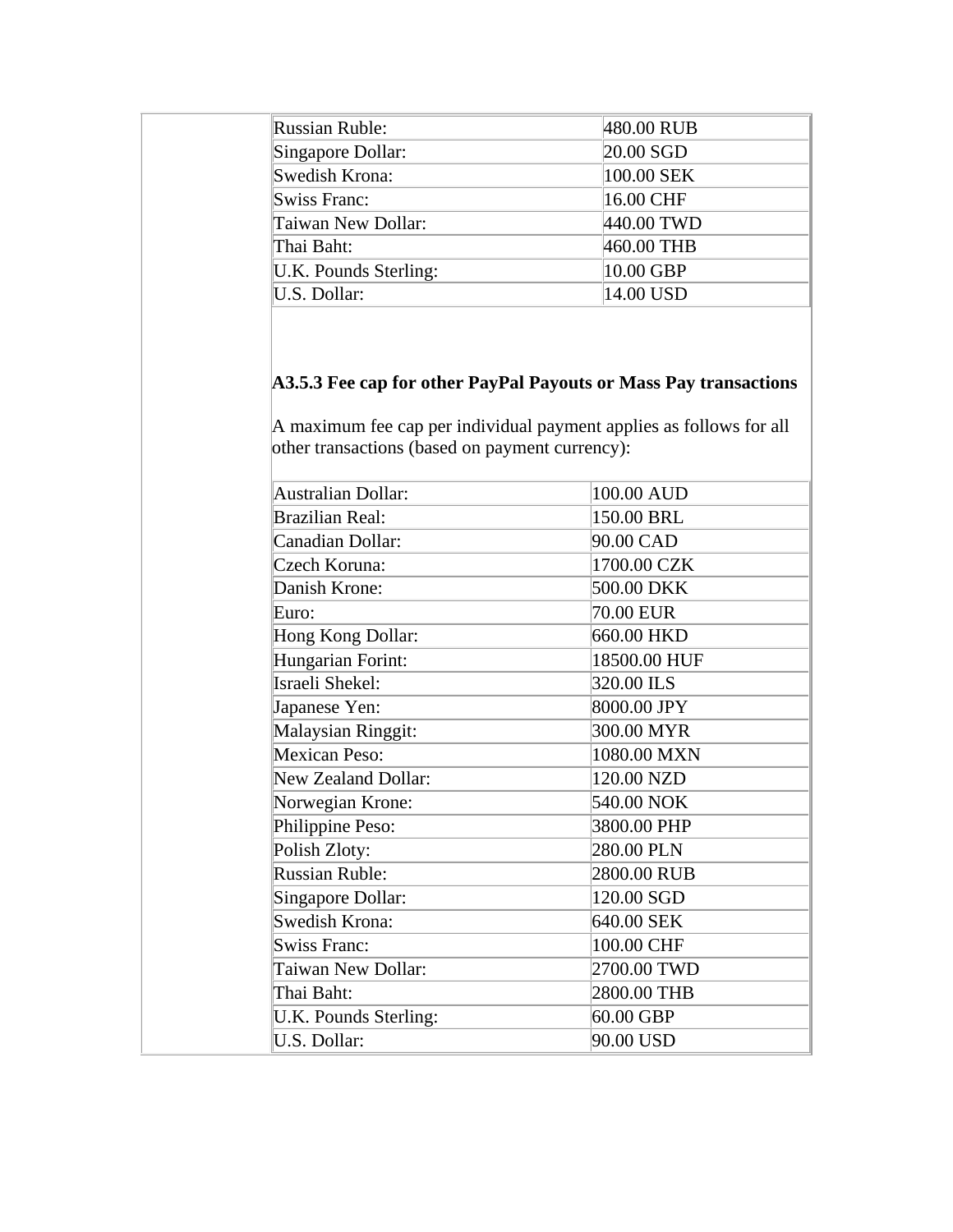|                                                                                                                    | <b>Note:</b> For cross border euro (EUR) or Swedish krona (SEK) payments                                                                                                               |            |  |
|--------------------------------------------------------------------------------------------------------------------|----------------------------------------------------------------------------------------------------------------------------------------------------------------------------------------|------------|--|
|                                                                                                                    | made between Accounts registered in the European Union or EEA the<br>Domestic Transaction Fee will apply.                                                                              |            |  |
|                                                                                                                    | Some Users, in order to increase their sending limit or as PayPal may<br>determine, may be charged a Credit Card and Debit Card Link and<br>Confirmation Fee.<br>Depending on currency |            |  |
|                                                                                                                    |                                                                                                                                                                                        |            |  |
|                                                                                                                    | Australian Dollar:                                                                                                                                                                     | $2.00$ AUD |  |
|                                                                                                                    | <b>Brazilian Real:</b>                                                                                                                                                                 | 4.00 BRL   |  |
|                                                                                                                    | Canadian Dollar:                                                                                                                                                                       | 2.45 CAD   |  |
|                                                                                                                    | Czech Koruna:                                                                                                                                                                          | 50.00 CZK  |  |
|                                                                                                                    | Danish Krone:                                                                                                                                                                          | 12.50 DKK  |  |
|                                                                                                                    | Euro:                                                                                                                                                                                  | 1.50 EUR   |  |
|                                                                                                                    | Hong Kong Dollar:                                                                                                                                                                      | 15.00 HKD  |  |
| A3.6 Credit                                                                                                        | Hungarian Forint:                                                                                                                                                                      | 400 HUF    |  |
| <b>Card and Debit</b>                                                                                              | Israeli Shekel:                                                                                                                                                                        | 8.00 ILS   |  |
| Japanese Yen:<br><b>Card Link and</b><br><b>Mexican Peso:</b><br><b>Confirmation</b>                               |                                                                                                                                                                                        | 200.00 JPY |  |
|                                                                                                                    |                                                                                                                                                                                        | 20.00 MXN  |  |
| $\sqrt{\text{verifying}}$                                                                                          | <b>New Zealand Dollar:</b>                                                                                                                                                             | 3.00 NZD   |  |
| credit or debit<br>Norwegian Krone:                                                                                |                                                                                                                                                                                        | 15.00 NOK  |  |
| card details).                                                                                                     | Philippine Peso:                                                                                                                                                                       | 100.00 PHP |  |
|                                                                                                                    | Polish Zloty:                                                                                                                                                                          | 6.50 PLN   |  |
|                                                                                                                    | <b>Russian Ruble:</b>                                                                                                                                                                  | 60 RUB     |  |
|                                                                                                                    | Singapore Dollar:                                                                                                                                                                      | $3.00$ SGD |  |
|                                                                                                                    | <b>Swedish Krone:</b>                                                                                                                                                                  | 15.00 SEK  |  |
|                                                                                                                    | <b>Swiss Franc:</b>                                                                                                                                                                    | 3.00 CHF   |  |
|                                                                                                                    | Taiwan New Dollar:                                                                                                                                                                     | 70.00 TWD  |  |
|                                                                                                                    | Thai Baht:                                                                                                                                                                             | 70.00 THB  |  |
|                                                                                                                    | U.K. Pounds Sterling:                                                                                                                                                                  | 1.00 GBP   |  |
|                                                                                                                    | U.S. Dollar:                                                                                                                                                                           | 1.95 USD   |  |
|                                                                                                                    |                                                                                                                                                                                        |            |  |
| This amount will be refunded when you successfully complete the<br>credit card or debit card verification process. |                                                                                                                                                                                        |            |  |
|                                                                                                                    | 10.00 GBP or 12.00 EUR (per item)                                                                                                                                                      |            |  |
| <b>A3.7 Records</b>                                                                                                |                                                                                                                                                                                        |            |  |
| <b>Request</b>                                                                                                     | This Fee will apply for requests of information relating to why we had<br>reasonable justification to refuse your Payment Order. We will not                                           |            |  |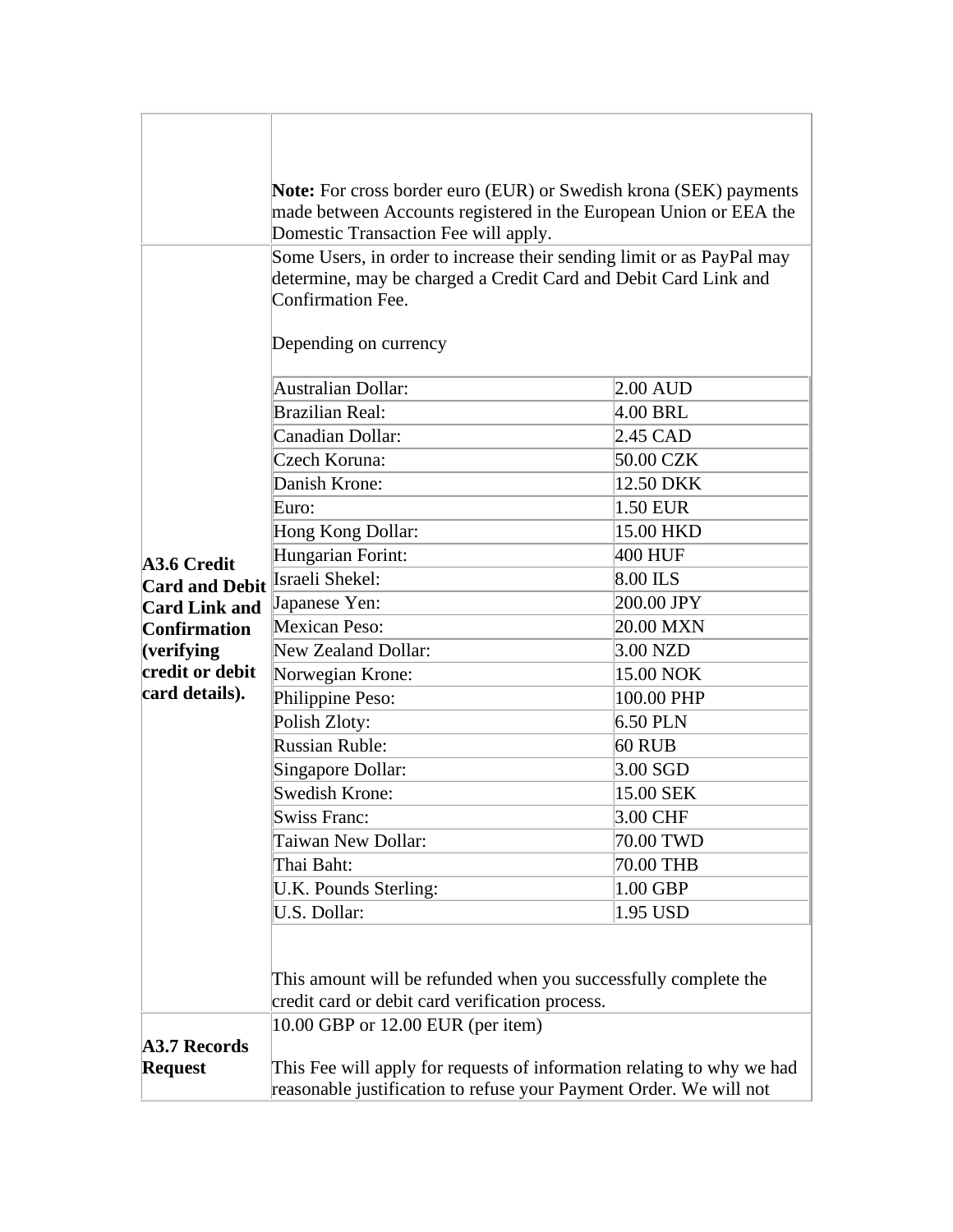|                     | charge you for records requested in connection with your good-faith      |            |  |
|---------------------|--------------------------------------------------------------------------|------------|--|
|                     | assertion of an error in your Account.                                   |            |  |
|                     | This following Fee is charged when a withdrawal is attempted by a        |            |  |
| $A3.8$ Bank         | User and it fails because incorrect bank account information or delivery |            |  |
| <b>Return on</b>    | information is provided.                                                 |            |  |
| <b>Withdrawal</b>   | Czech Republic users: 200 CZK                                            |            |  |
|                     | Hungarian users: 1,500 HUF                                               |            |  |
|                     | Users registered in the Eurozone: 3 EUR.                                 |            |  |
|                     | Subject to application and pre-approval by PayPal                        |            |  |
|                     |                                                                          |            |  |
|                     | <b>A3.9.1 Domestic rate for Charities</b>                                |            |  |
|                     | 1.9% + Charity Fixed Fee per each payment transaction.                   |            |  |
|                     | <b>A3.9.2 Charity Fixed Fee</b>                                          |            |  |
|                     | Depending on the payment currency received:                              |            |  |
|                     | Australian Dollar:                                                       | $0.30$ AUD |  |
|                     | <b>Brazilian Real:</b>                                                   | 0.60 BRL   |  |
|                     | Canadian Dollar:                                                         | $0.30$ CAD |  |
|                     | Czech Koruna:                                                            | 10.00 CZK  |  |
|                     | Danish Krone:                                                            | 2.60 DKK   |  |
|                     | Euro:                                                                    | 0.35 EUR   |  |
|                     | Hong Kong Dollar:                                                        | 2.35 HKD   |  |
| <b>A3.9 Charity</b> | Hungarian Forint:                                                        | 90 HUF     |  |
| Pricing             | Israeli Shekel:                                                          | 1.20 ILS   |  |
|                     | Japanese Yen:                                                            | 40 JPY     |  |
|                     | <b>Malaysian Ringgit:</b>                                                | 2 MYR      |  |
|                     | <b>Mexican Peso:</b>                                                     | 4.00 MXN   |  |
|                     | <b>New Zealand Dollar:</b>                                               | 0.45 NZD   |  |
|                     | Norwegian Krone:                                                         | 2.80 NOK   |  |
|                     | Philippine Peso:                                                         | 15.00 PHP  |  |
|                     | Polish Zloty:                                                            | 1.35 PLN   |  |
|                     | <b>Russian Ruble:</b>                                                    | 10.00 RUB  |  |
|                     | Singapore Dollar:                                                        | $0.50$ SGD |  |
|                     | <b>Swedish Krona:</b>                                                    | 3.25 SEK   |  |
|                     | <b>Swiss Franc:</b>                                                      | 0.55 CHF   |  |
|                     | Taiwan New Dollar:                                                       | 10.00 TWD  |  |
|                     | Thai Baht:                                                               | 11.00 THB  |  |
|                     | U.K. Pounds Sterling:                                                    | $0.20$ GBP |  |
|                     | U.S. Dollar:                                                             | $0.30$ USD |  |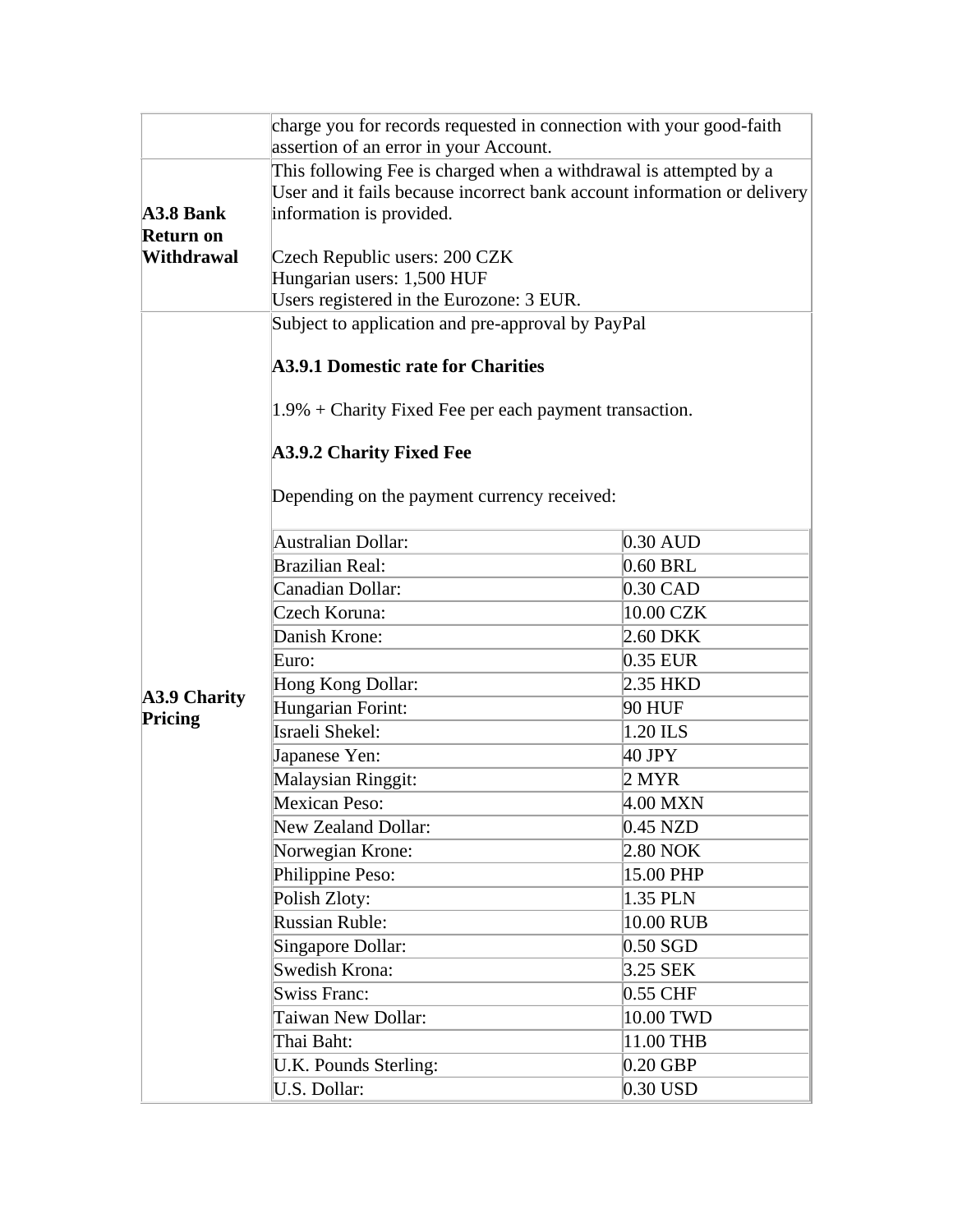| <b>A3.9.3 Cross Border rate for Charities</b><br>Receiving Cross Border Commercial Transaction payments.<br>Domestic rate will apply.<br>A maximum fee cap per eCheque payment (based on the currency<br>received) applies as follows:<br>Australian Dollar:<br>50.00 AUD<br><b>Brazilian Real:</b><br>75.00 BRL<br>Canadian Dollar:<br>45.00 CAD<br>Czech Koruna:<br>850.00 CZK<br>Danish Krone:<br>250.00 DKK<br>35.00 EUR<br>Euro:<br>330.00 HKD<br>Hong Kong Dollar:<br>Hungarian Forint:<br>9250 HUF<br>Israeli Shekel:<br>160.00 ILS<br>4000 JPY<br>Japanese Yen:<br><b>Malaysian Ringgit</b><br>150.00 MYR<br>Mexican Peso:<br>540.00 MXN<br><b>New Zealand Dollar:</b><br>60.00 NZD<br>270.00 NOK<br>Norwegian Krone:<br>Philippine Peso:<br>1900.00 PHP<br>Polish Zloty:<br>140.00 PLN<br><b>Russian Ruble:</b><br>1400.00 RUB<br>60.00 SGD<br>Singapore Dollar:<br>Swedish Krona:<br>320.00 SEK<br><b>Swiss Franc:</b><br>50.00 CHF<br>Taiwan New Dollar:<br>1350.00 TWD |  |                                                                     |                                                                                                                                                                                                                      |  |  |
|------------------------------------------------------------------------------------------------------------------------------------------------------------------------------------------------------------------------------------------------------------------------------------------------------------------------------------------------------------------------------------------------------------------------------------------------------------------------------------------------------------------------------------------------------------------------------------------------------------------------------------------------------------------------------------------------------------------------------------------------------------------------------------------------------------------------------------------------------------------------------------------------------------------------------------------------------------------------------------|--|---------------------------------------------------------------------|----------------------------------------------------------------------------------------------------------------------------------------------------------------------------------------------------------------------|--|--|
|                                                                                                                                                                                                                                                                                                                                                                                                                                                                                                                                                                                                                                                                                                                                                                                                                                                                                                                                                                                    |  |                                                                     | The Cross Border Fee for Charity Pricing is the same as the Fee for<br><b>Note:</b> For Cross Border euro (EUR) or Swedish krona (SEK) payments<br>made between Accounts registered in the European Union or EEA the |  |  |
|                                                                                                                                                                                                                                                                                                                                                                                                                                                                                                                                                                                                                                                                                                                                                                                                                                                                                                                                                                                    |  |                                                                     |                                                                                                                                                                                                                      |  |  |
|                                                                                                                                                                                                                                                                                                                                                                                                                                                                                                                                                                                                                                                                                                                                                                                                                                                                                                                                                                                    |  |                                                                     |                                                                                                                                                                                                                      |  |  |
|                                                                                                                                                                                                                                                                                                                                                                                                                                                                                                                                                                                                                                                                                                                                                                                                                                                                                                                                                                                    |  |                                                                     |                                                                                                                                                                                                                      |  |  |
|                                                                                                                                                                                                                                                                                                                                                                                                                                                                                                                                                                                                                                                                                                                                                                                                                                                                                                                                                                                    |  |                                                                     |                                                                                                                                                                                                                      |  |  |
|                                                                                                                                                                                                                                                                                                                                                                                                                                                                                                                                                                                                                                                                                                                                                                                                                                                                                                                                                                                    |  |                                                                     |                                                                                                                                                                                                                      |  |  |
|                                                                                                                                                                                                                                                                                                                                                                                                                                                                                                                                                                                                                                                                                                                                                                                                                                                                                                                                                                                    |  |                                                                     |                                                                                                                                                                                                                      |  |  |
|                                                                                                                                                                                                                                                                                                                                                                                                                                                                                                                                                                                                                                                                                                                                                                                                                                                                                                                                                                                    |  |                                                                     |                                                                                                                                                                                                                      |  |  |
|                                                                                                                                                                                                                                                                                                                                                                                                                                                                                                                                                                                                                                                                                                                                                                                                                                                                                                                                                                                    |  |                                                                     |                                                                                                                                                                                                                      |  |  |
|                                                                                                                                                                                                                                                                                                                                                                                                                                                                                                                                                                                                                                                                                                                                                                                                                                                                                                                                                                                    |  |                                                                     |                                                                                                                                                                                                                      |  |  |
|                                                                                                                                                                                                                                                                                                                                                                                                                                                                                                                                                                                                                                                                                                                                                                                                                                                                                                                                                                                    |  |                                                                     |                                                                                                                                                                                                                      |  |  |
|                                                                                                                                                                                                                                                                                                                                                                                                                                                                                                                                                                                                                                                                                                                                                                                                                                                                                                                                                                                    |  |                                                                     |                                                                                                                                                                                                                      |  |  |
| A3.10<br>Receiving<br>eCheques                                                                                                                                                                                                                                                                                                                                                                                                                                                                                                                                                                                                                                                                                                                                                                                                                                                                                                                                                     |  |                                                                     |                                                                                                                                                                                                                      |  |  |
|                                                                                                                                                                                                                                                                                                                                                                                                                                                                                                                                                                                                                                                                                                                                                                                                                                                                                                                                                                                    |  |                                                                     |                                                                                                                                                                                                                      |  |  |
|                                                                                                                                                                                                                                                                                                                                                                                                                                                                                                                                                                                                                                                                                                                                                                                                                                                                                                                                                                                    |  |                                                                     |                                                                                                                                                                                                                      |  |  |
|                                                                                                                                                                                                                                                                                                                                                                                                                                                                                                                                                                                                                                                                                                                                                                                                                                                                                                                                                                                    |  |                                                                     |                                                                                                                                                                                                                      |  |  |
|                                                                                                                                                                                                                                                                                                                                                                                                                                                                                                                                                                                                                                                                                                                                                                                                                                                                                                                                                                                    |  |                                                                     |                                                                                                                                                                                                                      |  |  |
|                                                                                                                                                                                                                                                                                                                                                                                                                                                                                                                                                                                                                                                                                                                                                                                                                                                                                                                                                                                    |  |                                                                     |                                                                                                                                                                                                                      |  |  |
|                                                                                                                                                                                                                                                                                                                                                                                                                                                                                                                                                                                                                                                                                                                                                                                                                                                                                                                                                                                    |  |                                                                     |                                                                                                                                                                                                                      |  |  |
|                                                                                                                                                                                                                                                                                                                                                                                                                                                                                                                                                                                                                                                                                                                                                                                                                                                                                                                                                                                    |  |                                                                     |                                                                                                                                                                                                                      |  |  |
|                                                                                                                                                                                                                                                                                                                                                                                                                                                                                                                                                                                                                                                                                                                                                                                                                                                                                                                                                                                    |  |                                                                     |                                                                                                                                                                                                                      |  |  |
|                                                                                                                                                                                                                                                                                                                                                                                                                                                                                                                                                                                                                                                                                                                                                                                                                                                                                                                                                                                    |  |                                                                     |                                                                                                                                                                                                                      |  |  |
|                                                                                                                                                                                                                                                                                                                                                                                                                                                                                                                                                                                                                                                                                                                                                                                                                                                                                                                                                                                    |  |                                                                     |                                                                                                                                                                                                                      |  |  |
|                                                                                                                                                                                                                                                                                                                                                                                                                                                                                                                                                                                                                                                                                                                                                                                                                                                                                                                                                                                    |  |                                                                     |                                                                                                                                                                                                                      |  |  |
|                                                                                                                                                                                                                                                                                                                                                                                                                                                                                                                                                                                                                                                                                                                                                                                                                                                                                                                                                                                    |  |                                                                     |                                                                                                                                                                                                                      |  |  |
|                                                                                                                                                                                                                                                                                                                                                                                                                                                                                                                                                                                                                                                                                                                                                                                                                                                                                                                                                                                    |  | Thai Baht:                                                          | 1400.00 THB                                                                                                                                                                                                          |  |  |
| 30.00 GBP<br>U.K. Pounds Sterling:                                                                                                                                                                                                                                                                                                                                                                                                                                                                                                                                                                                                                                                                                                                                                                                                                                                                                                                                                 |  |                                                                     |                                                                                                                                                                                                                      |  |  |
| U.S. Dollar:<br>45.00 USD                                                                                                                                                                                                                                                                                                                                                                                                                                                                                                                                                                                                                                                                                                                                                                                                                                                                                                                                                          |  |                                                                     |                                                                                                                                                                                                                      |  |  |
|                                                                                                                                                                                                                                                                                                                                                                                                                                                                                                                                                                                                                                                                                                                                                                                                                                                                                                                                                                                    |  | Based on application and pre-approval by PayPal, you may upgrade an |                                                                                                                                                                                                                      |  |  |
| existing account to receive the Micropayment rate – please contact us<br>A3.11                                                                                                                                                                                                                                                                                                                                                                                                                                                                                                                                                                                                                                                                                                                                                                                                                                                                                                     |  |                                                                     |                                                                                                                                                                                                                      |  |  |
| if you want to do that. This rate will apply to all <b>Commercial</b><br><b>Receiving</b>                                                                                                                                                                                                                                                                                                                                                                                                                                                                                                                                                                                                                                                                                                                                                                                                                                                                                          |  |                                                                     |                                                                                                                                                                                                                      |  |  |
| Micropayments Transaction payments received in your PayPal account.                                                                                                                                                                                                                                                                                                                                                                                                                                                                                                                                                                                                                                                                                                                                                                                                                                                                                                                |  |                                                                     |                                                                                                                                                                                                                      |  |  |

 $\overline{a}$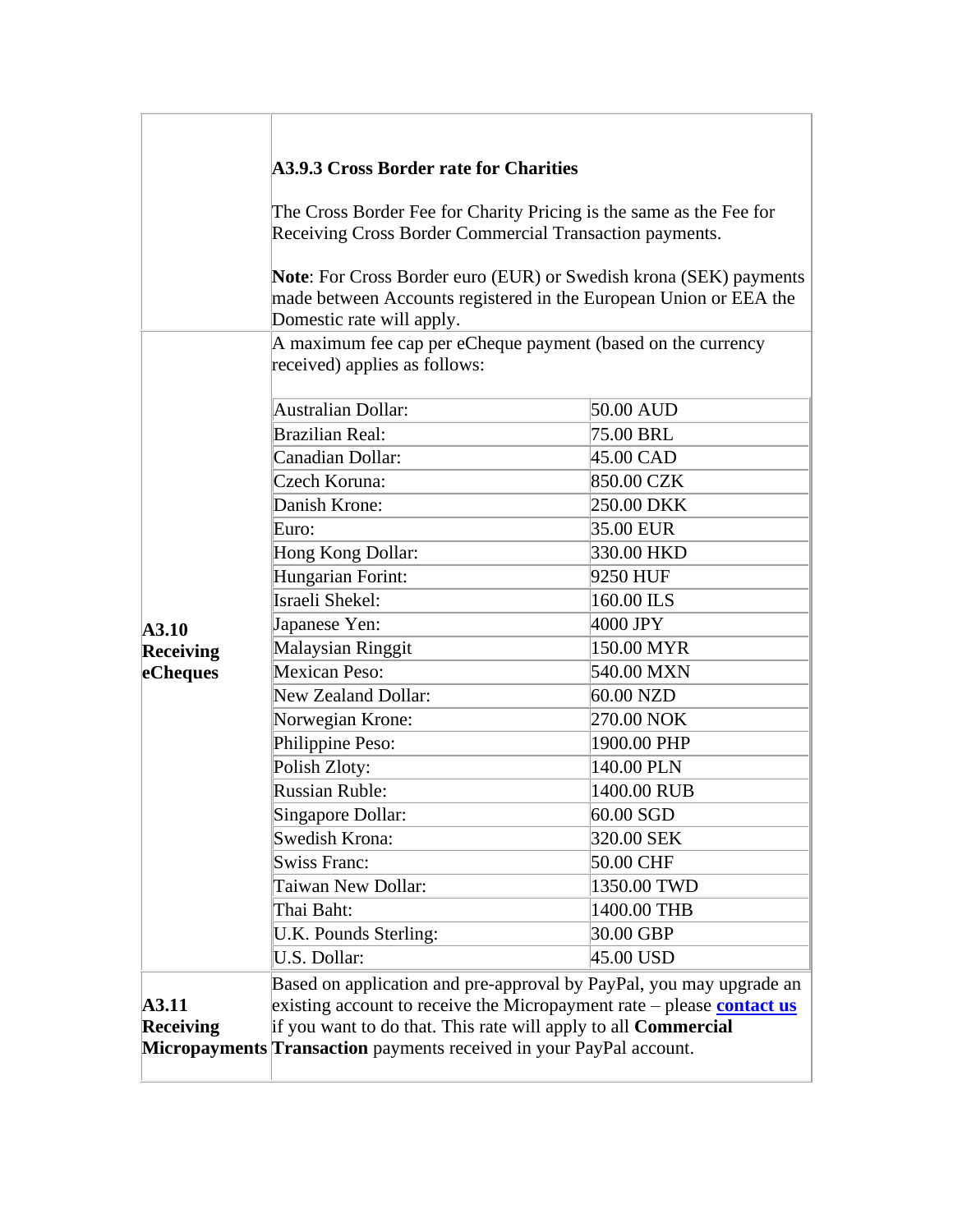#### **A3.11.1 Domestic Micropayments Fee**

5% + Micropayments Fixed Fee

#### **A3.11.2 Cross Border Micropayments Fee**

6% + Micropayments Fixed Fee

#### **A3.11.3 Micropayments Fixed Fee**

As specified by the currency received.

<span id="page-70-0"></span>

| <b>Australian Dollar:</b><br>Brazilian Real:<br>Canadian Dollar:<br>Czech Koruna:<br>Danish Krone:<br>Euro:<br>Hong Kong Dollar:<br>Hungarian Forint:<br>Israeli Shekel:<br>Japanese Yen:<br>Malaysian Ringgit<br>Mexican Peso:<br><b>New Zealand Dollar:</b> | $0.05$ AUD<br>$0.10$ BRL<br>$0.05$ CAD<br>1.67 CZK<br>0.43 DKK<br>$0.05$ EUR<br>0.39 HKD<br><b>15 HUF</b><br>$0.20$ ILS<br>7JPY<br>0.20 MYR<br>$0.55$ MXN |
|---------------------------------------------------------------------------------------------------------------------------------------------------------------------------------------------------------------------------------------------------------------|-----------------------------------------------------------------------------------------------------------------------------------------------------------|
|                                                                                                                                                                                                                                                               |                                                                                                                                                           |
|                                                                                                                                                                                                                                                               |                                                                                                                                                           |
|                                                                                                                                                                                                                                                               |                                                                                                                                                           |
|                                                                                                                                                                                                                                                               |                                                                                                                                                           |
|                                                                                                                                                                                                                                                               |                                                                                                                                                           |
|                                                                                                                                                                                                                                                               |                                                                                                                                                           |
|                                                                                                                                                                                                                                                               |                                                                                                                                                           |
|                                                                                                                                                                                                                                                               |                                                                                                                                                           |
|                                                                                                                                                                                                                                                               |                                                                                                                                                           |
|                                                                                                                                                                                                                                                               |                                                                                                                                                           |
|                                                                                                                                                                                                                                                               |                                                                                                                                                           |
|                                                                                                                                                                                                                                                               |                                                                                                                                                           |
|                                                                                                                                                                                                                                                               | $0.08$ NZD                                                                                                                                                |
| Norwegian Krone:                                                                                                                                                                                                                                              | $0.47$ NOK                                                                                                                                                |
| Philippine Peso:                                                                                                                                                                                                                                              | 2.50 PHP                                                                                                                                                  |
| Polish Zloty:                                                                                                                                                                                                                                                 | $0.23$ PLN                                                                                                                                                |
| <b>Russian Ruble:</b>                                                                                                                                                                                                                                         | $2.00$ RUB                                                                                                                                                |
| Singapore Dollar:                                                                                                                                                                                                                                             | $0.08$ SGD                                                                                                                                                |
| Swedish Krona:                                                                                                                                                                                                                                                | 0.54 SEK                                                                                                                                                  |
| <b>Swiss Franc:</b>                                                                                                                                                                                                                                           | 0.09 CHF                                                                                                                                                  |
| Taiwan New Dollar:                                                                                                                                                                                                                                            | 2 TWD                                                                                                                                                     |
| Thai Baht:                                                                                                                                                                                                                                                    | 1.80 THB                                                                                                                                                  |
| U.K. Pounds Sterling:                                                                                                                                                                                                                                         | $0.05$ GBP                                                                                                                                                |
| U.S. Dollar:                                                                                                                                                                                                                                                  | $0.05$ USD                                                                                                                                                |
|                                                                                                                                                                                                                                                               |                                                                                                                                                           |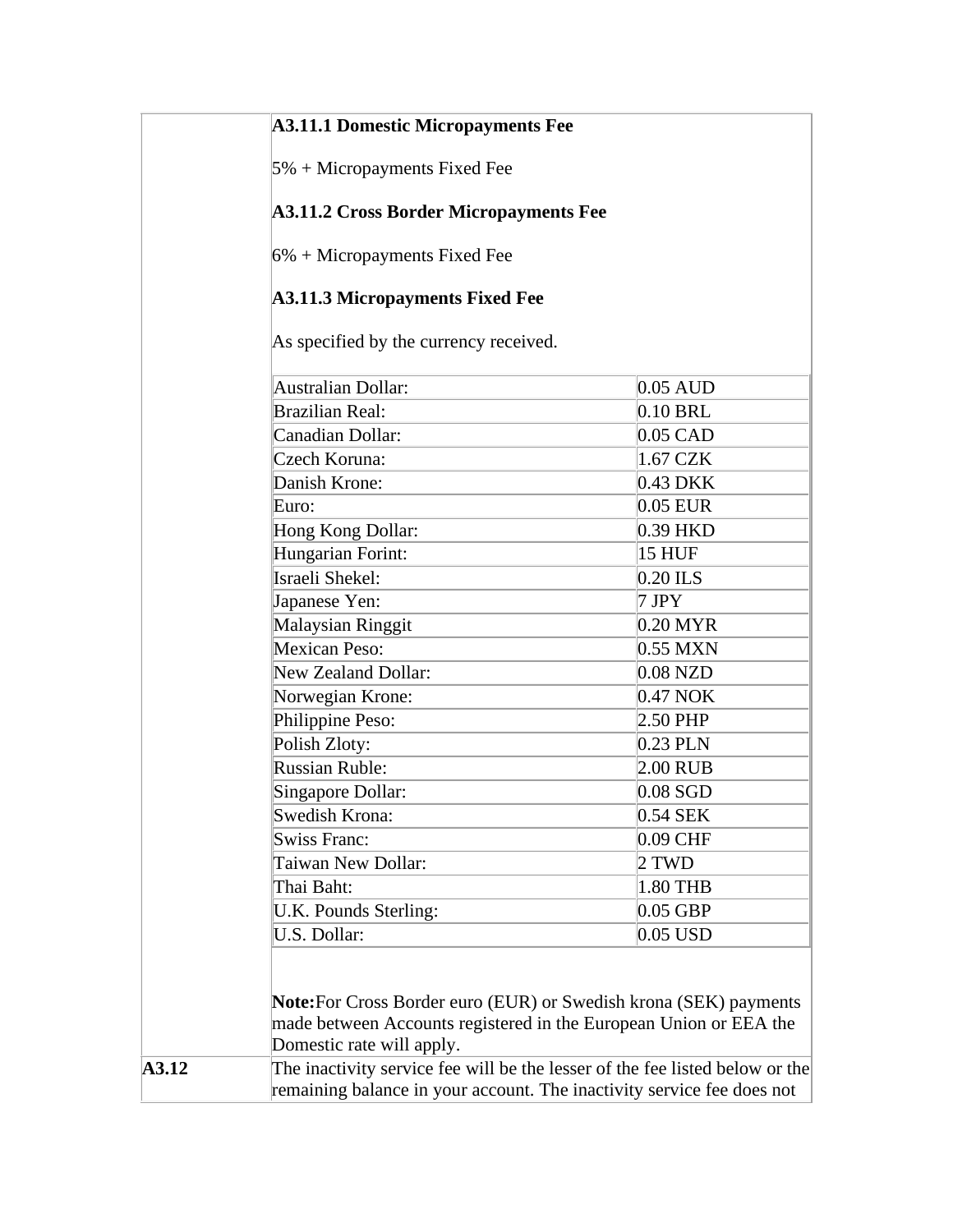|         | <b>Inactive PayPal</b> apply to personal accounts registered in Hungary and Greece and |                |
|---------|----------------------------------------------------------------------------------------|----------------|
| account | accounts registered in Malta.                                                          |                |
|         |                                                                                        |                |
|         | Euro:                                                                                  | 10.00 EUR      |
|         | Czech Koruna:                                                                          | 270.00 CZK     |
|         | Hungarian Forint:                                                                      | $3,600.00$ HUF |
|         | Swiss Francs:                                                                          | 10.00 CHF      |

#### **A4. Glossary**

A4.1 A "**Commercial Transaction**" payment involves buying and selling goods and services, making any other commercial transaction or receiving payments when you "request money" using PayPal.

A4.2 A "**Personal Transaction**" payment involves sending money (initiated from the "Friends and Family" tab of the "Send Money" flow) to, and receiving money into your PayPal Account from, friends and family without making an underlying commercial transaction (that is, the payment is not for the purchase of goods or services or for making any other commercial transaction).

If you are making a commercial transaction (for instance selling goods or services), you may not ask the buyer to send you a Personal Transaction payment for the purchase. If you do so, PayPal may remove your ability to accept any or all payments for Personal Transactions. Please also note that:

A4.2.1 you cannot send money for a Personal Transaction from some countries (including China and (in some cases) Germany);

A4.2.2 Brazilian and Indian registered Accounts may neither send nor receive Personal Transaction payments. This means that you cannot send Personal Transaction payments to Brazilian or Indian registered Accounts; and

#### A4.2.3 **the sender pays the Fee**.

A4.3 A "**Domestic**" payment occurs when both the sender and receiver are registered with PayPal as resident in the same country.

A4.4 A "**Cross Border**" payment occurs when the sender and receiver are registered with PayPal as resident in different countries. Certain countries are grouped together as follows for ease of reference when calculating Cross Border payment Fees:

| <b>Group Name</b> | <b>Countries</b>                                                                          |
|-------------------|-------------------------------------------------------------------------------------------|
| Northern Europe   | Aland Islands, Denmark, Faroe Islands,<br>Finland, Greenland, Iceland, Norway,<br>Sweden. |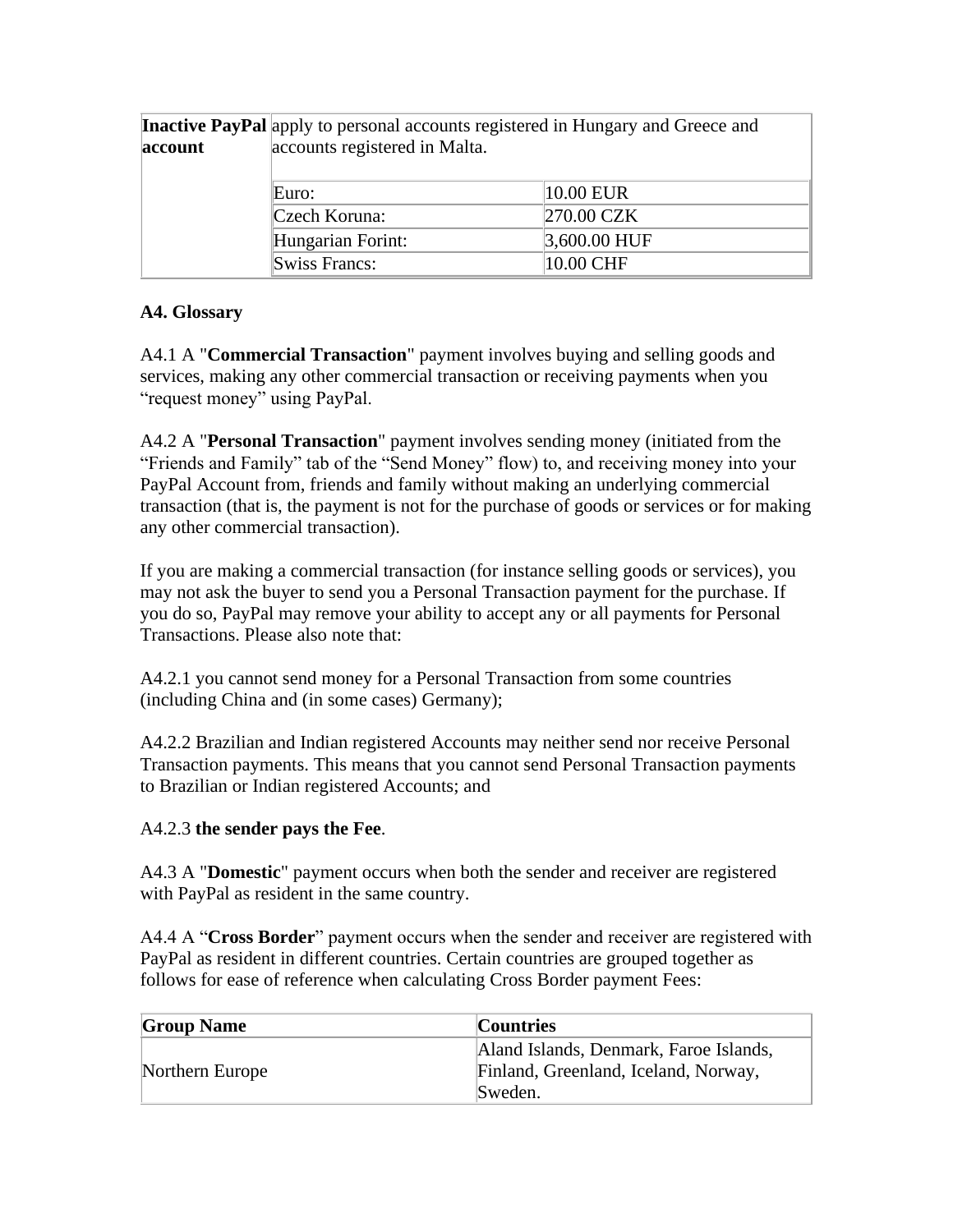| Europe I  | Austria, Belgium, Channel Islands, Cyprus,  |
|-----------|---------------------------------------------|
|           | Estonia, France (including French Guiana,   |
|           | Guadeloupe, Martinique, Reunion and         |
|           | Mayotte), Germany, Greece, Ireland, Isle of |
|           | Man, Italy, Luxembourg, Malta, Monaco,      |
|           | Montenegro, Netherlands, Portugal, San      |
|           | Marino, Slovakia, Slovenia, Spain, United   |
|           | Kingdom, Vatican City State.                |
| Europe II | Albania, Andorra, Belarus, Bosnia and       |
|           | Herzegovina, Bulgaria, Croatia, Czech       |
|           | Republic, Georgia, Hungary, Kosovo,         |
|           | Latvia, Liechtenstein, Lithuania,           |
|           | Macedonia, Moldova, Poland, Romania,        |
|           | Russian Federation, Serbia, Switzerland,    |
|           | Ukraine.                                    |

A4.5 **Percentage-based fees** (such as 2.90%) refer to an amount equal to that percentage of the payment amount, which (unless otherwise stated) is charged in the currency in which the payment is received.

A4.6 **Fixed Fees for Commercial Transaction payments and Personal Transaction payments (unless otherwise stated)** are based on the currency in which the payment is received, as follows:

| Currency:              | Fee:       | <b>Currency:</b>               | Fee:       |
|------------------------|------------|--------------------------------|------------|
| Australian Dollar:     | $0.30$ AUD | New Zealand Dollar:            | $0.45$ NZD |
| <b>Brazilian Real:</b> | $0.60$ BRL | Norwegian Krone:               | 2.80 NOK   |
| Canadian Dollar:       | $0.30$ CAD | Philippine Peso:               | 15.00 PHP  |
| Czech Koruna:          | 10.00 CZK  | Polish Zloty:                  | 1.35 PLN   |
| Danish Kroner:         | 2.60 DKK   | <b>Russian Ruble:</b>          | 10.00 RUB  |
| Euro:                  | 0.35 EUR   | Singapore Dollar:              | $0.50$ SGD |
| Hong Kong Dollar:      | $2.35$ HKD | Swedish Krona:                 | 3.25 SEK   |
| Hungarian Forint:      | 90.00 HUF  | Swiss Franc:                   | $0.55$ CHF |
| Israeli New Shekel:    | $1.20$ ILS | New Taiwan Dollar:             | 10.00 TWD  |
| Japanese Yen:          | 40.00 JPY  | Thai Baht:                     | 11.00 THB  |
| Malaysian Ringgit:     | $2.00$ MYR | U.K. Pounds Sterling: 0.30 GBP |            |
| <b>Mexican Peso:</b>   | 4.00 MXN   | U.S. Dollar:                   | $0.30$ USD |

A4.7 **Fees charged in different currencies for sending payments:** Some Fees are payable by you to PayPal in currencies that are different than the currency of the Balance(s) from which you send the payment amount. In such a case, we will perform a currency conversion (pursuant to our "How We Convert Currency" section and where applicable A3.1 above) from the currency of each relevant initial Balance into the currency in which the Fee is payable and we will collect your Fees from the converted Balance.